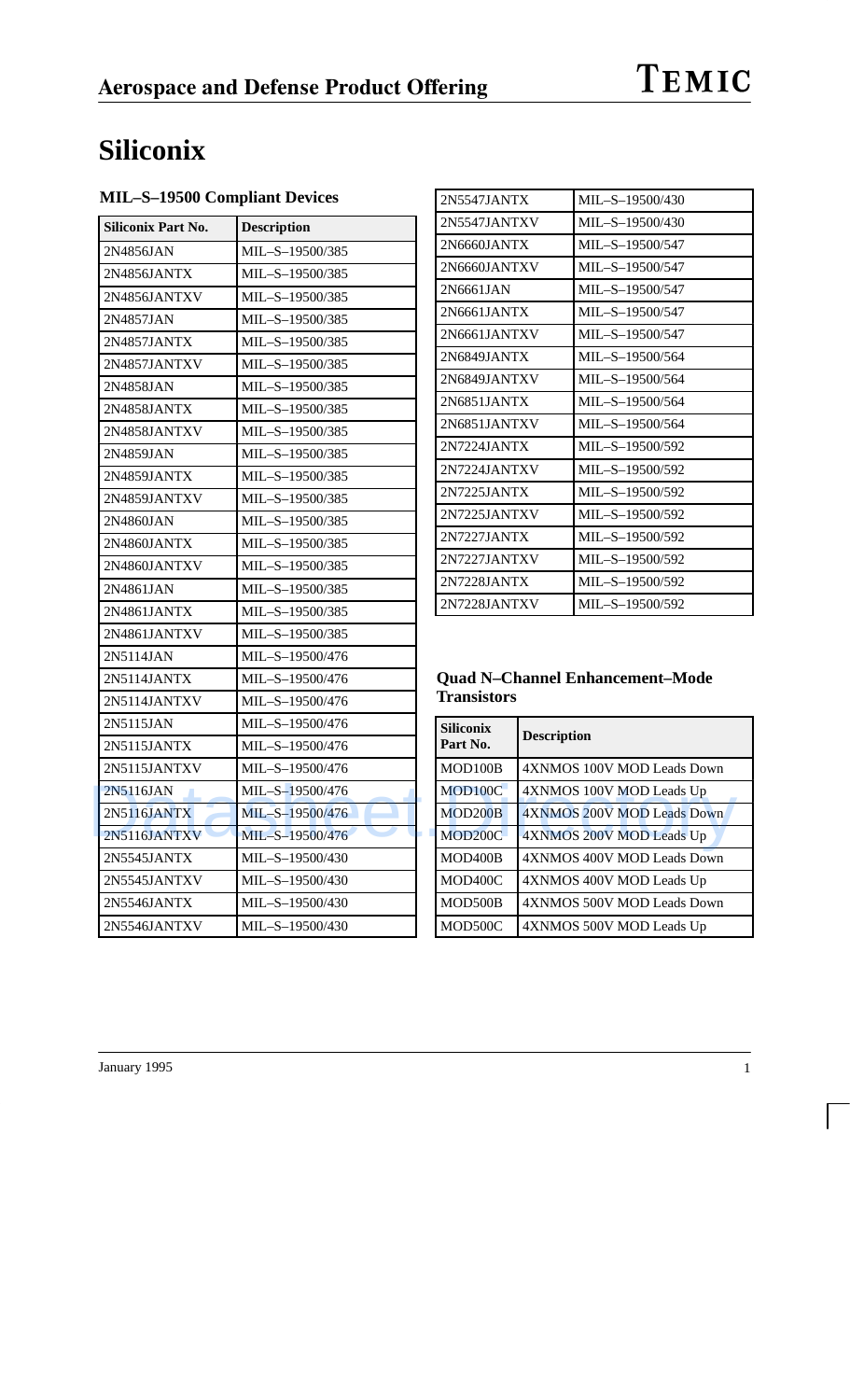### **N–Channel Enhancement–Mode Transistors, TO–254 Package**

| <b>Siliconix Part No.</b> | <b>Description</b> |
|---------------------------|--------------------|
| 2N7075                    | 100V N-Ch TO-254   |
| 2N7076                    | 200V N-Ch TO-254   |
| 2N7077                    | 400V N-Ch TO-254   |
| 2N7078                    | 500V N-Ch TO-254   |

### **P– Channel Enhancement–Mode Transistors, TO–254 Package**

| Siliconix Part No. | <b>Description</b> |
|--------------------|--------------------|
| 2N7079             | 100V P-Ch $TO-254$ |
| l 2N7080           | 200V P-Ch TO-254   |

### **N–Channel Enhancement–Mode Transistors, TO–257 Package**

| Siliconix Part No. | <b>Description</b> |
|--------------------|--------------------|
| 2N7081             | 100V N-Ch TO-257   |
| 2N7082             | 200V N-Ch TO-257   |
| 2N7085             | 100V N-Ch TO-257   |
| 2N7086             | 200V N-Ch TO-257   |
| 2N7089             | 100V P-Ch TO-257   |
| 2N7090             | 200V P-Ch TO-257   |
| 2N7091             | 100V P-Ch TO-257   |
| 2N7092             | 200V P-Ch TO-257   |

### **Mil–M–38510/Mil–I–38535 Compliant Analog Switches**

| <b>Siliconix Part No.</b> | <b>Description</b> |
|---------------------------|--------------------|
| JM38510/11101BCA          | JANDG181BCA        |
| JM38510/11101BCC          | JANDG181BCC        |
| JM38510/11101BIA          | JANDG181BIA        |
| JM38510/11101BIC          | JANDG181BIC        |
| JM38510/11101BXA          | JANDG181BXA        |
| JM38510/11101BXC          | JANDG181BXC        |

| JM38510/11102BCA | JANDG182BCA |
|------------------|-------------|
| JM38510/11102BCC | JANDG182BCC |
| JM38510/11102BIA | JANDG182BIA |
| JM38510/11102BIC | JANDG182BIC |
| JM38510/11102BXA | JANDG182BXA |
| JM38510/11102BXC | JANDG182BXC |
| JM38510/11103BEA | JANDG184BEA |
| JM38510/11103BEC | JANDG184BEC |
| JM38510/11103BXA | JANDG184BXA |
| JM38510/11103BXC | JANDG184BXC |
| JM38510/11104BEA | JANDG185BEA |
| JM38510/11104BEC | JANDG185BEC |
| JM38510/11104BXA | JANDG185BXA |
| JM38510/11104BXC | JANDG185BXC |
| JM38510/11105BCA | JANDG187BCA |
| JM38510/11105BCC | JANDG187BCC |
| JM38510/11105BIA | JANDG187BIA |
| JM38510/11105BIC | JANDG187BIC |
| JM38510/11105BXA | JANDG187BXA |
| JM38510/11105BXC | JANDG187BXC |
| JM38510/11106BCA | JANDG188BCA |
| JM38510/11106BCC | JANDG188BCC |
| JM38510/11106BIA | JANDG188BIA |
| JM38510/11106BIC | JANDG188BIC |
| JM38510/11106BXA | JANDG188BXA |
| JM38510/11106BXC | JANDG188BXC |
| JM38510/11107BEA | JANDG190BEA |
| JM38510/11107BEC | JANDG190BEC |
| JM38510/11107BXA | JANDG190BXA |
| JM38510/11107BXC | JANDG190BXC |
| JM38510/11108BEA | JANDG191BEA |
| JM38510/11108BEC | JANDG191BEC |
| JM38510/11108BXA | JANDG191BXA |
| JM38510/11108BXC | JANDG191BXC |
| JM38510/11601BCA | JANDG300BCA |
| JM38510/11601BIC | JANDG300BIC |
| JM38510/11602BCA | JANDG301BCA |
| JM38510/11602BIC | JANDG301BIC |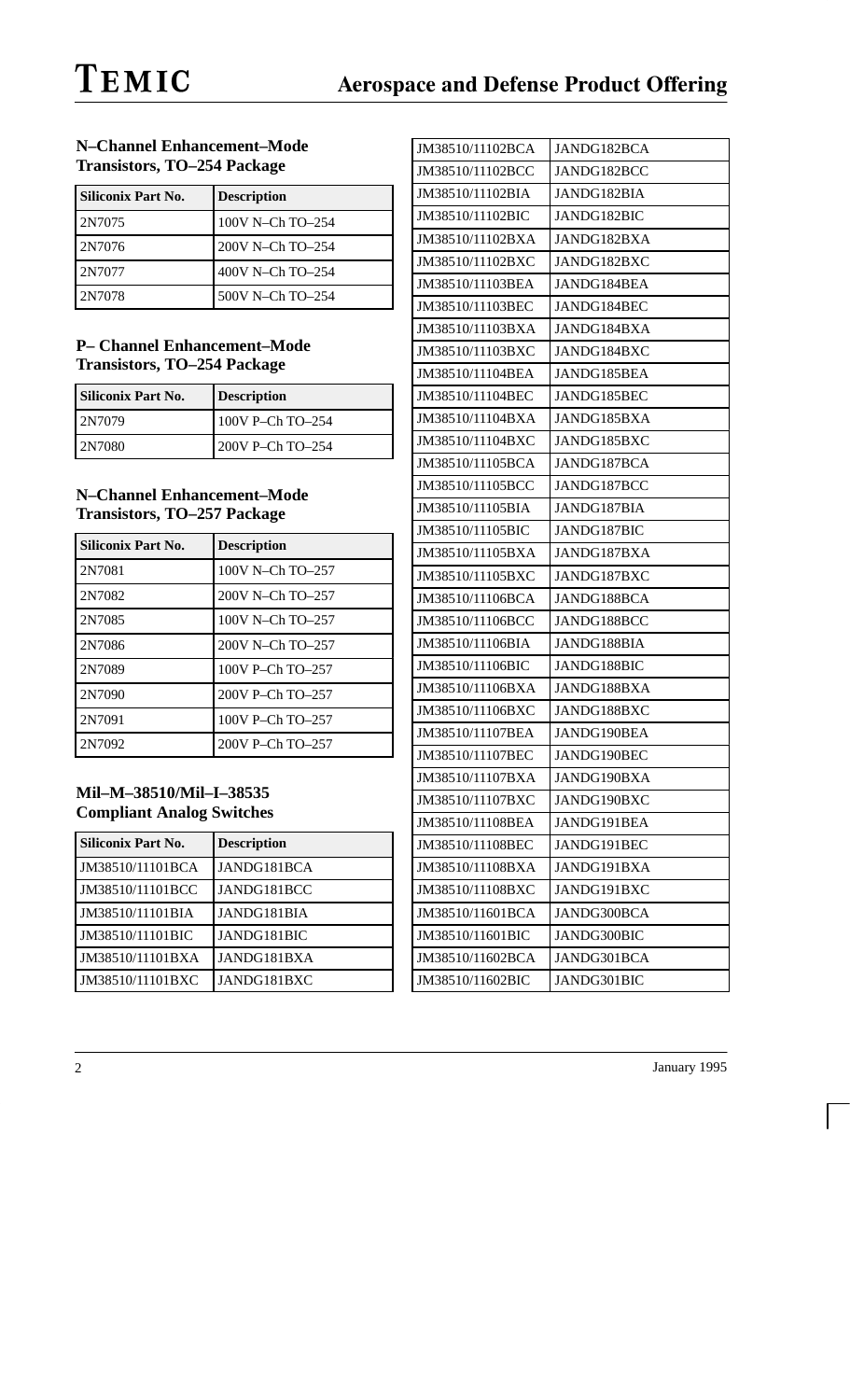| JM38510/11603BCA | JANDG302BCA  |
|------------------|--------------|
| JM38510/11604BCA | JANDG303BCA  |
| JM38510/11605BCA | JANDG304BCA  |
| JM38510/11605BIC | JANDG304BIC  |
| JM38510/11606BCA | JANDG305BCA  |
| JM38510/11606BIC | JANDG305BIC  |
| JM38510/11607BCA | JANDG306BCA  |
| JM38510/11608BCA | JANDG307BCA  |
| JM38510/12301BCA | JANDG200BCA  |
| JM38510/12301BIC | JANDG200BIC  |
| JM38510/12302BEA | JANDG201BEA  |
| JM38510/12302BEC | JANDG201ABEC |

### **Mil–Mil38510/Mil–I–38535 Compliant Analog Multiplexers**

| <b>Siliconix Part No.</b> | <b>Description</b> |
|---------------------------|--------------------|
| JM38510/19001BXC          | JANDG506BXC        |
| JM38510/19003BXC          | JANDG507BXC        |
| JM38510/19007BEA          | JANDG508BEA        |
| JM38510/19007BEC          | JANDG508ABEC       |
| JM38510/19008BEA          | JANDG509BEA        |
| JM38510/19008BEC          | JANDG509ABEC       |

### **Standard Military Drawing (SMD) Compliant Devices Analog Switches**

| Siliconix Part No. | <b>Description</b> |
|--------------------|--------------------|
| 5962-8671602EA     | DESC SMD DG271AK   |
| 5962-86716022A     | DESC SMD DG271AZ   |
| 5962-8767301XA     | DESC SMD DG180AL   |
| 5962-8767301CA     | DESC SMD DG180AP   |
| 5962-8767301IA     | DESC SMD DG180AA   |
| 5962-8976301M2A    | DESC SMD DG403AZ   |
| 5962-8976301MEA    | DESC SMD DG403AK   |
| 5962-89961012A     | DESC SMD DG405AZ   |

| 5962–8996101EA  | DESC SMD DG405AK  |
|-----------------|-------------------|
| 5962–90569012A  | DESC SMD DG401AZ  |
| 5962–9056901EA  | DESC SMD DG401AK  |
| 5962–9068901MEA | DESC SMD DG189AP  |
| 5962-9073101M2A | DESC SMD DG411AZ  |
| 5962-9073101MEA | DESC SMD DG411AK  |
| 5962–9073102M2A | DESC SMD DG412AZ  |
| 5962–9073102MEA | DESC SMD DG412AK  |
| 5962-9073103M2A | DESC SMD DG413AZ  |
| 5962–9073103MEA | DESC SMD DG413AK  |
| 5962-9073701MPA | DESC SMD DG417AK  |
| 5962–9073702MPA | DESC SMD DG418AK  |
| 5962–9073703MPA | DESC SMD DG419AK  |
| 5962–9075501MCA | DESC SMD Si9110AK |
| 5962–9076401MEA | DESC SMD DG541AP  |
| 5962–9089101MEA | DESC SMD DG601AK  |
| 5962-9098301MCA | DESC SMD D469AAP  |
| 5962–9155201MEA | DESC SMD DG542AP  |
| 5962–9204101M2A | DESC SMD DG441AZ  |
| 5962–9204101MEA | DESC SMD DG441AK  |
| 5962–9204102M2A | DESC SMD DG442AZ  |
| 5962-9204102MEA | DESC SMD DG442AK  |
| 5962-9325501M2A | DESC SMD DG611AZ  |
| 5962–9325501MEA | DESC SMD DG611AK  |
| 5962–9325502M2A | DESC SMD DG612AZ  |
| 5962–9325502MEA | DESC SMD DG612AK  |
| 5962–9325503M2A | DESC SMD DG613AZ  |
| 5962-9325503MEA | DESC SMD DG613AK  |
| 77053012A       | DESC SMD DG201AAZ |
| 7705301EA       | DESC SMD DG201AAK |
| 7705301EC       | DESC SMD DG201AAP |
| 7705301FA       | DESC SMD DG201AAL |
| 7705301FC       | DESC SMD DG201AAL |
| 7801401CA       | DESC SMD DG129AP  |
| 7801401XA       | DESC SMD DG129AL  |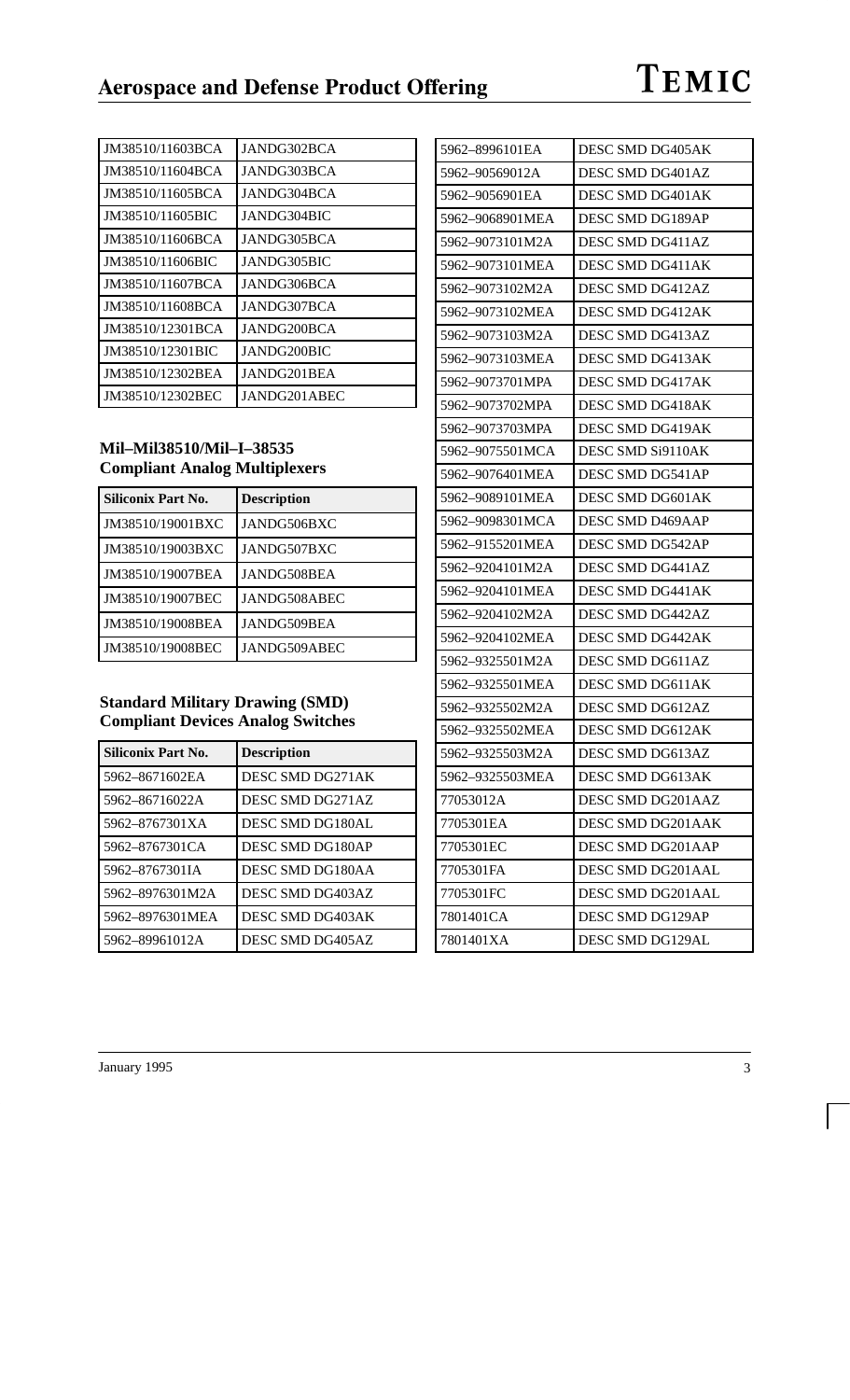#### **Standard Military Drawings (SMD) Compliant Devices Analog Multiplexers**

| <b>Siliconix Part No.</b> | <b>Description</b> |
|---------------------------|--------------------|
| 5962-8768901VA            | DESC SMD528AK      |
| 5962-9204201M2A           | DESC SMD DG408AZ   |
| 5962-9204201MEA           | DESC SMD DG408AK   |
| 5962-9204202M2A           | DESC SMD DG409AZ   |
| 5962-9204202MEA           | DESC SMD DG409AK   |
| 7705201EA                 | DESC SMD DG508AAK  |
| 7705201EC                 | DESC SMD DG508AAP  |
| 7705201FA                 | DESC SMD DG508AAL  |

### **Siliconix Mil–STD–883B Rev C compliant Analog Switches**

| <b>Siliconix Part No.</b> | <b>Description</b>                      |
|---------------------------|-----------------------------------------|
| DG129AP/883               | Dual DPST JFET Analog Switch            |
| DG180AA/883               | Dual SPST 10-Ohm JFET Switch            |
| DG180AP/883               | Dual SPST 10-Ohm JFET Switch            |
| DG181AA/883               | Dual SPST 30-Ohm JFET Switch            |
| DG181AP/883               | Dual SPST 30-Ohm JFET Switch            |
| DG182AA/883               | Dual SPST 75-Ohm JFET Switch            |
| DG182AP/883               | Dual SPST 75-Ohm JFET Switch            |
| DG183AP/883               | Dual DPST 10-Ohm JFET Switch            |
| DG184AP/883               | Dual DPST 30-Ohm JFET Switch            |
| DG185AP/883               | Dual DPST 75-Ohm JFET Switch            |
| DG186AA/883               | Dual SPDT 10-Ohm JFET Switch            |
| DG186AP/883               | Dual SPDT 10-Ohm JFET Switch            |
| DG187AA/883               | Dual SPDT 30-Ohm JFET Switch            |
| DG187AP/883               | Dual SPDT 30-Ohm JFET Switch            |
| DG188AA/883               | Dual SPDT 75-Ohm JFET Switch            |
| DG188AP/883               | Dual SPDT 75-Ohm JFET Switch            |
| DG189AP/883               | Dual SPDT 10-Ohm JFET Switch            |
| DG190AP/883               | Dual SPDT 30-Ohm JFET Switch            |
| DG191AP/883               | Dual SPDT 75-Ohm JFET Switch            |
| DG200AAA/883              | Dual SPST CMOS Analog Switch            |
| DG200AAK/883              | Dual SPST CMOS Analog Switch            |
| DG201AAK/883              | Quad SPST CMOS Analog Switch            |
| DG201AAZ/883              | Quad SPST CMOS Analog Switch            |
| DG201HSAK/883             | Quad SPST High-Speed CMOS Analog Switch |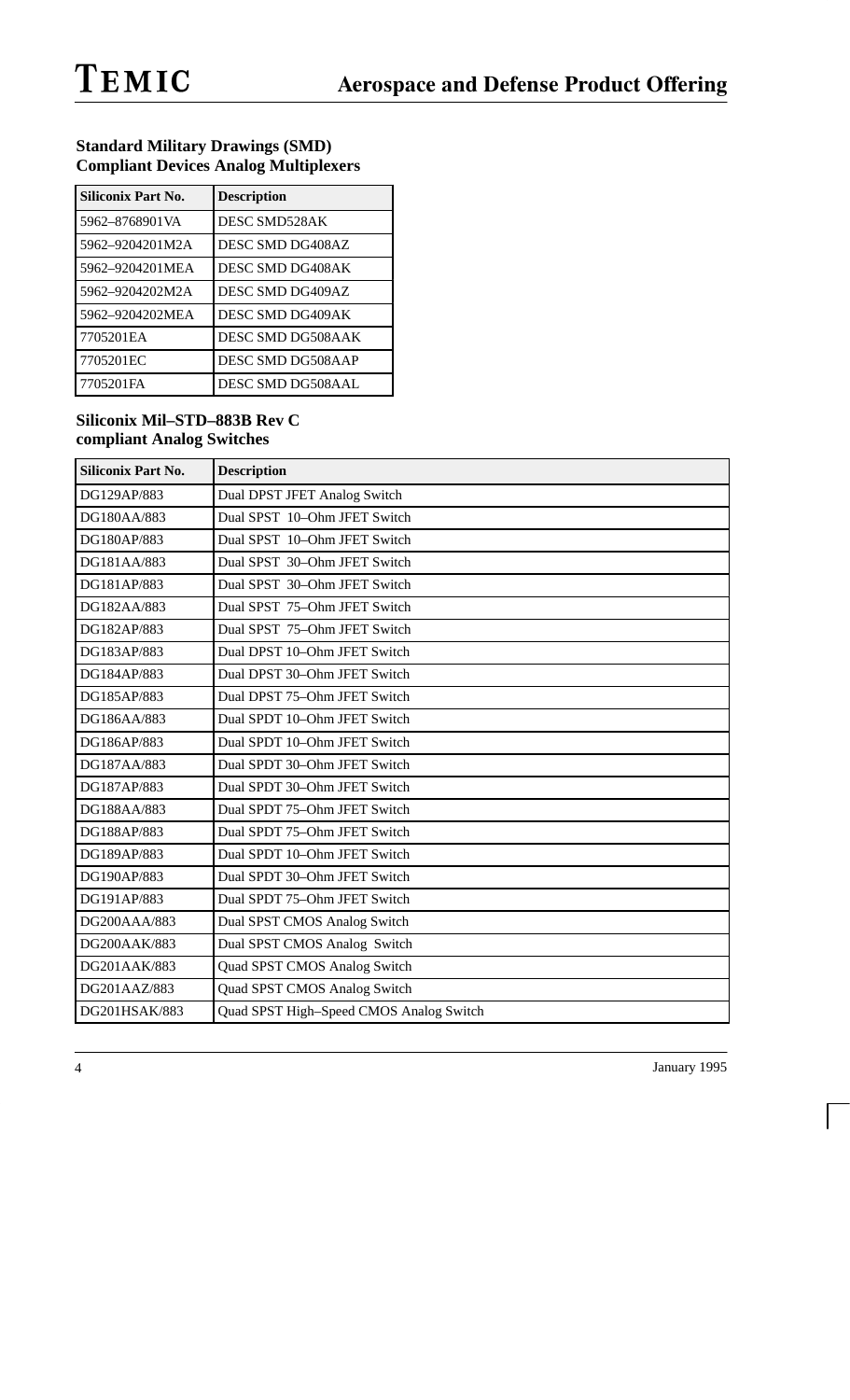| DG201HSAZ/883 | Quad SPST High-Speed CMOS Analog Switch             |
|---------------|-----------------------------------------------------|
| DG202AK/883   | Quad DG201A with Inv. Logic                         |
| DG221AK/883   | Qaud SPSTCMOS Analog Switch with Latch              |
| DG271AK/883   | Quad SPST CMOS Analog Switch                        |
| DG271AZ/883   | Quad SPST CMOS Analog Switch                        |
| DG300AAA/883  | Mono SPST CMOS Analog Switch                        |
| DG300AAK/883  | Mono SPST CMOS Analog Switch                        |
| DG301AAA/883  | Mono SPST CMOS Analog Switch                        |
| DG301AAK/883  | Mono SPDT CMOS Analog Switch                        |
| DG302AAK/883  | Mono DPST CMOS Analog Switch                        |
| DG303AAK/883  | Mono SPDT CMOS Analog Switch                        |
| DG303AAZ/883  | Mono SPDT CMOS Analog Switch                        |
| DG304AAK/883  | Mono SPST CMOS Analog Switch                        |
| DG304AAK/883  | Mono SPST CMOS Analog Switch                        |
| DG304AAK/883  | Mono SPST CMOS Analog Switch                        |
| DG306AAK/883  | Mono DPST CMOS Analog Switch                        |
| DG307AAK/883  | Mono SPDT CMOS Analog Switch                        |
| DG308AAK/883  | Quad Mono SPST CMOS Analog Switch                   |
| DG384 AAK/883 | Mono CMOS Analog Switch with TTL Input              |
| DG387AAA/883  | Mono CMOS Analog Switch with TTL Input              |
| DG387AAK/883  | Mono CMOS Analog Switch with TTL Input              |
| DG390AAK/883  | Mono CMOS Analog Switch with TTL Input              |
| DG401AK/883   | 2SPST CMOS Analog Switch, High-Speed, Low-Power     |
| DG401AZ/883   | 2SPST CMOS Analog Switch, High-Speed, Low-Power     |
| DG403AK/883   | 2SPDT CMOS Analog Switch, High-Speed, Low-Power     |
| DG403AZ/883   | 2SPDT CMOS Analog Switch, High-Speed, Low-Power     |
| DG405AK/883   | 2DPST CMOS Analog Switch, High-Speed, Low-Power     |
| DG405AZ/883   | 2DPST CMOS Analog Switch, High-Speed, Low-Power     |
| DG411AK/883   | Quad SPST CMOS Analog Switch, High-Speed, Low-Power |
| DG411AZ/883   | Quad SPST CMOS Analog Switch High-Speedm Low-Power  |
| DG412AK/883   | Quad DG411with Inv.Logic, High-Speed, Low-Power     |
| DG412AZ/883   | Quad DG411 with Inv.Logic, High-Speed,Low-Power     |
| DG413AK/883   | Quad SPDT CMOS Analog Switch, High-Speed, Low-Power |
| DG413AZ/883   | Quad SPDT CMOS Analog Switch, High-Speed, Low-Power |
| DG417AK/883   | Mono SPST CMOS Analog Switch                        |
| DG418AK/883   | Mono DG417 with Inv.Logic                           |

TEMIC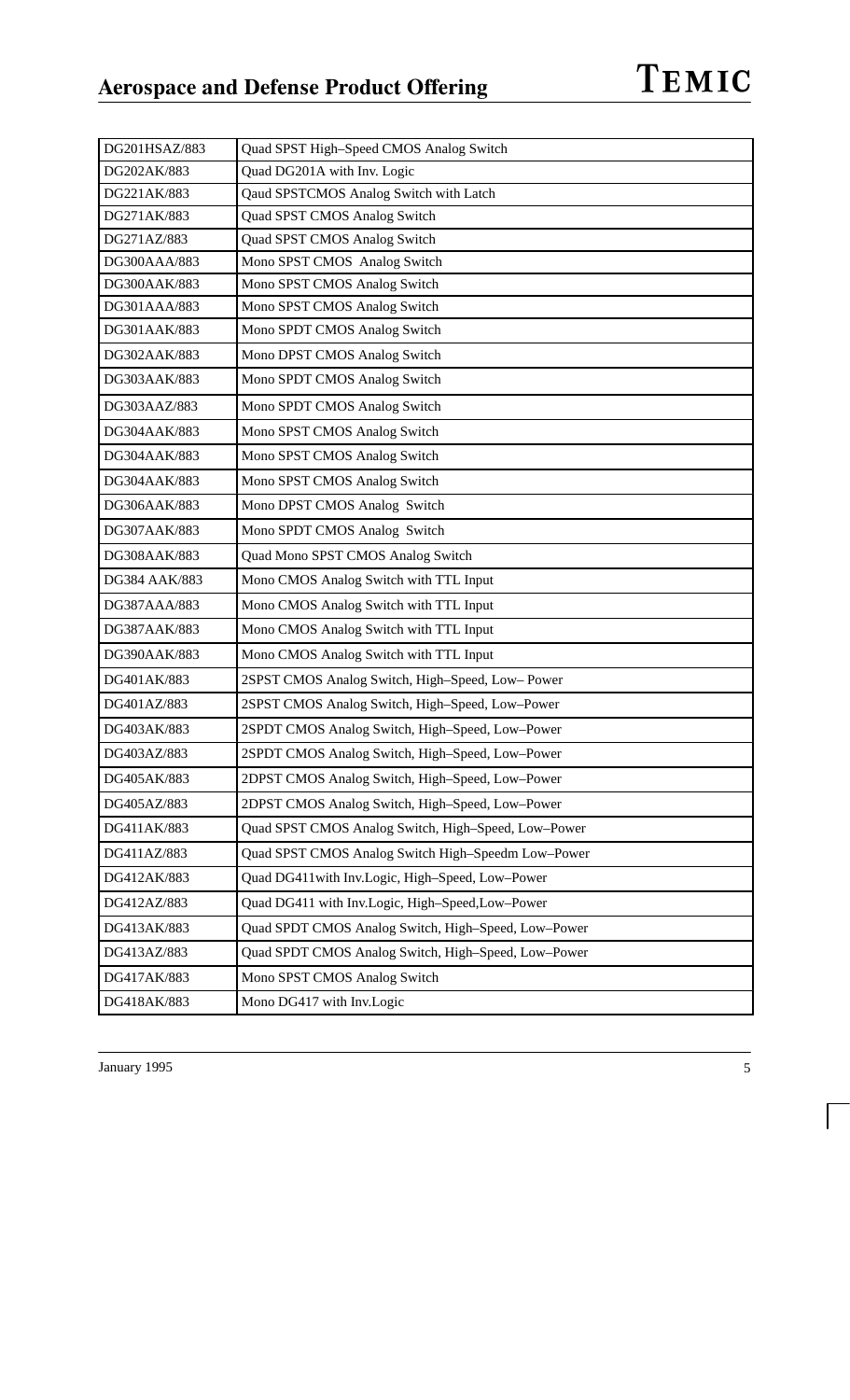| DG303AAK/883 | Mono SPDT CMOS Analog Switch                |
|--------------|---------------------------------------------|
| DG419AK/883  | Mono SPDT CMOS Analog Switch                |
| DG441AK/883  | Quad SPST CMOS Analog Switch                |
| DG442AK/883  | Quad DG441 with Inv.Logic                   |
| DG601AK/883  | Quad SPST CMOS Analog Switch, High-Speed    |
| DG601AZ/883  | Quad SPST CMOS Analog Switch, High-Speed    |
| DG611AK/883  | Low–Glitch DCMOS Blazing–Fast Analog Switch |
| DG611AZ/883  | Low-Glitch DCMOS Blazing-Fast Analog Switch |
| DG612AK/883  | Low-Glitch DCMOS Blazing-Fast Analog Switch |
| DG612AZ/883  | Low-Glitch DCMOS Blazing-Fast Analog Switch |
| DG613AK/883  | Low-Glitch DCMOS Blazing-Fast Analog Switch |
| DG613AZ/883  | Low–Glitch DCMOS Blazing–Fast Analog Switch |

## **Siliconix Mil–STD 883B Rev C Compliant Analog Multiplexers**

| <b>Siliconix Part No.</b> | <b>Description</b>                                        |
|---------------------------|-----------------------------------------------------------|
| DG406AK/883               | 16-Channel CMOS Multiplexer                               |
| DG406AZ/883               | 16-Channel CMOS Multiplexer                               |
| DG407AK/883               | Dual 8-Channel CMOS Diff. Multiplexer                     |
| DG407AZ/883               | Dual 8-Channel CMOS Diff. Multiplexer                     |
| DG408AK/883               | 8-Channel CMOS Multiplexer                                |
| DG409AK/883               | 4-Channel CMOS Diff.Multiplexer                           |
| DG458AK/883               | 8 Channel OVP Multiplexer                                 |
| DG458AZ/883               | 8-Channel Fault Protected Multiplexer                     |
| DG459AK/883               | Dual 4-Channel OVP Multiplexer                            |
| DG459AZ/883               | Differential 4-Channel Fault Protected Multiplexer        |
| DG485AZ/883               | Serial input Multiplexer                                  |
| DG506AAK/883              | 16-Channel CMOS Analog Multiplexer                        |
| DG506AAZ/883              | 16-Channel CMOS Analog Multiplexer                        |
| DG507AAK/883              | Dual 8-Channel CMOS Diff. Analog Multiplexer              |
| DG507AAZ/883              | Dual 8-Channel CMOS Diff. Analog Multiplexer              |
| DG508AAK/883              | 8-Channel CMOS Analog Multiplexer                         |
| DG508AAZ/883              | 8-Channel CMOS Analog Multiplexer                         |
| DG509AAK/883              | Dual 4-Channel CMOS Diff.Analog Multiplexer               |
| DG509AAZ/883              | Dual 4-Channel CMOS Diff.Analog Multiplexer               |
| DG528AK/883               | 8-Channel Analog Multiplexer with Latches                 |
| DG529AK/883               | Dual 4-Channel CMOS Diff. Analog Multiplexer with Latches |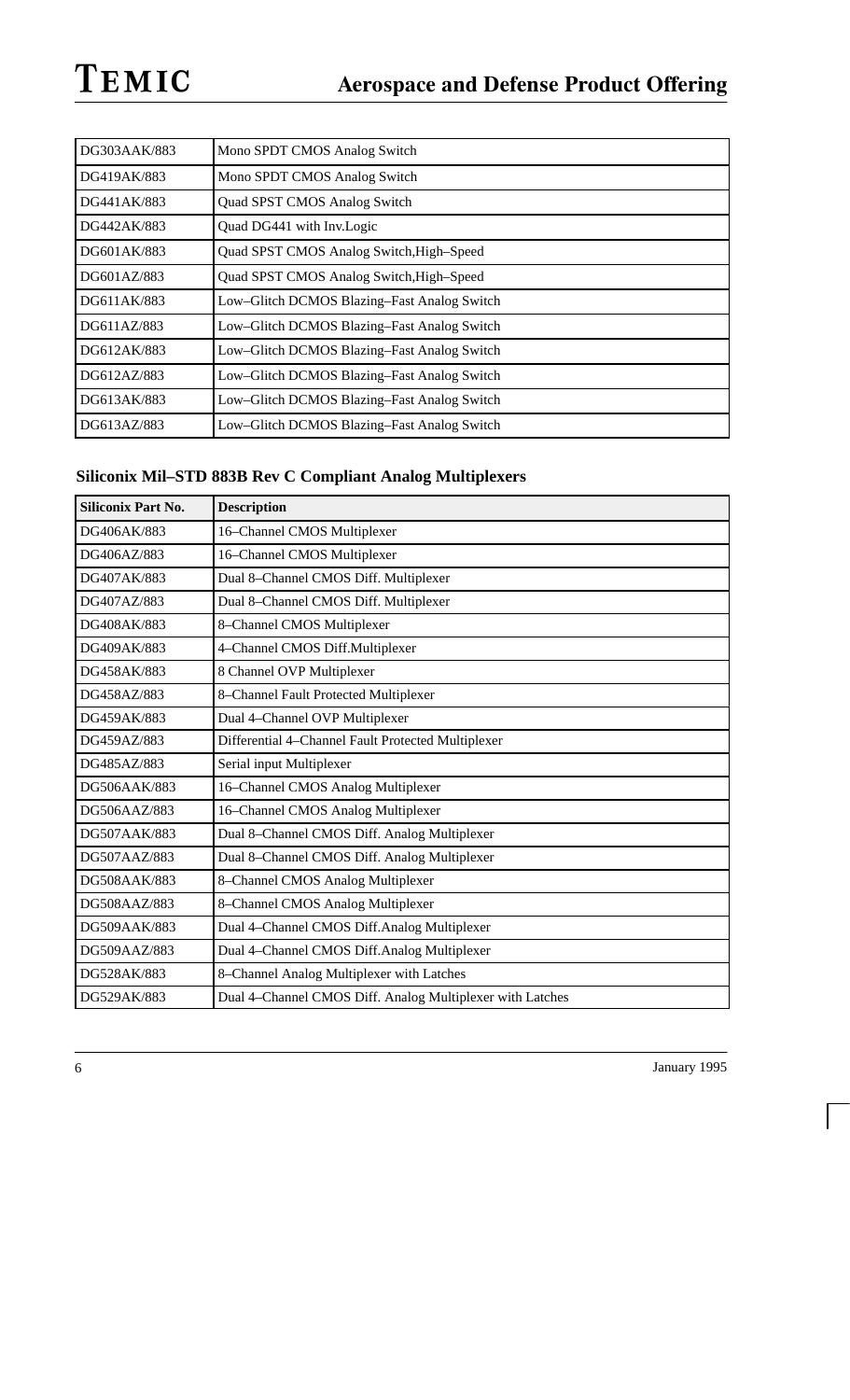| <b>Siliconix Part No.</b> | <b>Description</b>                                     |
|---------------------------|--------------------------------------------------------|
| DG534AAP/883              | 4–Channel or Dual 2–Channel Wideband Video Multiplexer |
| DG535AP/883               | 16–Channel Wideband Video Multiplexer                  |
| DG536AM/883               | 16–Channel Wideband Video Multiplexer                  |
| DG538AAP/883              | 8–Channel or Dual 4–Channel Wideband Video Multiplexer |
| DG540AP/883               | Mono 4XSPST Video Switch                               |
| DG541AP/883               | Quad SPST Video Switch                                 |
| DG542AP/883               | Dual SPDT Video Switch                                 |
| DG884AM/883               | 8X4 Wideband Video Crosspoint Array                    |

### **Siliconix Mil–STD 883B Compliant Video Multiplexers and Switches**

### **Power IC Mil–STD 883 Rev C& Mil–Temp Range Compliant Devices**

| Siliconix Part No.       | <b>Description</b>                          |
|--------------------------|---------------------------------------------|
| D <sub>469</sub> AAP/883 | Quad high–Current, High–Speed MOSFET Driver |
| Si9110AK/883             | High-Voltage Switchmode Controller          |
| S <sub>i9110</sub> AK    | High-Voltage Switchmode Controller          |
| Si8956AZ/883             | 20 V Ouad N–CH Enhancement Mode             |

### **Analog Switches Mil Temp Range**

| <b>Siliconix Part No.</b> | <b>Description</b>                |
|---------------------------|-----------------------------------|
| DG181AA                   | Dual SPST 30-Ohm JFET Switch      |
| DG184AP                   | Dual DPST 30–Ohm JFET Switch      |
| DG188AP                   | SPDT 75–Ohm JFET Switch           |
| DG189AP                   | Dual SPDT 10-Ohm JFET Switch      |
| DG190AP                   | Dual SPDT 30-Ohm JFET Switch      |
| DG191AP                   | Dual SPDT 75-Ohm JFET Switch      |
| DG200AAA                  | Dual SPST CMOS Analog Switch      |
| DG200AAK                  | Dual SPST CMOS Analog Switch      |
| DG201AAK                  | Quad SPST CMOS Analog Switch      |
| DG202AK                   | Quad DG201 with Inv.Logic         |
| DG300AAK                  | Mono Dual SPST CMOS Analog Switch |
| DG301AAA                  | Mono SPDT CMOS Analog Switch      |
| DG302AAK                  | Dual DPST CMOS Analog Switch      |
| DG303AAK                  | Dual SPDT CMOS Analog Switch      |
| DG307AAK                  | Dual SPDT CMOS Analog Switch      |
| DG390AAK                  | Mono CMOS Analog Switch TTL Input |
| DG403AK                   | Dual SPDT CMOS Analog switch      |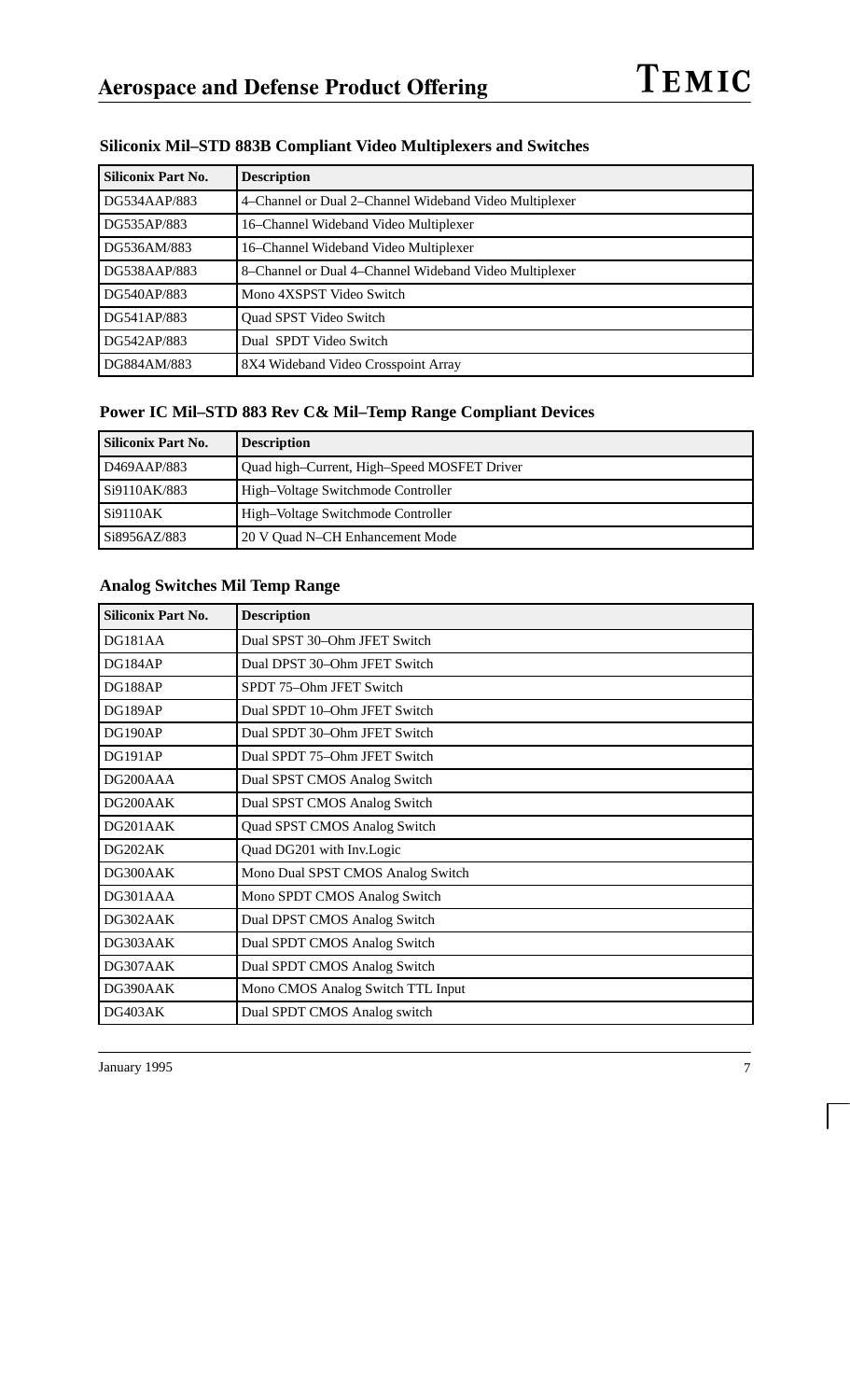| DG411AK | <b>Quad SPST CMOS Analog Switch</b>      |
|---------|------------------------------------------|
| DG412AK | DG411 with Inv.Logic                     |
| DG413AK | <b>Quad SPDT CMOS Analog switch</b>      |
| DG419AK | Mono SPDT CMOS Analog Switch             |
| DG441AK | <b>Quad SPST CMOS Analog Switch</b>      |
| DG442AK | Mono Quad DG411 with Inv. Logic          |
| DG601AK | Quad SPST, High-Speed CMOS Analog Switch |

## **Analog Multiplexer Mil Temp Range**

| <b>Siliconix Part No.</b> | <b>Description</b>                           |
|---------------------------|----------------------------------------------|
| DG408AK                   | 8-Channel CMOS Analog Muliplexer             |
| DG409AK                   | 4–Channel CMOS Diff. Analog Multiplexer      |
| DG506AAK                  | 16–Channel CMOS Analog Multiplexer           |
| DG507AAK                  | Dual 8–Channel CMOS Diff. Analog Multiplexer |
| DG508AAK                  | 8-Channel CMOS Analog Multiplexer            |
| DG509AAK                  | Dual 4–Channel CMOS Diff. Analog Multiplexer |
| DG528AK                   | 8–Channel Analog Multiplexer with Latches    |

## **Video Switches Mil Temp Range**

| <b>Siliconix Part No.</b> | <b>Description</b>     |
|---------------------------|------------------------|
| l DG541AP                 | Quad SPST Video Switch |
| l DG542AP                 | Quad SPDT Video Switch |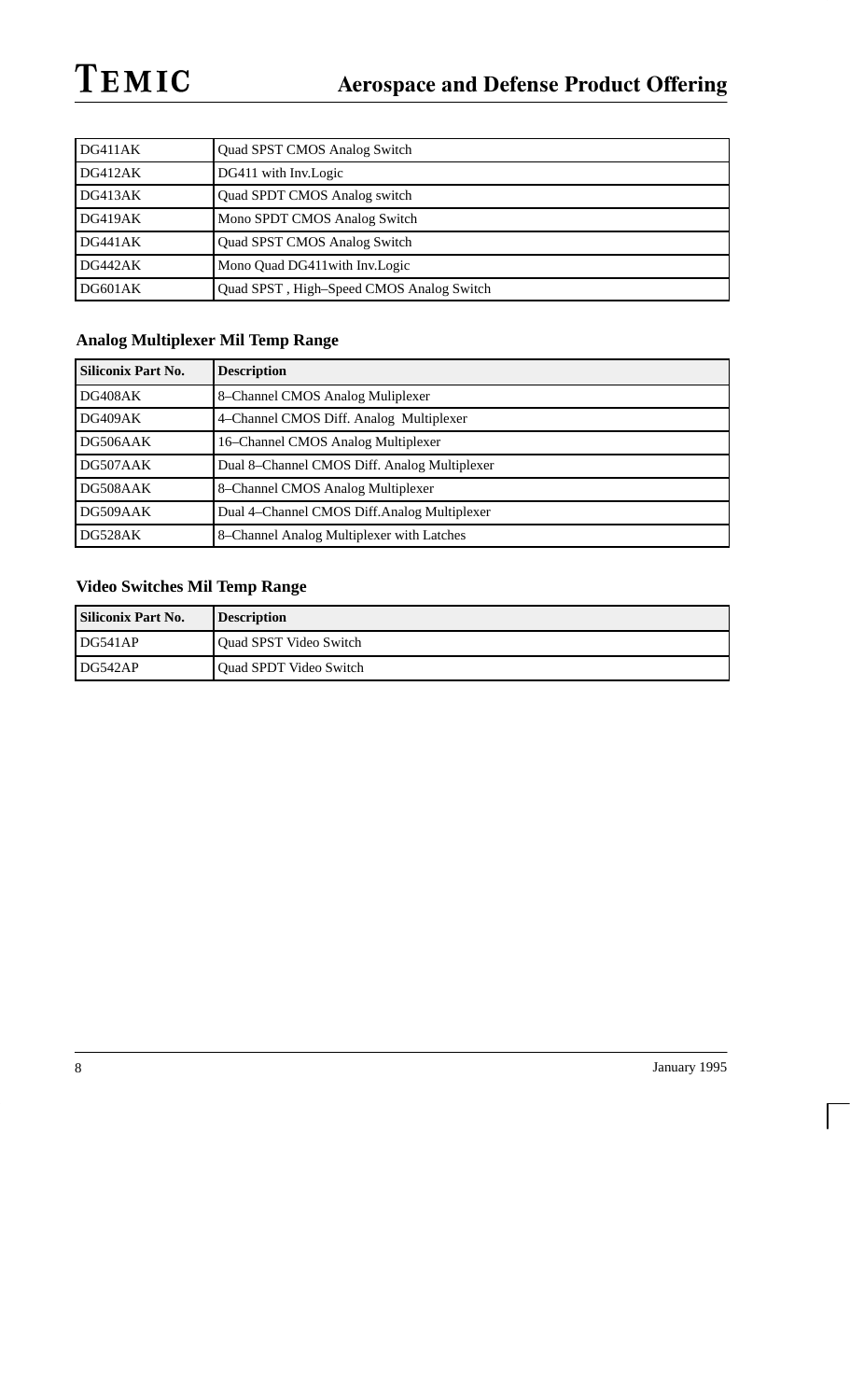| <b>Siliconix Part No.</b> |
|---------------------------|
| DG200ACJ-4                |
| $DG201ACJ-4$              |
| DG202CJ-4                 |
| DG211CJ-4                 |
| DG212CJ-4                 |
| DG271CJ-4                 |
| DG303ACJ-4                |
| DG308ACJ-4                |
| $DG309ACJ-4$              |
| DG403DJ-4                 |
| DG405DJ-4                 |
| DG411DJ-4                 |
| DG412DJ-4                 |
| DG413DJ-4                 |
| DG417DJ-4                 |
| DG418DJ-4                 |
| DG419DJ-4                 |
| DG441DJ-4                 |
| DG442DJ-4                 |
| DG444DJ-4                 |
| DG445DJ-4                 |

## **Siliconix Ruggedized Plastic Analog Switch**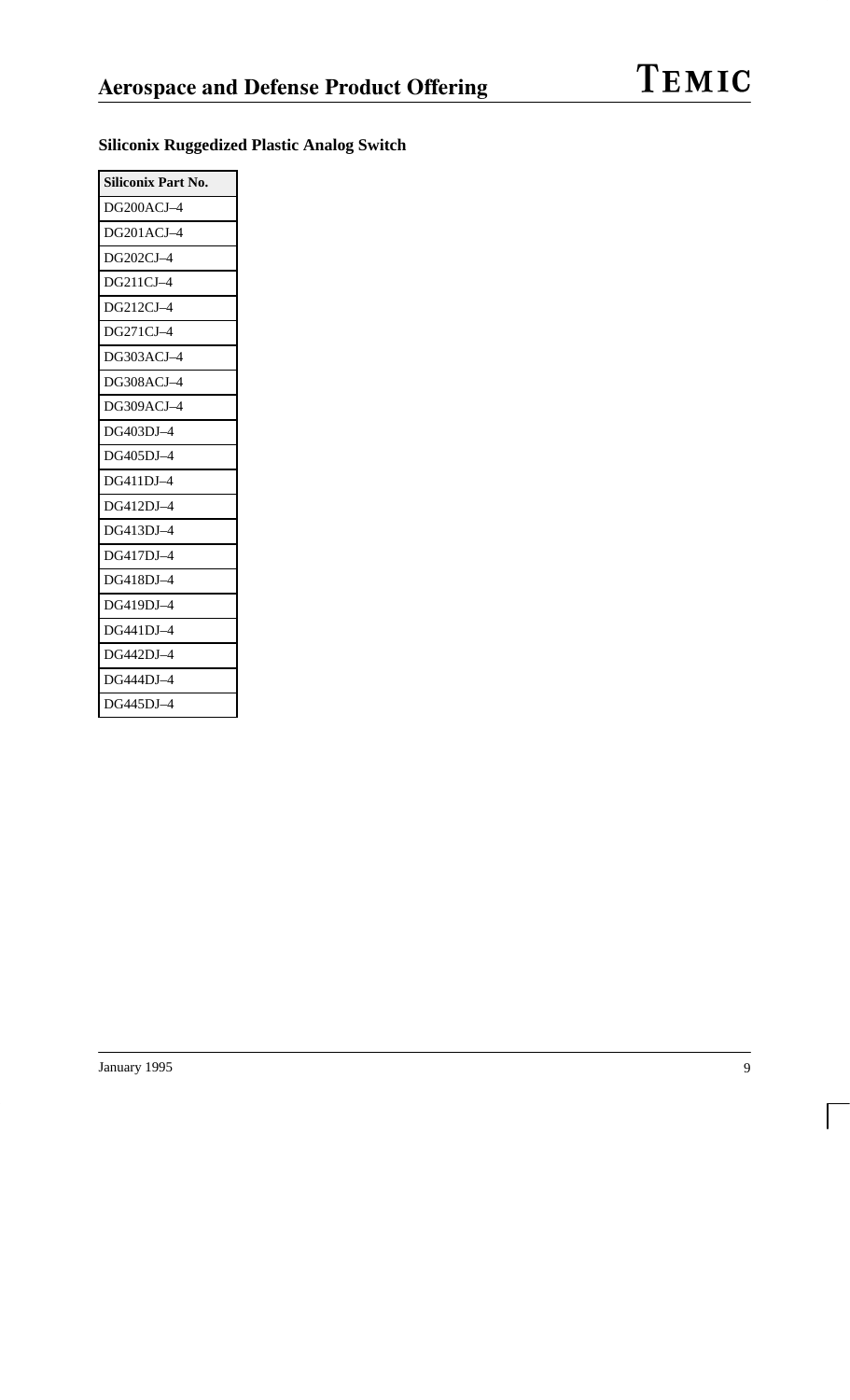## **Siliconix Ruggedized Plastic Analog Multiplexers**

| Siliconix Part No. |
|--------------------|
| DG408DJ-4          |
| DG409DJ-4          |
| DG506ACJ-4         |
| $DG507ACI=4$       |
| $DG508ACI=4$       |
| $DG509ACI-4$       |
| DG528CJ-4          |

#### **Siliconix Ruggedized Plastic Wideband Video Analog Multiplexers**

| Siliconix Part No. |  |
|--------------------|--|
| DG535DJ-4          |  |

### **Siliconix Ruggedized Plastic Power IC's**

| <b>Siliconix Part No.</b>          |
|------------------------------------|
| D <sub>469</sub> ADJ <sub>-4</sub> |
| Si9110DJ-4                         |

#### **Military Conversion Table**

#### JAN/JANTX/JANTXV

|                                                                                                                                       | <b>JAN</b>                                                                                                                             | <b>JANTX</b>                                                                                                                                                                                                                                                  | <b>JANTXV</b>                                                                                                                                                                                | <b>Specification</b>                                                                                                                                                                                                             |
|---------------------------------------------------------------------------------------------------------------------------------------|----------------------------------------------------------------------------------------------------------------------------------------|---------------------------------------------------------------------------------------------------------------------------------------------------------------------------------------------------------------------------------------------------------------|----------------------------------------------------------------------------------------------------------------------------------------------------------------------------------------------|----------------------------------------------------------------------------------------------------------------------------------------------------------------------------------------------------------------------------------|
| These families are n-channel, depletion-mode,<br>silicon JFET transistors and p-channel,<br>depletion-mode, silicon JFET transistors. | JAN2N4856<br><b>JAN2N4857</b><br><b>JAN2N4858</b><br><b>JAN2N4859</b><br>JAN2N4860<br>JAN2N4861<br>JAN2N5114<br>JAN2N5115<br>JAN2N5116 | <b>JANTX2N4856</b><br><b>JANTX2N4857</b><br><b>JANTX2N4858</b><br><b>JANTX2N4859</b><br><b>JANTX2N4860</b><br><b>JANTX2N4861</b><br><b>JANTX2N5114</b><br><b>JANTX2N5115</b><br><b>JANTX2N5116</b><br><b>JANTX2N5545</b><br>JANTX2N5546<br><b>JANTX2N5547</b> | JANTXV2N4856<br>JANTXV2N4857<br>JANTXV2N4858<br>JANTXV2N4859<br>JANTXV2N4860<br>JANTXV2N4861<br>JANTXV2N5114<br>JANTXV2N5115<br>JANTXV2N5116<br>JANTXV2N5545<br>JANTXV2N5546<br>JANTXV2N5547 | MIL-S-19500/385<br>MIL-S-19500/385<br>MIL-S-19500/385<br>MIL-S-19500/385<br>MIL-S-19500/385<br>MIL-S-19500/385<br>MIL-S-19500/476<br>MIL-S-19500/476<br>MIL-S-19500/476<br>MIL-S-19500/430<br>MIL-S-19500/430<br>MIL-S-19500/430 |
| These families are n-channel,<br>enhancement-mode, silicon JFET transistors.                                                          | <b>JAN2N6661</b>                                                                                                                       | JANTX2N6660<br>JANTX2N6661                                                                                                                                                                                                                                    | JANTXV2N6660<br>JANTXV2N6661                                                                                                                                                                 | MIL-S-19500/547<br>MIL-S-19500/547                                                                                                                                                                                               |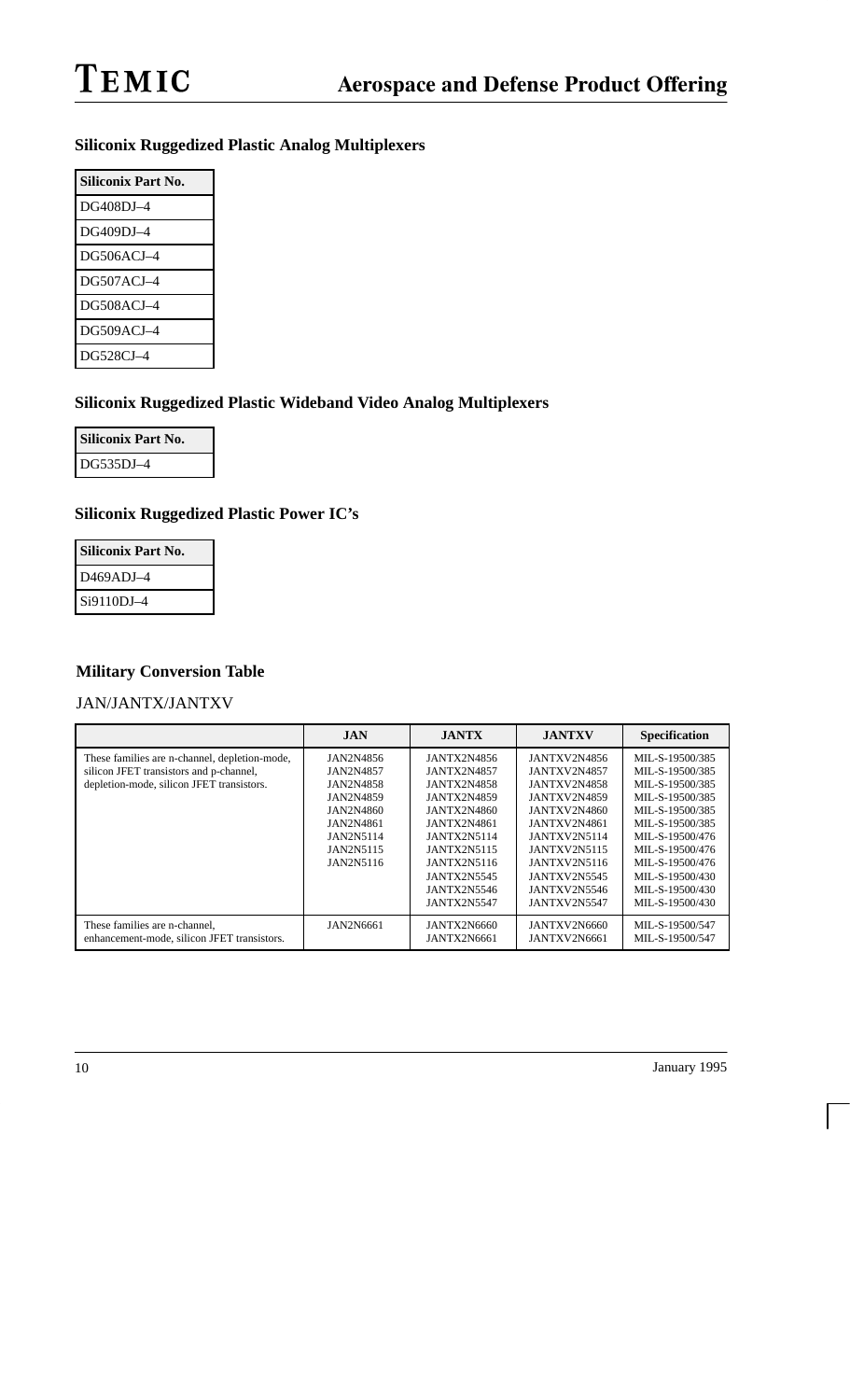### **Conversion Table**

|                                      | Original "DG"        |                          | Original "DG"      | <b>JAN Part No.</b>                |
|--------------------------------------|----------------------|--------------------------|--------------------|------------------------------------|
|                                      | Part No.             | <b>JAN Part No.</b>      | Part No.           |                                    |
| <b>DG180 Series to</b>               | DG181AP/883          | JM38510/11101BCC         | DG187AP/883        | JM38510/11105BCC                   |
| <b>MIL-M-38510</b>                   | DG181AP/883          | JM38510/11101BCA         | DG187AP/883        | JM38510/11105BCA                   |
| This family consists of silicon,     | DG181AA/883          | JM38510/11101BIC         | DG187AA/883        | JM38510/11105BIC                   |
| break-before-make, multi-chip        | DG181AA/883          | JM38510/11101BIA         | DG187AA/883        | JM38510/11105BIA                   |
| analog switches with drivers.        | DG181AL/883          | JM38510/11101BXA         | DG187AL/883        | JM38510/11105BXA                   |
|                                      | DG182AP/883          | JM38510/11102BCC         | DG188AP/883        | JM38510/11106BCC                   |
|                                      | DG182AP/883          | JM38510/11102BCA         | DG188AP/883        | JM38510/11106BCA                   |
|                                      | DG182AA/883          | JM38510/11102BIC         | DG188AA/883        | JM38510/11106BIC                   |
|                                      | DG182AA/883          | JM38510/11102BIA         | DG188AA/883        | JM38510/11106BIA                   |
|                                      | DG182AL/883          | JM38510/11102BXA         | DG188AL/883        | JM38510/11106BXA                   |
|                                      | DG184AP/883          | JM38510/11103BEC         | DG190AP/883        | JM38510/11107BEC                   |
|                                      | DG184AP/883          | JM38510/11103BEA         | DG190AP/883        | JM38510/11107BEA                   |
|                                      | DG184AL/883          | JM38510/11103BXA         | DG190AL/883        | JM38510/11107BXA                   |
|                                      | DG185AP/883          | JM38510/11104BEC         | DG191AP/883        | JM38510/11108BEC                   |
|                                      | DG185AP/883          | JM38510/11104BEA         | DG191AP/883        | JM38510/11108BEA                   |
|                                      | DG185AL/883          | JM38510/11104BXA         | DG191AL/883        | JM38510/11108BXA                   |
| <b>DG200 Series to</b>               | DG200AAP/883         | JM38510/12301BCC         |                    |                                    |
| <b>MIL-M-38510</b>                   | DG200AAK/883         | JM38510/12301BCA         |                    |                                    |
| This family consists of monolithic,  | DG200AAA/883         | JM38510/12301BIC         |                    |                                    |
| silicon, CMOS negative logic         | DG200AAA/883         | JM38510/12301BIA         |                    |                                    |
| analog switches.                     | DG201AAP/883         | JM38510/12302BCC         |                    |                                    |
|                                      | DG201AAK/883         | JM38510/12302BEA         |                    |                                    |
| DG300 Series to                      | DG300AAP/883         | JM38510/11601BCC         | DG304AAP/883       | JM38510/11605BCC                   |
| <b>MIL-M-38510</b>                   | DG300AAK/883         | JM38510/11601BCA         | DG304AAK/883       | JM38510/11605BCA                   |
| This family consists of silicon,     | DG300AAA/883         | JM38510/11601BIA         | DG304AAA/883       | JM38510/11605BIA                   |
| CMOS, monolithic, analog switches    | DG301AAP/883         | JM38510/11602BCC         | DG305AAP/883       | JM38510/11606BCC                   |
| with drivers.                        | DG301AAK/883         | JM38510/11602BCA         | DG305AAK/883       | JM38510/11606BCA                   |
|                                      | DG301AAA/883         | JM38510/11602BIA         | DG305AAA/883       | JM38510/11606BIA                   |
|                                      | DG302AAP/883         | JM38510/11603BCC         | DG306AAP/883       | JM38510/11607BCC                   |
|                                      | DG302AAK/883         | JM38510/11603BCA         | DG306AAK/883       | JM38510/11607BCA                   |
|                                      | DG303AAP/883         | JM38510/11604BCC         | DG307AAP/883       | JM38510/11608BCC                   |
|                                      | DG303AAK/883         | JM38510/11604BCA         | DG307AAK/883       | JM38510/11608BCA                   |
| <b>DG506 Series to</b>               | DG506AAR/883         | JM38510/19001BXC         |                    |                                    |
| <b>MIL-M-38510</b>                   | DG507AAR/883         | JM38510/19003BXC         |                    |                                    |
| This family consists of monolithic,  | DG508AAP/883         | JM38510/19007BEA         |                    |                                    |
| silicon, CMOS/analog logic           | DG508AAP/883         | JM38510/19007BEC         |                    |                                    |
| microcircuit.                        | DG509AAP/883         | JM38510/19008BEA         |                    |                                    |
|                                      | DG509AAP/883         | JM38510/19008BEC         |                    |                                    |
|                                      | Basic "DG"           | <b>Standard Military</b> | Basic "DG"         | <b>Standard Military</b>           |
|                                      | Part No.             | <b>Drawing Part No.</b>  | Part No            | <b>Drawing Part No.</b>            |
| <b>Standard Military</b>             | DG129AP              | 7801401CA                | DG409AZ            | 5962-9204202M2A                    |
| <b>Drawings</b>                      | DG180AL              | 8767301AA                | DG409AK            | 5962-9204202MEA                    |
| The following analog switches and    | DG180AP              | 8767301CA                | DG411AZ            | 5962-9073101M2A                    |
| multiplexers consists of monolithic, | DG180AA              | 8767301IA                | DG411AK            | 5962-9073101MEA                    |
| silicon CMOS except for the          | DG189AP              | 5962-9068901MEA          | DG412AZ            | 5962-9073102M2A                    |
| DG180, DG189, and DG129 parts        | DG201AAZ             | 77053012A                | DG412AK            | 5962-9073102MEA                    |
| which are silicon, multichip with    | DG201AAK<br>DG201AAP | 7705301EA                | DG413AZ<br>DG413AK | 5962-9073103M2A<br>5962-9073103MEA |
| bipolar driver.                      | DG201AAL             | 7705301EC<br>7705301FA   | DG441AZ            | 5962-9204101M2A                    |
|                                      | DG201AAL             | 7705301FC                | DG441AK            | 5962-9204101MEA                    |
|                                      | DG271AZ              | 5962-86716022A           | DG442AZ            | 5962-9204102M2A                    |
|                                      | DG271AK              | 5692-8671602EA           | DG442AK            | 5962-9204102MEA                    |
|                                      | DG401AZ              | 5962-90569012A           | DG508AAP           | 7705201EA                          |
|                                      | DG401AK              | 5962-9056901EA           | DG508AAP           | 7705201EC                          |
|                                      | DG403AZ              | 5962-8976301M2A          | DG508AAL           | 7705201FA                          |
|                                      | DG403AK              | 5692-8976301MEA          | DG528AK            | 5962-8768901VA                     |
|                                      | DG405AZ              | 5962-89961012A           | DG541AP            | 5962-9076401MEA                    |
|                                      | DG405AK              | 5962-8996101EA           | DG542AP            | 5962-9155201MEA                    |
|                                      | DG408AZ              | 5962-9204201M2A          | DG601AK            | 5962-9089101MEA                    |
|                                      | DG408AK              | 5962-9204201MEA          | D469AAP            | 5962-9098301MEA                    |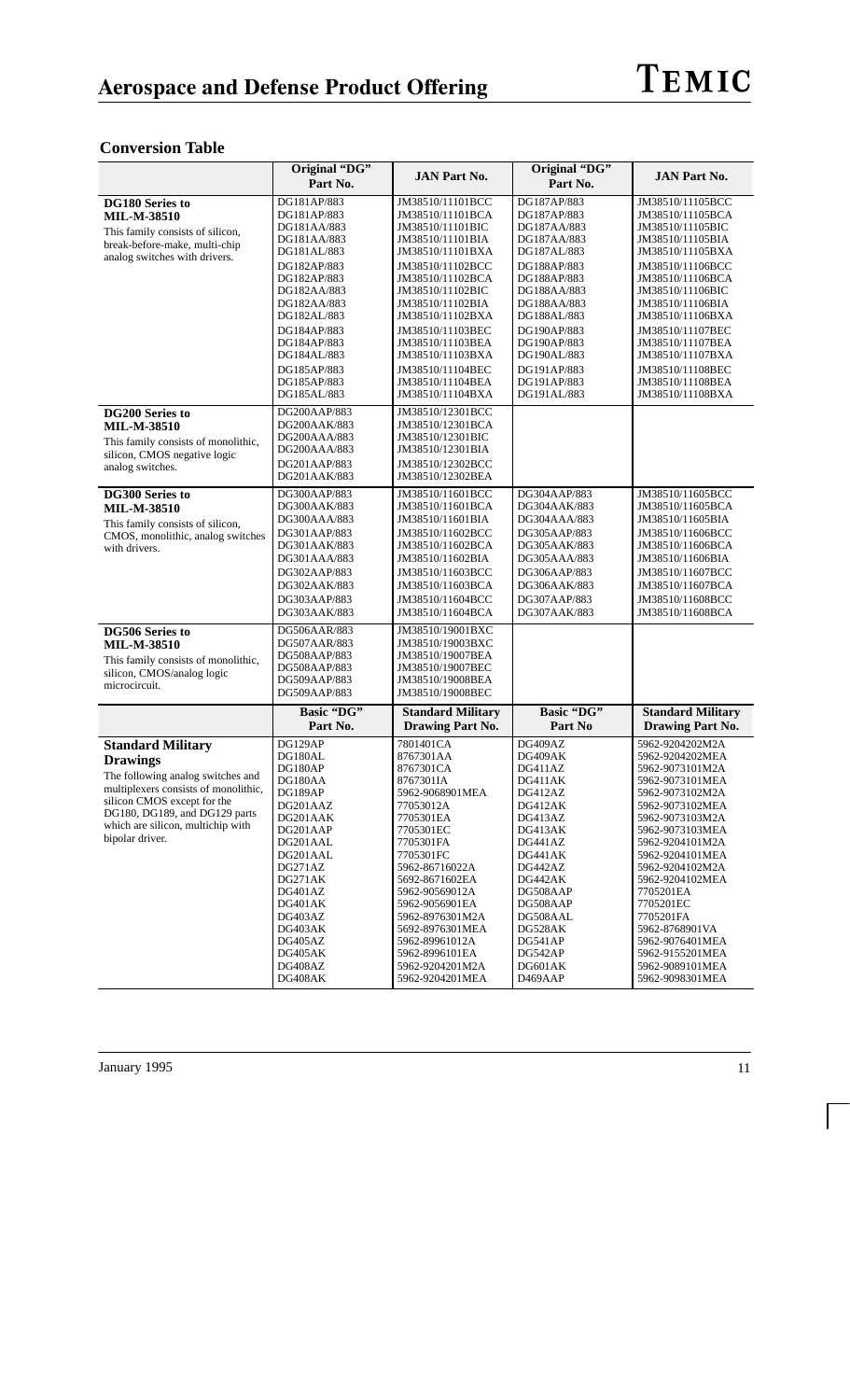|                      | <b>Maximum Ratings</b>     |                |              | <b>Packages</b>                 |      |                              |      |              |              |                                  |      |                |                                  |  |  |                          |                          |
|----------------------|----------------------------|----------------|--------------|---------------------------------|------|------------------------------|------|--------------|--------------|----------------------------------|------|----------------|----------------------------------|--|--|--------------------------|--------------------------|
|                      |                            |                |              |                                 |      | <b>Hermetic Power Module</b> |      |              | Page         |                                  |      |                |                                  |  |  | Equivalent<br>Commercial | <b>OPL Product</b><br>in |
| $V_{(BR)DSS}$<br>(V) | $r_{DS(on)}$<br>$(\Omega)$ | $I_{D}$<br>(A) | $P_D$<br>(W) | <b>Lead Bent</b><br><b>Down</b> | Page | <b>Lead Bent</b><br>Up       | Page | TO-254<br>AA |              | TO-257<br>$\mathbf{A}\mathbf{B}$ | Page | Part           | <b>Accordance</b><br>With 19500/ |  |  |                          |                          |
|                      | 0.065                      | 30             | 150          |                                 |      |                              |      | 2N7075       |              |                                  |      | <b>IRFM150</b> |                                  |  |  |                          |                          |
|                      | 0.075                      | 20             | 60           |                                 |      |                              |      |              |              | 2N7085                           |      | 2N7085         |                                  |  |  |                          |                          |
| 100                  | 0.08                       | 21             | 150          | MOD100B                         |      | MOD100C                      |      |              |              |                                  |      | MOD100B/C      |                                  |  |  |                          |                          |
|                      | 0.081                      | 34             | 150          |                                 |      |                              |      | 2N7224       |              |                                  |      | <b>IRFM150</b> | 592                              |  |  |                          |                          |
|                      | 0.15                       | 13             | 50           |                                 |      |                              |      |              |              | 2N7081                           |      | 2N7081         |                                  |  |  |                          |                          |
|                      | 0.1                        | 28             | 150          |                                 |      |                              |      | 2N7076       |              |                                  |      | <b>IRFM250</b> |                                  |  |  |                          |                          |
| 200                  | 0.105                      | 27.4           | 150          |                                 |      |                              |      | 2N7225       |              |                                  |      | <b>IRFM250</b> | 592                              |  |  |                          |                          |
|                      | 0.11                       | 21             | 150          | MOD200B                         |      | MOD200C                      |      |              |              |                                  |      | MOD200B/C      |                                  |  |  |                          |                          |
|                      | 0.16                       | 14             | 60           |                                 |      |                              |      |              |              | 2N7086                           |      | 2N7086         |                                  |  |  |                          |                          |
|                      | 0.3                        | 15             | 150          |                                 |      |                              |      | 2N7077       |              |                                  |      | <b>IRFM350</b> |                                  |  |  |                          |                          |
| 400                  | 0.35                       | 15             | 150          | MOD400B                         |      | MOD400C                      |      |              |              |                                  |      | MOD400B/C      |                                  |  |  |                          |                          |
|                      | 0.415                      | 14             | 150          |                                 |      |                              |      | 2N7227       |              |                                  |      | <b>IRFM350</b> | 592                              |  |  |                          |                          |
|                      | 0.4                        | 13             | 150          |                                 |      |                              |      | 2N7078       |              |                                  |      | <b>IRFM450</b> |                                  |  |  |                          |                          |
| 500                  | 0.43                       | 13             | 150          | MOD500B                         |      | MOD500C                      |      |              |              |                                  |      | MOD500B/C      |                                  |  |  |                          |                          |
|                      | 0.515                      | 12             | 150          |                                 |      |                              |      | 2N7228       |              |                                  |      | <b>IRFM450</b> | 592                              |  |  |                          |                          |
|                      |                            |                |              |                                 |      |                              |      |              |              |                                  |      |                |                                  |  |  |                          |                          |
| 20                   | 0.1                        | 0.5            | 3            | Ouad                            |      | $LCC-20$                     |      |              | Si8956AZ/883 |                                  |      |                |                                  |  |  |                          |                          |

## **N-Channel Hermetic Packages and Industry-Standard Military MOSFETs**

## **P-Channel Hermetic Packages and Industry-Standard Military MOSFETs**

|                      | <b>Maximum Ratings</b>     |                |                | <b>Packages</b> |      |                 |      |                 | Equivalent | <b>QPL Product</b> |                               |
|----------------------|----------------------------|----------------|----------------|-----------------|------|-----------------|------|-----------------|------------|--------------------|-------------------------------|
| $V_{(BR)DSS}$<br>(V) | $r_{DS(on)}$<br>$(\Omega)$ | $I_{D}$<br>(A) | $P_{D}$<br>(W) | <b>TO-205AF</b> | Page | <b>TO-254AA</b> | Page | <b>TO-257AB</b> | Page       | Commercial<br>Part | lin Accordance<br>With 19500/ |
|                      | 0.2                        | $-14$          | 70             |                 |      |                 |      | 2N7091          |            | 2N7091             |                               |
| $-100$               | 0.21                       | $-17$          | 100            |                 |      | 2N7079          |      |                 |            | 2N7079             |                               |
|                      | 0.3                        | $-6.5$         | 25             | 2N6849          |      |                 |      |                 |            | <b>IRFF9130</b>    | 564                           |
|                      | 0.3                        | $-10$          | 60             |                 |      |                 |      | 2N7089          |            | 2N7089             |                               |
|                      | 0.5                        | $-9.5$         | 100            |                 |      | 2N7080          |      |                 |            | 2N7080             |                               |
| $-200$               | 0.8                        | $-5.7$         | 60             |                 |      |                 |      | 2N7090          |            | 2N7090             |                               |
|                      | 0.8                        | $-4$           | 25             | 2N6851          |      |                 |      |                 |            | <b>IRFF9230</b>    | 564                           |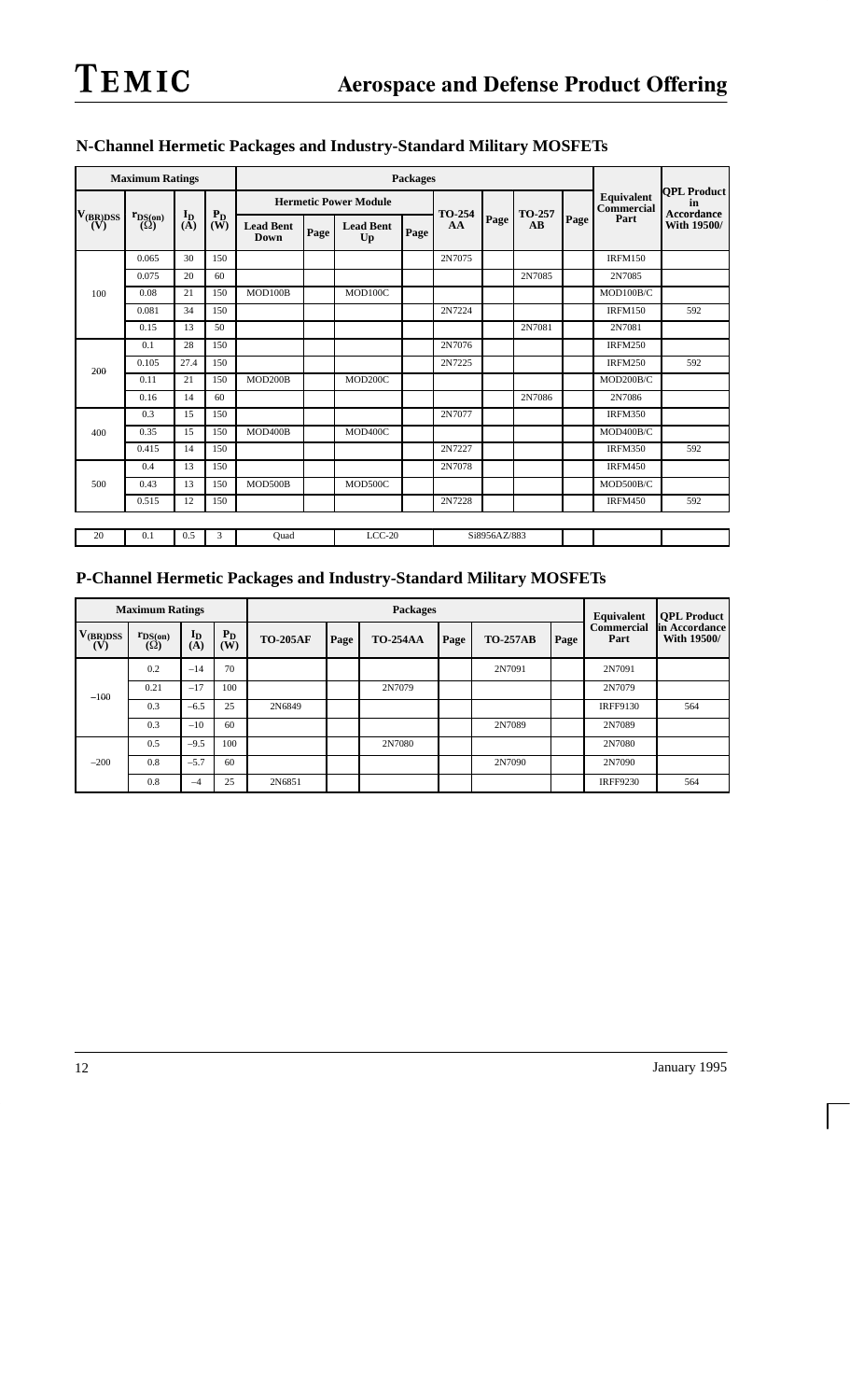## **MATRA MHS**

## **Standard Military Drawing (SMD)**

| <b>SMD (DESC)</b> | <b>DESCRIPTION</b>            | <b>CLOSEST MHS MIL</b><br>P/N | <b>PACKAGE</b>    |
|-------------------|-------------------------------|-------------------------------|-------------------|
| 5962-3829409MXA   | 55ns 8Kx8 SRAM                | HM1E-65764N/883               | CDIL28 600 MILs   |
| 5962-3829409MYC   | 55ns 8Kx8 SRAM                | HM4-65764N/883                | LCC32             |
| 5962-3829409MZA   | 55ns 8Kx8 SRAM                | HM1-65764N/883                | CDIL28 300 MILs   |
| 5962-3829411MXA   | 45ns 8Kx8 SRAM                | HM1E-65764M/883               | CDIL28 600 MILs   |
| 5962-3829411MYC   | 45ns 8Kx8 SRAM                | HM4-65764M/883                | LCC32             |
| 5962-3829411MZA   | 45ns 8Kx8 SRAM                | HM1-65764M/883                | CDIL28 300 MILs   |
| 5962-3829413MXA   | 35ns 8Kx8 SRAM                | HM1E-65764K/883               | CDIL28 600 MILs   |
| 5962-3829413MYC   | 35ns 8Kx8 SRAM                | HM4-65764K/883                | LCC32             |
| 5962-3829413MZA   | 35ns 8Kx8 SRAM                | HM1-65764K/883                | CDIL28 300 MILs   |
| 5962-3829415MXA   | 25ns 8Kx8 SRAM                | HM1E-65764H/883               | CDIL28 600 MILs   |
| 5962-3829415MYC   | 25ns 8Kx8 SRAM                | HM4-65764H/883                | LCC32             |
| 5962-3829415MZA   | 25ns 8Kx8 SRAM                | HM1-65764H/883                | CDIL28 300 MILs   |
| 5962-3829417MXA   | 20ns 8Kx8 SRAM                | HM1E-65764F/883               | CDIL28 600 MILs   |
| 5962-3829417MYC   | 20ns 8Kx8 SRAM                | HM4 -65764F/883               | LCC32             |
| 5962-3829417MZA   | 20ns 8Kx8 SRAM                | HM1-65764F/883                | CDIL28 300 MILs   |
|                   |                               |                               |                   |
| 5962-8506401MQA   | 8 Bit uC 128 Bytes RAM 12 MHZ | MD-80C31/883                  | CDIL40 600 MILs   |
| 5962-8506401MXC   | 8 Bit uC 128 Bytes RAM 12 MHZ | MR-80C31/883                  | LCC44             |
| 5962-8506402MQA   | 8Bit uC 4K Bytes ROM 12MHZ    | MD-80C51xxx/883               | CDIL40 600 MILs   |
| 5962-8506402MXC   | 8Bit uC 4K Bytes ROM 12MHZ    | MR-80C51xxx/883               | LCC44             |
| 5962-8506403MQA   | 8 Bit uC 128 Bytes RAM 16 MHZ | MD-80C31-1/883                | CDIL40 600 MILs   |
| 5962-8506403MXC   | 8 Bit uC 128 Bytes RAM 16 MHZ | MR-80C31-1/883                | LCC44             |
| 5962-8506404MQA   | 8Bit uC 4K Bytes ROM 16MHZ    | MD-80C51xxx-1/883             | CDIL40 600 MILs   |
| 5962-8506404MXC   | 8Bit uC 4K Bytes ROM 16MHZ    | MR-80C51xxx-1/883             | LCC44             |
|                   |                               |                               |                   |
| 5962-8601501YA    | 35ns 64Kx1 SRAM               | HM1-65787K/883                | CDIL22 300 MILs   |
| 5962-8601503YA    | 45ns 64Kx1 SRAM               | HM1-65787M/883                | CDIL22 300 MILs   |
| 5962-8601501ZC    | 35ns 64Kx1 SRAM               | HM4 -65787K/883               | LCC <sub>22</sub> |
| 5962-8601503ZC    | 45ns 64Kx1 SRAM               | HM4-65787M/883                | LCC <sub>22</sub> |
| 5962-8601505YA    | 55ns 64Kx1 SRAM               | HM1-65787N/883                | CDIL22 300 MILs   |
| 5962-8601505ZC    | 55ns 64Kx1 SRAM               | HM4-65787N/883                | LCC <sub>22</sub> |
| 5962-8601507YA    | 70ns 64Kx1 SRAM               | HM1-65787N/883                | CDIL22 300 MILs   |
| 5962-8601507ZC    | 70ns 64Kx1 SRAM               | HM4-65787N/883                | LCC <sub>22</sub> |
|                   |                               |                               |                   |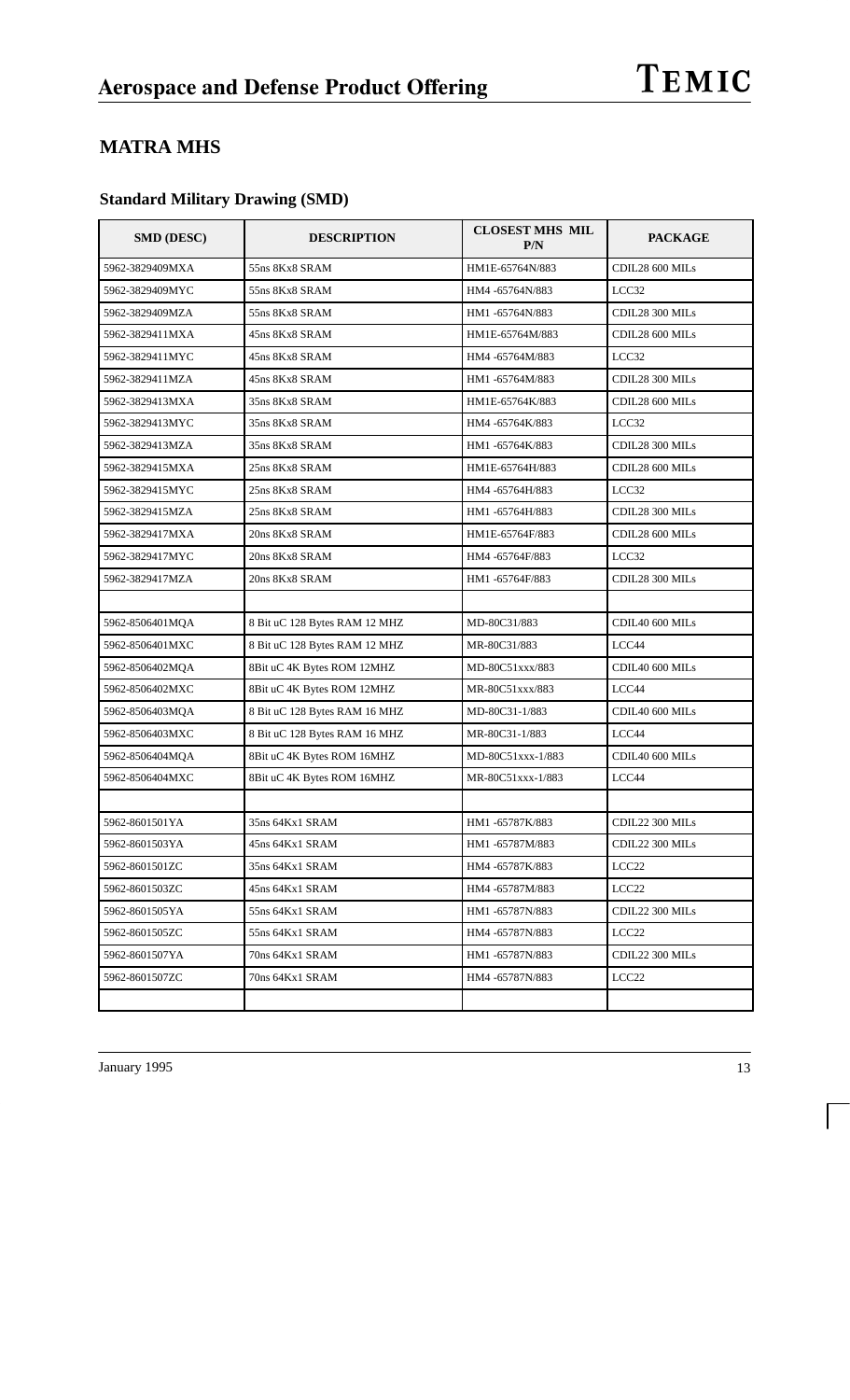| <b>SMD (DESC)</b> | <b>DESCRIPTION</b>       | <b>CLOSEST MHS MIL</b><br>P/N | <b>PACKAGE</b>    |
|-------------------|--------------------------|-------------------------------|-------------------|
| 5962-8685914LA    | 55ns 16Kx4+OE SRAM       | HM1-65789N/883                | CDIL24 300 MILs   |
| 5962-8685914UC    | 55ns 16Kx4+OE SRAM       | HM4 -65789N/883               | LCC <sub>28</sub> |
| 5962-8685916LA    | 45ns 16Kx4+OE SRAM       | HM1-65789M/883                | CDIL24 300 MILs   |
| 5962-8685916UC    | 45ns 16Kx4+OE SRAM       | HM4 -65789M/883               | LCC <sub>28</sub> |
| 5962-8685918LA    | 35ns 16Kx4+OE SRAM       | HM1-65789K/883                | CDIL24 300 MILs   |
| 5962-8685918UC    | 35ns 16Kx4+OE SRAM       | HM4-65789K/883                | LCC28             |
|                   |                          |                               |                   |
| 5962-8685920YA    | 55ns 16Kx4 SRAM          | HM1-65788N/883                | CDIL22 300 MILs   |
| 5962-8685920ZC    | 55ns 16Kx4 SRAM          | HM4 -65788N/883               | LCC <sub>22</sub> |
| 5962-8685922YA    | 45ns 16Kx4 SRAM          | HM1-65788M/883                | CDIL22 300 MILs   |
| 5962-8685922ZC    | 45ns 16Kx4 SRAM          | HM4 -65788M/883               | LCC <sub>22</sub> |
| 5962-8685924YA    | 35ns 16Kx4 SRAM          | HM1-65788K/883                | CDIL22 300 MILs   |
| 5962-8685924ZC    | 35ns 16Kx4 SRAM          | HM4 -65788K/883               | LCC <sub>22</sub> |
|                   |                          |                               |                   |
| 5962-8687501XA    | 90ns 1Kx8 DPR MASTER 2mA | MM1K-67130L-55/883            | CDIL48 600 MILs   |
| 5962-8687501YC    | 90ns 1Kx8 DPR MASTER 2mA | MM4K-67130L-55/883            | LCC48             |
| 5962-8687502XA    | 70ns 1Kx8 DPR MASTER 2mA | MM1K-67130L-55/883            | CDIL48 600 MILs   |
| 5962-8687502YC    | 70ns 1Kx8 DPR MASTER 2mA | MM4K-67130L-55/883            | LCC48             |
| 5962-8687503XA    | 55ns 1Kx8 DPR MASTER 2mA | MM1K-67130L-55/883            | CDIL48 600 MILs   |
| 5962-8687503YC    | 55ns 1Kx8 DPR MASTER 2mA | MM4K-67130L-55/883            | LCC48             |
| 5962-8687504XA    | 45ns 1Kx8 DPR MASTER 2mA | MM1K-67130L-45/883            | CDIL48 600 MILs   |
| 5962-8687504YC    | 45ns 1Kx8 DPR MASTER 2mA | MM4K-67130L-45/883            | LCC48             |
| 5962-8687505XA    | 90ns 1Kx8 DPR MASTER 2mA | MM1K-67130L-55/883            | CDIL48 600 MILs   |
| 5962-8687505YC    | 90ns 1Kx8 DPR MASTER 2mA | MM4K-67130L-55/883            | LCC48             |
| 5962-8687506XA    | 70ns 1Kx8 DPR MASTER 2mA | MM1K-67130L-55/883            | CDIL48 600 MILs   |
| 5962-8687506YC    | 70ns 1Kx8 DPR MASTER 2mA | MM4K-67130L-55/883            | LCC <sub>48</sub> |
| 5962-8687507XA    | 55ns 1Kx8 DPR MASTER 2mA | MM1K-67130L-55/883            | CDIL48 600 MILs   |
| 5962-8687507YC    | 55ns 1Kx8 DPR MASTER 2mA | MM4K-67130L-55/883            | LCC48             |
| 5962-8687508XA    | 45ns 1Kx8 DPR MASTER 2mA | MM1K-67130L-45/883            | CDIL48 600 MILs   |
| 5962-8687508YC    | 45ns 1Kx8 DPR MASTER 2mA | MM4K-67130L-45/883            | LCC <sub>48</sub> |
|                   |                          |                               |                   |
| 5962-8687509XA    | 90ns 1Kx8 DPR SLAVE 2mA  | MM1K-67140L-55/883            | CDIL48 600 MILs   |
| 5962-8687509YC    | 90ns 1Kx8 DPR SLAVE 2mA  | MM4K-67140L-55/883            | LCC48             |
| 5962-8687510XA    | 70ns 1Kx8 DPR SLAVE 2mA  | MM1K-67140L-55/883            | CDIL48 600 MILs   |
| 5962-8687510YC    | 70ns 1Kx8 DPR SLAVE 2mA  | MM4K-67140L-55/883            | LCC48             |
| 5962-8687511XA    | 55ns 1Kx8 DPR SLAVE 2mA  | MM1K-67140L-55/883            | CDIL48 600 MILs   |
| 5962-8687511YC    | 55ns 1Kx8 DPR SLAVE 2mA  | MM4K-67140L-55/883            | LCC48             |
| 5962-8687512XA    | 45ns 1Kx8 DPR SLAVE 2mA  | MM1K-67140L-45/883            | CDIL48 600 MILs   |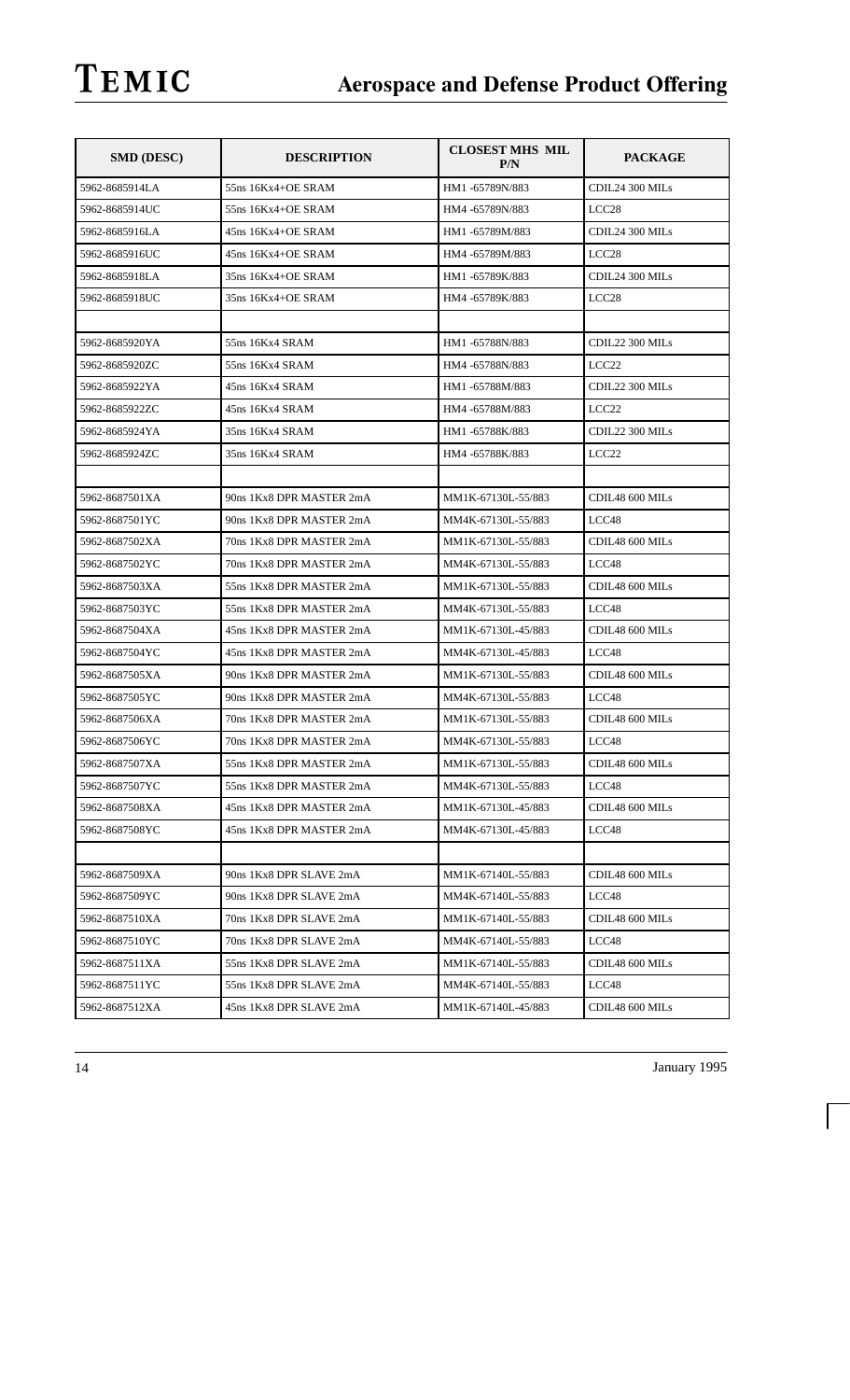| <b>SMD (DESC)</b> | <b>DESCRIPTION</b>       | <b>CLOSEST MHS MIL</b><br>P/N | <b>PACKAGE</b>  |
|-------------------|--------------------------|-------------------------------|-----------------|
| 5962-8687512YC    | 45ns 1Kx8 DPR SLAVE 2mA  | MM4K-67140L-45/883            | LCC48           |
| 5962-8687513XA    | 90ns 1Kx8 DPR SLAVE 2mA  | MM1K-67140L-55/883            | CDIL48 600 MILs |
| 5962-8687513YC    | 90ns 1Kx8 DPR SLAVE 2mA  | MM4K-67140L-55/883            | LCC48           |
| 5962-8687514XA    | 70ns 1Kx8 DPR SLAVE 2mA  | MM1K-67140L-55/883            | CDIL48 600 MILs |
| 5962-8687514YC    | 70ns 1Kx8 DPR SLAVE 2mA  | MM4K-67140L-55/883            | LCC48           |
| 5962-8687515XA    | 55ns 1Kx8 DPR SLAVE 2mA  | MM1K-67140L-55/883            | CDIL48 600 MILs |
| 5962-8687515YC    | 55ns 1Kx8 DPR SLAVE 2mA  | MM4K-67140L-55/883            | LCC48           |
| 5962-8687516XA    | 45ns 1Kx8 DPR SLAVE 2mA  | MM1K-67140L-45/883            | CDIL48 600 MILs |
| 5962-8687516YC    | 45ns 1Kx8 DPR SLAVE 2mA  | MM4K-67140L-45/883            | LCC48           |
|                   |                          |                               |                 |
| 5962-8700201UC    | 45ns 2Kx8 DPR MASTER 2mA | MM4K-67132L-45/883            | LCC48           |
| 5962-8700201ZA    | 45ns 2Kx8 DPR MASTER 2mA | MM1K-67132L-45/883            | CDIL48 600 MILs |
| 5962-8700202UC    | 90ns 2Kx8 DPR MASTER 2mA | MM4K-67132L-55/883            | LCC48           |
| 5962-8700202ZA    | 90ns 2Kx8 DPR MASTER 2mA | MM1K-67132L-55/883            | CDIL48 600 MILs |
| 5962-8700203UC    | 70ns 2Kx8 DPR MASTER 2mA | MM4K-67132L-55/883            | LCC48           |
| 5962-8700203ZA    | 70ns 2Kx8 DPR MASTER 2mA | MM1K-67132L-55/883            | CDIL48 600 MILs |
| 5962-8700204UC    | 55ns 2Kx8 DPR MASTER 2mA | MM4K-67132L-55/883            | LCC48           |
| 5962-8700204ZA    | 55ns 2Kx8 DPR MASTER 2mA | MM1K-67132L-55/883            | CDIL48 600 MILs |
| 5962-8700205UC    | 45ns 2Kx8 DPR MASTER 2mA | MM4K-67132L-45/883            | LCC48           |
| 5962-8700205ZA    | 45ns 2Kx8 DPR MASTER 2mA | MM1K-67132L-45/883            | CDIL48 600 MILs |
| 5962-8700206UC    | 90ns 2Kx8 DPR MASTER 2mA | MM4K-67132L-55/883            | LCC48           |
| 5962-8700206ZA    | 90ns 2Kx8 DPR MASTER 2mA | MM1K-67132L-55/883            | CDIL48 600 MILs |
| 5962-8700207UC    | 70ns 2Kx8 DPR MASTER 2mA | MM4K-67132L-55/883            | LCC48           |
| 5962-8700207ZA    | 70ns 2Kx8 DPR MASTER 2mA | MM1K-67132L-55/883            | CDIL48 600 MILs |
| 5962-8700208UC    | 55ns 2Kx8 DPR MASTER 2mA | MM4K-67132L-55/883            | LCC48           |
| 5962-8700208ZA    | 55ns 2Kx8 DPR MASTER 2mA | MM1K-67132L-55/883            | CDIL48 600 MILs |
|                   |                          |                               |                 |
| 5962-8700209UC    | 45ns 2Kx8 DPR SLAVE 2mA  | MM4K-67142L-45/883            | LCC48           |
| 5962-8700209ZA    | 45ns 2Kx8 DPR SLAVE 2mA  | MM1K-67142L-45/883            | CDIL48 600 MILs |
| 5962-8700210ZA    | 90ns 2Kx8 DPR SLAVE 2mA  | MM1K-67142L-55/883            | CDIL48 600 MILs |
| 5962-8700210UC    | 90ns 2Kx8 DPR SLAVE 2mA  | MM4K-67142L-55/883            | LCC48           |
| 5962-8700211UC    | 70ns 2Kx8 DPR SLAVE 2mA  | MM4K-67142L-55/883            | LCC48           |
| 5962-8700211ZA    | 70ns 2Kx8 DPR SLAVE 2mA  | MM1K-67142L-55/883            | CDIL48 600 MILs |
| 5962-8700212UC    | 55ns 2Kx8 DPR SLAVE 2mA  | MM4K-67142L-55/883            | LCC48           |
| 5962-8700212ZA    | 55ns 2Kx8 DPR SLAVE 2mA  | MM1K-67142L-55/883            | CDIL48 600 MILs |
| 5962-8700213UC    | 45ns 2Kx8 DPR SLAVE 2mA  | MM4K-67142L-45/883            | LCC48           |
| 5962-8700213ZA    | 45ns 2Kx8 DPR SLAVE 2mA  | MM1K-67142L-45/883            | CDIL48 600 MILs |
| 5962-8700214UC    | 90ns 2Kx8 DPR SLAVE 2mA  | MM4K-67142L-55/883            | LCC48           |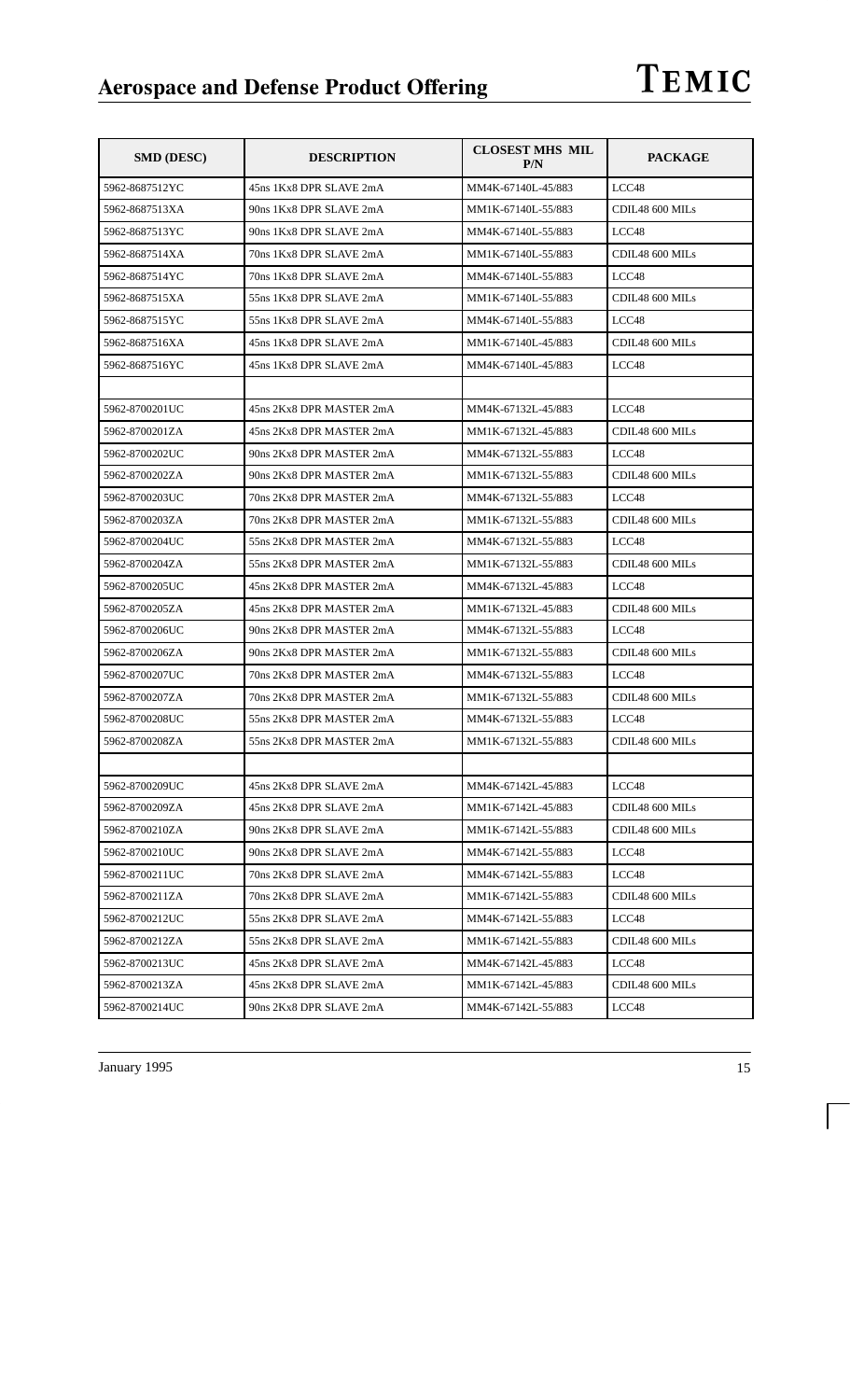| <b>SMD (DESC)</b> | <b>DESCRIPTION</b>      | <b>CLOSEST MHS MIL</b><br>P/N | <b>PACKAGE</b>    |
|-------------------|-------------------------|-------------------------------|-------------------|
| 5962-8700214ZA    | 90ns 2Kx8 DPR SLAVE 2mA | MM1K-67142L-55/883            | CDIL48 600 MILs   |
| 5962-8700215UC    | 70ns 2Kx8 DPR SLAVE 2mA | MM4K-67142L-55/883            | LCC48             |
| 5962-8700215ZA    | 70ns 2Kx8 DPR SLAVE 2mA | MM1K-67142L-55/883            | CDIL48 600 MILs   |
| 5962-8700216UC    | 55ns 2Kx8 DPR SLAVE 2mA | MM4K-67142L-55/883            | LCC48             |
| 5962-8700216ZA    | 55ns 2Kx8 DPR SLAVE 2mA | MM1K-67142L-55/883            | CDIL48 600 MILs   |
|                   |                         |                               |                   |
| 5962-8753101TA    | 30ns 512X9 FIFO 800 μA  | MM1P-67201AL-30/883           | CDIL28 300 MILs   |
| 5962-8753101YC    | 30ns 512X9 FIFO 800 μA  | MM4J-67201AL-30/883           | LCC32             |
| 5962-8753102TA    | 50ns 512X9 FIFO 800 μA  | MM1P-67201AL-50/883           | CDIL28 300 MILs   |
| 5962-8753102YC    | 50ns 512X9 FIFO 800 μA  | MM4J-67201AL-50/883           | LCC32             |
| 5962-8753103TA    | 80ns 512X9 FIFO 800 μA  | MM1P-67201AL-50/883           | CDIL28 300 MILs   |
| 5962-8753103YC    | 80ns 512X9 FIFO 800 μA  | MM4J-67201AL-50/883           | LCC32             |
|                   |                         |                               |                   |
| 5962-8866201NA    | 100ns 32Kx8 SRAM        | HM1-65756N/883                | CDIL28 300 MILs   |
| 5962-8866201UC    | 100ns 32Kx8 SRAM        | HM4P-65756N/883               | LCC <sub>28</sub> |
| 5962-8866201XA    | 100ns 32Kx8 SRAM        | HM1E-65756N/883               | CDIL28 600 MILs   |
| 5962-8866201YC    | 100ns 32Kx8 SRAM        | HM4J-65756N/883               | LCC32             |
| 5962-8866202NA    | 70ns 32Kx8 SRAM         | HM1-65756N/883                | CDIL28 300 MILs   |
| 5962-8866202UC    | 70ns 32Kx8 SRAM         | HM4P-65756N/883               | LCC <sub>28</sub> |
| 5962-8866202XA    | 70ns 32Kx8 SRAM         | HM1E-65756N/883               | CDIL28 600 MILs   |
| 5962-8866202YC    | 70ns 32Kx8 SRAM         | HM4J-65756N/883               | LCC32             |
| 5962-8866203NA    | 55ns 32Kx8 SRAM         | HM1-65756N/883                | CDIL28 300 MILs   |
| 5962-8866203UC    | 55ns 32Kx8 SRAM         | HM4P-65756N/883               | LCC28             |
| 5962-8866203XA    | 55ns 32Kx8 SRAM         | HM1E-65756N/883               | CDIL28 600 MILs   |
| 5962-8866203YC    | 55ns 32Kx8 SRAM         | HM4J-65756N/883               | LCC32             |
| 5962-8866204NA    | 45ns 32Kx8 SRAM         | HM1-65756M/883                | CDIL28 300 MILs   |
| 5962-8866204UC    | 45ns 32Kx8 SRAM         | HM4P-65756M/883               | LCC28             |
| 5962-8866204XA    | 45ns 32Kx8 SRAM         | HM1E-65756M/883               | CDIL28 600 MILs   |
| 5962-8866204YC    | 45ns 32Kx8 SRAM         | HM4J-65756M/883               | LCC32             |
| 5962-8866205NA    | 35ns 32Kx8 SRAM         | HM1-65756K/883                | CDIL28 300 MILs   |
| 5962-8866205UC    | 35ns 32Kx8 SRAM         | HM4P-65756K/883               | LCC <sub>28</sub> |
| 5962-8866205XA    | 35ns 32Kx8 SRAM         | HM1E-65756K/883               | CDIL28 600 MILs   |
| 5962-8866205YC    | 35ns 32Kx8 SRAM         | HM4J-65756K/883               | LCC32             |
| 5962-8866206NA    | 25ns 32Kx8 SRAM         | HM1-65756H/883                | CDIL28 300 MILs   |
| 5962-8866206UC    | 25ns 32Kx8 SRAM         | HM4P-65756H/883               | LCC <sub>28</sub> |
| 5962-8866206XA    | 25ns 32Kx8 SRAM         | HM1E-65756H/883               | CDIL28 600 MILs   |
| 5962-8866206YC    | 25ns 32Kx8 SRAM         | HM4J-65756H/883               | LCC32             |
|                   |                         |                               |                   |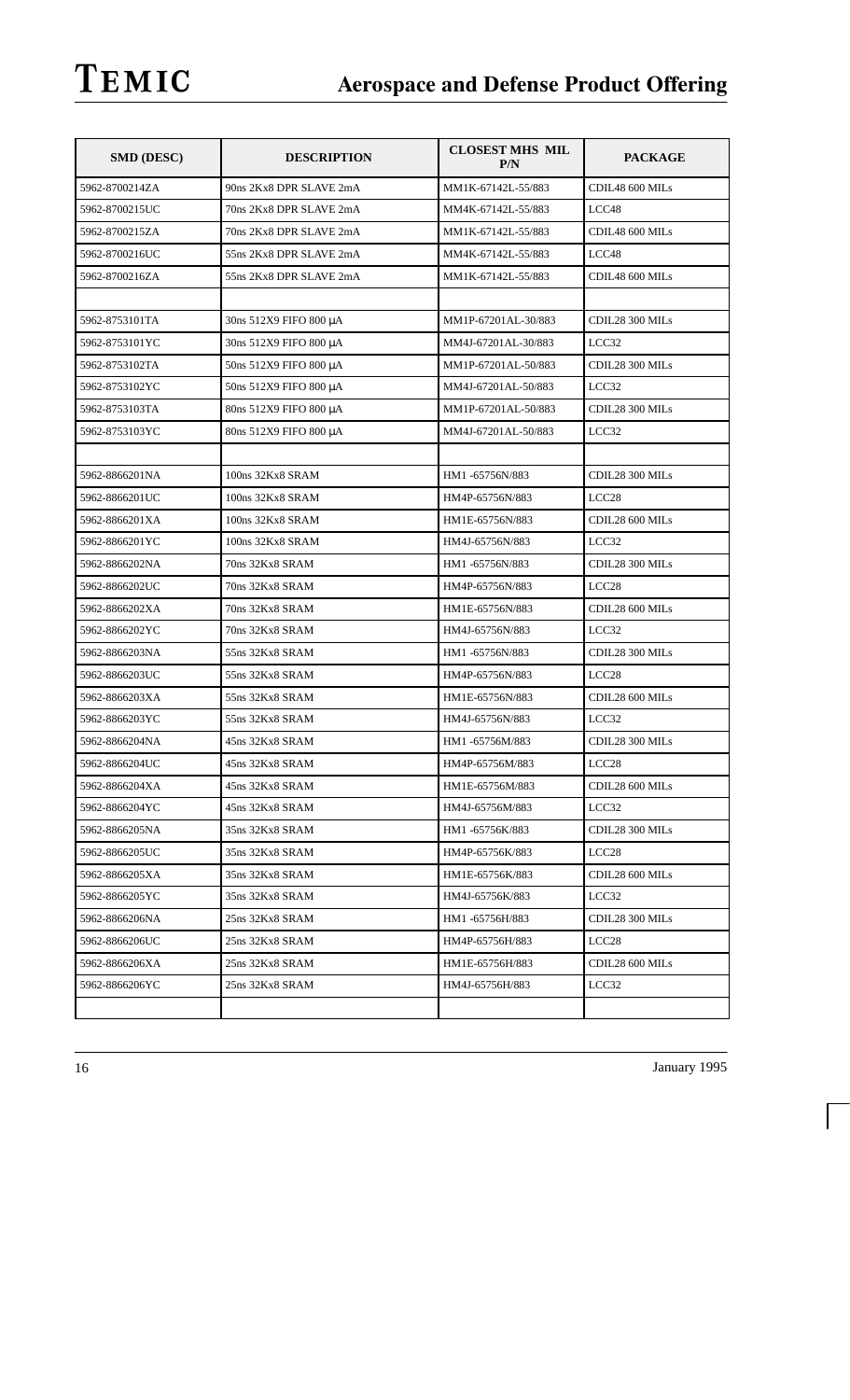| <b>SMD (DESC)</b> | <b>DESCRIPTION</b>       | <b>CLOSEST MHS MIL</b><br>P/N | <b>PACKAGE</b>  |
|-------------------|--------------------------|-------------------------------|-----------------|
| 5962-8866901XA    | 80ns 2048X9 FIFO 2 mA    | MM1I-67203L-50/883            | CDIL28 600 MILs |
| 5962-8866901ZC    | 80ns 2048X9 FIFO 2 mA    | MM4J-67203L-50/883            | LCC32           |
| 5962-8866902XA    | 65ns 2048X9 FIFO 2 mA    | MM1I-67203L-50/883            | CDIL28 600 MILs |
| 5962-8866902ZC    | 65ns 2048X9 FIFO 2 mA    | MM4J-67203L-50/883            | LCC32           |
| 5962-8866903XA    | 50ns 2048X9 FIFO 2 mA    | MM1I-67203L-50/883            | CDIL28 600 MILs |
| 5962-8866903ZC    | 50ns 2048X9 FIFO 2 mA    | MM4J-67203L-50/883            | LCC32           |
| 5962-8866904XA    | 40ns 2048X9 FIFO 2 mA    | MM1I-67203L-40/883            | CDIL28 600 MILs |
| 5962-8866904ZC    | 40ns 2048X9 FIFO 2 mA    | MM4J-67203L-40/883            | LCC32           |
| 5962-8866905XA    | 30ns 2048X9 FIFO 2 mA    | MM1I-67203L-30/883            | CDIL28 600 MILs |
| 5962-8866905ZC    | 30ns 2048X9 FIFO 2 mA    | MM4J-67203L-30/883            | LCC32           |
|                   |                          |                               |                 |
| 5962-8868101LA    | 35ns 64Kx4 SRAM          | HM1-65798K/883                | CDIL28 300 MILs |
| 5962-8868102LA    | 45ns 64Kx4 SRAM          | HM1-65798M/883                | CDIL28 300 MILs |
| 5962-8868103LA    | 55ns 64Kx4 SRAM          | HM1-65798N/883                | CDIL28 300 MILs |
| 5962-8868104LA    | 75ns 64Kx4 SRAM          | HM1-65798N/883                | CDIL28 300 MILs |
|                   |                          |                               |                 |
| 5962-8872501LA    | 35ns 256Kx1 SRAM         | HM1-65797K/883                | CDIL28 300 MILs |
| 5962-8872502LA    | 45ns 256Kx1 SRAM         | HM1-65797M/883                | CDIL28 300 MILs |
| 5962-8872503LA    | 55ns 256Kx1 SRAM         | HM1-65797N/883                | CDIL28 300 MILs |
| 5962-8872504LA    | 75ns 256Kx1 SRAM         | HM1-65797N/883                | CDIL28 300 MILs |
| 5962-8872505LA    | 25ns 256Kx1 SRAM         | HM1-65797H/883                | CDIL28 300 MILs |
|                   |                          |                               |                 |
| 5962-8953601UC    | 120ns 1024X9 FIFO 800 μA | MM4J-67202AL-50/883           | LCC32           |
| 5962-8953601XA    | 120ns 1024X9 FIFO 800 μA | MM1P-67202AL-50/883           | CDIL28 300 MILs |
| 5962-8953602UC    | 80ns 1024X9 FIFO 800 μA  | MM4J-67202AL-50/883           | LCC32           |
| 5962-8953602XA    | 80ns 1024X9 FIFO 800 μA  | MM1P-67202AL-50/883           | CDIL28 300 MILs |
| 5962-8953603UC    | 65ns 1024X9 FIFO 800 μA  | MM4J-67202AL-50/883           | LCC32           |
| 5962-8953603XA    | 65ns 1024X9 FIFO 800 μA  | MM1P-67202AL-50/883           | CDIL28 300 MILs |
| 5962-8953604UC    | 40ns 1024X9 FIFO 800 μA  | MM4J-67202AL-40/883           | LCC32           |
| 5962-8953604XA    | 40ns 1024X9 FIFO 800 μA  | MM1P-67202AL-40/883           | CDIL28 300 MILs |
| 5962-8953605UC    | 30ns 1024X9 FIFO 800 µA  | MM4J-67202AL-30/883           | LCC32           |
| 5962-8953605XA    | 30ns 1024X9 FIFO 800 μA  | MM1P-67202AL-30/883           | CDIL28 300 MILs |
|                   |                          |                               |                 |
| 5962-8956701XA    | 120ns 2048X9 FIFO 2 mA   | MM1I-67203L-50/883            | CDIL28 600 MILs |
| 5962-8956701ZC    | 120ns 2048X9 FIFO 2 mA   | MM4J-67203L-50/883            | LCC32           |
| 5962-8956702XA    | 80ns 2048X9 FIFO 2 mA    | MM1I-67203L-50/883            | CDIL28 600 MILs |
| 5962-8956702ZC    | 80ns 2048X9 FIFO 2 mA    | MM4J-67203L-50/883            | LCC32           |
| 5962-8956703XA    | 65ns 2048X9 FIFO 2 mA    | MM1I-67203L-50/883            | CDIL28 600 MILs |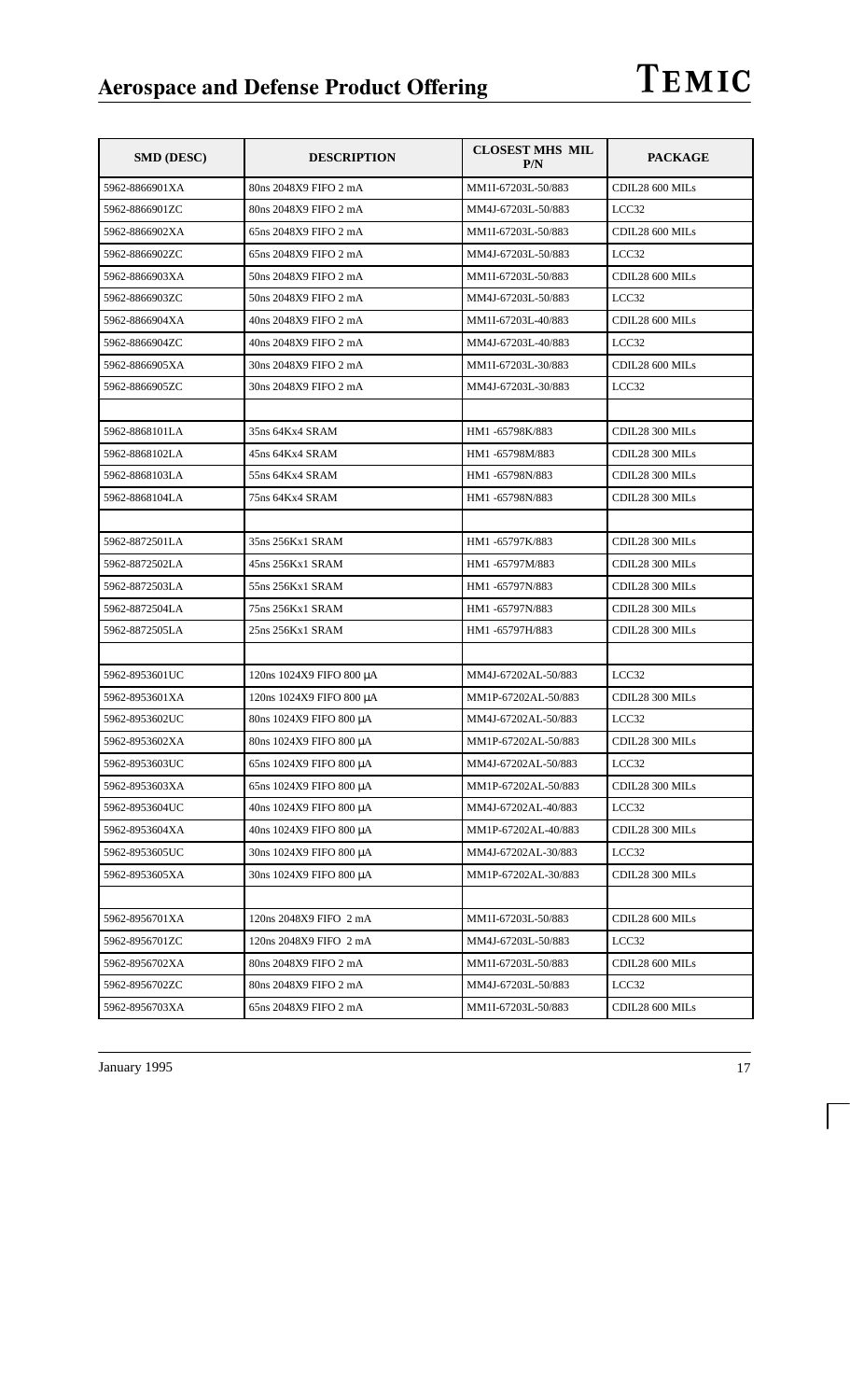| <b>SMD (DESC)</b> | <b>DESCRIPTION</b>                               | <b>CLOSEST MHS MIL</b><br>P/N | <b>PACKAGE</b>    |
|-------------------|--------------------------------------------------|-------------------------------|-------------------|
| 5962-8956703ZC    | 65ns 2048X9 FIFO 2 mA                            | MM4J-67203L-50/883            | LCC32             |
| 5962-8956704XA    | 50ns 2048X9 FIFO 2 mA                            | MM1I-67203L-50/883            | CDIL28 600 MILs   |
| 5962-8956704ZC    | 50ns 2048X9 FIFO 2 mA                            | MM4J-67203L-50/883            | LCC32             |
| 5962-8956705XA    | 40ns 2048X9 FIFO 2 mA                            | MM1I-67203L-40/883            | CDIL28 600 MILs   |
| 5962-8956705ZC    | 40ns 2048X9 FIFO 2 mA                            | MM4J-67203L-40/883            | LCC32             |
|                   |                                                  |                               |                   |
| 5962-8956801XA    | 120ns 4096X9 FIFO 2 mA                           | MM1I-67204L-50/883            | CDIL28 600 MILs   |
| 5962-8956801ZC    | 120ns 4096X9 FIFO 2 mA                           | MM4J-67204L-50/883            | LCC32             |
| 5962-8956802XA    | 80ns 4096X9 FIFO 2 mA                            | MM1I-67204L-50/883            | CDIL28 600 MILs   |
| 5962-8956802ZC    | 80ns 4096X9 FIFO 2 mA                            | MM4J-67204L-50/883            | LCC32             |
| 5962-8956803XA    | 65ns 4096X9 FIFO 2 mA                            | MM1I-67204L-50/883            | CDIL28 600 MILs   |
| 5962-8956803ZC    | 65ns 4096X9 FIFO 2 mA                            | MM4J-67204L-50/883            | LCC32             |
| 5962-8956804XA    | 50ns 4096X9 FIFO 2 mA                            | MM1I-67204L-50/883            | CDIL28 600 MILs   |
| 5962-8956804ZC    | 50ns 4096X9 FIFO 2 mA                            | MM4J-67204L-50/883            | LCC32             |
| 5962-8956805XA    | 40ns 4096X9 FIFO 2 mA                            | MM1I-67204L-40/883            | CDIL28 600 MILs   |
| 5962-8956805ZC    | 40ns 4096X9 FIFO 2 mA                            | MM4J-67204L-40/883            | LCC32             |
|                   |                                                  |                               |                   |
| 5962-8969202YA    | 25ns 16Kx4 SRAM                                  | HM1-65788H/883                | CDIL22 300 MILs   |
| 5962-8969202ZC    | 25ns 16Kx4 SRAM                                  | HM4 -65788H/883               | LCC <sub>22</sub> |
| 5962-8969204YA    | 20ns 16Kx4 SRAM                                  | HM1-65788F/883                | CDIL22 300 MILs   |
| 5962-8969204ZC    | 20ns 16Kx4 SRAM                                  | HM4 -65788F/883               | LCC <sub>22</sub> |
| 5962-8969601XA    | 25ns 64Kx1 SRAM                                  | HM1-65787H/883                | CDIL22 300 MILs   |
|                   |                                                  |                               |                   |
| 5962-8971201XA    | 45ns 16Kx4+SEP I/O SRAM                          | HM1-65790M/883                | CDIL22 300 MILs   |
| 5962-8971201ZC    | 45ns 16Kx4+SEP I/O SRAM                          | HM4 -65790M/883               | LCC <sub>22</sub> |
| 5962-8971202XA    | 35ns 16Kx4+SEP I/O SRAM                          | HM1-65790K/883                | CDIL22 300 MILs   |
| 5962-8971202ZC    | $35 \mathrm{ns}$ $16 \mathrm{Kx}$ 4+SEP I/O SRAM | HM4-65790K/883                | LCC22             |
| 5962-8971203XA    | 25ns 16Kx4+SEP I/O SRAM                          | HM1-65790H/883                | CDIL22 300 MILs   |
| 5962-8971203ZC    | 25ns 16Kx4+SEP I/O SRAM                          | HM4 -65790H/883               | LCC <sub>22</sub> |
| 5962-8971204XA    | 20ns 16Kx4+SEP I/O SRAM                          | HM1-65790F/883                | CDIL22 300 MILs   |
| 5962-8971204ZC    | 20ns 16Kx4+SEP I/O SRAM                          | HM4-65790F/883                | LCC <sub>22</sub> |
|                   |                                                  |                               |                   |
| 5962-8986301YA    | 80ns 512X9 FIFO 800 μA                           | MM1P-67201AL-50/883           | CDIL28 300 MILs   |
| 5962-8986301ZC    | 80ns 512X9 FIFO 800 µA                           | MM4J-67201AL-50/883           | LCC32             |
| 5962-8986302YA    | 65ns 512X9 FIFO 800 μA                           | MM1P-67201AL-50/883           | CDIL28 300 MILs   |
| 5962-8986302ZC    | 65ns 512X9 FIFO 800 μA                           | MM4J-67201AL-50/883           | LCC32             |
| 5962-8986303YA    | 50ns 512X9 FIFO 800 μA                           | MM1P-67201AL-50/883           | CDIL28 300 MILs   |
| 5962-8986303ZC    | 50ns 512X9 FIFO 800 μA                           | MM4J-67201AL-50/883           | LCC32             |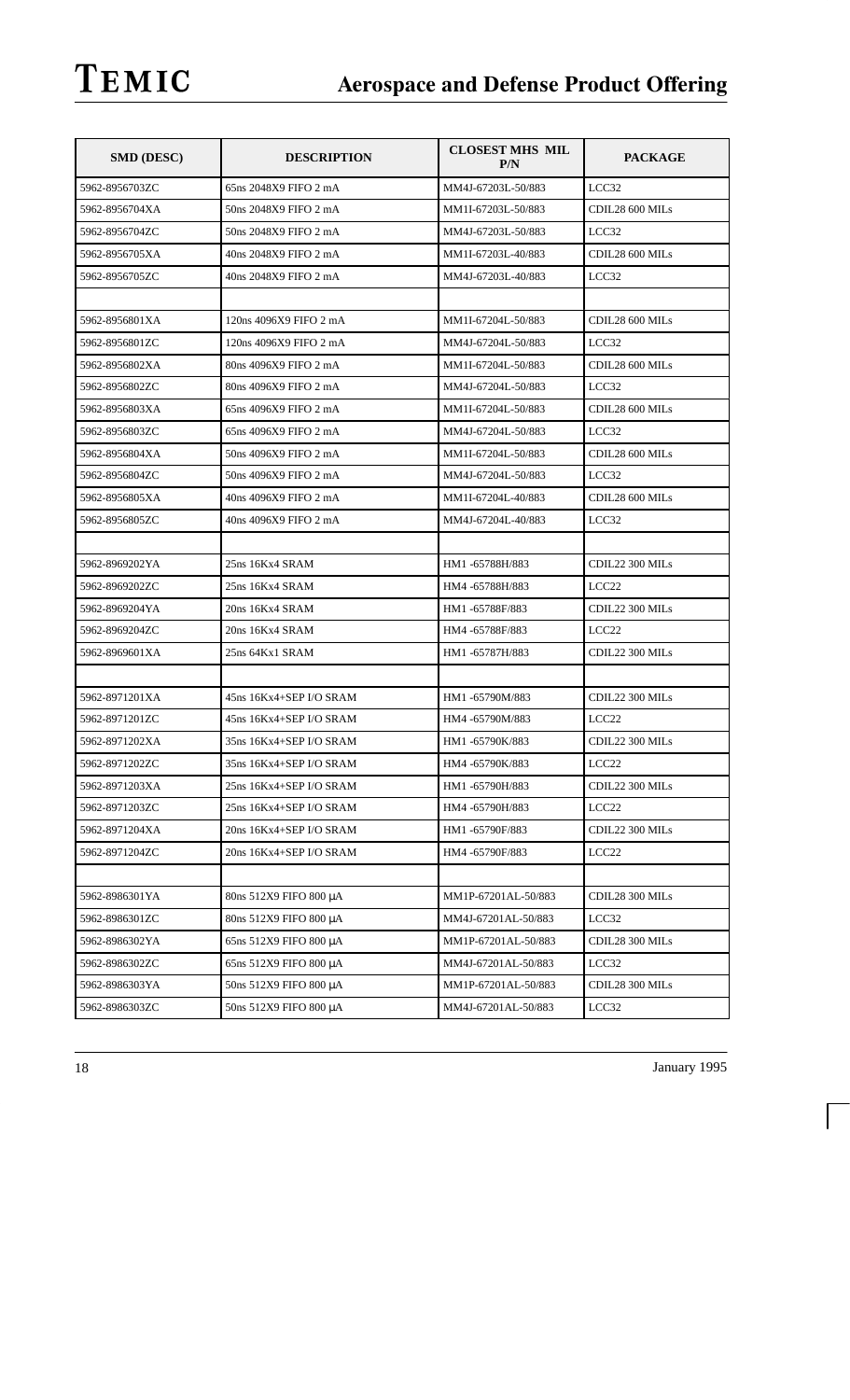| <b>SMD (DESC)</b> | <b>DESCRIPTION</b>     | <b>CLOSEST MHS MIL</b><br>P/N | <b>PACKAGE</b>    |
|-------------------|------------------------|-------------------------------|-------------------|
| 5962-8986304YA    | 40ns 512X9 FIFO 800 μA | MM1P-67201AL-40/883           | CDIL28 300 MILs   |
| 5962-8986304ZC    | 40ns 512X9 FIFO 800 μA | MM4J-67201AL-40/883           | LCC32             |
| 5962-8986305YA    | 30ns 512X9 FIFO 800 μA | MM1P-67201AL-30/883           | CDIL28 300 MILs   |
| 5962-8986305ZC    | 30ns 512X9 FIFO 800 µA | MM4J-67201AL-30/883           | LCC32             |
|                   |                        |                               |                   |
| 5962-8989202LA    | $25ns$ $16Kx4+OE$ SRAM | HM1-65789H/883                | CDIL24 300 MILs   |
| 5962-8989202YC    | $25ns$ $16Kx4+OE$ SRAM | HM4 -65789H/883               | LCC <sub>28</sub> |
| 5962-8989204LA    | $35ns$ $16Kx4+OE$ SRAM | HM1-65789K/883                | CDIL24 300 MILs   |
| 5962-8989204YC    | 35ns 16Kx4+OE SRAM     | HM4-65789K/883                | LCC <sub>28</sub> |
|                   |                        |                               |                   |
| 5962-9167701XA    | 80ns 8192X9 FIFO 4 mA  | MM1I-67205L-50/883            | CDIL28 600 MILs   |
| 5962-9167701ZC    | 80ns 8192X9 FIFO 4 mA  | MM4J-67205L-50/883            | LCC32             |
| 5962-9167702XA    | 50ns 8192X9 FIFO 4 mA  | MM1I-67205L-50/883            | CDIL28 600 MILs   |
| 5962-9167702ZC    | 50ns 8192X9 FIFO 4 mA  | MM4J-67205L-50/883            | LCC32             |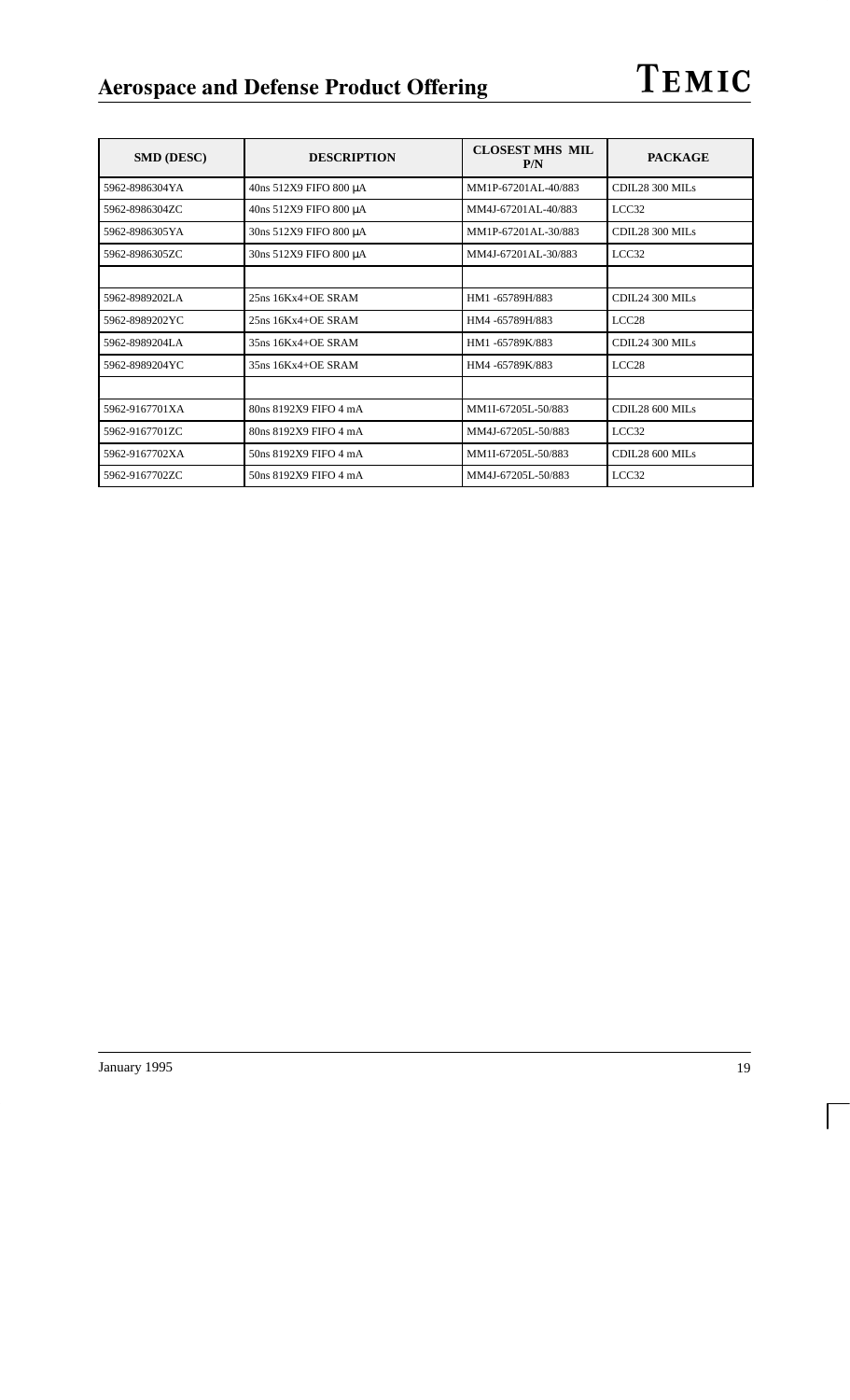## **SRAMs**

| <b>DESCRIPTION</b>           | <b>MHS P/N</b>      | <b>SMD (DESC)</b> | <b>PACKAGE</b>       |
|------------------------------|---------------------|-------------------|----------------------|
| 16K SRAM                     |                     |                   |                      |
| 85ns 50uA 2Kx8 SRAM          | HM1-65162           |                   | CDIL24 600 MILs      |
| 70ns 50uA 2Kx8 SRAM          | HM1-65162B          |                   | CDIL24 600 MILs      |
| 85ns 500uA 2Kx8 SRAM         | HM1-65162C          |                   | CDIL24 600 MILs      |
| 85ns 50uA 2Kx8 SRAM rad tol  | HMC -65162E         |                   | <b>SB24 600 MILs</b> |
| 70ns 50uA 2Kx8 SRAM rad tol  | HMC -65162EB        |                   | <b>SB24 600 MILs</b> |
| 85ns 50uA 2Kx8 SRAM          | HM4 -65162          |                   | LCC <sub>32</sub>    |
| 70ns 50uA 2Kx8 SRAM          | HM4 -65162B         |                   | LCC32                |
| 85ns 500uA 2Kx8 SRAM         | HM4 -65162C         |                   | LCC32                |
| 85ns 50uA 2Kx8 SRAM rad tol  | HM4 -65162E         |                   | LCC32                |
| 70ns 50uA 2Kx8 SRAM rad tol  | HM4 -65162EB        |                   | LCC32                |
|                              |                     |                   |                      |
| 35ns 2Kx8 SRAM               | HM1-65728BK         |                   | CDIL24 300 MILs      |
| 45ns 2Kx8 SRAM               | HM1-65728BM         |                   | CDIL24 300 MILs      |
| 55ns 2Kx8 SRAM               | HM1-65728BN         |                   | CDIL24 300 MILs      |
| 35ns 2Kx8 SRAM               | HM4 -65728BK        |                   | LCC32                |
| 45ns 2Kx8 SRAM               | HM4 -65728BM        |                   | LCC32                |
| 55ns 2Kx8 SRAM               | HM4 -65728BN        |                   | LCC32                |
|                              |                     |                   |                      |
| 85ns 50uA 16Kx1 SRAM         | HM1-65262           |                   | CDIL20 300 MILs      |
| 70ns 50uA 16Kx1 SRAM         | HM1-65262B          |                   | CDIL20 300 MILs      |
| 85ns 500uA 16Kx1 SRAM        | HM1-65262C          |                   | CDIL20 300 MILs      |
| 85ns 50uA 16Kx1 SRAM rad tol | HMC -65262E         |                   | <b>SB20 600 MILs</b> |
| 70ns 50uA 16Kx1 SRAM rad tol | <b>HMC -65262EB</b> |                   | SB20 600 MILs        |
| 85ns 50uA 16Kx1 SRAM         | HM4 -65262          |                   | LCC <sub>20</sub>    |
| 70ns 50uA 16Kx1 SRAM         | HM4 -65262B         |                   | LCC <sub>20</sub>    |
| 85ns 500uA 16Kx1 SRAM        | HM4-65262C          |                   | LCC <sub>20</sub>    |
| 85ns 50uA 16Kx1 SRAM rad tol | HM4 -65262E         |                   | LCC <sub>20</sub>    |
| 70ns 50uA 16Kx1 SRAM rad tol | HM4-65262EB         |                   | LCC <sub>20</sub>    |
|                              |                     |                   |                      |
| 25ns 16Kx1 SRAM              | HM1-65767BH         |                   | CDIL20 300 MILs      |
| 35ns 16Kx1 SRAM              | HM1 -65767BK        |                   | CDIL20 300 MILs      |
| 45ns 16Kx1 SRAM              | HM1-65767BM         |                   | CDIL20 300 MILs      |
| 55ns 16Kx1 SRAM              | HM1 -65767BN        |                   | CDIL20 300 MILs      |
| 25ns 16Kx1 SRAM              | HM4 -65767BH        |                   | LCC <sub>20</sub>    |
| 35ns 16Kx1 SRAM              | HM4-65767BK         |                   | LCC <sub>20</sub>    |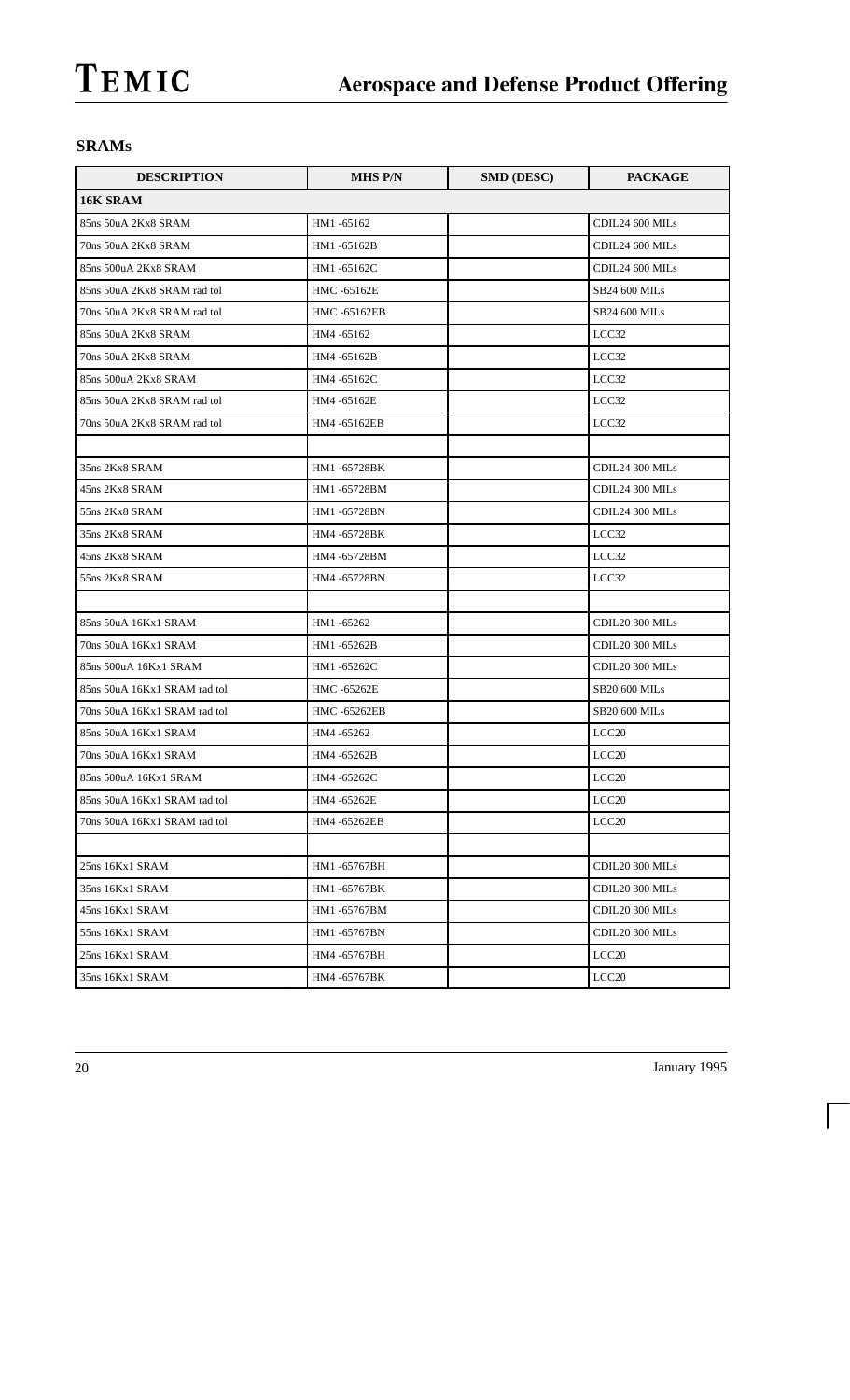| <b>DESCRIPTION</b>             | <b>MHS P/N</b>       | <b>SMD (DESC)</b> | <b>PACKAGE</b>       |
|--------------------------------|----------------------|-------------------|----------------------|
| 16K SRAM                       |                      |                   |                      |
| 45ns 16Kx1 SRAM                | HM4 -65767BM         |                   | LCC <sub>20</sub>    |
| 55ns 16Kx1 SRAM                | HM4 -65767BN         |                   | LCC20                |
|                                |                      |                   |                      |
| 25ns 4Kx4 SRAM                 | HM1-65768BH          |                   | CDIL20 300 MILs      |
| 35ns 4Kx4 SRAM                 | HM1-65768BK          |                   | CDIL20 300 MILs      |
| 45ns 4Kx4 SRAM                 | HM1-65768BM          |                   | CDIL20 300 MILs      |
| 55ns 4Kx4 SRAM                 | HM1-65768BN          |                   | CDIL20 300 MILs      |
| 25ns 4Kx4 SRAM                 | HM4 -65768BH         |                   | LCC <sub>20</sub>    |
| 35ns 4Kx4 SRAM                 | HM4 -65768BK         |                   | LCC <sub>20</sub>    |
| 45ns 4Kx4 SRAM                 | HM4 -65768BM         |                   | LCC20                |
| 55ns 4Kx4 SRAM                 | HM4 -65768BN         |                   | LCC <sub>20</sub>    |
|                                |                      |                   |                      |
| 64K SRAM                       |                      |                   |                      |
| 55ns 50uA 8Kx8 SRAM            | HM1-65664A           |                   | CDIL28 300 MILs      |
| 45ns 50uA 8Kx8 SRAM            | HM1-65664AB          |                   | CDIL28 300 MILs      |
| 55ns 500uA 8Kx8 SRAM           | HM1-65664AC          |                   | CDIL28 300 MILs      |
| 45ns 500uA 8Kx8 SRAM           | HM1-65664AS          |                   | CDIL28 300 MILs      |
| 55ns 50uA 8Kx8 SRAM rad tol    | HMC -65664E          |                   | <b>SB28 300 MILs</b> |
| 45ns 50uA 8Kx8 SRAM rad tol    | <b>HMC -65664EB</b>  |                   | <b>SB28 300 MILs</b> |
| 55ns 50uA 8Kx8 SRAM            | HM1E-65664A          |                   | CDIL28 600 MILSs     |
| 45ns 50uA 8Kx8 SRAM            | HM1E-65664AB         |                   | CDIL28 600 MILSs     |
| 55ns 500uA 8Kx8 SRAM           | HM1E-65664AC         |                   | CDIL28 600 MILSs     |
| 45ns 500uA 8Kx8 SRAM           | HM1E-65664AS         |                   | CDIL28 600 MILSs     |
| 55ns 50uA 8Kx8 SRAM rad tol    | <b>HMCE-65664E</b>   |                   | <b>SB28 600 MILs</b> |
| 45ns 50uA 8Kx8 SRAM rad tol    | <b>HMCE -65664EB</b> |                   | <b>SB28 600 MILs</b> |
| 55ns 50uA 8Kx8 SRAM            | HM4 -65664A          |                   | LCC32                |
| 45ns 50uA 8Kx8 SRAM            | HM4 -65664AB         |                   | LCC32                |
| 55ns 500uA 8Kx8 SRAM           | HM4 -65664AC         |                   | LCC32                |
| 45ns 500uA 8Kx8 SRAM           | HM4 -65664AS         |                   | LCC32                |
| 55ns 50uA 8Kx8 SRAM rad tol    | HM4 -65664E          |                   | LCC32                |
| 45ns 50uA 8Kx8 SRAM rad tol    | HM4 -65664EB         |                   | LCC32                |
| $\ast$<br>55ns 50uA 8Kx8 SRAM  | HMD -65664A          |                   | FP28 400MILs         |
| *<br>45ns 50uA 8Kx8 SRAM       | <b>HMD -65664AB</b>  |                   | FP28 400MILs         |
| $\ast$<br>55ns 500uA 8Kx8 SRAM | <b>HMD -65664AC</b>  |                   | FP28 400MILs         |
| $\ast$<br>45ns 500uA 8Kx8 SRAM | <b>HMD -65664AS</b>  |                   | FP28 400MILs         |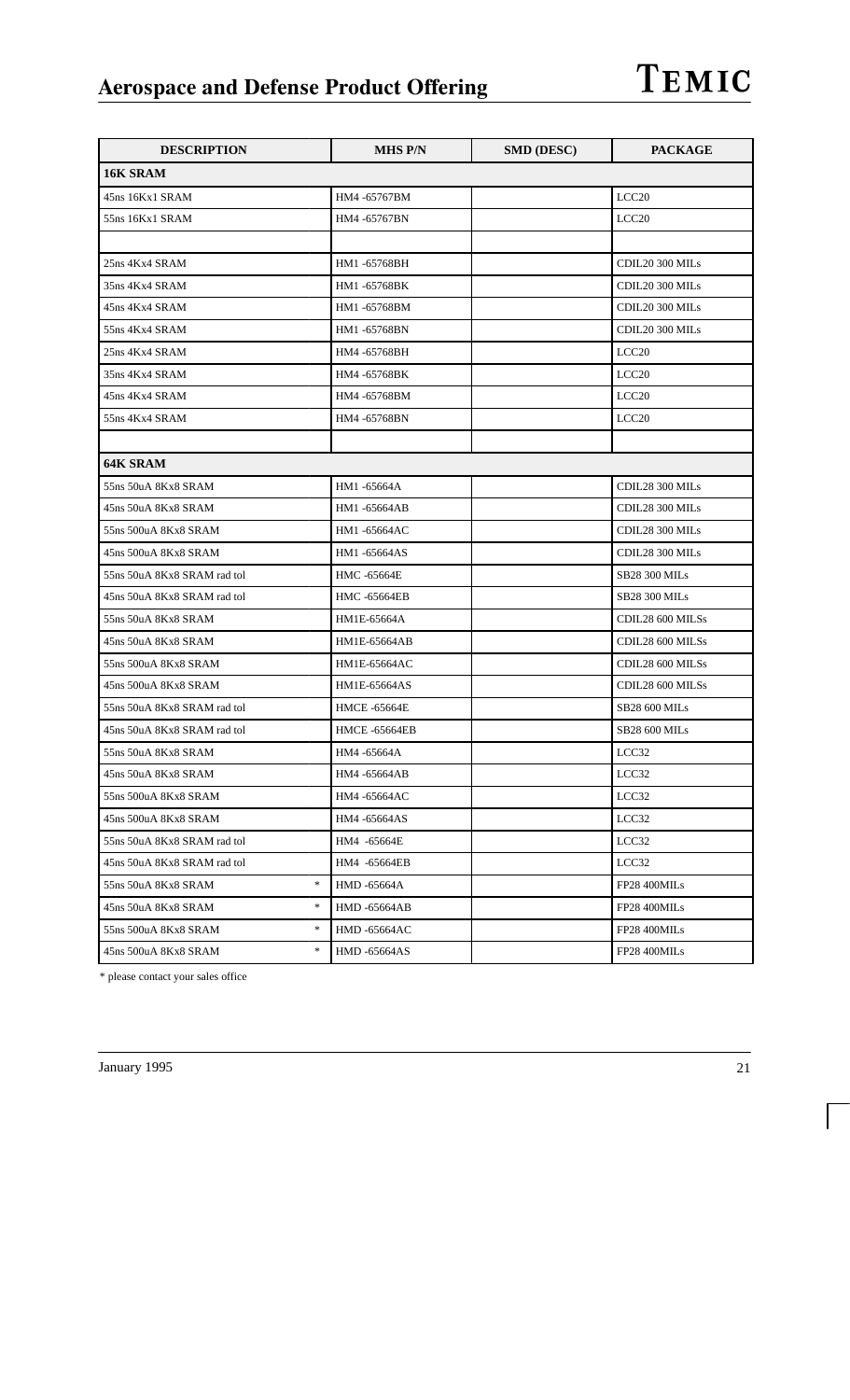| <b>DESCRIPTION</b>                                               | <b>MHS P/N</b>       | <b>SMD (DESC)</b> | <b>PACKAGE</b>       |
|------------------------------------------------------------------|----------------------|-------------------|----------------------|
| 64K SRAM                                                         |                      |                   |                      |
| $\frac{1}{2}$<br>55ns 50uA 8Kx8 SRAM rad tol                     | HMD -65664E          |                   | FP28 400MILs         |
| $\frac{d\mathbf{r}}{d\mathbf{r}}$<br>45ns 50uA 8Kx8 SRAM rad tol | HMD -65664EB         |                   | FP28 400MILs         |
|                                                                  |                      |                   |                      |
| 20ns 8Kx8 SRAM                                                   | HM1-65764F           | 5962-3829417MZA   | CDIL28 300MILs       |
| 25ns 8Kx8 SRAM                                                   | HM1-65764H           | 5962-3829415MZA   | CDIL28 300MILs       |
| 35ns 8Kx8 SRAM                                                   | HM1-65764K           | 5962-3829413MZA   | CDIL28 300MILs       |
| 45ns 8Kx8 SRAM                                                   | HM1 -65764M          | 5962-3829411MZA   | CDIL28 300MILs       |
| 55ns 8Kx8 SRAM                                                   | HM1 -65764N          | 5962-3829409MZA   | CDIL28 300MILs       |
| 20ns 8Kx8 SRAM                                                   | HM1E-65764F          | 5962-3829417MXA   | CDIL28 600MILs       |
| 25ns 8Kx8 SRAM                                                   | HM1E-65764H          | 5962-3829415MXA   | CDIL28 600MILs       |
| 35ns 8Kx8 SRAM                                                   | HM1E-65764K          | 5962-3829413MXA   | CDIL28 600MILs       |
| 45ns 8Kx8 SRAM                                                   | HM1E-65764M          | 5962-3829411MXA   | CDIL28 600MILs       |
| 55ns 8Kx8 SRAM                                                   | HM1E-65764N          | 5962-3829409MXA   | CDIL28 600MILs       |
| 20ns 8Kx8 SRAM                                                   | HM4 -65764F          | 5962-3829417MYC   | LCC <sub>32</sub>    |
| 25ns 8Kx8 SRAM                                                   | HM4 -65764H          | 5962-3829415MYC   | LCC <sub>32</sub>    |
| 35ns 8Kx8 SRAM                                                   | HM4 -65764K          | 5962-3829413MYC   | LCC <sub>32</sub>    |
| 45ns 8Kx8 SRAM                                                   | HM4 -65764M          | 5962-3829411MYC   | LCC <sub>32</sub>    |
| 55ns 8Kx8 SRAM                                                   | HM4 -65764N          | 5962-3829409MYC   | LCC <sub>32</sub>    |
|                                                                  |                      |                   |                      |
| 55ns 50uA 64Kx1 SRAM                                             | HM1-65687A           |                   | CDIL22 300 MILs      |
| 45ns 50uA 64Kx1 SRAM                                             | HM1-65687AB          |                   | CDIL22 300 MILs      |
| 55ns 500uA 64Kx1 SRAM                                            | HM1-65687AC          |                   | CDIL22 300 MILs      |
| 45ns 500uA 64Kx1 SRAM                                            | HM1-65687AS          |                   | CDIL22 300 MILs      |
| 55ns 50uA 64Kx1 SRAM rad tol                                     | HMC -65687E          |                   | <b>SB22 300 MILs</b> |
| 45ns 50uA 64Kx1 SRAM rad tol                                     | <b>HMC -65687EB</b>  |                   | <b>SB22 300 MILs</b> |
| 55ns 50uA 64Kx1 SRAM rad tol                                     | <b>HMCE-65687E</b>   |                   | <b>SB22 600 MILs</b> |
| 45ns 50uA 64Kx1 SRAM rad tol                                     | <b>HMCE -65687EB</b> |                   | <b>SB22 600 MILs</b> |
| 55ns 50uA 64Kx1 SRAM                                             | HM4 -65687A          |                   | LCC <sub>22</sub>    |
| 45ns 50uA 64Kx1 SRAM                                             | HM4 -65687AB         |                   | LCC <sub>22</sub>    |
| 55ns 500uA 64Kx1 SRAM                                            | HM4 -65687AC         |                   | LCC <sub>22</sub>    |
| 45ns 500uA 64Kx1 SRAM                                            | HM4 -65687AS         |                   | LCC <sub>22</sub>    |
| 55ns 50uA 64Kx1 SRAM rad tol                                     | HM4 -65687E          |                   | LCC <sub>22</sub>    |
| 45ns 50uA 64Kx1 SRAM rad tol                                     | HM4 -65687EB         |                   | LCC <sub>22</sub>    |
| 55ns 50uA 64Kx1 SRAM                                             | HMD -65687A          |                   | <b>FP24 500 MILs</b> |
| 45ns 50uA 64Kx1 SRAM                                             | HMD -65687AB         |                   | <b>FP24 500 MILs</b> |
| 55ns 500uA 64Kx1 SRAM                                            | <b>HMD -65687AC</b>  |                   | <b>FP24 500 MILs</b> |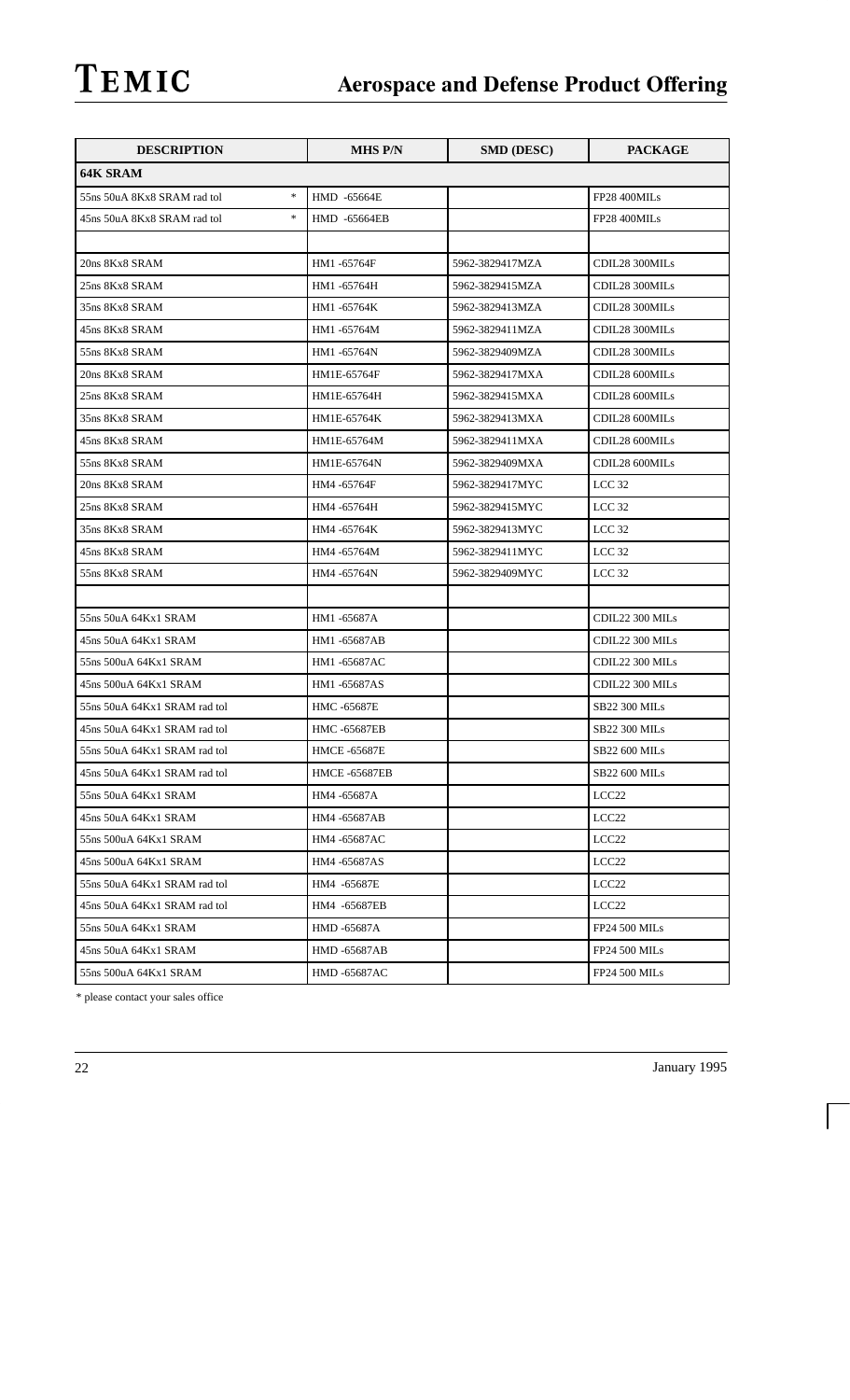| <b>DESCRIPTION</b>              | <b>MHS P/N</b>      | <b>SMD (DESC)</b> | <b>PACKAGE</b>       |
|---------------------------------|---------------------|-------------------|----------------------|
| <b>64K SRAM</b>                 |                     |                   |                      |
| 45ns 500uA 64Kx1 SRAM           | <b>HMD -65687AS</b> |                   | <b>FP24 500 MILs</b> |
| 55ns 50uA 64Kx1 SRAM rad tol    | HMD -65687E         |                   | <b>FP24 500 MILs</b> |
| 45ns 50uA 64Kx1 SRAM rad tol    | HMD -65687EB        |                   | <b>FP24 500 MILs</b> |
|                                 |                     |                   |                      |
| 20ns 64Kx1 SRAM                 | HM1-65787F          |                   | CDIL22 300MILs       |
| 25ns 64Kx1 SRAM                 | HM1-65787H          | 5962-8969601XA    | CDIL22 300MILs       |
| 35ns 64Kx1 SRAM                 | HM1 -65787K         | 5962-8601501YA    | CDIL22 300MILs       |
| 45ns 64Kx1 SRAM                 | HM1-65787M          | 5962-8601503YA    | CDIL22 300MILs       |
| 55ns 64Kx1 SRAM                 | HM1 -65787N         | 5962-8601505YA    | CDIL22 300MILs       |
| 55ns 64Kx1 SRAM                 | HM1 -65787N         | 5962-8601507YA    | CDIL22 300MILs       |
| 20ns 64Kx1 SRAM                 | HM4 -65787F         |                   | LCC <sub>22</sub>    |
| 25ns 64Kx1 SRAM                 | HM4 -65787H         |                   | LCC <sub>22</sub>    |
| 35ns 64Kx1 SRAM                 | HM4 -65787K         | 5962-8601501ZC    | LCC <sub>22</sub>    |
| 45ns 64Kx1 SRAM                 | HM4 -65787M         | 5962-8601503ZC    | LCC <sub>22</sub>    |
| 55ns 64Kx1 SRAM                 | HM4 -65787N         | 5962-8601505ZC    | LCC <sub>22</sub>    |
| 55ns 64Kx1 SRAM                 | HM4 -65787N         | 5962-8601507ZC    | LCC <sub>22</sub>    |
|                                 |                     |                   |                      |
| $\ast$<br>55ns 50uA 16Kx4 SRAM  | HM1-65688A          |                   | CDIL22 300 MILs      |
| $\ast$<br>45ns 50uA 16Kx4 SRAM  | HM1-65688AB         |                   | CDIL22 300 MILs      |
| $\ast$<br>55ns 500uA 16Kx4 SRAM | HM1-65688AC         |                   | CDIL22 300 MILs      |
| $\ast$<br>45ns 500uA 16Kx4 SRAM | HM1-65688AS         |                   | CDIL22 300 MILs      |
| $\ast$<br>55ns 50uA 16Kx4 SRAM  | HM4 -65688A         |                   | LCC <sub>22</sub>    |
| $\ast$<br>45ns 50uA 16Kx4 SRAM  | HM4 -65688AB        |                   | LCC <sub>22</sub>    |
| $\ast$<br>55ns 500uA 16Kx4 SRAM | HM4-65688AC         |                   | LCC <sub>22</sub>    |
| $\ast$<br>45ns 500uA 16Kx4 SRAM | HM4 -65688AS        |                   | LCC <sub>22</sub>    |
|                                 |                     |                   |                      |
| 20ns 16Kx4 SRAM                 | HM1-65788F          | 5962-8969204YA    | CDIL22 300 MILs      |
| 25ns 16Kx4 SRAM                 | HM1 -65788H         | 5962-8969202YA    | CDIL22 300 MILs      |
| 35ns 16Kx4 SRAM                 | HM1-65788K          | 5962-8685924TA    | CDIL22 300 MILs      |
| 45ns 16Kx4 SRAM                 | HM1-65788M          | 5962-8685922TA    | CDIL22 300 MILs      |
| 55ns 16Kx4 SRAM                 | HM1-65788N          | 5962-8685920TA    | CDIL22 300 MILs      |
| 20ns 16Kx4 SRAM                 | HM4 -65788F         | 5962-8969204ZC    | LCC <sub>22</sub>    |
| 25ns 16Kx4 SRAM                 | HM4 -65788H         | 5962-8969202ZC    | LCC <sub>22</sub>    |
| 35ns 16Kx4 SRAM                 | HM4 -65788K         | 5962-8685924ZC    | LCC <sub>22</sub>    |
| 45ns 16Kx4 SRAM                 | HM4 -65788M         | 5962-8685922ZC    | LCC <sub>22</sub>    |
| 55ns 16Kx4 SRAM                 | HM4 -65788N         | 5962-8685920ZC    | LCC <sub>22</sub>    |
|                                 |                     |                   |                      |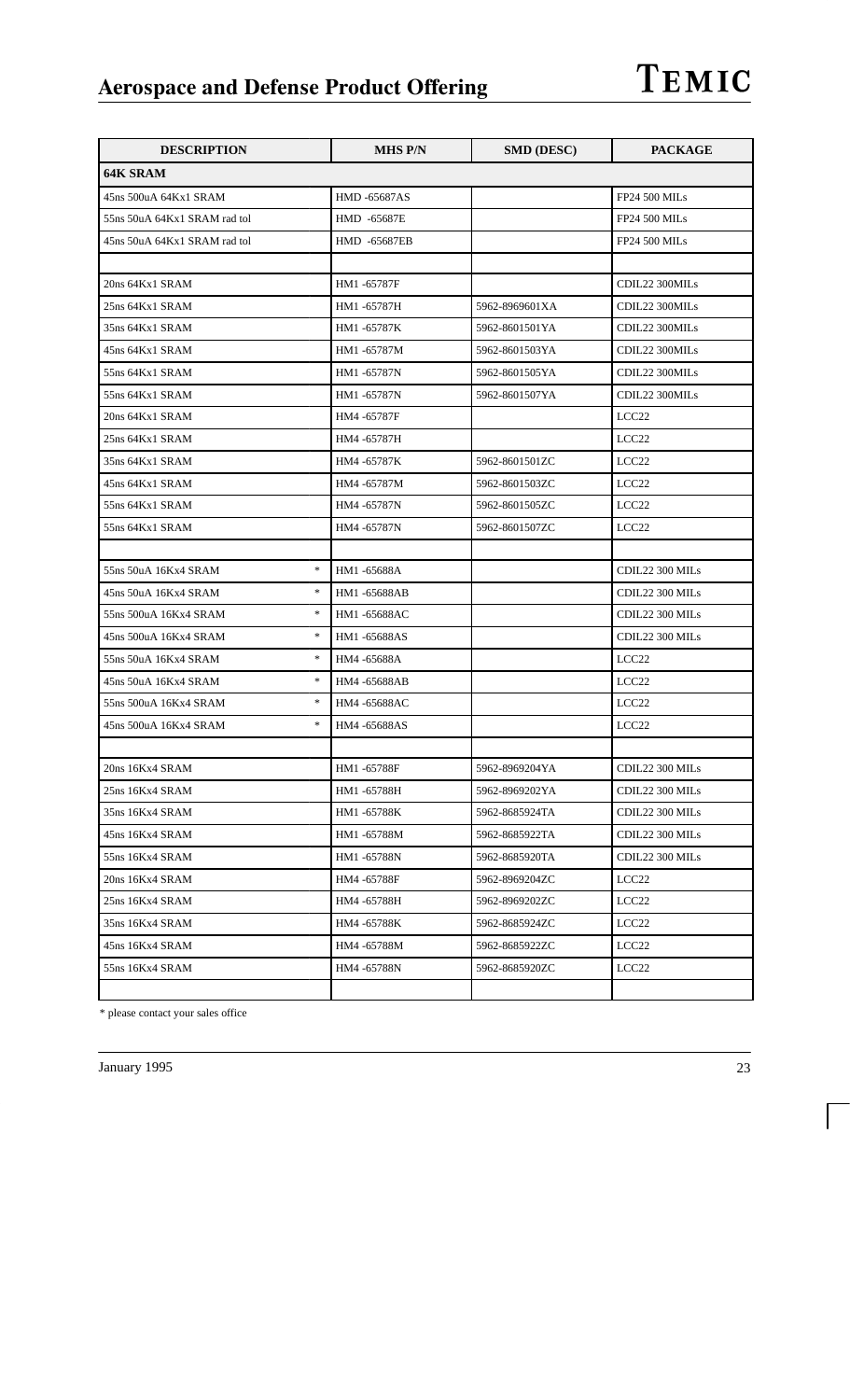| <b>DESCRIPTION</b>            | <b>MHS P/N</b>  | <b>SMD (DESC)</b> | <b>PACKAGE</b>       |
|-------------------------------|-----------------|-------------------|----------------------|
| 64K SRAM                      |                 |                   |                      |
| 25ns 16Kx4+OE SRAM            | HM1-65789H      | 5962-8989202LA    | CDIL24 300 MILs      |
| 35ns 16Kx4+OE SRAM            | HM1-65789K      | 5962-8989204LA    | CDIL24 300 MILs      |
| 35ns 16Kx4+OE SRAM            | HM1-65789K      | 5962-8685918LA    | CDIL24 300 MILs      |
| 45ns 16Kx4+OE SRAM            | HM1-65789M      | 5962-8685916LA    | CDIL24 300 MILs      |
| 55ns 16Kx4+OE SRAM            | HM1 -65789N     | 5962-8685914LA    | CDIL24 300 MILs      |
| 25ns 16Kx4+OE SRAM            | HM4 -65789H     | 5962-8989202YC    | LCC <sub>28</sub>    |
| 35ns 16Kx4+OE SRAM            | HM4 -65789K     | 5962-8685918UC    | LCC <sub>28</sub>    |
| 35ns 16Kx4+OE SRAM            | HM4 -65789K     | 5962-8989204YC    | LCC <sub>28</sub>    |
| 45ns 16Kx4+OE SRAM            | HM4 -65789M     | 5962-8685916UC    | LCC <sub>28</sub>    |
| 55ns 16Kx4+OE SRAM            | HM4 -65789N     | 5962-8685914UC    | LCC <sub>28</sub>    |
|                               |                 |                   |                      |
| 20ns 16Kx4+SEP I/O SRAM       | HM1-65790F      | 5962-8971201XA    | CDIL28 300 MILs      |
| 25ns 16Kx4+SEP I/O SRAM       | HM1 -65790H     | 5962-8971202XA    | CDIL28 300 MILs      |
| 35ns 16Kx4+SEP I/O SRAM       | HM1-65790K      | 5962-8971203XA    | CDIL28 300 MILs      |
| 45ns 16Kx4+SEP I/O SRAM       | HM1-65790M      | 5962-8971204XA    | CDIL28 300 MILs      |
| 55ns 16Kx4+SEP I/O SRAM       | HM1-65790N      |                   | CDIL28 300 MILs      |
| 20ns 16Kx4+SEP I/O SRAM       | HM4 -65790F     | 5962-8971201ZC    | LCC <sub>28</sub>    |
| 25ns 16Kx4+SEP I/O SRAM       | HM4 -65790H     | 5962-8971202ZC    | LCC <sub>28</sub>    |
| 35ns 16Kx4+SEP I/O SRAM       | HM4 -65790K     | 5962-8971203ZC    | LCC <sub>28</sub>    |
| 45ns 16Kx4+SEP I/O SRAM       | HM4 -65790M     | 5962-8971204ZC    | LCC <sub>28</sub>    |
| 55ns 16Kx4+SEP I/O SRAM       | HM4 -65790N     |                   | LCC <sub>28</sub>    |
|                               |                 |                   |                      |
| 25ns 16Kx4 SEP I/O TW SRAM    | HM1-65791H      |                   | CDIL28 300 MILs      |
| 35ns 16Kx4 SEP I/O TW SRAM    | HM1-65791K      |                   | CDIL28 300 MILs      |
| 45ns 16Kx4 SEP I/O TW SRAM    | HM1-65791M      |                   | CDIL28 300 MILs      |
| 55ns 16Kx4 SEP I/O TW SRAM    | HM1 -65791N     |                   | CDIL28 300 MILs      |
| 25ns 16Kx4 SEP I/O TW SRAM    | HM4 -65791H     |                   | LCC <sub>28</sub>    |
| 35ns 16Kx4 SEP I/O TW SRAM    | HM4 -65791K     |                   | LCC28                |
| 45ns 16Kx4 SEP I/O TW SRAM    | HM4 -65791M     |                   | LCC <sub>28</sub>    |
| 55ns 16Kx4 SEP I/O TW SRAM    | HM4 -65791N     |                   | LCC <sub>28</sub>    |
|                               |                 |                   |                      |
| 256K SRAM                     |                 |                   |                      |
| 45ns 500uA 32Kx8 SRAM         | MM1I-65656 L-55 |                   | CDIP28 600 MILs      |
| 55ns 500uA 32Kx8 SRAM         | MM1I-65656 L-45 |                   | CDIP28 600 MILs      |
| 45ns 100uA 32Kx8 SRAM         | MM1I-65656 V-55 |                   | CDIP28 600 MILs      |
| 55ns 100uA 32Kx8 SRAM         | MM1I-65656 V-45 |                   | CDIP28 600 MILs      |
| 45ns 100uA 32Kx8 SRAM rad tol | MMCI-65656EV-55 |                   | <b>SB28 600 MILs</b> |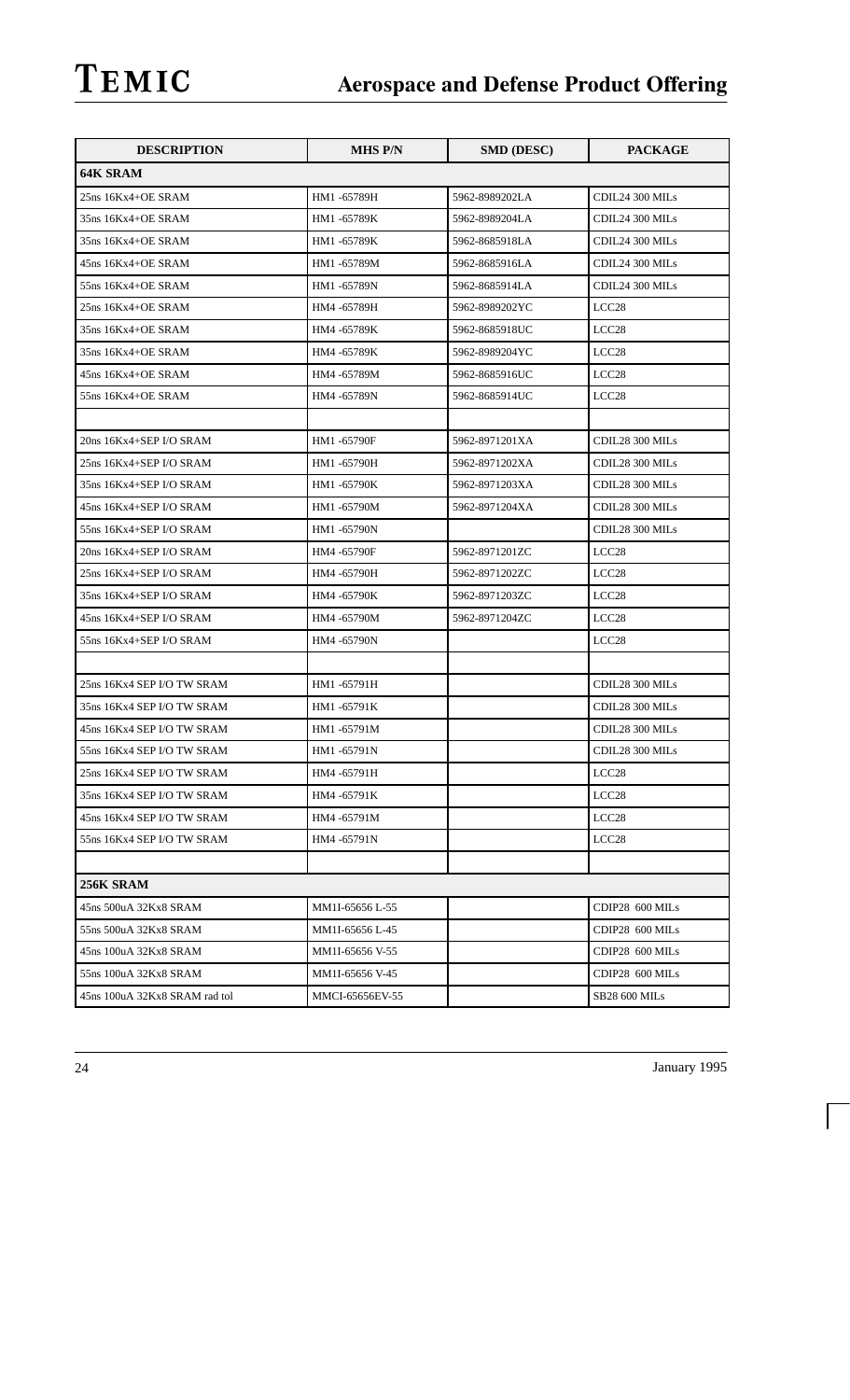| <b>DESCRIPTION</b>            | <b>MHS P/N</b>  | <b>SMD (DESC)</b> | <b>PACKAGE</b>       |
|-------------------------------|-----------------|-------------------|----------------------|
| 256K SRAM                     |                 |                   |                      |
| 55ns 100uA 32Kx8 SRAM rad tol | MMCI-65656EV-45 |                   | <b>SB28 600 MILs</b> |
| 45ns 500uA 32Kx8 SRAM         | MMCP-65656 L-55 |                   | <b>SB28 300 MILs</b> |
| 55ns 500uA 32Kx8 SRAM         | MMCP-65656 L-45 |                   | <b>SB28 300 MILs</b> |
| 45ns 100uA 32Kx8 SRAM         | MMCP-65656 V-55 |                   | <b>SB28 300 MILs</b> |
| 55ns 100uA 32Kx8 SRAM         | MMCP-65656 V-45 |                   | <b>SB28 300 MILs</b> |
| 45ns 100uA 32Kx8 SRAM rad tol | MMCP-65656EV-55 |                   | SB28 300 MILs        |
| 55ns 100uA 32Kx8 SRAM rad tol | MMCP-65656EV-45 |                   | <b>SB28 300 MILs</b> |
| 45ns 500uA 32Kx8 SRAM         | MMDP-65656 L-55 |                   | <b>FP28 400 MILs</b> |
| 55ns 500uA 32Kx8 SRAM         | MMDP-65656 L-45 |                   | <b>FP28 400 MILs</b> |
| 45ns 100uA 32Kx8 SRAM         | MMDP-65656 V-55 |                   | <b>FP28 400 MILs</b> |
| 55ns 100uA 32Kx8 SRAM         | MMDP-65656 V-45 |                   | <b>FP28 400 MILs</b> |
| 45ns 100uA 32Kx8 SRAM rad tol | MMDP-65656EV-55 |                   | <b>FP28 400 MILs</b> |
| 55ns 100uA 32Kx8 SRAM rad tol | MMDP-65656EV-45 |                   | <b>FP28 400 MILs</b> |
|                               |                 |                   |                      |
| 25ns 32Kx8 SRAM               | HM1 -65756H     | 5962-8866206NA    | CDIL28 300MILs       |
| 35ns 32Kx8 SRAM               | HM1-65756K      | 5962-8866205NA    | CDIL28 300MILs       |
| 45ns 32Kx8 SRAM               | HM1-65756M      | 5962-8866204NA    | CDIL28 300MILs       |
| 55ns 32Kx8 SRAM               | HM1 -65756N     | 5962-8866201NA    | CDIL28 300MILs       |
| 55ns 32Kx8 SRAM               | HM1 -65756N     | 5962-8866202NA    | CDIL28 300MILs       |
| 55ns 32Kx8 SRAM               | HM1 -65756N     | 5962-8866203NA    | CDIL28 300MILs       |
| 25ns 32Kx8 SRAM               | HM1E-65756H     | 5962-8866206XA    | CDIL28 600MILs       |
| 35ns 32Kx8 SRAM               | HM1E-65756K     | 5962-8866205XA    | CDIL28 600MILs       |
| 45ns 32Kx8 SRAM               | HM1E-65756M     | 5962-8866204XA    | CDIL28 600MILs       |
| 55ns 32Kx8 SRAM               | HM1E-65756N     | 5962-8866202XA    | CDIL28 600MILs       |
| 55ns 32Kx8 SRAM               | HM1E-65756N     | 5962-8866203XA    | CDIL28 600MILs       |
| 55ns 32Kx8 SRAM               | HM1E-65756N     | 5962-8866201XA    | CDIL28 600MILs       |
| 25ns 32Kx8 SRAM               | HM4J-65756H     | 5962-8866206YC    | LCC32                |
| 35ns 32Kx8 SRAM               | HM4J-65756K     | 5962-8866205YC    | LCC32                |
| 45ns 32Kx8 SRAM               | HM4J-65756M     | 5962-8866204YC    | LCC32                |
| 55ns 32Kx8 SRAM               | HM4J-65756N     | 5962-8866202YC    | LCC32                |
| 55ns 32Kx8 SRAM               | HM4J-65756N     | 5962-8866203YC    | LCC32                |
| 55ns 32Kx8 SRAM               | HM4J-65756N     | 5962-8866201YC    | LCC32                |
| 25ns 32Kx8 SRAM               | HM4P-65756H     | 5962-8866206UC    | LCC <sub>28</sub>    |
| 35ns 32Kx8 SRAM               | HM4P-65756K     | 5962-8866205UC    | LCC <sub>28</sub>    |
| 45ns 32Kx8 SRAM               | HM4P-65756M     | 5962-8866204UC    | LCC <sub>28</sub>    |
| 55ns 32Kx8 SRAM               | HM4P-65756N     | 5962-8866203UC    | LCC <sub>28</sub>    |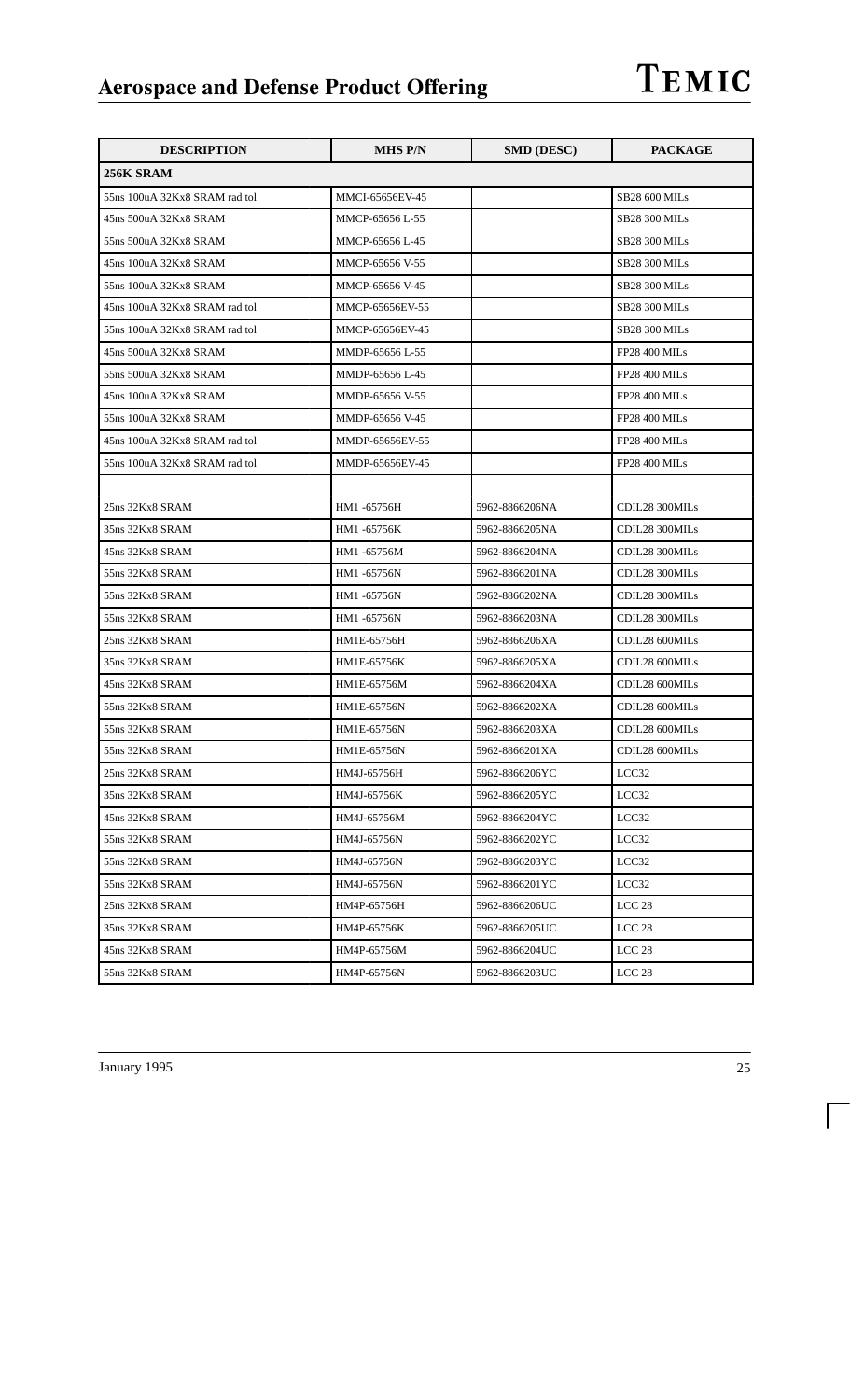| <b>DESCRIPTION</b>                                         | <b>MHS P/N</b>  | <b>SMD (DESC)</b> | <b>PACKAGE</b>       |
|------------------------------------------------------------|-----------------|-------------------|----------------------|
| 256K SRAM                                                  |                 |                   |                      |
| 55ns 32Kx8 SRAM                                            | HM4P-65756N     | 5962-8866201UC    | LCC <sub>28</sub>    |
| 55ns 32Kx8 SRAM                                            | HM4P-65756N     | 5962-8866202UC    | LCC <sub>28</sub>    |
|                                                            |                 |                   |                      |
| 45ns 500uA 256Kx1 SRAM                                     | MMCZ-65697 L-45 |                   | <b>SB24 300 MILs</b> |
| 55ns 500uA 256Kx1 SRAM                                     | MMCZ-65697 L-55 |                   | <b>SB24 300 MILs</b> |
| 45ns 100uA 256Kx1 SRAM                                     | MMCZ-65697 V-45 |                   | <b>SB24 300 MILs</b> |
| 55ns 100uA 256Kx1 SRAM                                     | MMCZ-65697 V-55 |                   | <b>SB24 300 MILs</b> |
| 45ns 100uA 256Kx1 SRAM rad tol                             | MMCZ-65697EV-45 |                   | <b>SB24 300 MILs</b> |
| 55ns 100uA 256Kx1 SRAM rad tol                             | MMCZ-65697EV-55 |                   | <b>SB24 300 MILs</b> |
| 45ns 500uA 256Kx1 SRAM                                     | MMDP-65697 L-45 |                   | <b>FP28 400 MILs</b> |
| 55ns 500uA 256Kx1 SRAM                                     | MMDP-65697 L-55 |                   | <b>FP28 400 MILs</b> |
| 45ns 100uA 256Kx1 SRAM                                     | MMDP-65697 V-45 |                   | <b>FP28 400 MILs</b> |
| 55ns 100uA 256Kx1 SRAM                                     | MMDP-65697 V-55 |                   | <b>FP28 400 MILs</b> |
| 45ns 100uA 256Kx1 SRAM rad tol                             | MMDP-65697EV-45 |                   | <b>FP28 400 MILs</b> |
| 55ns 100uA 256Kx1 SRAM rad tol                             | MMDP-65697EV-55 |                   | <b>FP28 400 MILs</b> |
|                                                            |                 |                   |                      |
| 25ns 256Kx1 SRAM                                           | HM1 -65797H     | 5962-8872505LA    | CDIL24 300 MILs      |
| 35ns 256Kx1 SRAM                                           | HM1-65797K      | 5962-8872501LA    | CDIL24 300 MILs      |
| 45ns 256Kx1 SRAM                                           | HM1-65797M      | 5962-8872502LA    | CDIL24 300 MILs      |
| 55ns 256Kx1 SRAM                                           | HM1 -65797N     | 5962-8872503LA    | CDIL24 300 MILs      |
| 55ns 256Kx1 SRAM                                           | HM1 -65797N     | 5962-8872504LA    | CDIL24 300 MILs      |
| 25ns 256Kx1 SRAM                                           | HM4 -65797H     |                   | LCC <sub>28</sub>    |
| 35ns 256Kx1 SRAM                                           | HM4 -65797K     |                   | LCC <sub>28</sub>    |
| 45ns 256Kx1 SRAM                                           | HM4 -65797M     |                   | LCC <sub>28</sub>    |
| 55ns 256Kx1 SRAM                                           | HM4 -65797N     |                   | LCC <sub>28</sub>    |
|                                                            |                 |                   |                      |
| *<br>55ns 500uA 64Kx4 SRAM                                 | MMCZ-65698 L-55 |                   | <b>SB24 300 MILs</b> |
| $\ast$<br>45ns 500uA 64Kx4 SRAM                            | MMCZ-65698 L-45 |                   | <b>SB24 300 MILs</b> |
| $\frac{d\mathbf{x}}{d\mathbf{x}}$<br>45ns 100uA 64Kx4 SRAM | MMCZ-65698 V-55 |                   | <b>SB24 300 MILs</b> |
| *.<br>55ns 100uA 64Kx4 SRAM                                | MMCZ-65698 V-45 |                   | <b>SB24 300 MILs</b> |
|                                                            |                 |                   |                      |
| 25ns 64Kx4+SEP I/O+TW SRAM                                 | HM1 -65796H     |                   | CDIL28 300 MILs      |
| 35ns 64Kx4+SEP I/O+TW SRAM                                 | HM1 -65796K     |                   | CDIL28 300 MILs      |
| 45ns 64Kx4+SEP I/O+TW SRAM                                 | HM1-65796M      |                   | CDIL28 300 MILs      |
| 55ns 64Kx4+SEP I/O+TW SRAM                                 | HM1 -65796N     |                   | CDIL28 300 MILs      |
| 25ns 64Kx4+SEP I/O+TW SRAM                                 | HM4 -65796H     |                   | LCC <sub>28</sub>    |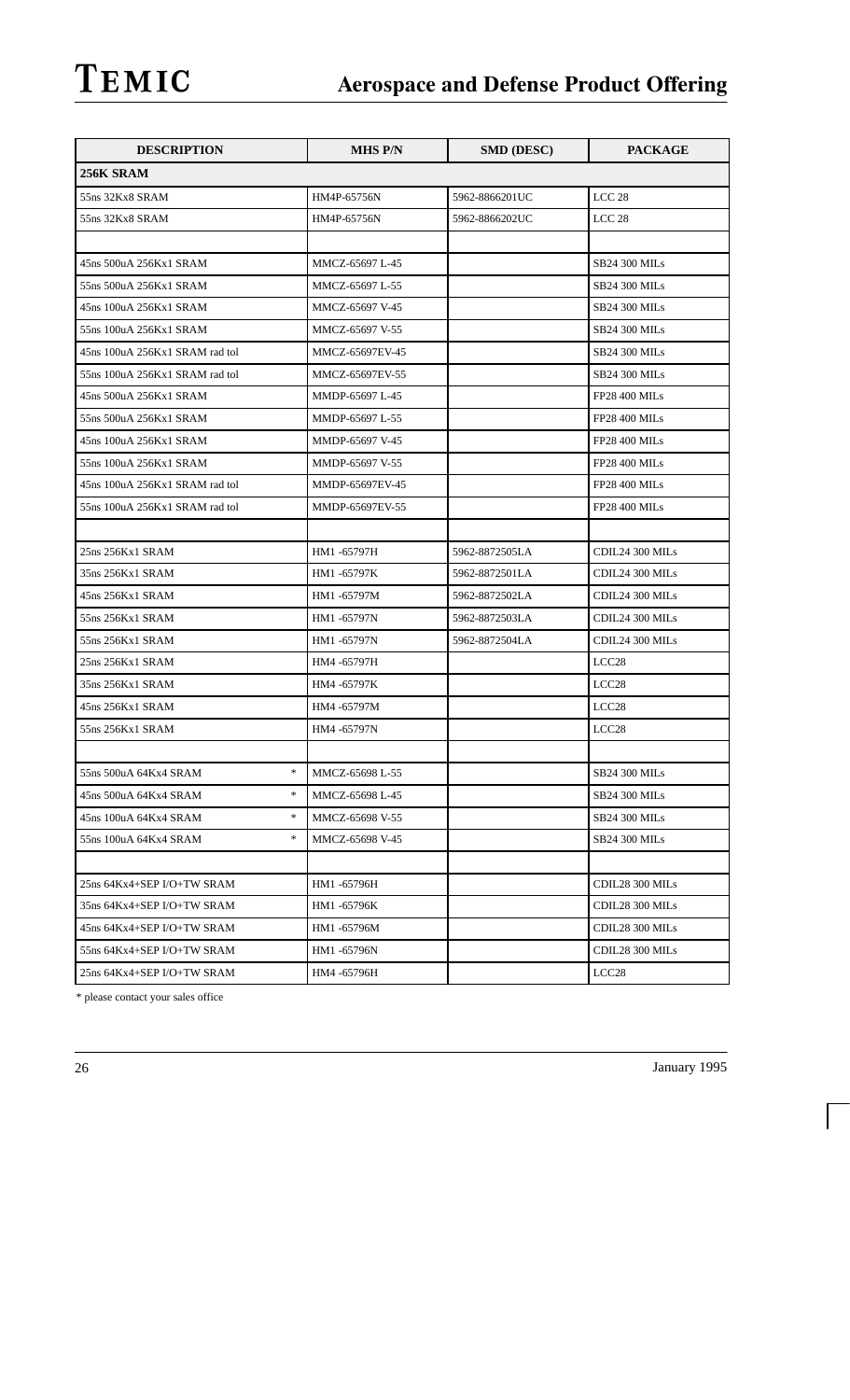| <b>DESCRIPTION</b>                        | <b>MHS P/N</b>   | <b>SMD (DESC)</b> | <b>PACKAGE</b>       |
|-------------------------------------------|------------------|-------------------|----------------------|
| 256K SRAM                                 |                  |                   |                      |
| 35ns 64Kx4+SEP I/O+TW SRAM                | HM4 -65796K      |                   | LCC <sub>28</sub>    |
| 45ns 64Kx4+SEP I/O+TW SRAM                | HM4 -65796M      |                   | LCC <sub>28</sub>    |
| 55ns 64Kx4+SEP I/O+TW SRAM                | HM4 -65796N      |                   | LCC <sub>28</sub>    |
|                                           |                  |                   |                      |
| 25ns 64Kx4 SRAM                           | HM1-65798H       |                   | CDIL24 300 MILs      |
| 35ns 64Kx4 SRAM                           | HM1-65798K       | 5962-8868101LA    | CDIL24 300 MILs      |
| 45ns 64Kx4 SRAM                           | HM1-65798M       | 5962-8868102LA    | CDIL24 300 MILs      |
| 55ns 64Kx4 SRAM                           | HM1 -65798N      | 5962-8868103LA    | CDIL24 300 MILs      |
| 55ns 64Kx4 SRAM                           | HM1 -65798N      | 5962-8868104LA    | CDIL24 300 MILs      |
| 25ns 64Kx4 SRAM                           | HM4 -65798H      |                   | LCC <sub>28</sub>    |
| 35ns 64Kx4 SRAM                           | HM4 -65798K      |                   | LCC <sub>28</sub>    |
| 45ns 64Kx4 SRAM                           | HM4 -65798M      |                   | LCC <sub>28</sub>    |
| 55ns 64Kx4 SRAM                           | HM4 -65798N      |                   | LCC <sub>28</sub>    |
|                                           |                  |                   |                      |
| 25ns 64Kx4 OE SRAM                        | HM1 -65799H      |                   | CDIL28 300 MILs      |
| 35ns 64Kx4 OE SRAM                        | HM1 -65799K      |                   | CDIL28 300 MILs      |
| 45ns 64Kx4 OE SRAM                        | HM1-65799M       |                   | CDIL28 300 MILs      |
| 55ns 64Kx4 OE SRAM                        | HM1 -65799N      |                   | CDIL28 300 MILs      |
| 25ns 64Kx4 OE SRAM                        | HM4 -65799H      |                   | LCC <sub>28</sub>    |
| 35ns 64Kx4 OE SRAM                        | HM4 -65799K      |                   | LCC <sub>28</sub>    |
| 45ns 64Kx4 OE SRAM                        | HM4 -65799M      |                   | LCC <sub>28</sub>    |
| 55ns 64Kx4 OE SRAM                        | HM4 -65799N      |                   | LCC <sub>28</sub>    |
|                                           |                  |                   |                      |
| <b>1M SRAM</b>                            |                  |                   |                      |
| 25 ns 300µA 128Kx8 SRAM                   | MMCJ-65608 V-25  |                   | <b>SB32 400 MILs</b> |
| 30 ns 300µA 128Kx8 SRAM                   | MMCJ-65608 V-30  |                   | <b>SB32 400 MILs</b> |
| 35 ns 300µA 128Kx8 SRAM                   | MMCJ-65608 V-35  |                   | SB32 400 MILs        |
| 45 ns 300µA 128Kx8 SRAM                   | MMCJ-65608 V-45  |                   | SB32 400 MILs        |
| 25 ns 1mA 128Kx8 SRAM                     | MMCJ-65608 L-25  |                   | <b>SB32 400 MILs</b> |
| 30 ns 1mA 128Kx8 SRAM                     | MMCJ-65608 L-30  |                   | SB32 400 MILs        |
| 35 ns 1mA 128Kx8 SRAM                     | MMCJ-65608 L-35  |                   | SB32 400 MILs        |
| 45 ns 1mA 128Kx8 SRAM                     | MMCJ-65608 L-45  |                   | SB32 400 MILs        |
| *<br>35 ns 300µA 128Kx8 SRAM rad tol      | MMCJ-65608E V-35 |                   | SB32 400 MILs        |
| $\ast$<br>45 ns 300µA 128Kx8 SRAM rad tol | MMCJ-65608E V-45 |                   | SB32 400 MILs        |
| 25 ns 300µA 128Kx8 SRAM                   | MM4J-65608 V-25  |                   | LCC32                |
| 30 ns 300µA 128Kx8 SRAM                   | MM4J-65608 V-30  |                   | LCC32                |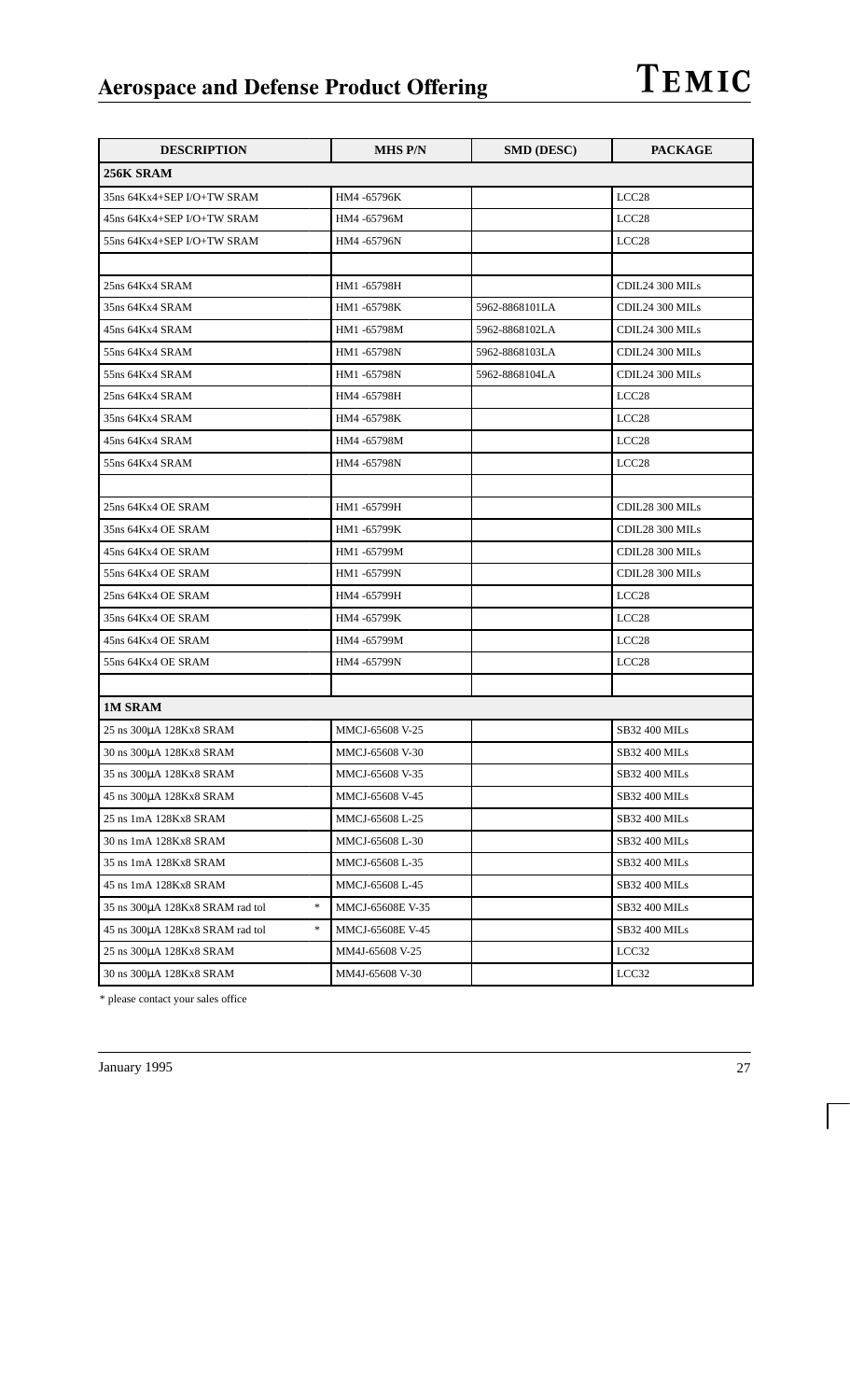| <b>DESCRIPTION</b>                                                   | <b>MHS P/N</b>   | <b>SMD (DESC)</b> | <b>PACKAGE</b>       |
|----------------------------------------------------------------------|------------------|-------------------|----------------------|
| <b>1M SRAM</b>                                                       |                  |                   |                      |
| 35 ns 300µA 128Kx8 SRAM                                              | MM4J-65608 V-35  |                   | LCC32                |
| 45 ns 300µA 128Kx8 SRAM                                              | MM4J-65608 V-45  |                   | LCC32                |
| 25 ns 1mA 128Kx8 SRAM                                                | MM4J-65608 L-25  |                   | LCC32                |
| 30 ns 1mA 128Kx8 SRAM                                                | MM4J-65608 L-30  |                   | LCC32                |
| 35 ns 1mA 128Kx8 SRAM                                                | MM4J-65608 L-35  |                   | LCC32                |
| 45 ns 1mA 128Kx8 SRAM                                                | MM4J-65608 L-45  |                   | LCC32                |
| $\frac{1}{25}$<br>35 ns 300µA 128Kx8 SRAM rad tol                    | MM4J-65608E V-35 |                   | LCC32                |
| $\ast$<br>45 ns 300µA 128Kx8 SRAM rad tol                            | MM4J-65608E V-45 |                   | LCC32                |
| 25 ns 300µA 128Kx8 SRAM                                              | MMD1-65608 V-25  |                   | <b>FP32 400 MILs</b> |
| 30 ns 300µA 128Kx8 SRAM                                              | MMD1-65608 V-30  |                   | <b>FP32 400 MILs</b> |
| 35 ns 300µA 128Kx8 SRAM                                              | MMD1-65608 V-35  |                   | <b>FP32 400 MILs</b> |
| 45 ns 300µA 128Kx8 SRAM                                              | MMD1-65608 V-45  |                   | <b>FP32 400 MILs</b> |
| 25 ns 1mA 128Kx8 SRAM                                                | MMD1-65608 L-25  |                   | <b>FP32 400 MILs</b> |
| 30 ns 1mA 128Kx8 SRAM                                                | MMD1-65608 L-30  |                   | <b>FP32 400 MILs</b> |
| 35 ns 1mA 128Kx8 SRAM                                                | MMD1-65608 L-35  |                   | <b>FP32 400 MILs</b> |
| 45 ns 1mA 128Kx8 SRAM                                                | MMD1-65608 L-45  |                   | <b>FP32 400 MILs</b> |
| $\frac{d\mathbf{x}}{d\mathbf{x}}$<br>35 ns 300µA 128Kx8 SRAM rad tol | MMD1-65608E V-35 |                   | FP32 400 MILs        |
| $\frac{d\mathbf{x}}{d\mathbf{x}}$<br>45 ns 300µA 128Kx8 SRAM rad tol | MMD1-65608E V-45 |                   | <b>FP32 400 MILs</b> |
|                                                                      |                  |                   |                      |
| 25 ns 300µA 1M SRAM                                                  | MMCJ-65601 V-25  |                   | SB32 400 MILs        |
| 30 ns 300µA 1M SRAM                                                  | MMCJ-65601 V-30  |                   | <b>SB32 400 MILs</b> |
| 35 ns 300µA 1M SRAM                                                  | MMCJ-65601 V-35  |                   | <b>SB32 400 MILs</b> |
| 45 ns 300µA 1M SRAM                                                  | MMCJ-65601 V-45  |                   | SB32 400 MILs        |
| 25 ns 1mA 1M SRAM                                                    | MMCJ-65601 L-25  |                   | <b>SB32 400 MILs</b> |
| 30 ns 1mA 1M SRAM                                                    | MMCJ-65601 L-30  |                   | SB32 400 MILs        |
| 35 ns 1mA 1M SRAM                                                    | MMCJ-65601 L-35  |                   | <b>SB32 400 MILs</b> |
| 45 ns 1mA 1M SRAM                                                    | MMCJ-65601 L-45  |                   | SB32 400 MILs        |
| $\ast$<br>35 ns 300µA 1M SRAM rad tol                                | MMCJ-65601EV-35  |                   | SB32 400 MILs        |
| $\frac{d\mathbf{x}}{d\mathbf{x}}$<br>45 ns 300µA 1M SRAM rad tol     | MMCJ-65601EV-45  |                   | SB32 400 MILs        |
| 25 ns 300µA 1M SRAM                                                  | MM4J-65601 V-25  |                   | LCC32                |
| 30 ns 300µA 1M SRAM                                                  | MM4J-65601 V-30  |                   | LCC32                |
| 35 ns 300µA 1M SRAM                                                  | MM4J-65601 V-35  |                   | $_{\rm LCC32}$       |
| 45 ns 300μA 1M SRAM                                                  | MM4J-65601 V-45  |                   | LCC32                |
| 25 ns 1mA 1M SRAM                                                    | MM4J-65601 L-25  |                   | LCC32                |
| 30 ns 1mA 1M SRAM                                                    | MM4J-65601 L-30  |                   | LCC32                |
| 35 ns 1mA 1M SRAM                                                    | MM4J-65601 L-35  |                   | LCC32                |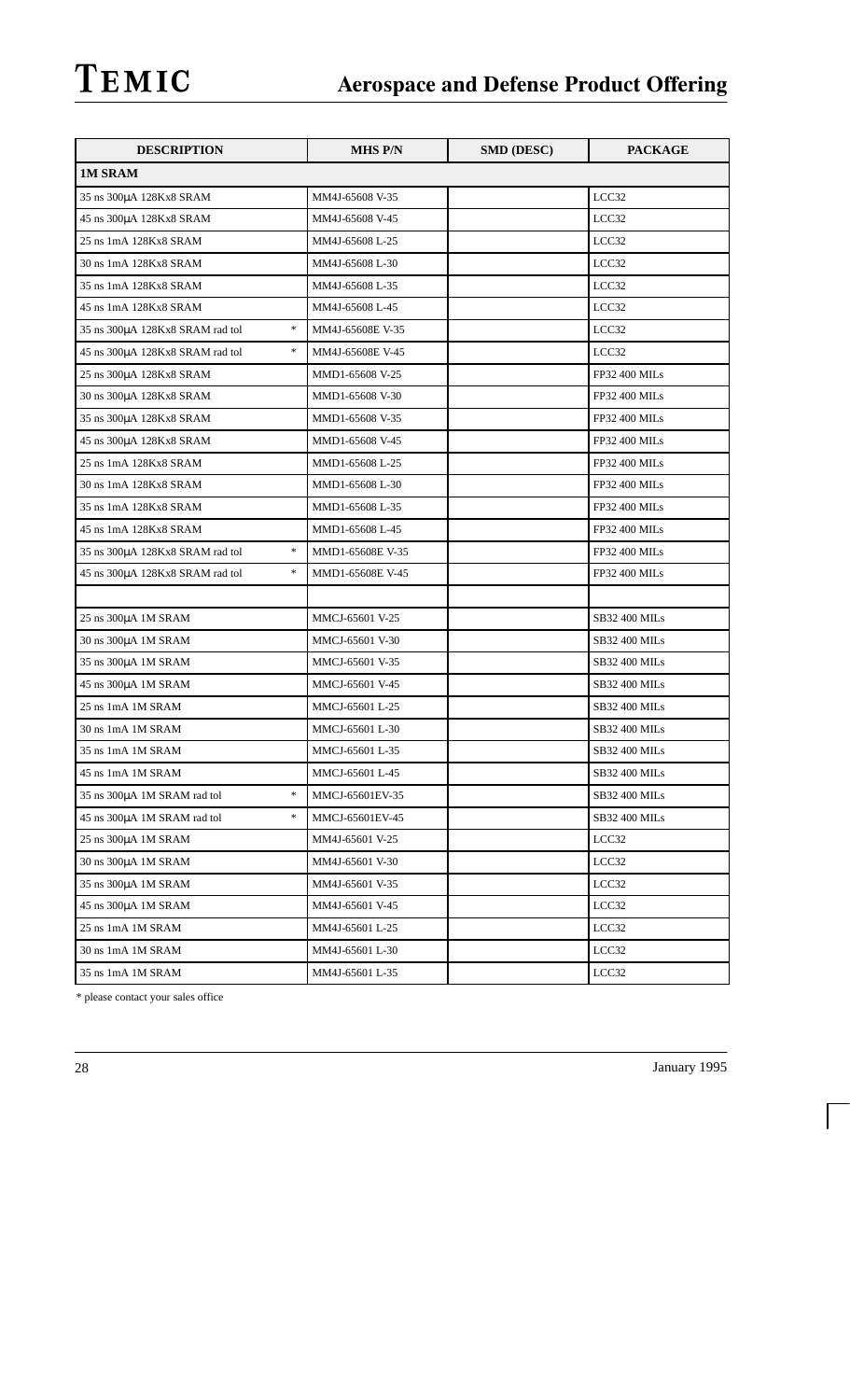| <b>DESCRIPTION</b>                        | <b>MHS P/N</b>  | <b>SMD (DESC)</b> | <b>PACKAGE</b>       |
|-------------------------------------------|-----------------|-------------------|----------------------|
| <b>1M SRAM</b>                            |                 |                   |                      |
| 45 ns 1mA 1M SRAM                         | MM4J-65601 L-45 |                   | LCC32                |
| $\ast$<br>35 ns 300µA 1M SRAM rad tol     | MM4J-65601EV-35 |                   | LCC32                |
| $\ast$<br>45 ns 300µA 1M SRAM rad tol     | MM4J-65601EV-45 |                   | LCC32                |
| 25 ns 300µA 1M SRAM                       | MMD1-65601 V-25 |                   | FP32 400 MILs        |
| 30 ns 300µA 1M SRAM                       | MMD1-65601 V-30 |                   | <b>FP32 400 MILs</b> |
| 35 ns 300µA 1M SRAM                       | MMD1-65601 V-35 |                   | <b>FP32 400 MILs</b> |
| 45 ns 300μA 1M SRAM                       | MMD1-65601 V-45 |                   | <b>FP32 400 MILs</b> |
| 25 ns 1mA 1M SRAM                         | MMD1-65601 L-25 |                   | <b>FP32 400 MILs</b> |
| 30 ns 1mA 1M SRAM                         | MMD1-65601 L-30 |                   | <b>FP32 400 MILs</b> |
| 35 ns 1mA 1M SRAM                         | MMD1-65601 L-35 |                   | <b>FP32 400 MILs</b> |
| 45 ns 1mA 1M SRAM                         | MMD1-65601 L-45 |                   | <b>FP32 400 MILs</b> |
| $\ast$<br>35 ns 300µA 1M SRAM rad tol     | MMD1-65601EV-35 |                   | <b>FP32 400 MILs</b> |
| $\ast$<br>45 ns 300µA 1M SRAM rad tol     | MMD1-65601EV-45 |                   | <b>FP32 400 MILs</b> |
|                                           |                 |                   |                      |
| $\ast$<br>25 ns 300µA 256Kx4 SRAM         | MMCJ-65604 V-25 |                   | <b>SB32 400 MILs</b> |
| $\ast$<br>30 ns 300µA 256Kx4 SRAM         | MMCJ-65604 V-30 |                   | <b>SB32 400 MILs</b> |
| $\ast$<br>35 ns 300µA 256Kx4 SRAM         | MMCJ-65604 V-35 |                   | SB32 400 MILs        |
| $\ast$<br>45 ns 300µA 256Kx4 SRAM         | MMCJ-65604 V-45 |                   | <b>SB32 400 MILs</b> |
| $\ast$<br>25 ns 1mA 256Kx4 SRAM           | MMCJ-65604 L-25 |                   | <b>SB32 400 MILs</b> |
| $\ast$<br>30 ns 1mA 256Kx4 SRAM           | MMCJ-65604 L-30 |                   | SB32 400 MILs        |
| $\ast$<br>35 ns 1mA 256Kx4 SRAM           | MMCJ-65604 L-35 |                   | <b>SB32 400 MILs</b> |
| $\ast$<br>45 ns 1mA 256Kx4 SRAM           | MMCJ-65604 L-45 |                   | SB32 400 MILs        |
| $\ast$<br>35 ns 300µA 256Kx4 SRAM rad tol | MMCJ-65604EV-35 |                   | SB32 400 MILs        |
| $\ast$<br>45 ns 300µA 256Kx4 SRAM rad tol | MMCJ-65604EV-45 |                   | <b>SB32 400 MILs</b> |
| $\ast$<br>25 ns 300µA 256Kx4 SRAM         | MM4J-65604 V-25 |                   | LCC32                |
| $\ast$<br>30 ns 300µA 256Kx4 SRAM         | MM4J-65604 V-30 |                   | LCC32                |
| $\ast$<br>35 ns 300µA 256Kx4 SRAM         | MM4J-65604 V-35 |                   | LCC32                |
| $\ast$<br>45 ns 300µA 256Kx4 SRAM         | MM4J-65604 V-45 |                   | LCC32                |
| *<br>25 ns 1mA 256Kx4 SRAM                | MM4J-65604 L-25 |                   | LCC32                |
| *<br>30 ns 1mA 256Kx4 SRAM                | MM4J-65604 L-30 |                   | LCC32                |
| $\ast$<br>35 ns 1mA 256Kx4 SRAM           | MM4J-65604 L-35 |                   | LCC32                |
| $\ast$<br>45 ns 1mA 256Kx4 SRAM           | MM4J-65604 L-45 |                   | LCC32                |
| *<br>35 ns 300µA 256Kx4 SRAM rad tol      | MM4J-65604EV-35 |                   | LCC32                |
| $\ast$<br>45 ns 300µA 256Kx4 SRAM rad tol | MM4J-65604EV-45 |                   | LCC32                |
| $\ast$<br>25 ns 300µA 256Kx4 SRAM         | MMD1-65604 V-25 |                   | FP32 400 MILs        |
| *<br>30 ns 300µA 256Kx4 SRAM              | MMD1-65604 V-30 |                   | FP32 400 MILs        |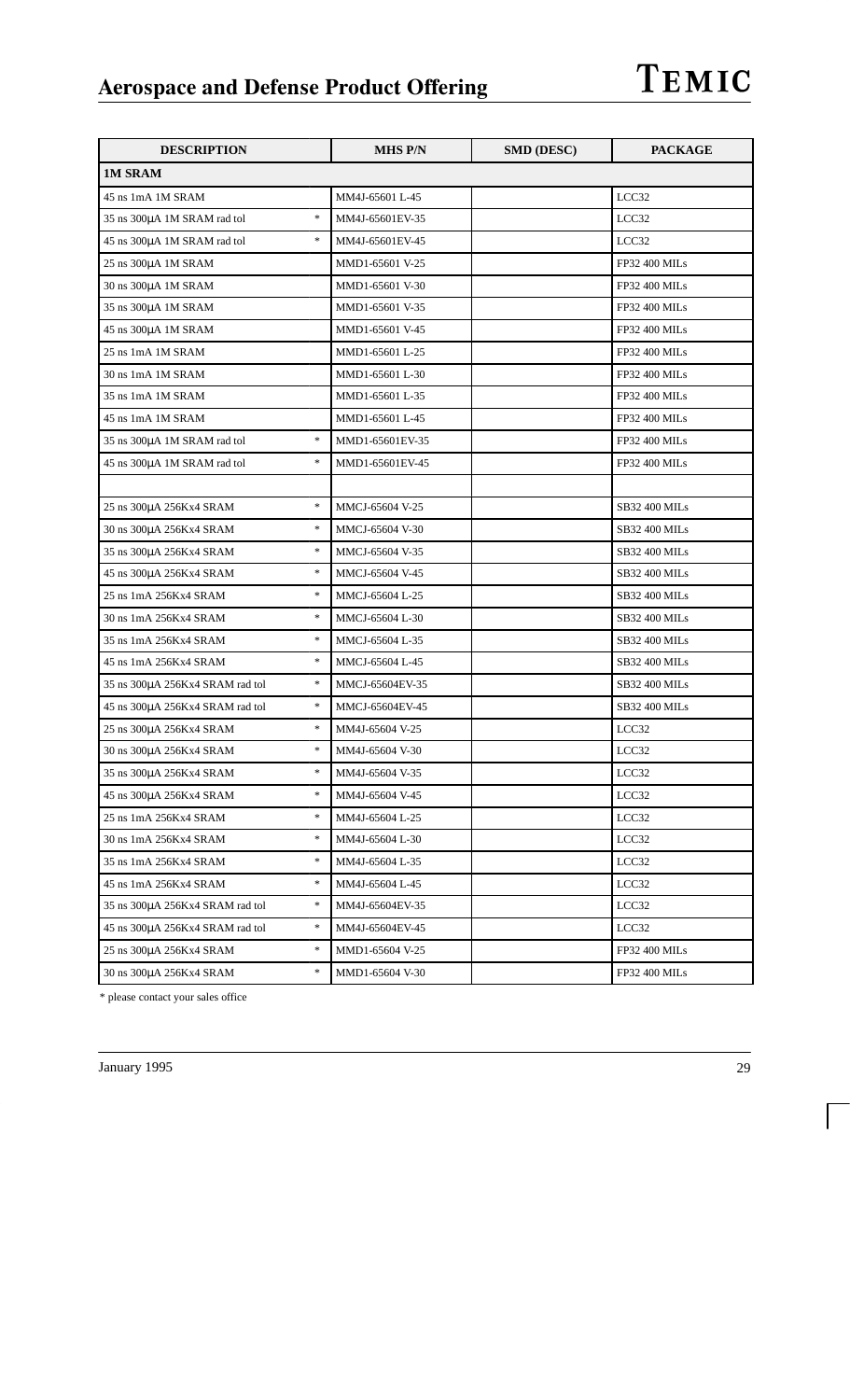| <b>DESCRIPTION</b>                   | <b>MHS P/N</b>  | <b>SMD (DESC)</b> | <b>PACKAGE</b>       |
|--------------------------------------|-----------------|-------------------|----------------------|
| <b>1M SRAM</b>                       |                 |                   |                      |
| ∗<br>35 ns 300µA 256Kx4 SRAM         | MMD1-65604 V-35 |                   | FP32 400 MILs        |
| *<br>45 ns 300µA 256Kx4 SRAM         | MMD1-65604 V-45 |                   | <b>FP32 400 MILs</b> |
| ∗<br>25 ns 1mA 256Kx4 SRAM           | MMD1-65604 L-25 |                   | <b>FP32 400 MILs</b> |
| ∗<br>30 ns 1mA 256Kx4 SRAM           | MMD1-65604 L-30 |                   | <b>FP32 400 MILs</b> |
| *<br>35 ns 1mA 256Kx4 SRAM           | MMD1-65604 L-35 |                   | <b>FP32 400 MILS</b> |
| ∗<br>45 ns 1mA 256Kx4 SRAM           | MMD1-65604 L-45 |                   | <b>FP32 400 MILs</b> |
| ∗<br>35 ns 300µA 256Kx4 SRAM rad tol | MMD1-65604EV-35 |                   | <b>FP32 400 MILs</b> |
| *<br>45 ns 300uA 256Kx4 SRAM rad tol | MMD1-65604EV-45 |                   | <b>FP32 400 MILs</b> |

\* please contact your sales office

## **SYNCHRONOUS CACHE RAMs**

| <b>DESCRIPTION</b>            | <b>MHS P/N</b> | <b>SMD (DESC)</b> | <b>PACKAGE</b> |
|-------------------------------|----------------|-------------------|----------------|
| 33 ns synchronous 16Kx16 SRAM | MO-90C157-33   |                   | COPJ52         |
| 24 ns synchronous 16Kx16 SRAM | MO-90C157-24   |                   | COPJ52         |
| 20 ns synchronous 16Kx16 SRAM | MO-90C157-20   |                   | COPJ52         |
| 18 ns synchronous 16Kx16 SRAM | MQ-90C157-18   |                   | CQPJ52         |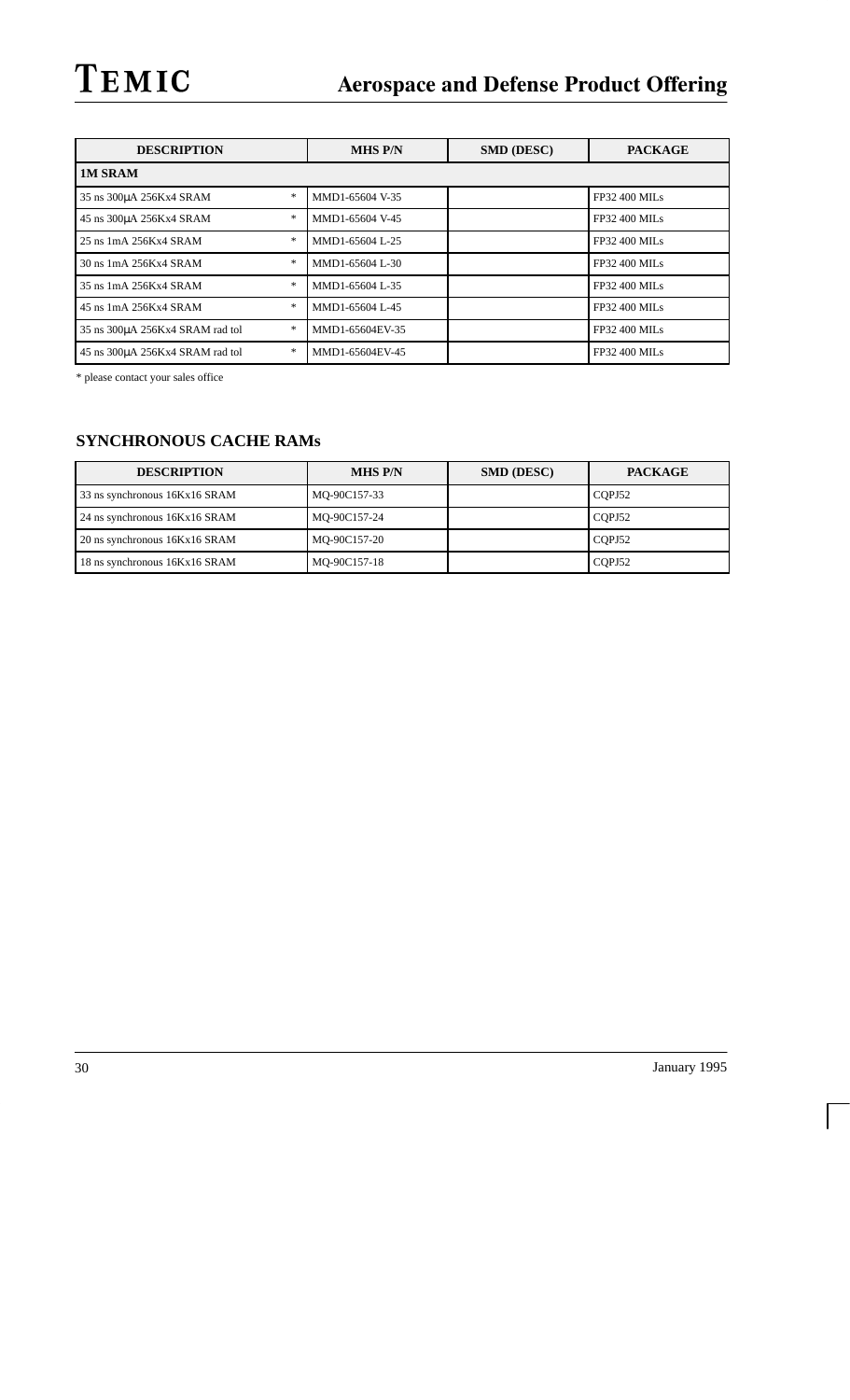## **Dual Port RAMs**

| <b>DESCRIPTION</b>                 | <b>MHS P/N</b>  | <b>SMD (DESC)</b> | <b>PACKAGE</b>       |
|------------------------------------|-----------------|-------------------|----------------------|
| 1Kx8 DPR                           |                 |                   |                      |
| 45ns 1Kx8 DPR MASTER 2mA           | MM1K-67130 L-45 | 5962-8687504XA    | CDIL48 600MILs       |
| 45ns 1Kx8 DPR MASTER 2mA           | MM1K-67130 L-45 | 5962-8687508XA    | CDIL48 600MILs       |
| 55ns 1Kx8 DPR MASTER 2mA           | MM1K-67130 L-55 | 5962-8687501XA    | CDIL48 600MILs       |
| 55ns 1Kx8 DPR MASTER 2mA           | MM1K-67130 L-55 | 5962-8687502XA    | CDIL48 600MILs       |
| 55ns 1Kx8 DPR MASTER 2mA           | MM1K-67130 L-55 | 5962-8687503XA    | CDIL48 600MILs       |
| 55ns 1Kx8 DPR MASTER 2mA           | MM1K-67130 L-55 | 5962-8687505XA    | CDIL48 600MILs       |
| 55ns 1Kx8 DPR MASTER 2mA           | MM1K-67130 L-55 | 5962-8687506XA    | CDIL48 600MILs       |
| 55ns 1Kx8 DPR MASTER 2mA           | MM1K-67130 L-55 | 5962-8687507XA    | CDIL48 600MILs       |
| 45ns 1Kx8 DPR MASTER 200µA         | MM1K-67130 V-45 |                   | CDIL48 600MILs       |
| 55ns 1Kx8 DPR MASTER 200µA         | MM1K-67130 V-55 |                   | CDIL48 600MILs       |
| 45ns 1Kx8 DPR MASTER 2mA           | MM4K-67130 L-45 | 5962-8687504YC    | LCC48                |
| 45ns 1Kx8 DPR MASTER 2mA           | MM4K-67130 L-45 | 5962-8687508YC    | LCC48                |
| 55ns 1Kx8 DPR MASTER 2mA           | MM4K-67130 L-55 | 5962-8687501YC    | LCC48                |
| 55ns 1Kx8 DPR MASTER 2mA           | MM4K-67130 L-55 | 5962-8687502YC    | LCC48                |
| 55ns 1Kx8 DPR MASTER 2mA           | MM4K-67130 L-55 | 5962-8687503YC    | LCC48                |
| 55ns 1Kx8 DPR MASTER 2mA           | MM4K-67130 L-55 | 5962-8687505YC    | LCC48                |
| 55ns 1Kx8 DPR MASTER 2mA           | MM4K-67130 L-55 | 5962-8687506YC    | LCC48                |
| 55ns 1Kx8 DPR MASTER 2mA           | MM4K-67130 L-55 | 5962-8687507YC    | LCC48                |
| 45ns 1Kx8 DPR MASTER 200µA         | MM4K-67130 V-45 |                   | LCC48                |
| 55ns 1Kx8 DPR MASTER 200µA         | MM4K-67130 V-55 |                   | LCC48                |
| 45ns 1Kx8 DPR MASTER 200µA rad tol | MM4K-67130EV-45 |                   | LCC48                |
| 55ns 1Kx8 DPR MASTER 200µA rad tol | MM4K-67130EV-55 |                   | LCC48                |
| 45ns 1Kx8 DPR MASTER 200µA rad tol | MMCK-67130EV-45 |                   | SB48 600MILs         |
| 55ns 1Kx8 DPR MASTER 200µA rad tol | MMCK-67130EV-55 |                   | SB48 600MILs         |
| 45ns 1Kx8 DPR MASTER 2mA           | MMDK-67130 L-45 |                   | <b>FP48 400 MILs</b> |
| 55ns 1Kx8 DPR MASTER 2mA           | MMDK-67130 L-55 |                   | <b>FP48 400 MILs</b> |
| 45ns 1Kx8 DPR MASTER 200µA         | MMDK-67130 V-45 |                   | <b>FP48 400 MILs</b> |
| 55ns 1Kx8 DPR MASTER 200µA         | MMDK-67130 V-55 |                   | <b>FP48 400 MILs</b> |
| 45ns 1Kx8 DPR MASTER 200µA rad tol | MMDK-67130EV-45 |                   | FP48 400 MILs        |
| 55ns 1Kx8 DPR MASTER 200µA rad tol | MMDK-67130EV-55 |                   | <b>FP48 400 MILs</b> |
| 45ns 1Kx8 DPR MASTER 2mA           | MMQ3-67130 L-45 |                   | CQPJ52               |
| 55ns 1Kx8 DPR MASTER 2mA           | MMQ3-67130 L-55 |                   | COPJ52               |
| 45ns 1Kx8 DPR MASTER 200µA         | MMQ3-67130 V-45 |                   | CQPJ52               |
| 55ns 1Kx8 DPR MASTER 200µA         | MMQ3-67130 V-55 |                   | COPJ52               |
|                                    |                 |                   |                      |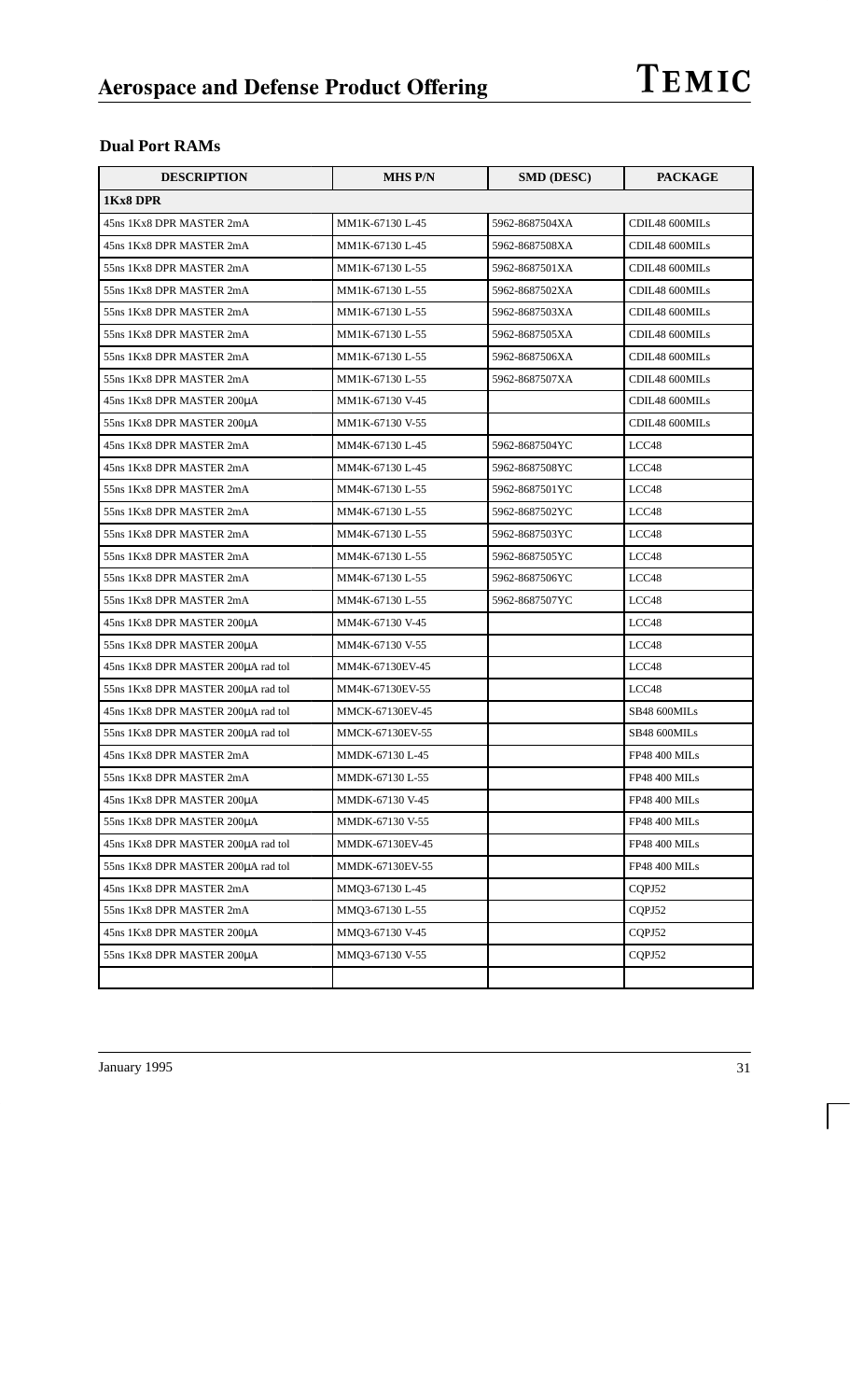| <b>DESCRIPTION</b>                | <b>MHS P/N</b>  | <b>SMD (DESC)</b> | <b>PACKAGE</b>       |
|-----------------------------------|-----------------|-------------------|----------------------|
| 1Kx8 DPR                          |                 |                   |                      |
| 45ns 1Kx8 DPR SLAVE 2mA           | MM1K-67140 L-45 | 5962-8687512XA    | CDIL48 600MILs       |
| 45ns 1Kx8 DPR SLAVE 2mA           | MM1K-67140 L-45 | 5962-8687516XA    | CDIL48 600MILs       |
| 55ns 1Kx8 DPR SLAVE 2mA           | MM1K-67140 L-55 | 5962-8687509XA    | CDIL48 600MILs       |
| 55ns 1Kx8 DPR SLAVE 2mA           | MM1K-67140 L-55 | 5962-8687510XA    | CDIL48 600MILs       |
| 55ns 1Kx8 DPR SLAVE 2mA           | MM1K-67140 L-55 | 5962-8687511XA    | CDIL48 600MILs       |
| 55ns 1Kx8 DPR SLAVE 2mA           | MM1K-67140 L-55 | 5962-8687513XA    | CDIL48 600MILs       |
| 55ns 1Kx8 DPR SLAVE 2mA           | MM1K-67140 L-55 | 5962-8687514XA    | CDIL48 600MILs       |
| 55ns 1Kx8 DPR SLAVE 2mA           | MM1K-67140 L-55 | 5962-8687515XA    | CDIL48 600MILs       |
| 45ns 1Kx8 DPR SLAVE 200µA         | MM1K-67140 V-45 |                   | CDIL48 600MILs       |
| 55ns 1Kx8 DPR SLAVE 200µA         | MM1K-67140 V-55 |                   | CDIL48 600MILs       |
| 45ns 1Kx8 DPR SLAVE 2mA           | MM4K-67140 L-45 | 5962-8687512YC    | LCC48                |
| 45ns 1Kx8 DPR SLAVE 2mA           | MM4K-67140 L-45 | 5962-8687516YC    | LCC48                |
| 55ns 1Kx8 DPR SLAVE 2mA           | MM4K-67140 L-55 | 5962-8687509YC    | LCC48                |
| 55ns 1Kx8 DPR SLAVE 2mA           | MM4K-67140 L-55 | 5962-8687510YC    | LCC48                |
| 55ns 1Kx8 DPR SLAVE 2mA           | MM4K-67140 L-55 | 5962-8687511YC    | LCC48                |
| 55ns 1Kx8 DPR SLAVE 2mA           | MM4K-67140 L-55 | 5962-8687513YC    | LCC48                |
| 55ns 1Kx8 DPR SLAVE 2mA           | MM4K-67140 L-55 | 5962-8687514YC    | LCC48                |
| 55ns 1Kx8 DPR SLAVE 2mA           | MM4K-67140 L-55 | 5962-8687515YC    | LCC48                |
| 45ns 1Kx8 DPR SLAVE 200µA         | MM4K-67140 V-45 |                   | LCC48                |
| 55ns 1Kx8 DPR SLAVE 200µA         | MM4K-67140 V-55 |                   | LCC48                |
| 45ns 1Kx8 DPR SLAVE 200µA rad tol | MM4K-67140EV-45 |                   | LCC48                |
| 55ns 1Kx8 DPR SLAVE 200µA rad tol | MM4K-67140EV-55 |                   | LCC48                |
| 45ns 1Kx8 DPR SLAVE 200µA rad tol | MMCK-67140EV-45 |                   | SB48 600MILs         |
| 55ns 1Kx8 DPR SLAVE 200µA rad tol | MMCK-67140EV-55 |                   | SB48 600MILs         |
| 45ns 1Kx8 DPR SLAVE 2mA           | MMDK-67140 L-45 |                   | <b>FP48 400 MILs</b> |
| 55ns 1Kx8 DPR SLAVE 2mA           | MMDK-67140 L-55 |                   | <b>FP48 400 MILs</b> |
| 45ns 1Kx8 DPR SLAVE 200uA         | MMDK-67140 V-45 |                   | <b>FP48 400 MILs</b> |
| 55ns 1Kx8 DPR SLAVE 200µA         | MMDK-67140 V-55 |                   | <b>FP48 400 MILs</b> |
| 45ns 1Kx8 DPR SLAVE 200µA rad tol | MMDK-67140EV-45 |                   | <b>FP48 400 MILs</b> |
| 55ns 1Kx8 DPR SLAVE 200µA rad tol | MMDK-67140EV-55 |                   | <b>FP48 400 MILs</b> |
| 45ns 1Kx8 DPR SLAVE 2mA           | MMQ3-67140 L-45 |                   | CQPJ52               |
| 55ns 1Kx8 DPR SLAVE 2mA           | MMQ3-67140 L-55 |                   | CQPJ52               |
| 45ns 1Kx8 DPR SLAVE 200µA         | MMQ3-67140 V-45 |                   | CQPJ52               |
| 55ns 1Kx8 DPR SLAVE 200µA         | MMQ3-67140 V-55 |                   | COPJ52               |
|                                   |                 |                   |                      |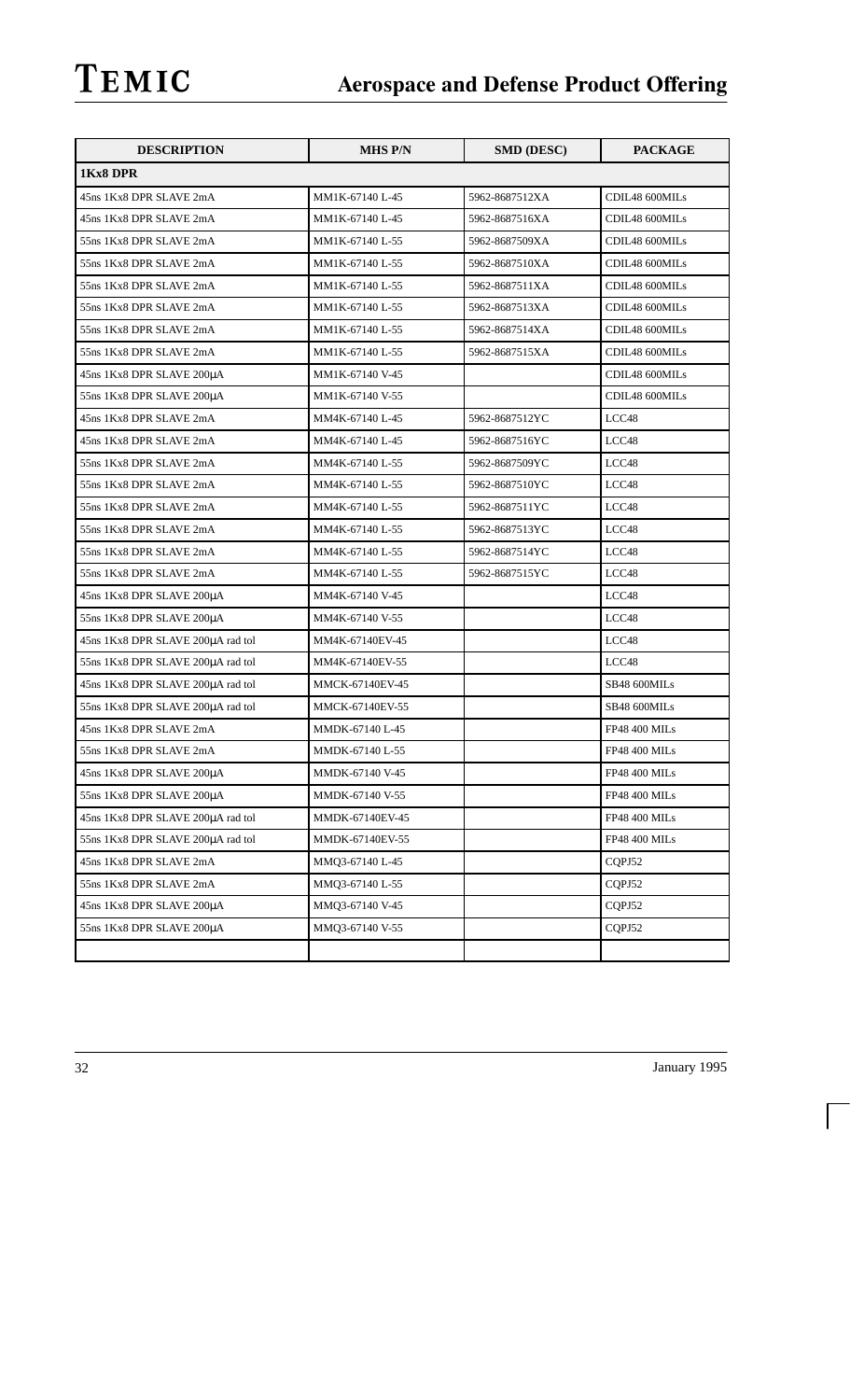| <b>DESCRIPTION</b>                 | <b>MHS P/N</b>   | <b>SMD (DESC)</b> | <b>PACKAGE</b>       |
|------------------------------------|------------------|-------------------|----------------------|
| 2Kx8 DPR                           |                  |                   |                      |
| 45ns 2Kx8 DPR MASTER 2mA           | MM1K-67132 L-45  | 5962-8700201ZA    | CDIL48 600MILs       |
| 45ns 2Kx8 DPR MASTER 2mA           | MM1K-67132 L-45  | 5962-8700205ZA    | CDIL48 600MILs       |
| 55ns 2Kx8 DPR MASTER 2mA           | MM1K-67132 L-55  | 5962-8700202ZA    | CDIL48 600MILs       |
| 55ns 2Kx8 DPR MASTER 2mA           | MM1K-67132 L-55  | 5962-8700203ZA    | CDIL48 600MILs       |
| 55ns 2Kx8 DPR MASTER 2mA           | MM1K-67132 L-55  | 5962-8700204ZA    | CDIL48 600MILs       |
| 55ns 2Kx8 DPR MASTER 2mA           | MM1K-67132 L-55  | 5962-8700206ZA    | CDIL48 600MILs       |
| 55ns 2Kx8 DPR MASTER 2mA           | MM1K-67132 L-55  | 5962-8700207ZA    | CDIL48 600MILs       |
| 55ns 2Kx8 DPR MASTER 2mA           | MM1K-67132 L-55  | 5962-8700208ZA    | CDIL48 600MILs       |
| 45ns 2Kx8 DPR MASTER 200µA         | MM1K-67132 V-45  |                   | CDIL48 600MILs       |
| 55ns 2Kx8 DPR MASTER 200µA         | MM1K-67132 V-55  |                   | CDIL48 600MILs       |
| 45ns 2Kx8 DPR MASTER 2mA           | MM4K-67132 L-45  | 5962-8700201UC    | LCC48                |
| 45ns 2Kx8 DPR MASTER 2mA           | MM4K-67132 L-45  | 5962-8700205UC    | LCC48                |
| 55ns 2Kx8 DPR MASTER 2mA           | MM4K-67132 L-55  | 5962-8700202UC    | LCC48                |
| 55ns 2Kx8 DPR MASTER 2mA           | MM4K-67132 L-55  | 5962-8700203UC    | LCC48                |
| 55ns 2Kx8 DPR MASTER 2mA           | MM4K-67132 L-55  | 5962-8700204UC    | LCC48                |
| 55ns 2Kx8 DPR MASTER 2mA           | MM4K-67132 L-55  | 5962-8700206UC    | LCC48                |
| 55ns 2Kx8 DPR MASTER 2mA           | MM4K-67132 L-55  | 5962-8700207UC    | LCC48                |
| 55ns 2Kx8 DPR MASTER 2mA           | MM4K-67132 L-55  | 5962-8700208UC    | LCC48                |
| 45ns 2Kx8 DPR MASTER 200µA         | MM4K-67132 V-45  |                   | LCC48                |
| 55ns 2Kx8 DPR MASTER 200µA         | MM4K-67132 V-55  |                   | LCC48                |
| 45ns 2Kx8 DPR MASTER 200µA rad tol | MM4K-67132EV-45  |                   | LCC48                |
| 55ns 2Kx8 DPR MASTER 200µA rad tol | MM4K-67132EV-55  |                   | LCC48                |
| 45ns 2Kx8 DPR MASTER 200µA rad tol | MMCK-67132EV-45  |                   | SB48 600MILs         |
| 55ns 2Kx8 DPR MASTER 200µA rad tol | MMCK-67132EV-55  |                   | SB48 600MILs         |
| 45ns 2Kx8 DPR MASTER 2mA           | MMDK-67132 L-45  |                   | <b>FP48 400 MILs</b> |
| 55ns 2Kx8 DPR MASTER 2mA           | MMDK-67132 L-55  |                   | <b>FP48 400 MILs</b> |
| 45ns 2Kx8 DPR MASTER 200µA         | MMDK-67132 V-45  |                   | FP48 400 MILs        |
| 55ns 2Kx8 DPR MASTER 200uA         | MMDK-67132 V-55  |                   | <b>FP48 400 MILs</b> |
| 45ns 2Kx8 DPR MASTER 200µA rad tol | MMDK-67132EV-45  |                   | <b>FP48 400 MILs</b> |
| 55ns 2Kx8 DPR MASTER 200uA rad tol | MMDK-67132EV-55  |                   | FP48 400 MILs        |
| 45ns 2Kx8 DPR MASTER 2mA           | MMQ3-67132 L-45  |                   | CQPJ52               |
| 55ns 2Kx8 DPR MASTER 2mA           | MMQ3-67132 L-55  |                   | CQPJ52               |
| 45ns 2Kx8 DPR MASTER 200µA         | MMO3-67132 V-45  |                   | CQPJ52               |
| 55ns 2Kx8 DPR MASTER 200µA         | MMO3-67132 V-55  |                   | CQPJ52               |
|                                    |                  |                   |                      |
| 45ns 2Kx8 DPR MASTER with INT 2mA  | MM1K-671321 L-45 |                   | CDIL48 600MILs       |
| 55ns 2Kx8 DPR MASTER with INT 2mA  | MM1K-671321 L-55 |                   | CDIL48 600MILs       |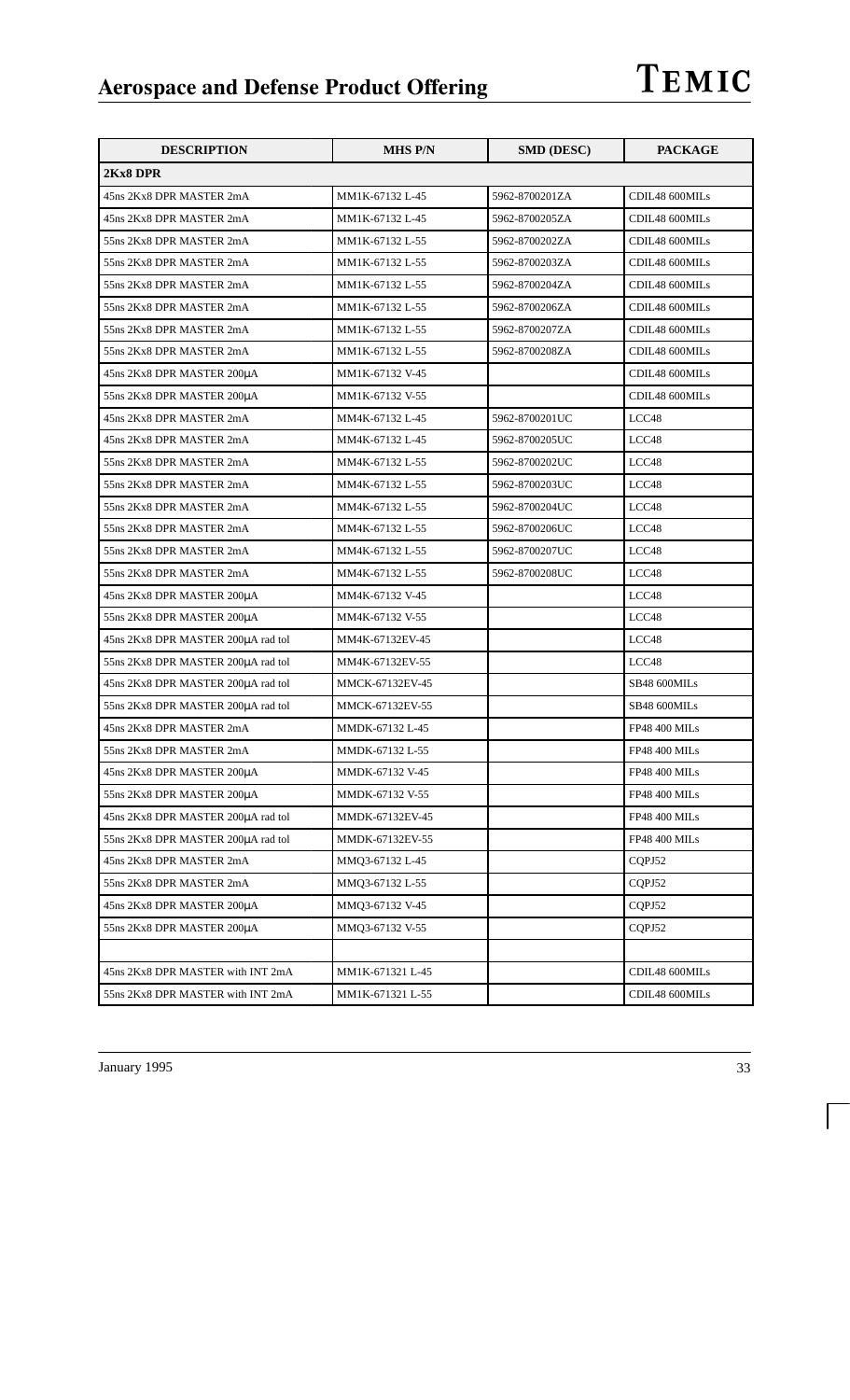| <b>DESCRIPTION</b>                                       | <b>MHS P/N</b>   | <b>SMD (DESC)</b> | <b>PACKAGE</b>       |
|----------------------------------------------------------|------------------|-------------------|----------------------|
| 2Kx8 DPR                                                 |                  |                   |                      |
| 45ns 2Kx8 DPR MASTER with INT 200µA                      | MM1K-671321 V-45 |                   | CDIL48 600MILs       |
| 55ns 2Kx8 DPR MASTER with INT 200µA                      | MM1K-671321 V-55 |                   | CDIL48 600MILs       |
| 45ns 2Kx8 DPR MASTER with INT 2mA                        | MM4K-671321 L-45 |                   | LCC48                |
| 55ns 2Kx8 DPR MASTER with INT 2mA                        | MM4K-671321 L-55 |                   | LCC48                |
| 45ns 2Kx8 DPR MASTER with INT 200µA                      | MM4K-671321 V-45 |                   | LCC48                |
| 55ns 2Kx8 DPR MASTER with INT 200µA                      | MM4K-671321 V-55 |                   | LCC48                |
| $\ast$<br>45ns 2Kx8 DPR MASTER with INT<br>200µA rad tol | MM4K-671321EV-45 |                   | LCC48                |
| $\ast$<br>55ns 2Kx8 DPR MASTER with INT<br>200µA rad tol | MM4K-671321EV-55 |                   | LCC48                |
| $\ast$<br>45ns 2Kx8 DPR MASTER with INT<br>200µA rad tol | MMCK-671321EV-45 |                   | SB48 600MILs         |
| $\ast$<br>55ns 2Kx8 DPR MASTER with INT<br>200µA rad tol | MMCK-671321EV-55 |                   | SB48 600MILs         |
| 45ns 2Kx8 DPR MASTER with INT 2mA                        | MMDK-671321 L-45 |                   | <b>FP48 400 MILs</b> |
| 55ns 2Kx8 DPR MASTER with INT 2mA                        | MMDK-671321 L-55 |                   | <b>FP48 400 MILs</b> |
| 45ns 2Kx8 DPR MASTER with INT 200µA                      | MMDK-671321 V-45 |                   | <b>FP48 400 MILs</b> |
| 55ns 2Kx8 DPR MASTER with INT 200µA                      | MMDK-671321 V-55 |                   | FP48 400 MILs        |
| $\ast$<br>45ns 2Kx8 DPR MASTER with INT<br>200µA rad tol | MMDK-671321EV-45 |                   | <b>FP48 400 MILs</b> |
| $\ast$<br>55ns 2Kx8 DPR MASTER with INT<br>200µA rad tol | MMDK-671321EV-55 |                   | <b>FP48 400 MILs</b> |
| 45ns 2Kx8 DPR MASTER with INT 2mA                        | MMQ3-671321 L-45 |                   | CQPJ52               |
| 55ns 2Kx8 DPR MASTER with INT 2mA                        | MMQ3-671321 L-55 |                   | CQPJ52               |
| 45ns 2Kx8 DPR MASTER with INT 200µA                      | MMQ3-671321 V-45 |                   | CQPJ52               |
| 55ns 2Kx8 DPR MASTER with INT 200µA                      | MMQ3-671321 V-55 |                   | CQPJ52               |
|                                                          |                  |                   |                      |
| 45ns 2Kx8 DPR SLAVE 2mA                                  | MM1K-67142 L-45  | 5962-8700209ZA    | CDIL48 600MILs       |
| 45ns 2Kx8 DPR SLAVE 2mA                                  | MM1K-67142 L-45  | 5962-8700213ZA    | CDIL48 600MILs       |
| 55ns 2Kx8 DPR SLAVE 2mA                                  | MM1K-67142 L-55  | 5962-8700210ZA    | CDIL48 600MILs       |
| 55ns 2Kx8 DPR SLAVE 2mA                                  | MM1K-67142 L-55  | 5962-8700211ZA    | CDIL48 600MILs       |
| 55ns 2Kx8 DPR SLAVE 2mA                                  | MM1K-67142 L-55  | 5962-8700212ZA    | CDIL48 600MILs       |
| 55ns 2Kx8 DPR SLAVE 2mA                                  | MM1K-67142 L-55  | 5962-8700214ZA    | CDIL48 600MILs       |
| 55ns 2Kx8 DPR SLAVE 2mA                                  | MM1K-67142 L-55  | 5962-8700215ZA    | CDIL48 600MILs       |
| 55ns 2Kx8 DPR SLAVE 2mA                                  | MM1K-67142 L-55  | 5962-8700216ZA    | CDIL48 600MILs       |
| 45ns 2Kx8 DPR SLAVE 200µA                                | MM1K-67142 V-45  |                   | CDIL48 600MILs       |
| 55ns 2Kx8 DPR SLAVE 200µA                                | MM1K-67142 V-55  |                   | CDIL48 600MILs       |
| 45ns 2Kx8 DPR SLAVE 2mA                                  | MM4K-67142 L-45  | 5962-8700209UC    | LCC48                |
| 45ns 2Kx8 DPR SLAVE 2mA                                  | MM4K-67142 L-45  | 5962-8700213UC    | LCC48                |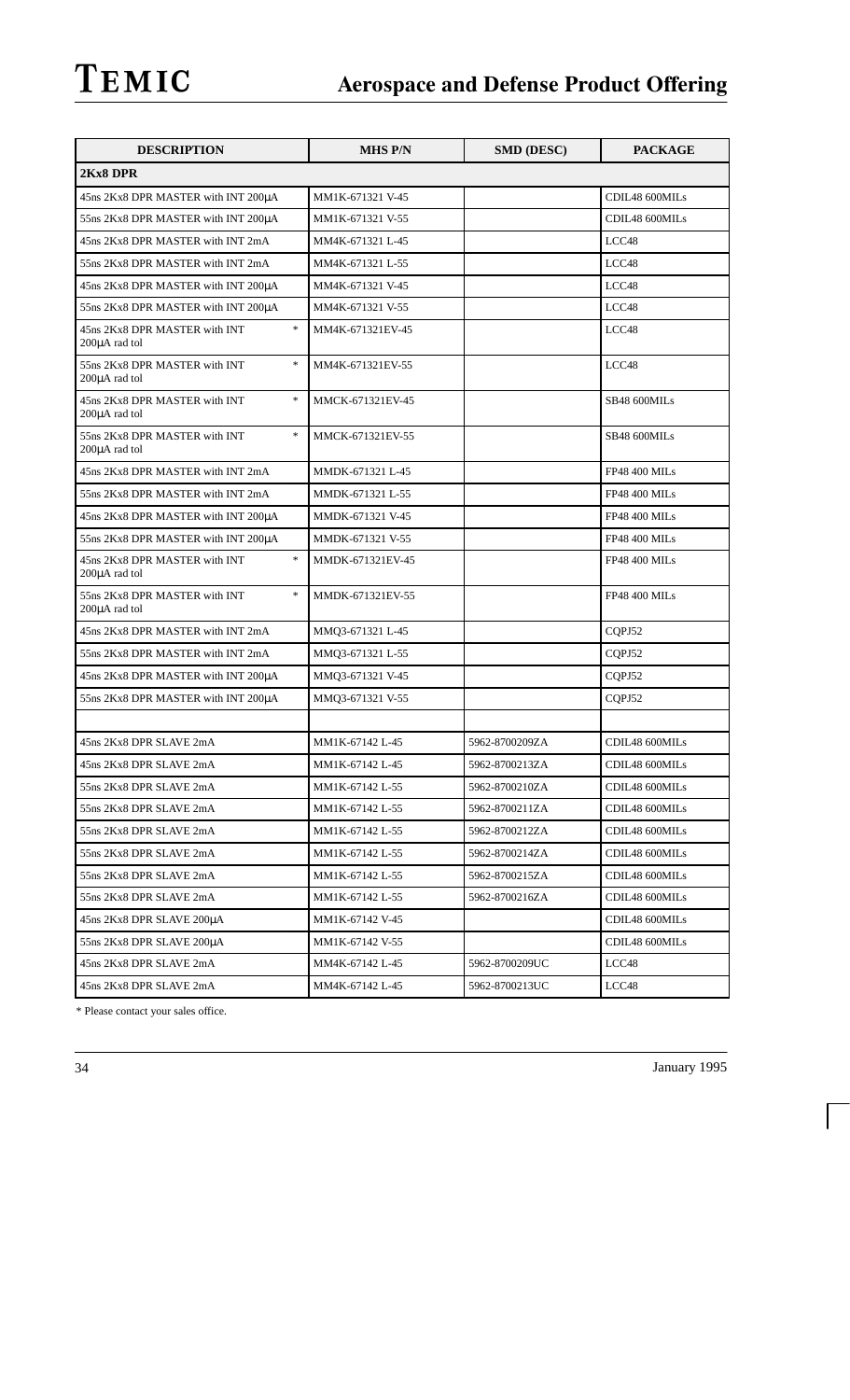| <b>DESCRIPTION</b>                                                                 | <b>MHS P/N</b>   | <b>SMD (DESC)</b> | <b>PACKAGE</b>       |
|------------------------------------------------------------------------------------|------------------|-------------------|----------------------|
| 2Kx8 DPR                                                                           |                  |                   |                      |
| 55ns 2Kx8 DPR SLAVE 2mA                                                            | MM4K-67142 L-55  | 5962-8700210UC    | LCC48                |
| 55ns 2Kx8 DPR SLAVE 2mA                                                            | MM4K-67142 L-55  | 5962-8700211UC    | LCC48                |
| 55ns 2Kx8 DPR SLAVE 2mA                                                            | MM4K-67142 L-55  | 5962-8700212UC    | LCC48                |
| 55ns 2Kx8 DPR SLAVE 2mA                                                            | MM4K-67142 L-55  | 5962-8700214UC    | LCC48                |
| 55ns 2Kx8 DPR SLAVE 2mA                                                            | MM4K-67142 L-55  | 5962-8700215UC    | LCC48                |
| 55ns 2Kx8 DPR SLAVE 2mA                                                            | MM4K-67142 L-55  | 5962-8700216UC    | LCC48                |
| 45ns 2Kx8 DPR SLAVE 200uA                                                          | MM4K-67142 V-45  |                   | LCC48                |
| 55ns 2Kx8 DPR SLAVE 200µA                                                          | MM4K-67142 V-55  |                   | LCC48                |
| 45ns 2Kx8 DPR SLAVE 200µA rad tol                                                  | MM4K-67142EV-45  |                   | LCC48                |
| 55ns 2Kx8 DPR SLAVE 200µA rad tol                                                  | MM4K-67142EV-55  |                   | LCC48                |
| 45ns 2Kx8 DPR SLAVE 200uA rad tol                                                  | MMCK-67142EV-45  |                   | SB48 600MILs         |
| 55ns 2Kx8 DPR SLAVE 200µA rad tol                                                  | MMCK-67142EV-55  |                   | SB48 600MILs         |
| 45ns 2Kx8 DPR SLAVE 2mA                                                            | MMDK-67142 L-45  |                   | <b>FP48 400 MILs</b> |
| 55ns 2Kx8 DPR SLAVE 2mA                                                            | MMDK-67142 L-55  |                   | <b>FP48 400 MILs</b> |
| 45ns 2Kx8 DPR SLAVE 200µA                                                          | MMDK-67142 V-45  |                   | <b>FP48 400 MILs</b> |
| 55ns 2Kx8 DPR SLAVE 200µA                                                          | MMDK-67142 V-55  |                   | <b>FP48 400 MILs</b> |
| 45ns 2Kx8 DPR SLAVE 200µA rad tol                                                  | MMDK-67142EV-45  |                   | <b>FP48 400 MILs</b> |
| 55ns 2Kx8 DPR SLAVE 200µA rad tol                                                  | MMDK-67142EV-55  |                   | <b>FP48 400 MILs</b> |
| 45ns 2Kx8 DPR SLAVE 2mA                                                            | MMQ3-67142 L-45  |                   | CQPJ52               |
| 55ns 2Kx8 DPR SLAVE 2mA                                                            | MMQ3-67142 L-55  |                   | CQPJ52               |
| 45ns 2Kx8 DPR SLAVE 200µA                                                          | MMQ3-67142 V-45  |                   | CQPJ52               |
| 55ns 2Kx8 DPR SLAVE 200µA                                                          | MMQ3-67142 V-55  |                   | CQPJ52               |
|                                                                                    |                  |                   |                      |
| 45ns 2Kx8 DPR SLAVE with INT 2mA                                                   | MM1K-671421 L-45 |                   | CDIL48 600MILs       |
| 55ns 2Kx8 DPR SLAVE with INT 2mA                                                   | MM1K-671421 L-55 |                   | CDIL48 600MILs       |
| 45ns 2Kx8 DPR SLAVE with INT 200µA                                                 | MM1K-671421 V-45 |                   | CDIL48 600MILs       |
| 55ns 2Kx8 DPR SLAVE with INT 200µA                                                 | MM1K-671421 V-55 |                   | CDIL48 600MILs       |
| 45ns 2Kx8 DPR SLAVE with INT 2mA                                                   | MM4K-671421 L-45 |                   | LCC48                |
| 55ns 2Kx8 DPR SLAVE with INT 2mA                                                   | MM4K-671421 L-55 |                   | LCC48                |
| 45ns 2Kx8 DPR SLAVE with INT 200µA                                                 | MM4K-671421 V-45 |                   | LCC48                |
| 55ns 2Kx8 DPR SLAVE with INT 200µA                                                 | MM4K-671421 V-55 |                   | LCC48                |
| $\ast$<br>45ns 2Kx8 DPR SLAVE with INT 200µA<br>rad tol                            | MM4K-671421EV-45 |                   | LCC48                |
| $\frac{d\mathbf{r}}{d\mathbf{r}}$<br>55ns 2Kx8 DPR SLAVE with INT 200µA<br>rad tol | MM4K-671421EV-55 |                   | LCC48                |
| $\ast$<br>45ns 2Kx8 DPR SLAVE with INT 200µA<br>rad tol                            | MMCK-671421EV-45 |                   | SB48 600MILs         |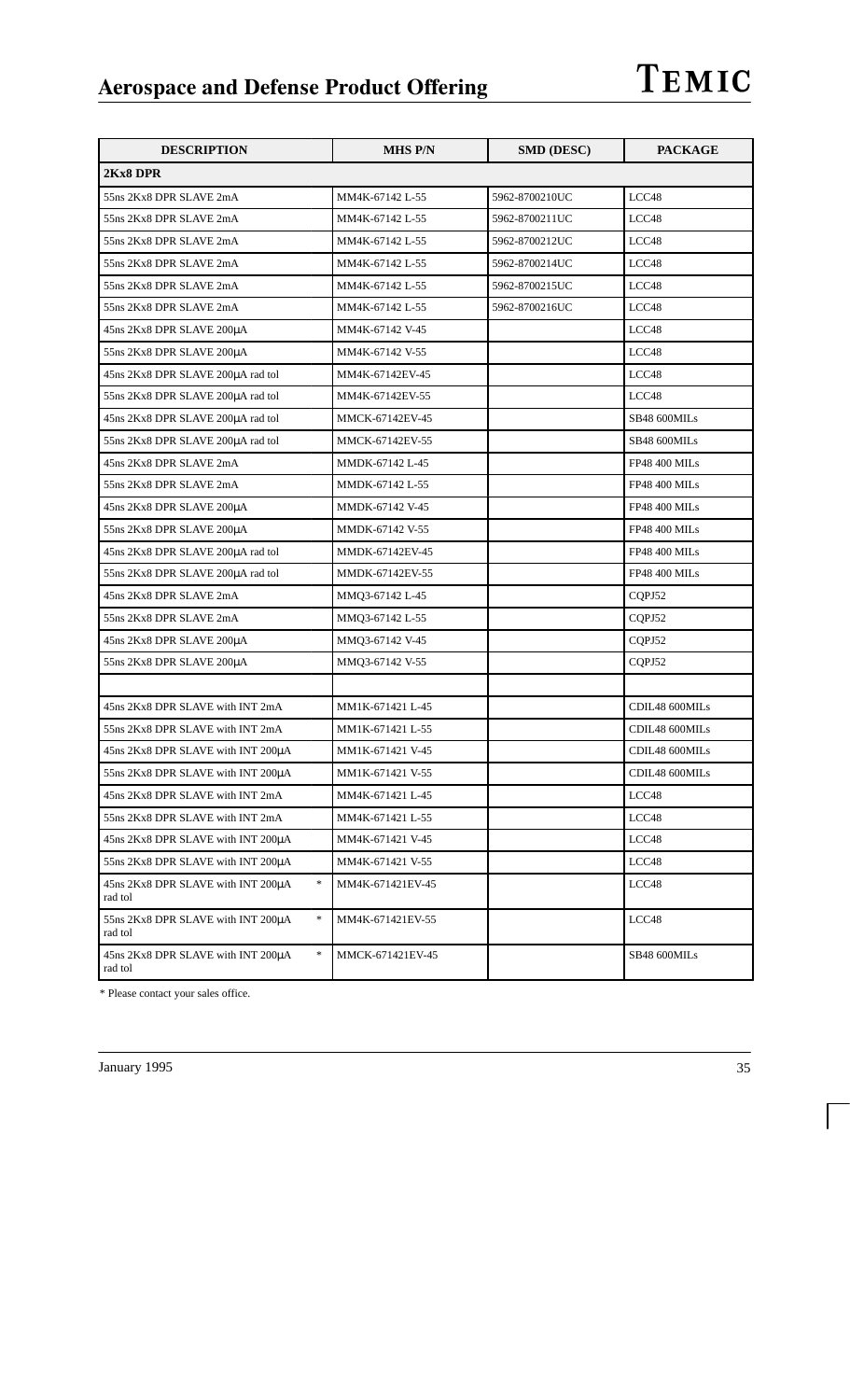| <b>DESCRIPTION</b>                                      | <b>MHS P/N</b>   | <b>SMD (DESC)</b> | <b>PACKAGE</b>       |
|---------------------------------------------------------|------------------|-------------------|----------------------|
| 2Kx8 DPR                                                |                  |                   |                      |
| $\ast$<br>55ns 2Kx8 DPR SLAVE with INT 200µA<br>rad tol | MMCK-671421EV-55 |                   | SB48 600MILs         |
| 45ns 2Kx8 DPR SLAVE with INT 2mA                        | MMDK-671421 L-45 |                   | <b>FP48 400 MILs</b> |
| 55ns 2Kx8 DPR SLAVE with INT 2mA                        | MMDK-671421 L-55 |                   | <b>FP48 400 MILs</b> |
| 45ns 2Kx8 DPR SLAVE with INT 200µA                      | MMDK-671421 V-45 |                   | <b>FP48 400 MILs</b> |
| 55ns 2Kx8 DPR SLAVE with INT 200µA                      | MMDK-671421 V-55 |                   | <b>FP48 400 MILs</b> |
| $\ast$<br>45ns 2Kx8 DPR SLAVE with INT 200µA<br>rad tol | MMDK-671421EV-45 |                   | <b>FP48 400 MILs</b> |
| $\ast$<br>55ns 2Kx8 DPR SLAVE with INT 200µA<br>rad tol | MMDK-671421EV-55 |                   | <b>FP48 400 MILs</b> |
| 45ns 2Kx8 DPR SLAVE with INT 2mA                        | MMQ3-671421 L-45 |                   | CQPJ52               |
| 55ns 2Kx8 DPR SLAVE with INT 2mA                        | MMQ3-671421 L-55 |                   | CQPJ52               |
| 45ns 2Kx8 DPR SLAVE with INT 200µA                      | MMQ3-671421 V-45 |                   | COPJ52               |
| 55ns 2Kx8 DPR SLAVE with INT 200µA                      | MMQ3-671421 V-55 |                   | CQPJ52               |
|                                                         |                  |                   |                      |
| <b>4Kx8 DPR</b>                                         |                  |                   |                      |
| $\ast$<br>20ns 4Kx8 DPR 2mA                             | MM1K-67134 L-20  |                   | CDIL48 600MILs       |
| $\ast$<br>25ns 4Kx8 DPR 2mA                             | MM1K-67134 L-25  |                   | CDIL48 600MILs       |
| $\ast$<br>30ns 4Kx8 DPR 2mA                             | MM1K-67134 L-30  |                   | CDIL48 600MILs       |
| $\ast$<br>40ns 4Kx8 DPR 2mA                             | MM1K-67134 L-40  |                   | CDIL48 600MILs       |
| $\ast$<br>50ns 4Kx8 DPR 2mA                             | MM1K-67134 L-50  |                   | CDIL48 600MILs       |
| $\ast$<br>20ns 4Kx8 DPR 200µA                           | MM1K-67134 V-20  |                   | CDIL48 600MILs       |
| $\ast$<br>25ns 4Kx8 DPR 200µA                           | MM1K-67134 V-25  |                   | CDIL48 600MILs       |
| $\ast$<br>30ns 4Kx8 DPR 200µA                           | MM1K-67134 V-30  |                   | CDIL48 600MILs       |
| $\ast$<br>40ns 4Kx8 DPR 200µA                           | MM1K-67134 V-40  |                   | CDIL48 600MILs       |
| $\ast$<br>50ns 4Kx8 DPR 200µA                           | MM1K-67134 V-50  |                   | CDIL48 600MILs       |
| $\ast$<br>20ns 4Kx8 DPR 2mA                             | MM4K-67134 L-20  |                   | LCC48                |
| 25ns 4Kx8 DPR 2mA<br>$\ast$                             | MM4K-67134 L-25  |                   | LCC48                |
| $\ast$<br>30ns 4Kx8 DPR 2mA                             | MM4K-67134 L-30  |                   | LCC48                |
| $\ast$<br>40ns 4Kx8 DPR 2mA                             | MM4K-67134 L-40  |                   | LCC48                |
| $\ast$<br>50ns 4Kx8 DPR 2mA                             | MM4K-67134 L-50  |                   | LCC48                |
| $\ast$<br>20ns 4Kx8 DPR 200µA                           | MM4K-67134 V-20  |                   | LCC48                |
| $\ast$<br>25ns 4Kx8 DPR 200µA                           | MM4K-67134 V-25  |                   | LCC48                |
| $\ast$<br>30ns 4Kx8 DPR 200µA                           | MM4K-67134 V-30  |                   | LCC48                |
| $\ast$<br>40ns 4Kx8 DPR 200μA                           | MM4K-67134 V-40  |                   | LCC48                |
| $\ast$<br>50ns 4Kx8 DPR 200µA                           | MM4K-67134 V-50  |                   | LCC48                |
| $\ast$<br>25ns 4Kx8 DPR 200µA rad tol                   | MM4K-67134EV-25  |                   | LCC48                |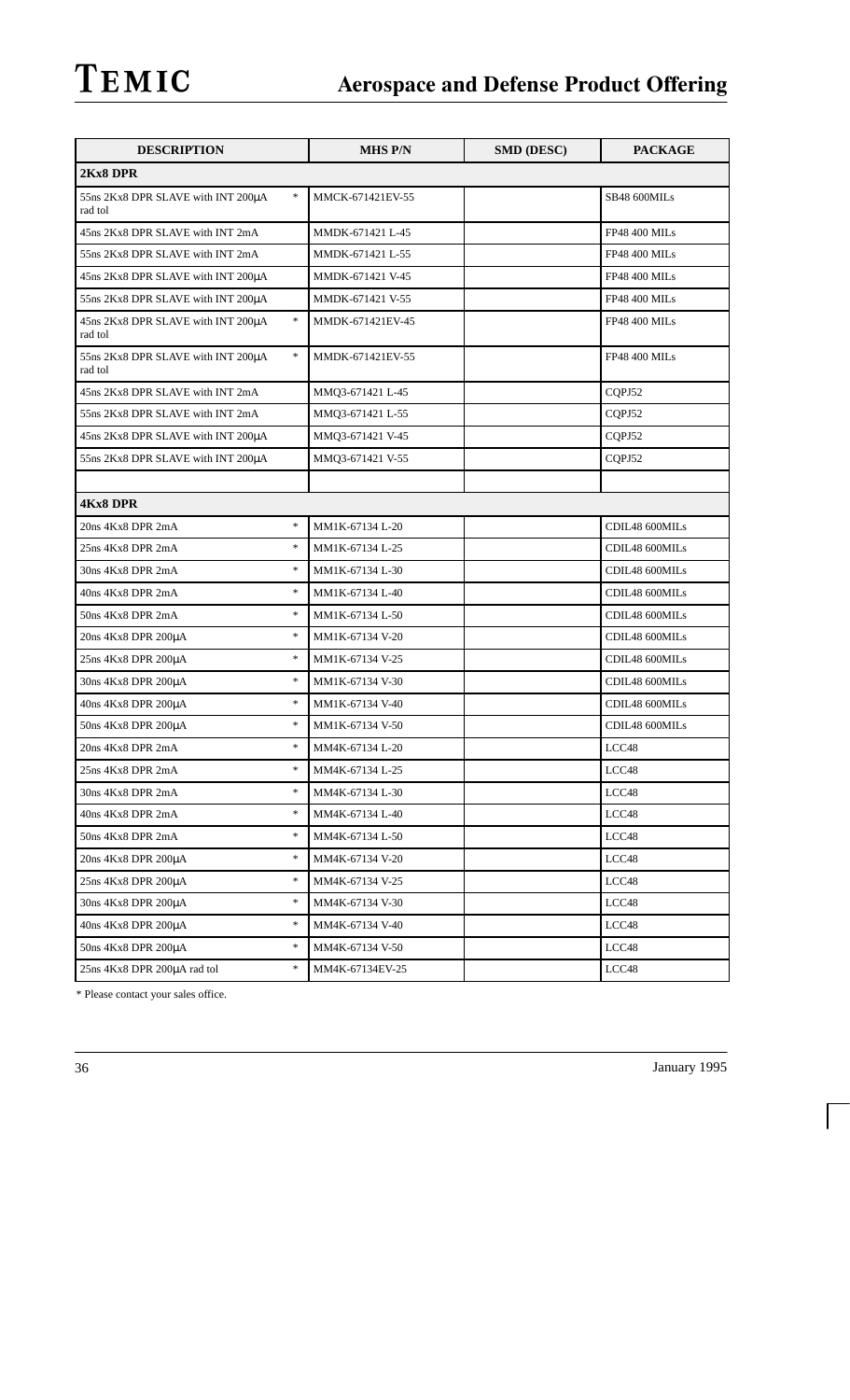| <b>DESCRIPTION</b>                                                     | <b>MHS P/N</b>   | <b>SMD (DESC)</b> | PACKAGE              |
|------------------------------------------------------------------------|------------------|-------------------|----------------------|
| <b>4Kx8 DPR</b>                                                        |                  |                   |                      |
| $\frac{1}{2}$<br>30ns 4Kx8 DPR 200µA rad tol                           | MM4K-67134EV-30  |                   | LCC48                |
| $\frac{1}{2}$<br>40ns 4Kx8 DPR 200µA rad tol                           | MM4K-67134EV-40  |                   | LCC48                |
| $\frac{d\mathbf{x}}{d\mathbf{x}}$<br>50ns 4Kx8 DPR 200µA rad tol       | MM4K-67134EV-50  |                   | LCC48                |
| $\frac{1}{2}$<br>25ns 4Kx8 DPR 200µA rad tol                           | MMCK-67134EV-25  |                   | SB48 600MILs         |
| $\frac{1}{2}$<br>30ns 4Kx8 DPR 200µA rad tol                           | MMCK-67134EV-30  |                   | SB48 600MILs         |
| $\frac{1}{2}$<br>40ns 4Kx8 DPR 200µA rad tol                           | MMCK-67134EV-40  |                   | SB48 600MILs         |
| $\ast$<br>50ns 4Kx8 DPR 200µA rad tol                                  | MMCK-67134EV-50  |                   | SB48 600MILs         |
| $\frac{1}{2}$<br>20ns 4Kx8 DPR 2mA                                     | MMDK-67134 L-20  |                   | <b>FP48 400 MILs</b> |
| $\frac{1}{2}$<br>25ns 4Kx8 DPR 2mA                                     | MMDK-67134 L-25  |                   | <b>FP48 400 MILs</b> |
| $\frac{1}{2}$<br>30ns 4Kx8 DPR 2mA                                     | MMDK-67134 L-30  |                   | <b>FP48 400 MILs</b> |
| $\frac{1}{2}$<br>40ns 4Kx8 DPR 2mA                                     | MMDK-67134 L-40  |                   | <b>FP48 400 MILs</b> |
| $\frac{1}{2}$<br>50ns 4Kx8 DPR 2mA                                     | MMDK-67134 L-50  |                   | <b>FP48 400 MILs</b> |
| $\frac{1}{2}$<br>20ns 4Kx8 DPR 200µA                                   | MMDK-67134 V-20  |                   | <b>FP48 400 MILs</b> |
| $\frac{1}{2}$<br>25ns 4Kx8 DPR 200µA                                   | MMDK-67134 V-25  |                   | <b>FP48 400 MILs</b> |
| $\frac{1}{2}$<br>30ns 4Kx8 DPR 200µA                                   | MMDK-67134 V-30  |                   | <b>FP48 400 MILs</b> |
| $\frac{1}{2}$<br>40ns 4Kx8 DPR 200µA                                   | MMDK-67134 V-40  |                   | <b>FP48 400 MILs</b> |
| $\frac{1}{2}$<br>50ns 4Kx8 DPR 200µA                                   | MMDK-67134 V-50  |                   | <b>FP48 400 MILs</b> |
| $\frac{1}{2}$<br>25ns 4Kx8 DPR 200µA rad tol                           | MMDK-67134EV-25  |                   | <b>FP48 400 MILs</b> |
| $\frac{1}{2}$<br>30ns 4Kx8 DPR 200µA rad tol                           | MMDK-67134EV-30  |                   | <b>FP48 400 MILs</b> |
| $\frac{1}{2}$<br>40ns 4Kx8 DPR 200µA rad tol                           | MMDK-67134EV-40  |                   | <b>FP48 400 MILs</b> |
| $\frac{1}{2}$<br>50ns 4Kx8 DPR 200µA rad tol                           | MMDK-67134EV-50  |                   | <b>FP48 400 MILs</b> |
|                                                                        |                  |                   |                      |
| $\frac{1}{2}$<br>$20ns$ 4Kx8 DPR + SEM $2mA$                           | MM1K-671342 L-20 |                   | CDIL48 600MILs       |
| $\frac{d\mathbf{x}}{d\mathbf{x}}$<br>$25ns$ 4Kx8 DPR + SEM $2mA$       | MM1K-671342 L-25 |                   | CDIL48 600MILs       |
| $\frac{1}{2}$<br>$30ns$ $4Kx8$ DPR $+$ SEM $2mA$                       | MM1K-671342 L-30 |                   | CDIL48 600MILs       |
| $\frac{1}{2}$<br>$40ns$ 4Kx8 DPR + SEM 2mA                             | MM1K-671342 L-40 |                   | CDIL48 600MILs       |
| $\frac{1}{2}$<br>$50ns$ $4Kx8$ DPR $+$ SEM $2mA$                       | MM1K-671342 L-50 |                   | CDIL48 600MILs       |
| $\frac{1}{2}$<br>$20ns$ 4Kx8 DPR + SEM $200\mu A$                      | MM1K-671342 V-20 |                   | CDIL48 600MILs       |
| $\frac{1}{2}$<br>$25ns$ 4Kx8 DPR + SEM $200\mu A$                      | MM1K-671342 V-25 |                   | CDIL48 600MILs       |
| $\ast$<br>$30ns$ 4Kx8 DPR + SEM $200\mu A$                             | MM1K-671342 V-30 |                   | CDIL48 600MILs       |
| $\frac{1}{2}$<br>$40ns$ 4Kx8 DPR + SEM 200µA                           | MM1K-671342 V-40 |                   | CDIL48 600MILs       |
| $\frac{d\mathbf{x}}{d\mathbf{x}}$<br>$50ns$ 4Kx8 DPR + SEM 200 $\mu$ A | MM1K-671342 V-50 |                   | CDIL48 600MILs       |
| $\frac{1}{2}$<br>$20ns$ 4Kx8 DPR + SEM $2mA$                           | MM43-671342 L-20 |                   | LCC52                |
| *<br>$25ns$ 4Kx8 DPR + SEM $2mA$                                       | MM43-671342 L-25 |                   | LCC52                |
| $\frac{d\mathbf{x}}{d\mathbf{x}}$<br>$30ns$ 4Kx8 DPR + SEM $2mA$       | MM43-671342 L-30 |                   | LCC52                |
| $\ast$<br>$40ns$ $4Kx8$ DPR $+$ SEM $2mA$                              | MM43-671342 L-40 |                   | LCC52                |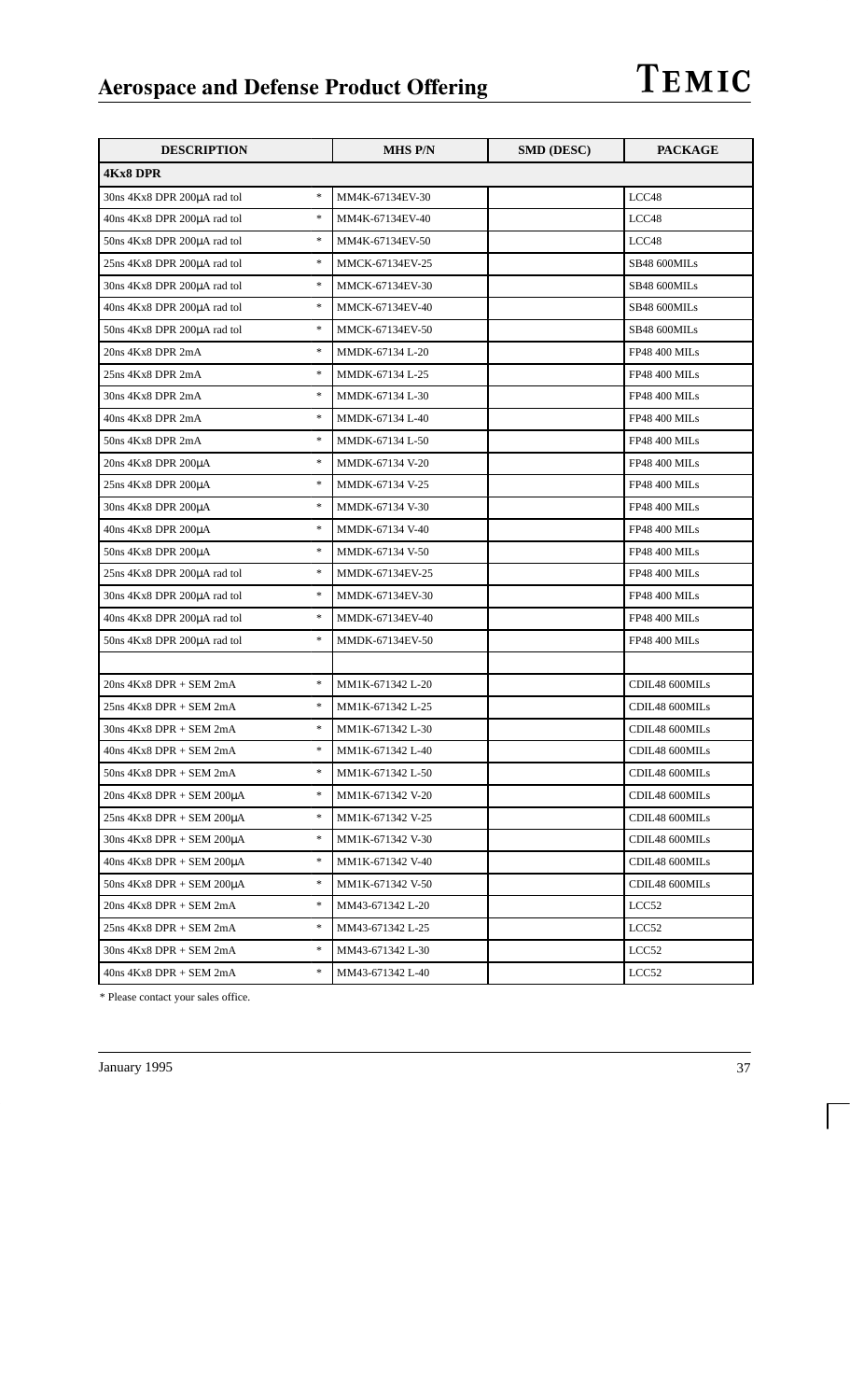| <b>DESCRIPTION</b>                                  | MHS P/N          | <b>SMD (DESC)</b> | <b>PACKAGE</b>       |
|-----------------------------------------------------|------------------|-------------------|----------------------|
| <b>4Kx8 DPR</b>                                     |                  |                   |                      |
| $\ast$<br>$50ns$ $4Kx8$ DPR $+$ SEM $2mA$           | MM43-671342 L-50 |                   | LCC52                |
| $\ast$<br>$20ns$ 4Kx8 DPR + SEM $200\mu A$          | MM43-671342 V-20 |                   | LCC52                |
| $\ast$<br>$25ns$ 4Kx8 DPR + SEM $200\mu A$          | MM43-671342 V-25 |                   | LCC52                |
| $\ast$<br>$30ns$ 4Kx8 DPR + SEM $200\mu A$          | MM43-671342 V-30 |                   | LCC52                |
| $\ast$<br>$40ns$ 4Kx8 DPR + SEM $200\mu A$          | MM43-671342 V-40 |                   | LCC52                |
| $\ast$<br>$50ns$ 4Kx8 DPR + SEM 200 $\mu$ A         | MM43-671342 V-50 |                   | LCC52                |
| $\ast$<br>25ns 4Kx8 DPR + SEM 200µA rad tol         | MM43-671342EV-25 |                   | LCC52                |
| $\ast$<br>$30ns$ 4Kx8 DPR + SEM 200 $\mu$ A rad tol | MM43-671342EV-30 |                   | LCC52                |
| $\ast$<br>$40ns$ 4Kx8 DPR + SEM $200\mu A$ rad tol  | MM43-671342EV-40 |                   | LCC52                |
| $\ast$<br>$50ns$ 4Kx8 DPR + SEM 200 $\mu$ A rad tol | MM43-671342EV-50 |                   | LCC52                |
| $\ast$<br>20ns 4Kx8 DPR + SEM 2mA                   | MMD3-671342 L-20 |                   | <b>FP52 400 MILs</b> |
| $\ast$<br>$25ns$ 4Kx8 DPR + SEM $2mA$               | MMD3-671342 L-25 |                   | <b>FP52 400 MILs</b> |
| $\ast$<br>$30ns 4Kx8 DPR + SEM 2mA$                 | MMD3-671342 L-30 |                   | <b>FP52 400 MILs</b> |
| $\ast$<br>$40ns 4Kx8 DPR + SEM 2mA$                 | MMD3-671342 L-40 |                   | <b>FP52 400 MILs</b> |
| $\ast$<br>$50ns$ 4Kx8 DPR + SEM 2mA                 | MMD3-671342 L-50 |                   | <b>FP52 400 MILs</b> |
| $\ast$<br>$20ns$ 4Kx8 DPR + SEM $200\mu A$          | MMD3-671342 V-20 |                   | <b>FP52 400 MILs</b> |
| $\ast$<br>$25ns$ 4Kx8 DPR + SEM $200\mu A$          | MMD3-671342 V-25 |                   | <b>FP52 400 MILs</b> |
| $\ast$<br>$30ns$ 4Kx8 DPR + SEM $200\mu A$          | MMD3-671342 V-30 |                   | <b>FP52 400 MILs</b> |
| $\ast$<br>$40ns$ 4Kx8 DPR + SEM $200\mu A$          | MMD3-671342 V-40 |                   | <b>FP52 400 MILs</b> |
| $\ast$<br>$50ns$ 4Kx8 DPR + SEM 200 $\mu$ A         | MMD3-671342 V-50 |                   | <b>FP52 400 MILs</b> |
| $\ast$<br>$25ns$ 4Kx8 DPR + SEM $200\mu A$ rad tol  | MMD3-671342EV-25 |                   | <b>FP52 400 MILs</b> |
| $\ast$<br>$30ns$ 4Kx8 DPR + SEM 200 $\mu$ A rad tol | MMD3-671342EV-30 |                   | <b>FP52 400 MILs</b> |
| $\ast$<br>$40ns$ 4Kx8 DPR + SEM 200 $\mu$ A rad tol | MMD3-671342EV-40 |                   | <b>FP52 400 MILs</b> |
| $\ast$<br>$50ns$ 4Kx8 DPR + SEM 200 $\mu$ A rad tol | MMD3-671342EV-50 |                   | <b>FP52 400 MILs</b> |
|                                                     |                  |                   |                      |
| 8Kx8 DPR                                            |                  |                   |                      |
| 45 ns 8Kx8 DPR 4mA                                  | MM40-67005 L-45  |                   | LCC68                |
| 55 ns 8Kx8 DPR 4mA                                  | MM40-67005 L-55  |                   | LCC68                |
| 45 ns 8Kx8 DPR 400μA                                | MM40-67005 V-45  |                   | LCC68                |
| 55 ns 8Kx8 DPR 400µA                                | MM40-67005 V-55  |                   | LCC68                |
| 45 ns 8Kx8 DPR 400µA rad tol                        | MM40-67005EV-45  |                   | LCC68                |
| 55 ns 8Kx8 DPR 400µA rad tol                        | MM40-67005EV-55  |                   | LCC68                |
| 45 ns 8Kx8 DPR 4mA                                  | MM8M-67005 L-45  |                   | PGA68                |
| 55 ns 8Kx8 DPR 4mA                                  | MM8M-67005 L-55  |                   | PGA68                |
| 45 ns 8Kx8 DPR 400µA                                | MM8M-67005 V-45  |                   | PGA68                |
| 55 ns 8Kx8 DPR 400μA                                | MM8M-67005 V-55  |                   | PGA68                |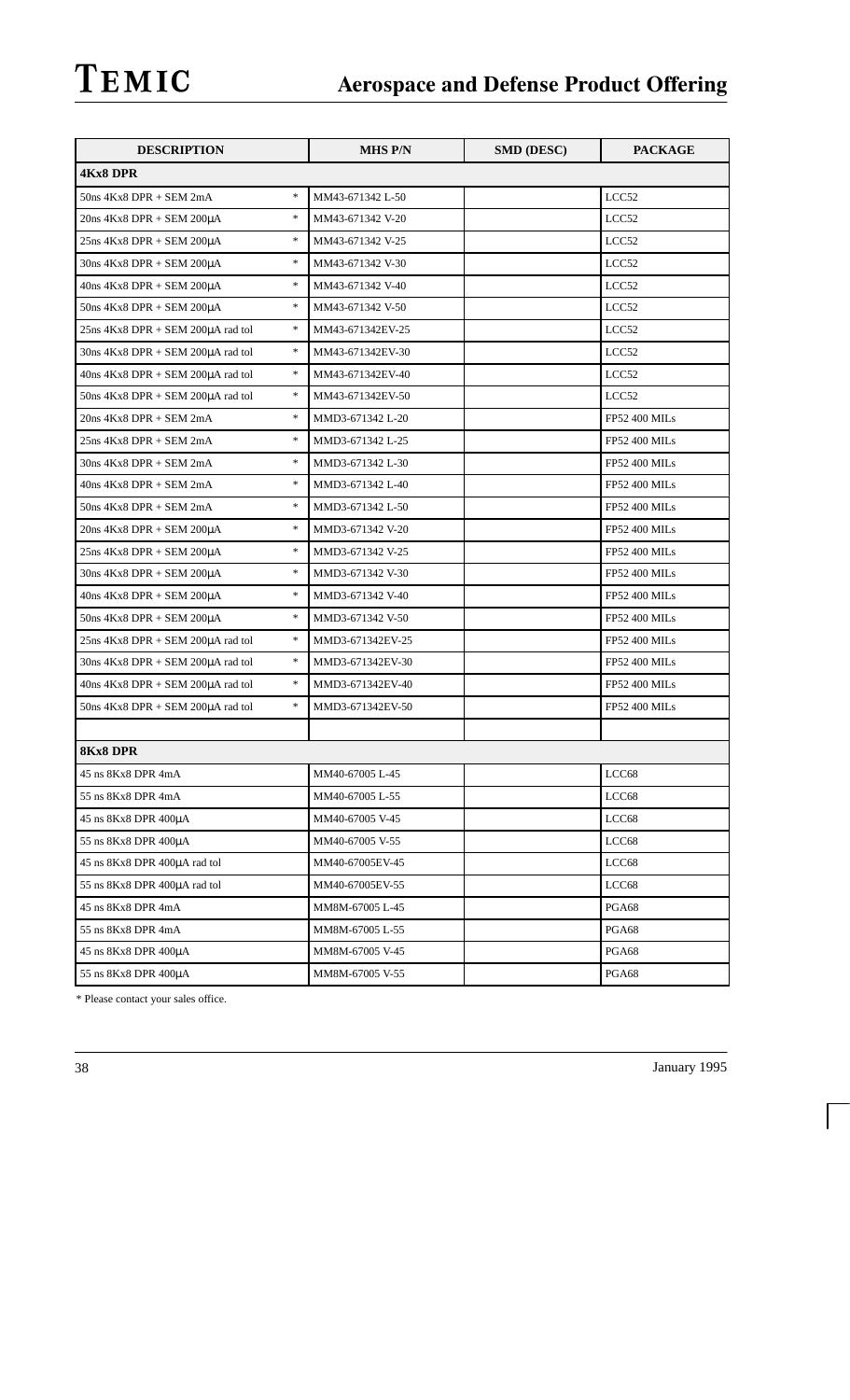| <b>DESCRIPTION</b>            | <b>MHS P/N</b>  | <b>SMD (DESC)</b> | <b>PACKAGE</b>       |
|-------------------------------|-----------------|-------------------|----------------------|
| <b>8Kx8 DPR</b>               |                 |                   |                      |
| 45 ns 8Kx8 DPR 4mA            | MMDM-67005 L-45 |                   | <b>FP68 400 MILs</b> |
| 55 ns 8Kx8 DPR 4mA            | MMDM-67005 L-55 |                   | <b>FP68 400 MILs</b> |
| 45 ns 8Kx8 DPR 400µA          | MMDM-67005 V-45 |                   | <b>FP68 400 MILs</b> |
| 55 ns 8Kx8 DPR 400µA          | MMDM-67005 V-55 |                   | <b>FP68 400 MILs</b> |
| 45 ns 8Kx8 DPR 400µA rad tol  | MMDM-67005EV-45 |                   | <b>FP68 400 MILs</b> |
| 55 ns 8Kx8 DPR 400µA rad tol  | MMDM-67005EV-55 |                   | <b>FP68 400 MILs</b> |
| 45 ns 8Kx8 DPR 4mA            | MMQM-67005 L-45 |                   | CQPJ68               |
| 55 ns 8Kx8 DPR 4mA            | MMQM-67005 L-55 |                   | CQPJ68               |
| 45 ns $8Kx8$ DPR $400\mu A$   | MMQM-67005 V-45 |                   | CQPJ68               |
| 55 ns 8Kx8 DPR 400µA          | MMQM-67005 V-55 |                   | CQPJ68               |
|                               |                 |                   |                      |
| 4Kx16 DPR                     |                 |                   |                      |
| 45ns 4Kx16 DPR 4mA            | MM4R-67024 L-45 |                   | LCC84 40 MILs        |
| 55ns 4Kx16 DPR 4mA            | MM4R-67024 L-55 |                   | LCC84 40 MILs        |
| 45ns 4Kx16 DPR 400uA          | MM4R-67024 V-45 |                   | LCC84 40 MILs        |
| 55ns 4Kx16 DPR 400µA          | MM4R-67024 V-55 |                   | LCC84 40 MILs        |
| 45ns 4Kx16 DPR 400µA rad tol  | MM4R-67024EV-45 |                   | LCC84 40 MILs        |
| 55ns 4Kx16 DPR 400µA rad tol  | MM4R-67024EV-55 |                   | LCC84 40 MILs        |
| 45ns 4Kx16 DPR 4mA            | MM42-67024 L-45 |                   | LCC84 50 MILs        |
| 55ns 4Kx16 DPR 4mA            | MM42-67024 L-55 |                   | LCC84 50 MILs        |
| 45ns 4Kx16 DPR 400µA          | MM42-67024 V-45 |                   | LCC84 50 MILs        |
| 55ns 4Kx16 DPR 400µA          | MM42-67024 V-55 |                   | LCC84 50 MILs        |
| 45ns 4Kx16 DPR 400µA rad tol  | MM42-67024EV-45 |                   | LCC84 50 MILs        |
| 55ns 4Kx16 DPR 400µA rad tol  | MM42-67024EV-55 |                   | LCC84 50 MILs        |
| 45ns 4Kx16 DPR 4mA            | MM8R-67024 L-45 |                   | PGA84                |
| 55ns 4Kx16 DPR 4mA            | MM8R-67024 L-55 |                   | PGA84                |
| $45ns$ $4Kx16$ DPR $400\mu A$ | MM8R-67024 V-45 |                   | PGA84                |
| 55ns 4Kx16 DPR 400µA          | MM8R-67024 V-55 |                   | PGA84                |
| 45ns 4Kx16 DPR 4mA            | MMK2-67024 L-45 |                   | MQFPF 50 MILs        |
| 55ns 4Kx16 DPR 4mA            | MMK2-67024 L-55 |                   | MQFPF 50 MILs        |
| 45ns 4Kx16 DPR 400µA          | MMK2-67024 V-45 |                   | MQFPF 50 MILs        |
| 55ns 4Kx16 DPR 400uA          | MMK2-67024 V-55 |                   | <b>MQFPF 50 MILs</b> |
| 45ns 4Kx16 DPR 400µA rad tol  | MMK2-67024EV-45 |                   | MQFPF 50 MILs        |
| 55ns 4Kx16 DPR 400µA rad tol  | MMK2-67024EV-55 |                   | <b>MQFPF 50 MILs</b> |
| 45ns 4Kx16 DPR 4mA            | MMQR-67024 L-45 |                   | CQPJ84               |
| 55ns 4Kx16 DPR 4mA            | MMQR-67024 L-55 |                   | CQPJ84               |
| 45ns 4Kx16 DPR 400µA          | MMQR-67024 V-45 |                   | CQPJ84               |
| 55ns 4Kx16 DPR 400µA          | MMQR-67024 V-55 |                   | CQPJ84               |
|                               |                 |                   |                      |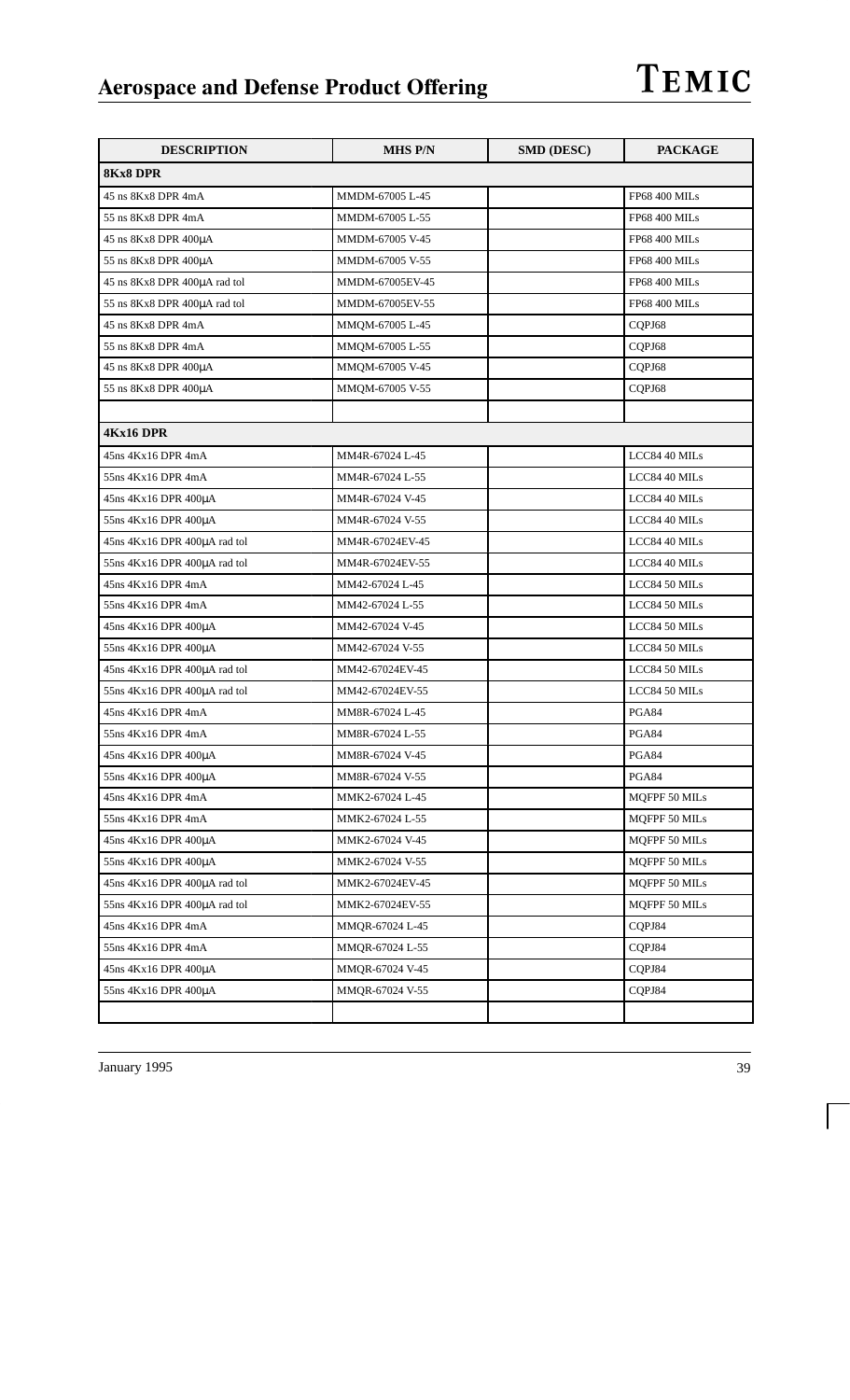| <b>DESCRIPTION</b>           | MHS P/N         | <b>SMD (DESC)</b> | <b>PACKAGE</b>  |
|------------------------------|-----------------|-------------------|-----------------|
| 8Kx16 DPR                    |                 |                   |                 |
| 30ns 8Kx16 DPR 4mA           | MM4R-67025 L-30 |                   | LCC84 40 MILs   |
| 35ns 8Kx16 DPR 4mA           | MM4R-67025 L-35 |                   | LCC84 40 MILs   |
| 45ns 8Kx16 DPR 4mA           | MM4R-67025 L-45 |                   | LCC84 40 MILs   |
| 55ns 8Kx16 DPR 4mA           | MM4R-67025 L-55 |                   | LCC84 40 MILs   |
| 30ns 8Kx16 DPR 400µA         | MM4R-67025 V-30 |                   | LCC84 40 MILs   |
| 35ns 8Kx16 DPR 400µA         | MM4R-67025 V-35 |                   | LCC84 40 MILs   |
| 45ns 8Kx16 DPR 400µA         | MM4R-67025 V-45 |                   | LCC84 40 MILs   |
| 55ns 8Kx16 DPR 400µA         | MM4R-67025 V-55 |                   | LCC84 40 MILs   |
| 35ns 8Kx16 DPR 400µA rad tol | MM4R-67025EV-35 |                   | LCC84 40 MILs   |
| 45ns 8Kx16 DPR 400µA rad tol | MM4R-67025EV-45 |                   | LCC84 40 MILs   |
| 55ns 8Kx16 DPR 400µA rad tol | MM4R-67025EV-55 |                   | LCC84 40 MILs   |
| 30ns 8Kx16 DPR 4mA           | MM8R-67025 L-30 |                   | PGA84           |
| 35ns 8Kx16 DPR 4mA           | MM8R-67025 L-35 |                   | PGA84           |
| 45ns 8Kx16 DPR 4mA           | MM8R-67025 L-45 |                   | <b>PGA84</b>    |
| 55ns 8Kx16 DPR 4mA           | MM8R-67025 L-55 |                   | PGA84           |
| 30ns 8Kx16 DPR 400µA         | MM8R-67025 V-30 |                   | PGA84           |
| 35ns 8Kx16 DPR 400µA         | MM8R-67025 V-35 |                   | PGA84           |
| $45ns 8Kx16$ DPR $400\mu A$  | MM8R-67025 V-45 |                   | PGA84           |
| $55ns 8Kx16$ DPR $400\mu A$  | MM8R-67025 V-55 |                   | PGA84           |
| 30ns 8Kx16 DPR 4mA           | MMK2-67025 L-30 |                   | MQFPF84 50 MILs |
| 35ns 8Kx16 DPR 4mA           | MMK2-67025 L-35 |                   | MQFPF84 50 MILs |
| 45ns 8Kx16 DPR 4mA           | MMK2-67025 L-45 |                   | MQFPF84 50 MILs |
| 55ns 8Kx16 DPR 4mA           | MMK2-67025 L-55 |                   | MQFPF84 50 MILs |
| 30ns 8Kx16 DPR 400µA         | MMK2-67025 V-30 |                   | MQFPF84 50 MILs |
| 35ns 8Kx16 DPR 400µA         | MMK2-67025 V-35 |                   | MQFPF84 50 MILs |
| 45ns 8Kx16 DPR 400µA         | MMK2-67025 V-45 |                   | MQFPF84 50 MILs |
| 55ns 8Kx16 DPR 400µA         | MMK2-67025 V-55 |                   | MQFPF84 50 MILs |
| 35ns 8Kx16 DPR 400uA rad tol | MMK2-67025EV-35 |                   | MOFPF84 50 MILs |
| 45ns 8Kx16 DPR 400µA rad tol | MMK2-67025EV-45 |                   | MQFPF84 50 MILs |
| 55ns 8Kx16 DPR 400µA rad tol | MMK2-67025EV-55 |                   | MQFPF84 50 MILs |
| 30ns 8Kx16 DPR 4mA           | MMQR-67025 L-30 |                   | CQPJ84          |
| 35ns 8Kx16 DPR 4mA           | MMQR-67025 L-35 |                   | COPJ84          |
| 45ns 8Kx16 DPR 4mA           | MMQR-67025 L-45 |                   | CQPJ84          |
| 55ns 8Kx16 DPR 4mA           | MMOR-67025 L-55 |                   | CQPJ84          |
| 30ns 8Kx16 DPR 400µA         | MMQR-67025 V-30 |                   | CQPJ84          |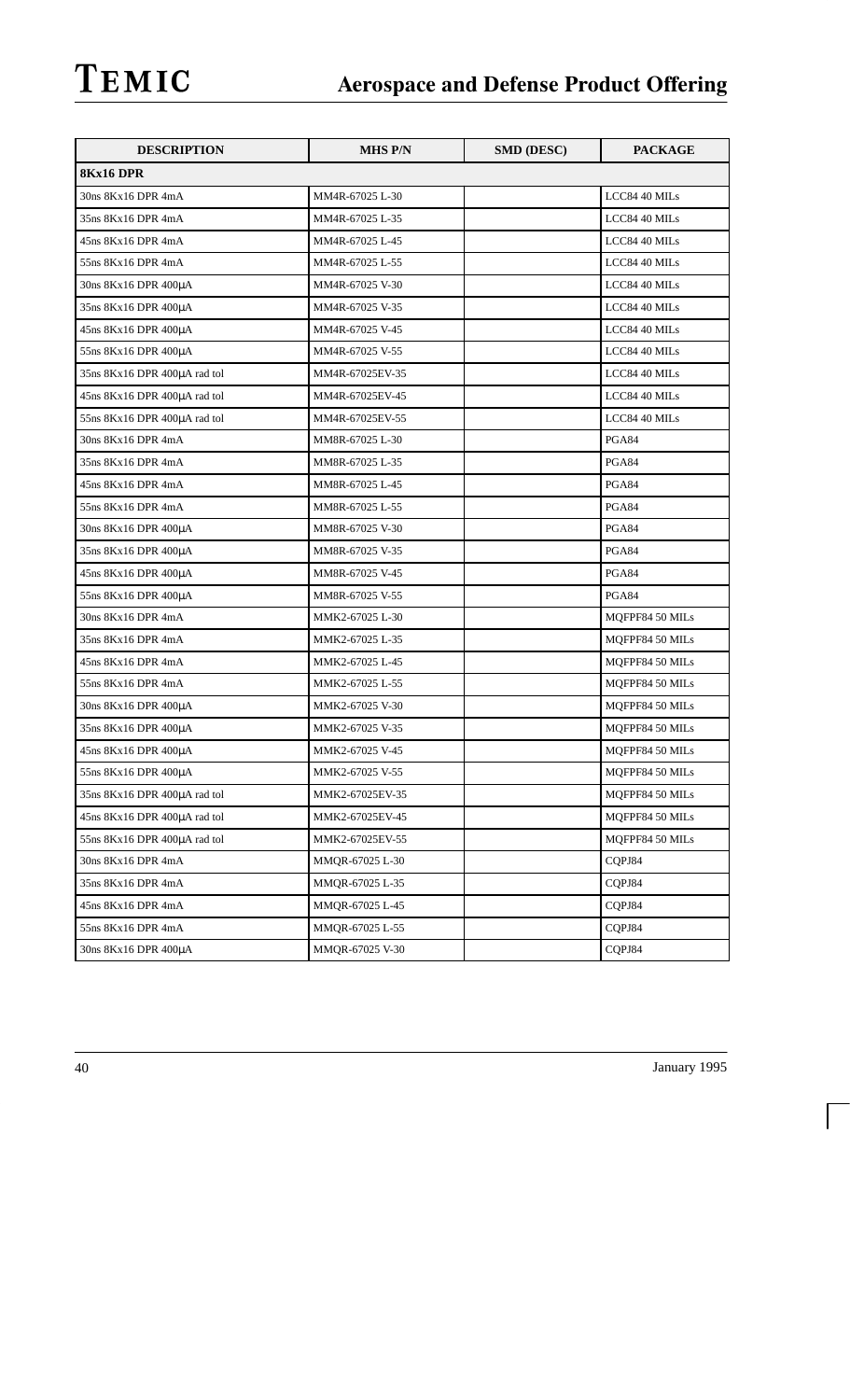| <b>DESCRIPTION</b>   | <b>MHS P/N</b>  | <b>SMD (DESC)</b> | <b>PACKAGE</b> |  |
|----------------------|-----------------|-------------------|----------------|--|
| 8Kx16 DPR            |                 |                   |                |  |
| 35ns 8Kx16 DPR 400uA | MMOR-67025 V-35 |                   | COPJ84         |  |
| 45ns 8Kx16 DPR 400µA | MMOR-67025 V-45 |                   | COPJ84         |  |
| 55ns 8Kx16 DPR 400uA | MMQR-67025 V-55 |                   | CQPJ84         |  |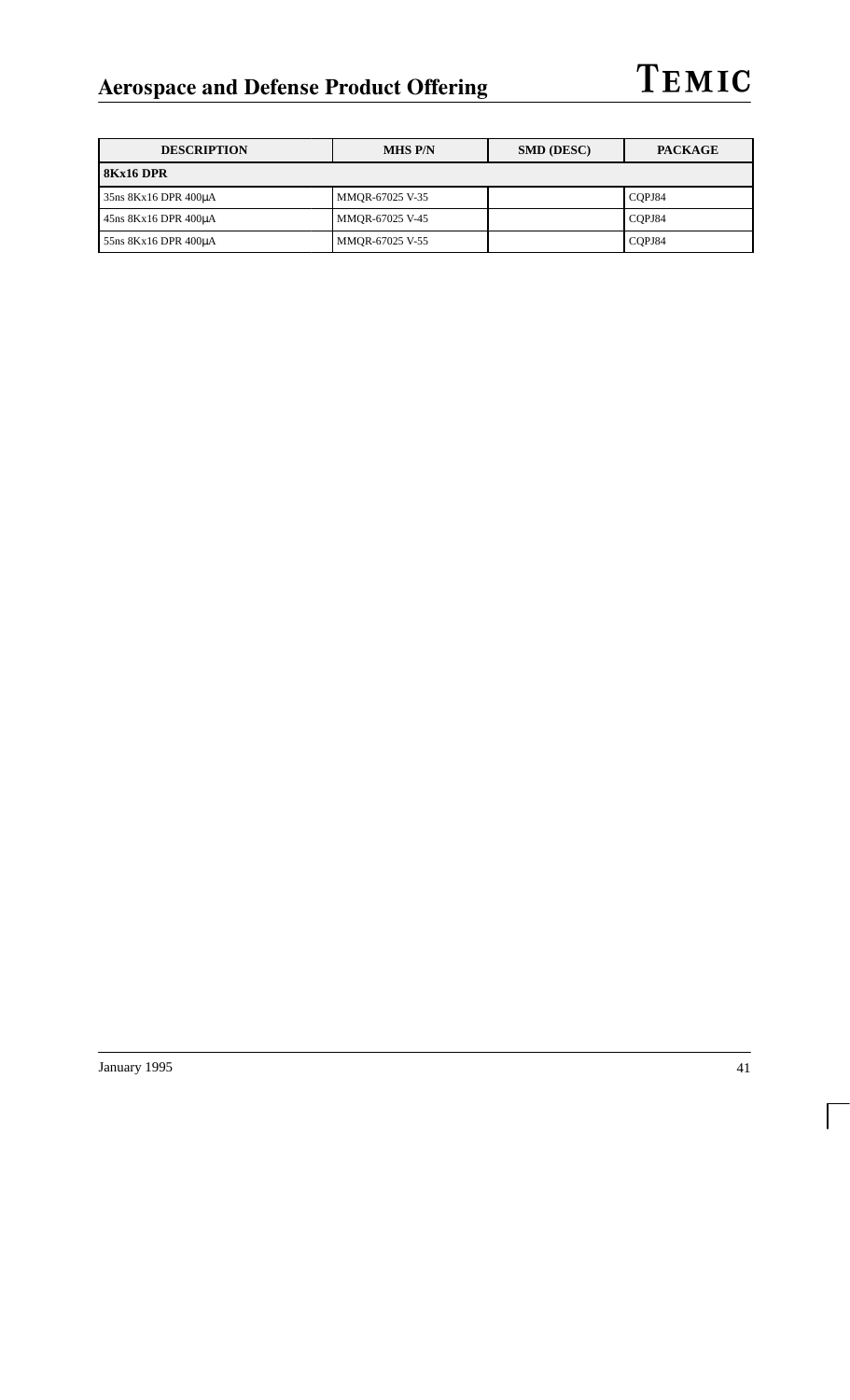## **FIFOs**

| <b>DESCRIPTION</b>            | <b>MHS P/N</b>  | <b>SMD (DESC)</b> | <b>PACKAGE</b>       |
|-------------------------------|-----------------|-------------------|----------------------|
| <b>512x9 FIFO</b>             |                 |                   |                      |
| 30ns 512X9 FIFO 800 μA        | MM1P-67201AL-30 | 5962-8753101TA    | CDIL28 300 MILs      |
| 30ns 512X9 FIFO 800 μA        | MM1P-67201AL-30 | 5962-8986305YA    | CDIL28 300 MILs      |
| 40ns 512X9 FIFO 800 μA        | MM1P-67201AL-40 | 5962-8986304YA    | CDIL28 300 MILs      |
| 50ns 512X9 FIFO 800 μA        | MM1P-67201AL-50 | 5962-8753102TA    | CDIL28 300 MILs      |
| 50ns 512X9 FIFO 800 μA        | MM1P-67201AL-50 | 5962-8753103TA    | CDIL28 300 MILs      |
| 50ns 512X9 FIFO 800 μA        | MM1P-67201AL-50 | 5962-8986301YA    | CDIL28 300 MILs      |
| 50ns 512X9 FIFO 800 μA        | MM1P-67201AL-50 | 5962-8986302YA    | CDIL28 300 MILs      |
| 50ns 512X9 FIFO 800 μA        | MM1P-67201AL-50 | 5962-8986303YA    | CDIL28 300 MILs      |
| 30ns 512X9 FIFO 80 μA         | MM1P-67201AV-30 |                   | CDIL28 300 MILs      |
| 40ns 512X9 FIFO 80 μA         | MM1P-67201AV-40 |                   | CDIL28 300 MILs      |
| 50ns 512X9 FIFO 80 μA         | MM1P-67201AV-50 |                   | CDIL28 300 MILs      |
| 30ns 512X9 FIFO 800 µA        | MM4J-67201AL-30 | 5962-8753101YC    | LCC <sub>32</sub>    |
| 30ns 512X9 FIFO 800 μA        | MM4J-67201AL-30 | 5962-8986305ZC    | LCC <sub>32</sub>    |
| 40ns 512X9 FIFO 800 μA        | MM4J-67201AL-40 | 5962-8986304ZC    | LCC <sub>32</sub>    |
| 50ns 512X9 FIFO 800 μA        | MM4J-67201AL-50 | 5962-8753102YC    | LCC <sub>32</sub>    |
| 50ns 512X9 FIFO 800 μA        | MM4J-67201AL-50 | 5962-8753103YC    | LCC <sub>32</sub>    |
| 50ns 512X9 FIFO 800 μA        | MM4J-67201AL-50 | 5962-8986301ZC    | LCC <sub>32</sub>    |
| 50ns 512X9 FIFO 800 μA        | MM4J-67201AL-50 | 5962-8986302ZC    | LCC <sub>32</sub>    |
| 50ns 512X9 FIFO 800 μA        | MM4J-67201AL-50 | 5962-8986303ZC    | LCC <sub>32</sub>    |
| 30ns 512X9 FIFO 80 μA         | MM4J-67201AV-30 |                   | LCC <sub>32</sub>    |
| 40ns 512X9 FIFO 80 μA         | MM4J-67201AV-40 |                   | LCC <sub>32</sub>    |
| 50ns 512X9 FIFO 80 μA         | MM4J-67201AV-50 |                   | LCC <sub>32</sub>    |
| 30ns 512X9 FIFO 80 µA rad tol | MM4J-67201FV-30 |                   | LCC <sub>32</sub>    |
| 40ns 512X9 FIFO 80 µA rad tol | MM4J-67201FV-40 |                   | LCC <sub>32</sub>    |
| 50ns 512X9 FIFO 80 µA rad tol | MM4J-67201FV-50 |                   | LCC <sub>32</sub>    |
| 30ns 512X9 FIFO 80 µA rad tol | MMCP-67201FV-30 |                   | <b>SB28 300 MILs</b> |
| 40ns 512X9 FIFO 80 µA rad tol | MMCP-67201FV-40 |                   | <b>SB28 300 MILs</b> |
| 50ns 512X9 FIFO 80 µA rad tol | MMCP-67201FV-50 |                   | SB28 300 MILs        |
| 30ns 512X9 FIFO 800 μA        | MMDP-67201AL-30 |                   | <b>FP28 400 MILs</b> |
| 40ns 512X9 FIFO 800 μA        | MMDP-67201AL-40 |                   | <b>FP28 400 MILs</b> |
| 50ns 512X9 FIFO 800 μA        | MMDP-67201AL-50 |                   | <b>FP28 400 MILs</b> |
| 30ns 512X9 FIFO 80 μA         | MMDP-67201AV-30 |                   | <b>FP28 400 MILs</b> |
| 40ns 512X9 FIFO 80 μA         | MMDP-67201AV-40 |                   | <b>FP28 400 MILs</b> |
| 50ns 512X9 FIFO 80 μA         | MMDP-67201AV-50 |                   | FP28 400 MILs        |
| 30ns 512X9 FIFO 80 µA rad tol | MMDP-67201FV-30 |                   | FP28 400 MILs        |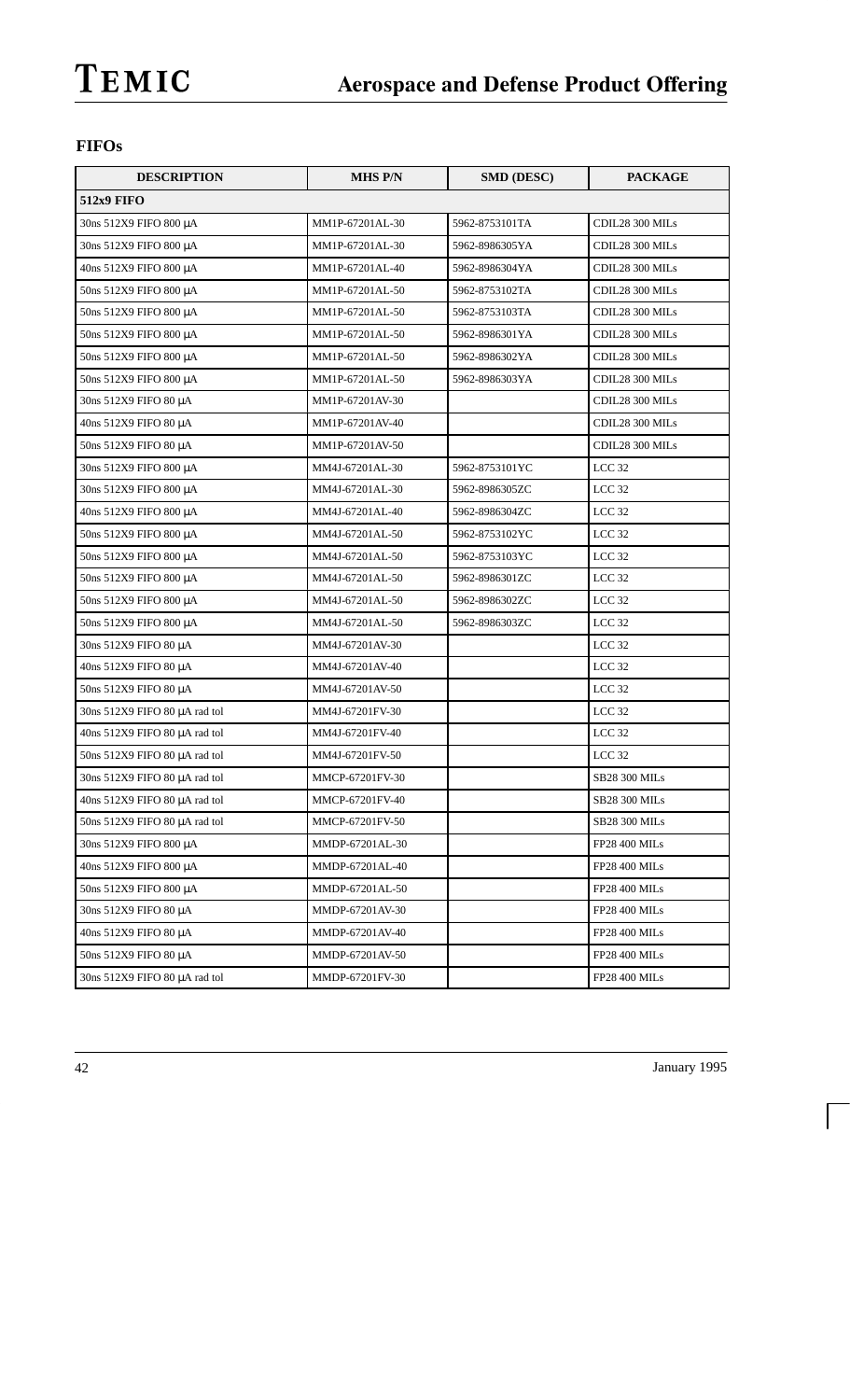| <b>DESCRIPTION</b>                  | <b>MHS P/N</b>  | <b>SMD (DESC)</b> | <b>PACKAGE</b>       |
|-------------------------------------|-----------------|-------------------|----------------------|
| <b>512x9 FIFO</b>                   |                 |                   |                      |
| 40ns 512X9 FIFO 80 µA rad tol       | MMDP-67201FV-40 |                   | <b>FP28 400 MILs</b> |
| 50ns 512X9 FIFO 80 µA rad tol       | MMDP-67201FV-50 |                   | <b>FP28 400 MILs</b> |
|                                     |                 |                   |                      |
| 1Kx9 FIFO                           |                 |                   |                      |
| 30ns 1024X9 FIFO 800 μA             | MM1P-67202AL-30 | 5962-8953605XA    | CDIL28 300 MILs      |
| 40ns 1024X9 FIFO 800 μA             | MM1P-67202AL-40 | 5962-8953604XA    | CDIL28 300 MILs      |
| 50ns 1024X9 FIFO 800 μA             | MM1P-67202AL-50 | 5962-8953601XA    | CDIL28 300 MILs      |
| 50ns 1024X9 FIFO 800 μA             | MM1P-67202AL-50 | 5962-8953602XA    | CDIL28 300 MILs      |
| 50ns 1024X9 FIFO 800 μA             | MM1P-67202AL-50 | 5962-8953603XA    | CDIL28 300 MILs      |
| 30ns 1024X9 FIFO 80 μA              | MM1P-67202AV-30 |                   | CDIL28 300 MILs      |
| 40ns 1024X9 FIFO 80 μA              | MM1P-67202AV-40 |                   | CDIL28 300 MILs      |
| 50ns 1024X9 FIFO 80 μA              | MM1P-67202AV-50 |                   | CDIL28 300 MILs      |
| 30ns 1024X9 FIFO 800 μA             | MM4J-67202AL-30 | 5962-8953605UC    | LCC32                |
| 40ns 1024X9 FIFO 800 μA             | MM4J-67202AL-40 | 5962-8953604UC    | LCC32                |
| 50ns 1024X9 FIFO 800 μA             | MM4J-67202AL-50 | 5962-8953601UC    | LCC32                |
| 50ns 1024X9 FIFO 800 μA             | MM4J-67202AL-50 | 5962-8953602UC    | LCC32                |
| 50ns 1024X9 FIFO 800 μA             | MM4J-67202AL-50 | 5962-8953603UC    | LCC32                |
| 30ns 1024X9 FIFO 80 μA              | MM4J-67202AV-30 |                   | LCC32                |
| 40ns 1024X9 FIFO 80 μA              | MM4J-67202AV-40 |                   | LCC32                |
| 50ns 1024X9 FIFO 80 μA              | MM4J-67202AV-50 |                   | LCC32                |
| 30ns 1024X9 FIFO 80 µA rad tol      | MM4J-67202FV-30 |                   | LCC32                |
| 40ns 1024X9 FIFO 80 µA rad tol      | MM4J-67202FV-40 |                   | LCC32                |
| 50ns 1024X9 FIFO 80 μA rad tol      | MM4J-67202FV-50 |                   | LCC32                |
| 30ns 1024X9 FIFO 80 µA rad tol      | MMCP-67202FV-30 |                   | SB28 300 MILs        |
| 40ns 1024X9 FIFO 80 µA rad tol      | MMCP-67202FV-40 |                   | <b>SB28 300 MILs</b> |
| 50ns 1024X9 FIFO 80 µA rad tol      | MMCP-67202FV-50 |                   | <b>SB28 300 MILs</b> |
| 30ns 1024X9 FIFO 800 μA             | MMDP-67202AL-30 |                   | <b>FP28 400 MILs</b> |
| 40ns 1024X9 FIFO 800 μA             | MMDP-67202AL-40 |                   | <b>FP28 400 MILs</b> |
| 50ns 1024X9 FIFO 800 μA             | MMDP-67202AL-50 |                   | <b>FP28 400 MILs</b> |
| 30ns 1024X9 FIFO 80 μA              | MMDP-67202AV-30 |                   | <b>FP28 400 MILs</b> |
| 40ns 1024X9 FIFO 80 μA              | MMDP-67202AV-40 |                   | <b>FP28 400 MILs</b> |
| 50ns 1024X9 FIFO 80 μA              | MMDP-67202AV-50 |                   | <b>FP28 400 MILs</b> |
| 30ns 1024X9 FIFO 80 µA rad tol      | MMDP-67202FV-30 |                   | <b>FP28 400 MILs</b> |
| 40ns 1024X9 FIFO 80 $\mu$ A rad tol | MMDP-67202FV-40 |                   | <b>FP28 400 MILs</b> |
| 50ns 1024X9 FIFO 80 µA rad tol      | MMDP-67202FV-50 |                   | FP28 400 MILs        |
|                                     |                 |                   |                      |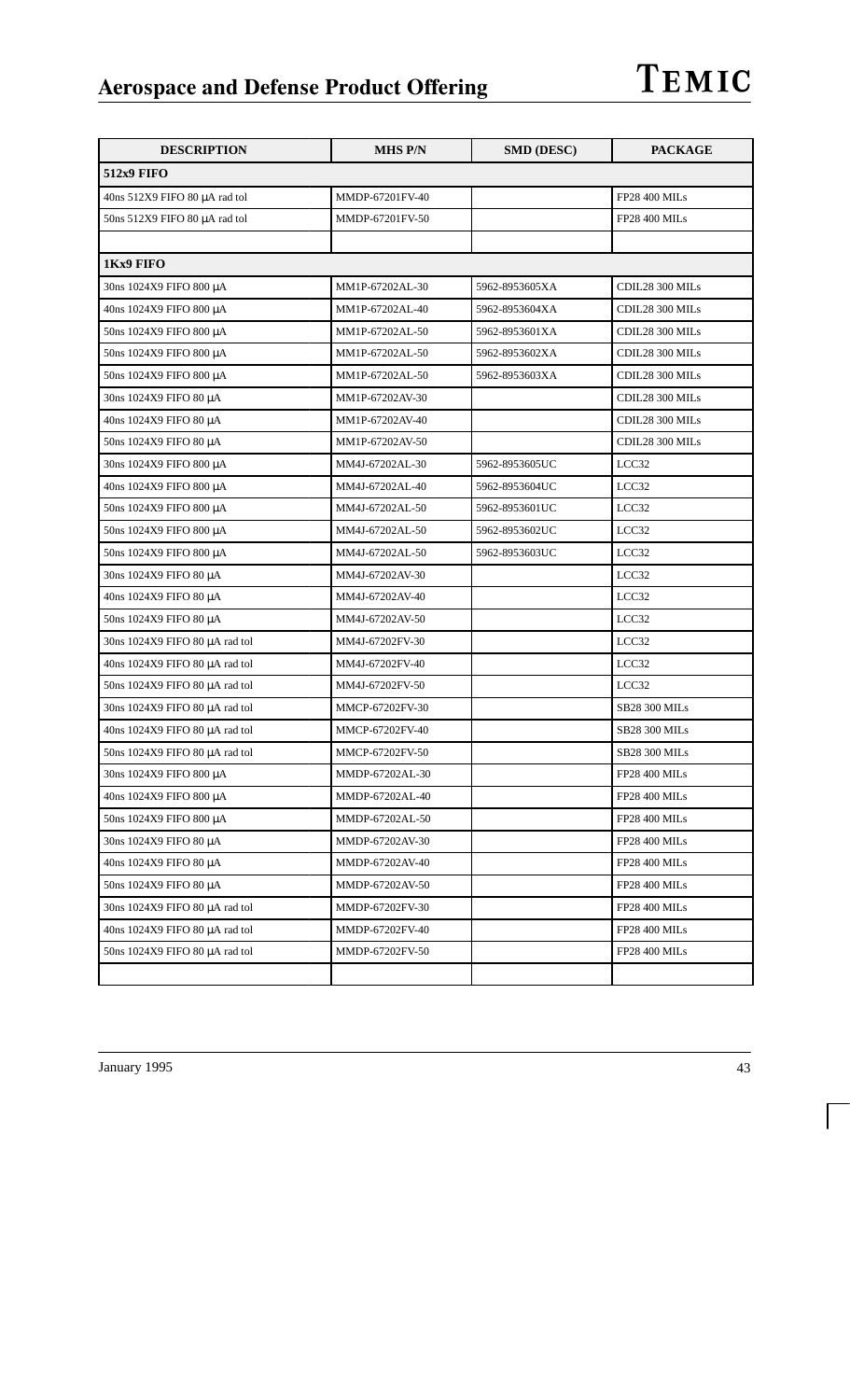| <b>DESCRIPTION</b>              | <b>MHS P/N</b>  | <b>SMD (DESC)</b> | <b>PACKAGE</b>       |
|---------------------------------|-----------------|-------------------|----------------------|
| 2Kx9 FIFO                       |                 |                   |                      |
| 30ns 2048X9 FIFO 2 mA           | MM1I-67203 L-30 | 5962-8866905XA    | CDIL28 600 MILs      |
| 40ns 2048X9 FIFO 2 mA           | MM1I-67203 L-40 | 5962-8866904XA    | CDIL28 600 MILs      |
| 40ns 2048X9 FIFO 2 mA           | MM1I-67203 L-40 | 5962-8956705XA    | CDIL28 600 MILs      |
| 50ns 2048X9 FIFO 2 mA           | MM1I-67203 L-50 | 5962-8866901XA    | CDIL28 600 MILs      |
| 50ns 2048X9 FIFO 2 mA           | MM1I-67203 L-50 | 5962-8866902XA    | CDIL28 600 MILs      |
| 50ns 2048X9 FIFO 2 mA           | MM1I-67203 L-50 | 5962-8866903XA    | CDIL28 600 MILs      |
| 50ns 2048X9 FIFO 2 mA           | MM1I-67203 L-50 | 5962-8956701XA    | CDIL28 600 MILs      |
| 50ns 2048X9 FIFO 2 mA           | MM1I-67203 L-50 | 5962-8956702XA    | CDIL28 600 MILs      |
| 50ns 2048X9 FIFO 2 mA           | MM1I-67203 L-50 | 5962-8956703XA    | CDIL28 600 MILs      |
| 50ns 2048X9 FIFO 2 mA           | MM1I-67203 L-50 | 5962-8956704XA    | CDIL28 600 MILs      |
| 30ns 2048X9 FIFO 200 μA         | MM1I-67203 V-30 |                   | CDIL28 600 MILs      |
| 40ns 2048X9 FIFO 200 μA         | MM1I-67203 V-40 |                   | CDIL28 600 MILs      |
| 50ns 2048X9 FIFO 200 μA         | MM1I-67203 V-50 |                   | CDIL28 600 MILs      |
| 30ns 2048X9 FIFO 2 mA           | MM4J-67203 L-30 | 5962-8866905ZC    | LCC32                |
| 40ns 2048X9 FIFO 2 mA           | MM4J-67203 L-40 | 5962-8866904ZC    | LCC32                |
| 40ns 2048X9 FIFO 2 mA           | MM4J-67203 L-40 | 5962-8956705ZC    | LCC32                |
| 50ns 2048X9 FIFO 2 mA           | MM4J-67203 L-50 | 5962-8866901ZC    | LCC32                |
| 50ns 2048X9 FIFO 2 mA           | MM4J-67203 L-50 | 5962-8866902ZC    | LCC32                |
| 50ns 2048X9 FIFO 2 mA           | MM4J-67203 L-50 | 5962-8866903ZC    | LCC32                |
| 50ns 2048X9 FIFO 2 mA           | MM4J-67203 L-50 | 5962-8956701ZC    | LCC32                |
| 50ns 2048X9 FIFO 2 mA           | MM4J-67203 L-50 | 5962-8956702ZC    | LCC32                |
| 50ns 2048X9 FIFO 2 mA           | MM4J-67203 L-50 | 5962-8956703ZC    | LCC32                |
| 50ns 2048X9 FIFO 2 mA           | MM4J-67203 L-50 | 5962-8956704ZC    | LCC32                |
| 30ns 2048X9 FIFO 200 μA         | MM4J-67203 V-30 |                   | LCC32                |
| 40ns 2048X9 FIFO 200 μA         | MM4J-67203 V-40 |                   | LCC32                |
| 50ns 2048X9 FIFO 200 μA         | MM4J-67203 V-50 |                   | LCC32                |
| 30ns 2048X9 FIFO 200 µA rad tol | MM4J-67203EV-30 |                   | LCC32                |
| 40ns 2048X9 FIFO 200 μA rad tol | MM4J-67203EV-40 |                   | LCC32                |
| 50ns 2048X9 FIFO 200 µA rad tol | MM4J-67203EV-50 |                   | LCC32                |
| 30ns 2048X9 FIFO 200 μA rad tol | MMCP-67203EV-30 |                   | SB28 300 MILs        |
| 40ns 2048X9 FIFO 200 µA rad tol | MMCP-67203EV-40 |                   | SB28 300 MILs        |
| 50ns 2048X9 FIFO 200 µA rad tol | MMCP-67203EV-50 |                   | <b>SB28 300 MILs</b> |
| 30ns 2048X9 FIFO 2 mA           | MMDP-67203 L-30 |                   | <b>FP28 400 MILs</b> |
| 40ns 2048X9 FIFO 2 mA           | MMDP-67203 L-40 |                   | <b>FP28 400 MILs</b> |
| 50ns 2048X9 FIFO 2 mA           | MMDP-67203 L-50 |                   | <b>FP28 400 MILs</b> |
| 30ns 2048X9 FIFO 200 μA         | MMDP-67203 V-30 |                   | FP28 400 MILs        |
| 40ns 2048X9 FIFO 200 μA         | MMDP-67203 V-40 |                   | <b>FP28 400 MILs</b> |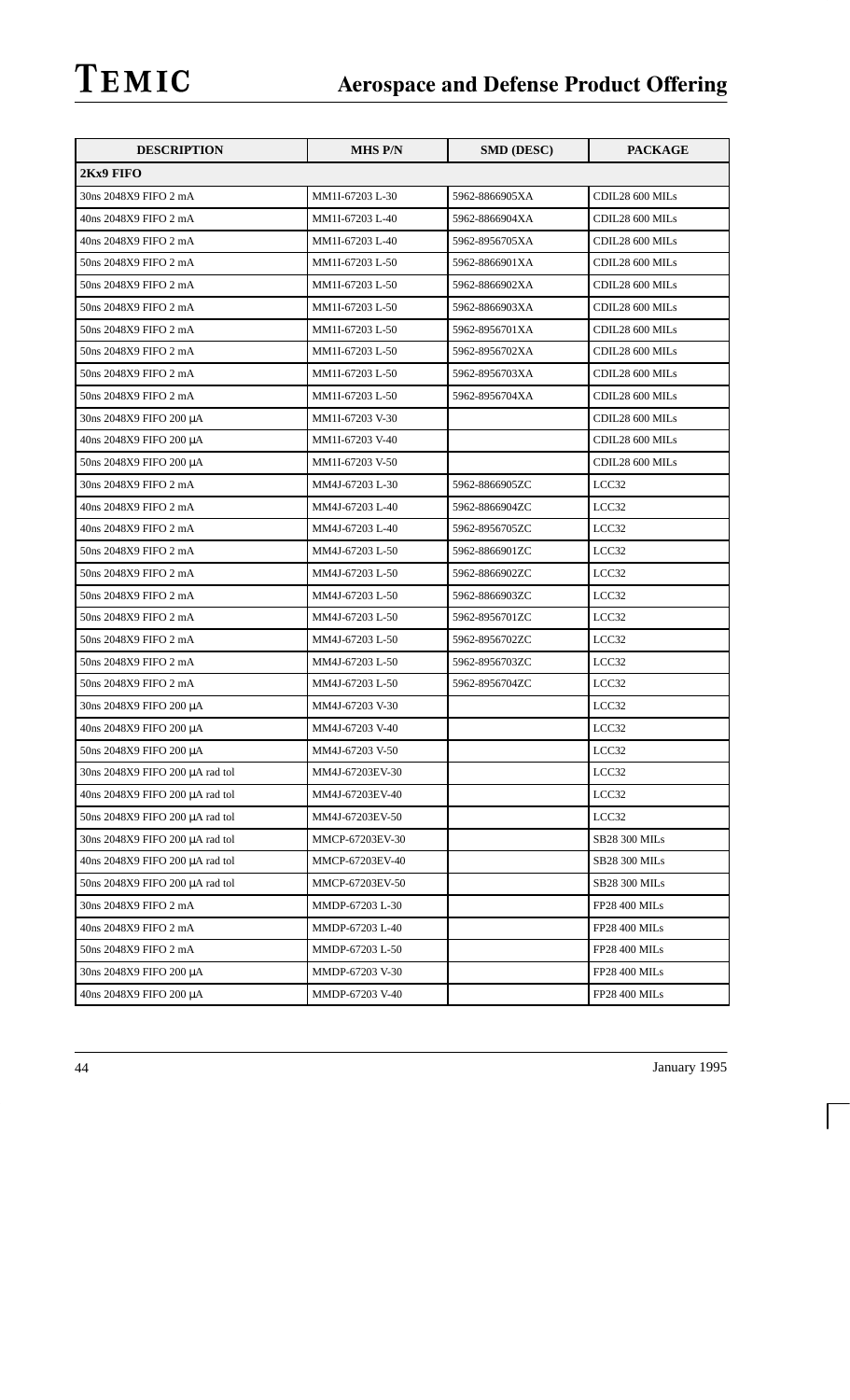| <b>DESCRIPTION</b>              | <b>MHS P/N</b>  | <b>SMD (DESC)</b> | <b>PACKAGE</b>       |
|---------------------------------|-----------------|-------------------|----------------------|
| 2Kx9 FIFO                       |                 |                   |                      |
| 50ns 2048X9 FIFO 200 μA         | MMDP-67203 V-50 |                   | FP28 400 MILs        |
| 30ns 2048X9 FIFO 200 µA rad tol | MMDP-67203EV-30 |                   | FP28 400 MILs        |
| 40ns 2048X9 FIFO 200 µA rad tol | MMDP-67203EV-40 |                   | <b>FP28 400 MILs</b> |
| 50ns 2048X9 FIFO 200 µA rad tol | MMDP-67203EV-50 |                   | <b>FP28 400 MILs</b> |
|                                 |                 |                   |                      |
| <b>4Kx9 FIFO</b>                |                 |                   |                      |
| 30ns 4096X9 FIFO 2 mA           | MM1I-67204 L-30 |                   | CDIL28 600 MILs      |
| 40ns 4096X9 FIFO 2 mA           | MM1I-67204 L-40 | 5962-8956805XA    | CDIL28 600 MILs      |
| 50ns 4096X9 FIFO 2 mA           | MM1I-67204 L-50 | 5962-8956801XA    | CDIL28 600 MILs      |
| 50ns 4096X9 FIFO 2 mA           | MM1I-67204 L-50 | 5962-8956802XA    | CDIL28 600 MILs      |
| 50ns 4096X9 FIFO 2 mA           | MM1I-67204 L-50 | 5962-8956803XA    | CDIL28 600 MILs      |
| 50ns 4096X9 FIFO 2 mA           | MM1I-67204 L-50 | 5962-8956804XA    | CDIL28 600 MILs      |
| 30ns 4096X9 FIFO 200 μA         | MM1I-67204 V-30 |                   | CDIL28 600 MILs      |
| 40ns 4096X9 FIFO 200 μA         | MM1I-67204 V-40 |                   | CDIL28 600 MILs      |
| 50ns 4096X9 FIFO 200 μA         | MM1I-67204 V-50 |                   | CDIL28 600 MILs      |
| 30ns 4096X9 FIFO 2 mA           | MM4J-67204 L-30 |                   | LCC32                |
| 40ns 4096X9 FIFO 2 mA           | MM4J-67204 L-40 | 5962-8956805ZC    | LCC32                |
| 50ns 4096X9 FIFO 2 mA           | MM4J-67204 L-50 | 5962-8956801ZC    | LCC32                |
| 50ns 4096X9 FIFO 2 mA           | MM4J-67204 L-50 | 5962-8956802ZC    | LCC32                |
| 50ns 4096X9 FIFO 2 mA           | MM4J-67204 L-50 | 5962-8956803ZC    | LCC32                |
| 50ns 4096X9 FIFO 2 mA           | MM4J-67204 L-50 | 5962-8956804ZC    | LCC32                |
| 30ns 4096X9 FIFO 200 μA         | MM4J-67204 V-30 |                   | LCC32                |
| 40ns 4096X9 FIFO 200 μA         | MM4J-67204 V-40 |                   | LCC32                |
| 50ns 4096X9 FIFO 200 μA         | MM4J-67204 V-50 |                   | LCC32                |
| 30ns 4096X9 FIFO 200 µA rad tol | MM4J-67204EV-30 |                   | LCC32                |
| 40ns 4096X9 FIFO 200 µA rad tol | MM4J-67204EV-40 |                   | LCC32                |
| 50ns 4096X9 FIFO 200 µA rad tol | MM4J-67204EV-50 |                   | LCC32                |
| 30ns 4096X9 FIFO 200 µA rad tol | MMCP-67204EV-30 |                   | SB28 300 MILs        |
| 40ns 4096X9 FIFO 200 µA rad tol | MMCP-67204EV-40 |                   | SB28 300 MILs        |
| 50ns 4096X9 FIFO 200 µA rad tol | MMCP-67204EV-50 |                   | <b>SB28 300 MILs</b> |
| 30ns 4096X9 FIFO 2 mA           | MMDP-67204 L-30 |                   | <b>FP28 400 MILs</b> |
| 40ns 4096X9 FIFO 2 mA           | MMDP-67204 L-40 |                   | FP28 400 MILs        |
| 65ns 4096X9 FIFO 2 mA           | MMDP-67204 L-50 |                   | <b>FP28 400 MILs</b> |
| 30ns 4096X9 FIFO 200 µA         | MMDP-67204 V-30 |                   | <b>FP28 400 MILs</b> |
| 40ns 4096X9 FIFO 200 μA         | MMDP-67204 V-40 |                   | FP28 400 MILs        |
| 50ns 4096X9 FIFO 200 μA         | MMDP-67204 V-50 |                   | <b>FP28 400 MILs</b> |
| 30ns 4096X9 FIFO 200 µA rad tol | MMDP-67204EV-30 |                   | <b>FP28 400 MILs</b> |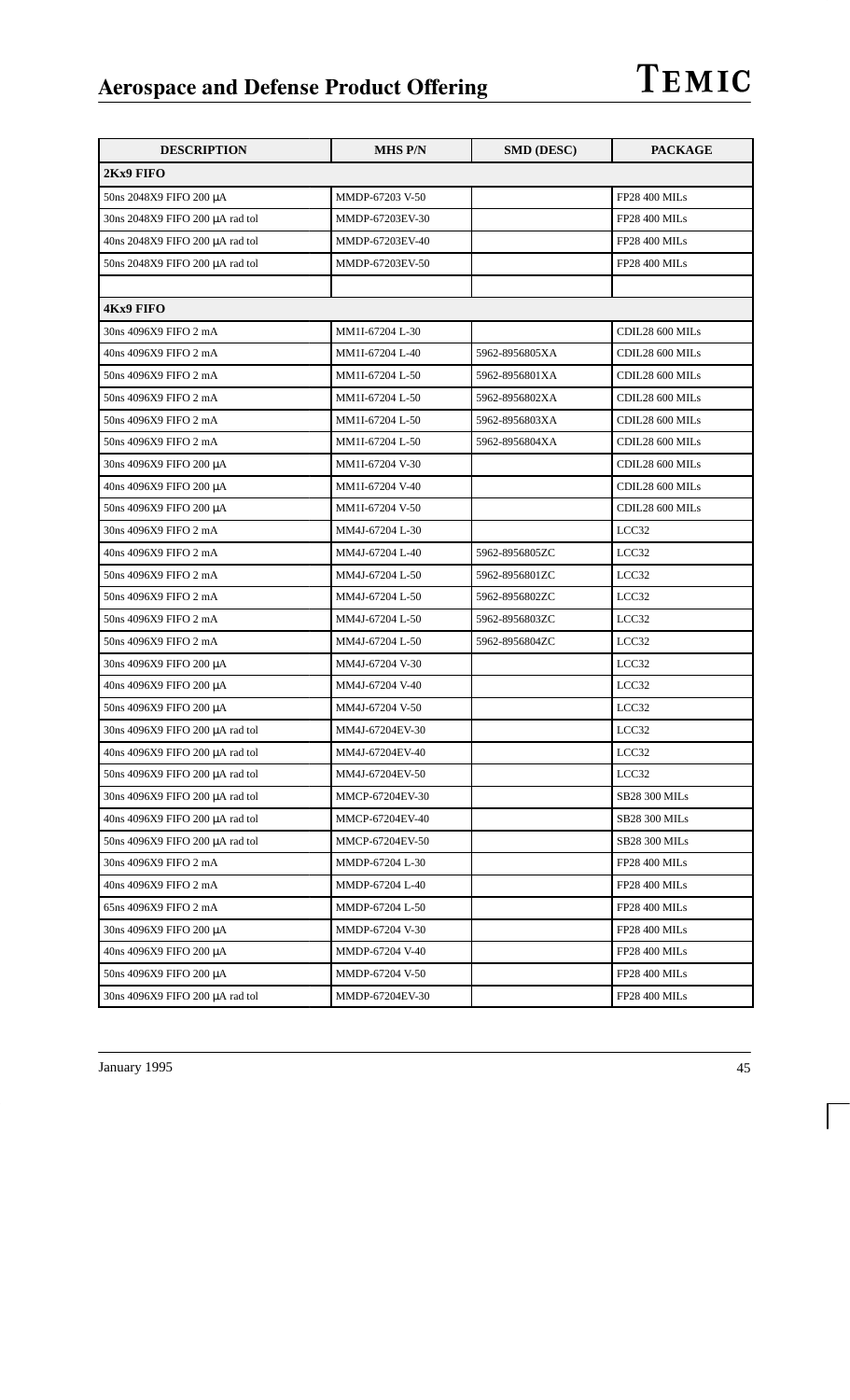| <b>DESCRIPTION</b>                                       | <b>MHS P/N</b>  | <b>SMD (DESC)</b> | <b>PACKAGE</b>       |
|----------------------------------------------------------|-----------------|-------------------|----------------------|
| <b>4Kx9 FIFO</b>                                         |                 |                   |                      |
| 40ns 4096X9 FIFO 200 µA rad tol                          | MMDP-67204EV-40 |                   | <b>FP28 400 MILs</b> |
| 50ns 4096X9 FIFO 200 µA rad tol                          | MMDP-67204EV-50 |                   | <b>FP28 400 MILs</b> |
|                                                          |                 |                   |                      |
| <b>8Kx9 FIFO</b>                                         |                 |                   |                      |
| 30ns 8192X9 FIFO 4 mA                                    | MM1I-67205 L-30 |                   | CDIL28 600 MILs      |
| 40ns 8192X9 FIFO 4 mA                                    | MM1I-67205 L-40 |                   | CDIL28 600 MILs      |
| 50ns 8192X9 FIFO 4 mA                                    | MM1I-67205 L-50 | 5962-9167701XA    | CDIL28 600 MILs      |
| 50ns 8192X9 FIFO 4 mA                                    | MM1I-67205 L-50 | 5962-9167702XA    | CDIL28 600 MILs      |
| 30ns 8192X9 FIFO 400 μA                                  | MM1I-67205 V-30 |                   | CDIL28 600 MILs      |
| 40ns 8192X9 FIFO 400 μA                                  | MM1I-67205 V-40 |                   | CDIL28 600 MILs      |
| 50ns 8192X9 FIFO 400 μA                                  | MM1I-67205 V-50 |                   | CDIL28 600 MILs      |
| 30ns 8192X9 FIFO 4 mA                                    | MM4J-67205 L-30 |                   | LCC <sub>32</sub>    |
| 40ns 8192X9 FIFO 4 mA                                    | MM4J-67205 L-40 |                   | LCC <sub>32</sub>    |
| 50ns 8192X9 FIFO 4 mA                                    | MM4J-67205 L-50 | 5962-9167701ZC    | LCC <sub>32</sub>    |
| 50ns 8192X9 FIFO 4 mA                                    | MM4J-67205 L-50 | 5962-9167702ZC    | LCC <sub>32</sub>    |
| 30ns 8192X9 FIFO 400 μA                                  | MM4J-67205 V-30 |                   | LCC <sub>32</sub>    |
| 40ns 8192X9 FIFO 400 μA                                  | MM4J-67205 V-40 |                   | LCC <sub>32</sub>    |
| 50ns 8192X9 FIFO 400 μA                                  | MM4J-67205 V-50 |                   | LCC <sub>32</sub>    |
| 40ns 8192X9 FIFO 400 µA rad tol                          | MM4J-67205EV-40 |                   | LCC <sub>32</sub>    |
| 50ns 8192X9 FIFO 400 µA rad tol                          | MM4J-67205EV-50 |                   | LCC <sub>32</sub>    |
| 40ns 8192X9 FIFO 400 µA rad tol                          | MMCP-67205EV-40 |                   | <b>SB28 300 MILs</b> |
| 50ns 8192X9 FIFO 400 μA rad tol                          | MMCP-67205EV-50 |                   | <b>SB28 300 MILs</b> |
| 30ns 8192X9 FIFO 4 mA                                    | MMDP-67205 L-30 |                   | <b>FP28 400 MILs</b> |
| 40ns 8192X9 FIFO 4 mA                                    | MMDP-67205 L-40 |                   | <b>FP28 400 MILs</b> |
| 50ns 8192X9 FIFO 4 mA                                    | MMDP-67205 L-50 |                   | <b>FP28 400 MILs</b> |
| 30ns 8192X9 FIFO 400 μA                                  | MMDP-67205 V-30 |                   | <b>FP28 400 MILs</b> |
| 40ns 8192X9 FIFO 400 μA                                  | MMDP-67205 V-40 |                   | <b>FP28 400 MILs</b> |
| 50ns 8192X9 FIFO 400 μA                                  | MMDP-67205 V-50 |                   | <b>FP28 400 MILs</b> |
| 40ns 8192X9 FIFO 400 µA rad tol                          | MMDP-67205EV-40 |                   | <b>FP28 400 MILs</b> |
| 50ns 8192X9 FIFO 400 µA rad tol                          | MMDP-67205EV-50 |                   | <b>FP28 400 MILs</b> |
|                                                          |                 |                   |                      |
| 16Kx9 FIFO                                               |                 |                   |                      |
| $\ast$<br>15ns 2mA 16Kx9 FIFO                            | MM1I-67206 L-15 |                   | CDIL28 600 MILs      |
| $\ast$<br>20ns 2mA 16Kx9 FIFO                            | MM1I-67206 L-20 |                   | CDIL28 600 MILs      |
| $\frac{d\mathbf{x}}{d\mathbf{x}}$<br>25ns 2mA 16Kx9 FIFO | MM1I-67206 L-25 |                   | CDIL28 600 MILs      |
| $\frac{d\mathbf{x}}{d\mathbf{x}}$<br>30ns 2mA 16Kx9 FIFO | MM1I-67206 L-30 |                   | CDIL28 600 MILs      |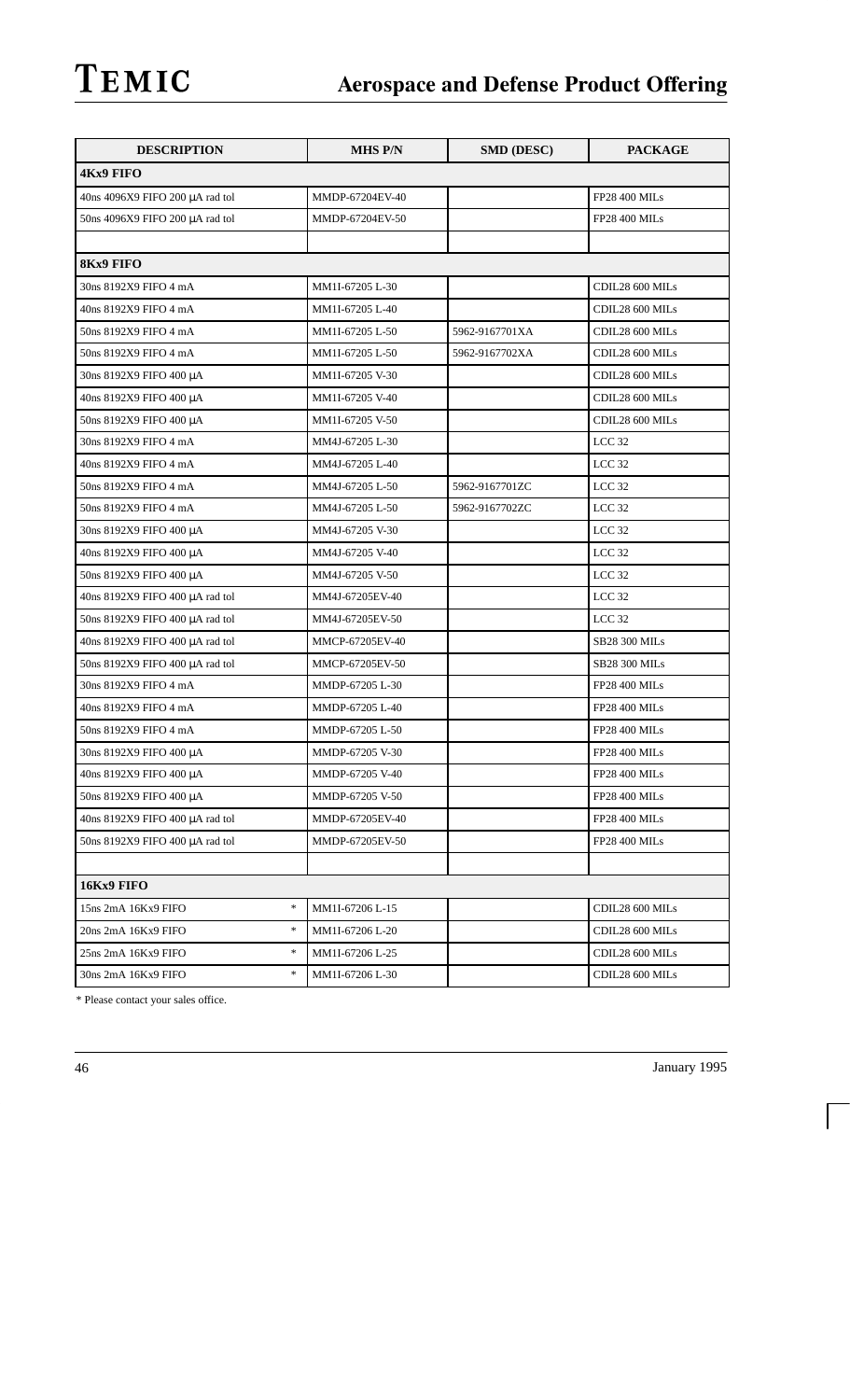| <b>DESCRIPTION</b>                      | <b>MHS P/N</b>  | <b>SMD (DESC)</b> | <b>PACKAGE</b>  |
|-----------------------------------------|-----------------|-------------------|-----------------|
| 16Kx9 FIFO                              |                 |                   |                 |
| $\ast$<br>40ns 2mA 16Kx9 FIFO           | MM1I-67206 L-40 |                   | CDIL28 600 MILs |
| $\ast$<br>50ns 2mA 16Kx9 FIFO           | MM1I-67206 L-50 |                   | CDIL28 600 MILs |
| $\ast$<br>15ns 200µA 16Kx9 FIFO         | MM1I-67206 V-15 |                   | CDIL28 600 MILs |
| $\ast$<br>20ns 200µA 16Kx9 FIFO         | MM1I-67206 V-20 |                   | CDIL28 600 MILs |
| $\ast$<br>25ns 200µA 16Kx9 FIFO         | MM1I-67206 V-25 |                   | CDIL28 600 MILs |
| $\ast$<br>30ns 200μA 16Kx9 FIFO         | MM1I-67206 V-30 |                   | CDIL28 600 MILs |
| $\ast$<br>40ns 200μA 16Kx9 FIFO         | MM1I-67206 V-40 |                   | CDIL28 600 MILs |
| $\ast$<br>50ns 200μA 16Kx9 FIFO         | MM1I-67206 V-50 |                   | CDIL28 600 MILs |
| $\ast$<br>15ns 2mA 16Kx9 FIFO           | MM4J-67206 L-15 |                   | LCC32           |
| $\ast$<br>20ns 2mA 16Kx9 FIFO           | MM4J-67206 L-20 |                   | LCC32           |
| $\ast$<br>25ns 2mA 16Kx9 FIFO           | MM4J-67206 L-25 |                   | LCC32           |
| $\ast$<br>30ns 2mA 16Kx9 FIFO           | MM4J-67206 L-30 |                   | LCC32           |
| $\ast$<br>40ns 2mA 16Kx9 FIFO           | MM4J-67206 L-40 |                   | LCC32           |
| $\ast$<br>50ns 2mA 16Kx9 FIFO           | MM4J-67206 L-50 |                   | LCC32           |
| $\ast$<br>15ns 200µA 16Kx9 FIFO         | MM4J-67206 V-15 |                   | LCC32           |
| $\ast$<br>20ns 200µA 16Kx9 FIFO         | MM4J-67206 V-20 |                   | LCC32           |
| $\ast$<br>25ns 200µA 16Kx9 FIFO         | MM4J-67206 V-25 |                   | LCC32           |
| $\ast$<br>30ns 200μA 16Kx9 FIFO         | MM4J-67206 V-30 |                   | LCC32           |
| $\ast$<br>40ns 200μA 16Kx9 FIFO         | MM4J-67206 V-40 |                   | LCC32           |
| $\ast$<br>50ns 200μA 16Kx9 FIFO         | MM4J-67206 V-50 |                   | LCC32           |
| $\ast$<br>20ns 200µA 16Kx9 FIFO rad tol | MM4J-67206EV-20 |                   | LCC32           |
| $\ast$<br>25ns 200µA 16Kx9 FIFO rad tol | MM4J-67206EV-25 |                   | LCC32           |
| $\ast$<br>30ns 200µA 16Kx9 FIFO rad tol | MM4J-67206EV-30 |                   | LCC32           |
| $\ast$<br>40ns 200µA 16Kx9 FIFO rad tol | MM4J-67206EV-40 |                   | LCC32           |
| $\ast$<br>50ns 200µA 16Kx9 FIFO rad tol | MM4J-67206EV-50 |                   | LCC32           |
| $\ast$<br>20ns 200µA 16Kx9 FIFO rad tol | MMCI-67206EV-20 |                   | SB28 600 MILs   |
| $\ast$<br>25ns 200µA 16Kx9 FIFO rad tol | MMCI-67206EV-25 |                   | SB28 600 MILs   |
| $\ast$<br>30ns 200µA 16Kx9 FIFO rad tol | MMCI-67206EV-30 |                   | SB28 600 MILs   |
| $\ast$<br>40ns 200µA 16Kx9 FIFO rad tol | MMCI-67206EV-40 |                   | SB28 600 MILs   |
| $\ast$<br>50ns 200µA 16Kx9 FIFO rad tol | MMCI-67206EV-50 |                   | SB28 600 MILs   |
| $\ast$<br>20ns 200µA 16Kx9 FIFO rad tol | MMCP-67206EV-20 |                   | SB28 300 MILs   |
| $\ast$<br>25ns 200µA 16Kx9 FIFO rad tol | MMCP-67206EV-25 |                   | SB28 300 MILs   |
| $\ast$<br>30ns 200µA 16Kx9 FIFO rad tol | MMCP-67206EV-30 |                   | SB28 300 MILs   |
| $\ast$<br>40ns 200µA 16Kx9 FIFO rad tol | MMCP-67206EV-40 |                   | SB28 300 MILs   |
| $\ast$<br>50ns 200µA 16Kx9 FIFO rad tol | MMCP-67206EV-50 |                   | SB28 300 MILs   |
| $\ast$<br>15ns 2mA 16Kx9 FIFO           | MMDP-67206 L-15 |                   | FP28 400 MILs   |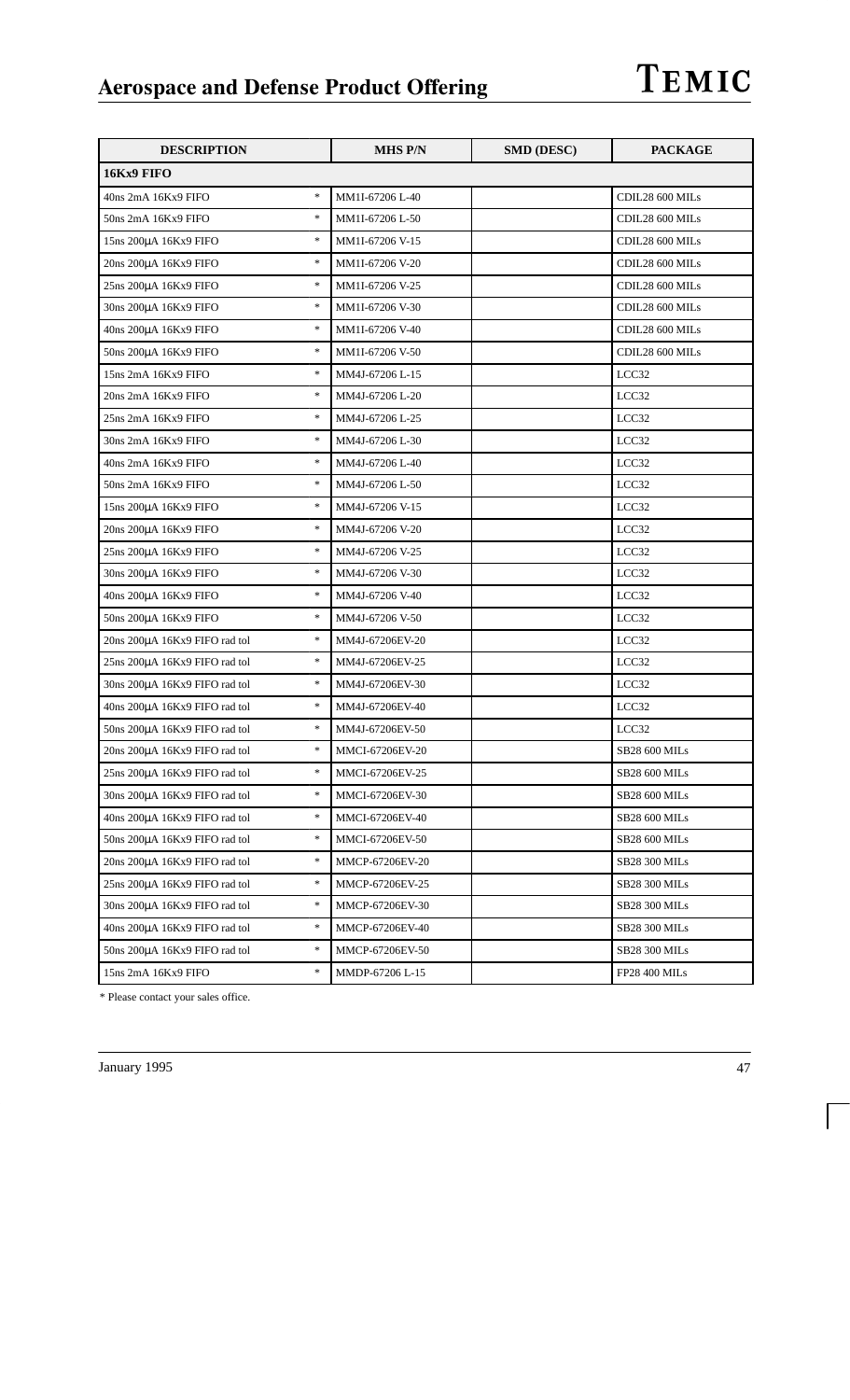| <b>DESCRIPTION</b>                  | <b>MHS P/N</b>  | <b>SMD (DESC)</b> | <b>PACKAGE</b>       |
|-------------------------------------|-----------------|-------------------|----------------------|
| 16Kx9 FIFO                          |                 |                   |                      |
| *.<br>20ns 2mA 16Kx9 FIFO           | MMDP-67206 L-20 |                   | <b>FP28 400 MILs</b> |
| *.<br>25ns 2mA 16Kx9 FIFO           | MMDP-67206 L-25 |                   | <b>FP28 400 MILs</b> |
| *<br>30ns 2mA 16Kx9 FIFO            | MMDP-67206 L-30 |                   | <b>FP28 400 MILs</b> |
| *<br>40ns 2mA 16Kx9 FIFO            | MMDP-67206 L-40 |                   | <b>FP28 400 MILs</b> |
| *<br>$50ns$ $2mA$ $16Kx9$ $FIFO$    | MMDP-67206 L-50 |                   | <b>FP28 400 MILs</b> |
| *.<br>15ns 200μA 16Kx9 FIFO         | MMDP-67206 V-15 |                   | FP28 400 MILs        |
| *.<br>20ns 200µA 16Kx9 FIFO         | MMDP-67206 V-20 |                   | <b>FP28 400 MILs</b> |
| *<br>25ns 200µA 16Kx9 FIFO          | MMDP-67206 V-25 |                   | <b>FP28 400 MILs</b> |
| *<br>30ns 200uA 16Kx9 FIFO          | MMDP-67206 V-30 |                   | <b>FP28 400 MILs</b> |
| *<br>40ns 200μA 16Kx9 FIFO          | MMDP-67206 V-40 |                   | <b>FP28 400 MILs</b> |
| *.<br>50ns 200µA 16Kx9 FIFO         | MMDP-67206 V-50 |                   | <b>FP28 400 MILs</b> |
| *<br>20ns 200µA 16Kx9 FIFO rad tol  | MMDP-67206EV-20 |                   | <b>FP28 400 MILs</b> |
| *<br>25ns 200µA 16Kx9 FIFO rad tol  | MMDP-67206EV-25 |                   | <b>FP28 400 MILs</b> |
| *<br>30ns 200µA 16Kx9 FIFO rad tol  | MMDP-67206EV-30 |                   | <b>FP28 400 MILs</b> |
| *.<br>40ns 200µA 16Kx9 FIFO rad tol | MMDP-67206EV-40 |                   | <b>FP28 400 MILs</b> |
| *<br>50ns 200µA 16Kx9 FIFO rad tol  | MMDP-67206EV-50 |                   | <b>FP28 400 MILs</b> |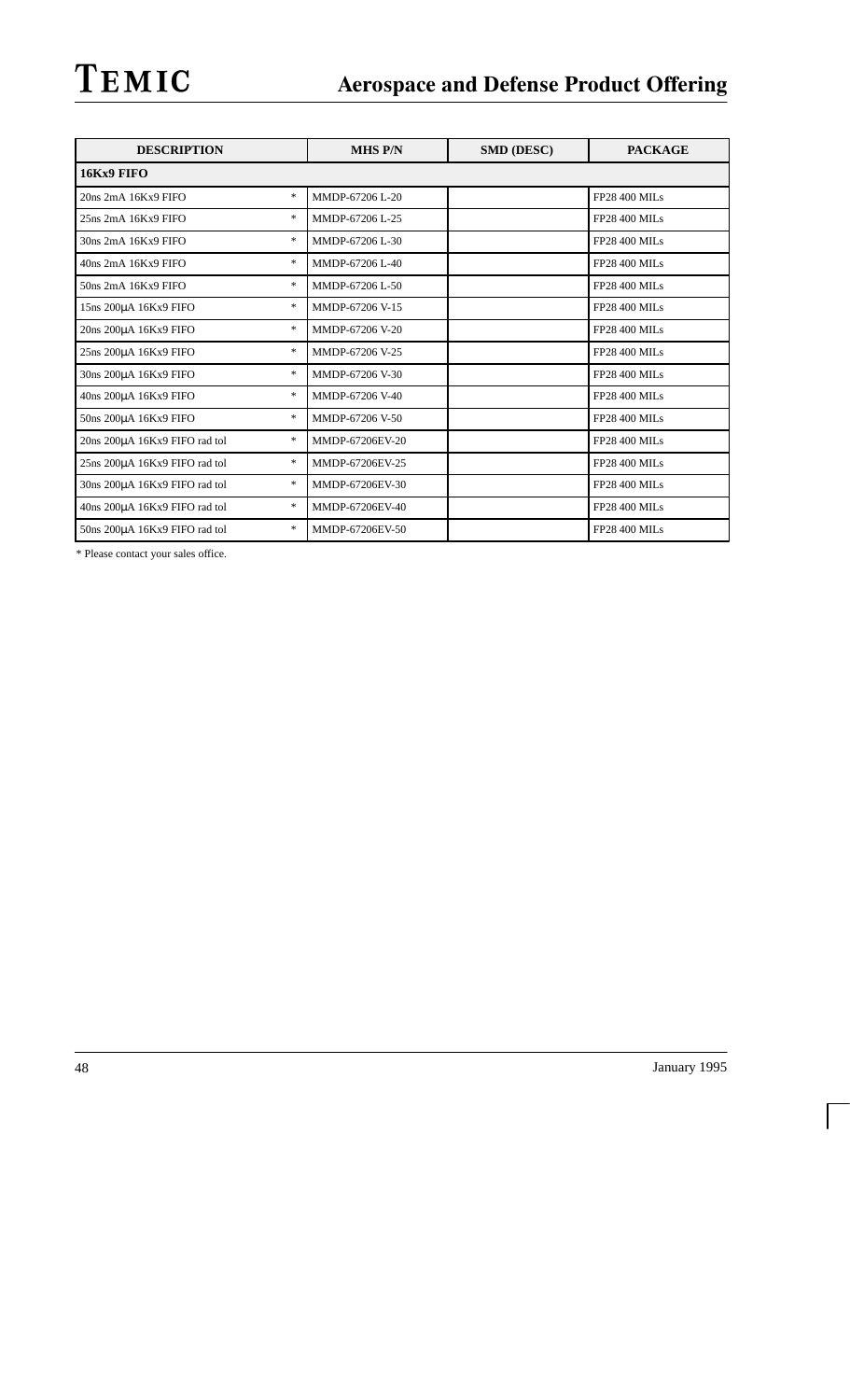## **Microprocessors & Microcontrollers**

| <b>DESCRIPTION</b>                           | <b>MHS P/N</b> | <b>SMD (DESC)</b> | <b>PACKAGE</b> |
|----------------------------------------------|----------------|-------------------|----------------|
| $\ast$<br>Integer unit 20 MHz                | MK-90C601S-20  |                   | MQFPF256       |
| $\ast$<br>Integer unit 25 MHz                | MK-90C601S-25  |                   | MQFPF256       |
|                                              |                |                   |                |
| $\ast$<br>Integer unit 20 MHz                | MG-90C601S-20  |                   | <b>PGA257</b>  |
| $\ast$<br>Integer unit 25 MHz                | MG-90C601S-25  |                   | <b>PGA257</b>  |
|                                              |                |                   |                |
| $\ast$<br>Integer unit 20 MHz rad tol        | MK-90C601E-20  |                   | MOFPF256       |
| $\ast$<br>Integer unit 25 MHz rad tol        | MK-90C601E-25  |                   | MQFPF256       |
|                                              |                |                   |                |
| $\ast$<br>Floating point unit 20 MHz         | MF-90C602S-20  |                   | MOFPL160       |
| $\ast$<br>Floating point unit 25 MHz         | MF-90C602S-25  |                   | MQFPL160       |
|                                              |                |                   |                |
| $\ast$<br>Floating point unit 20 MHz         | MG-90C602S-20  |                   | <b>PGA176</b>  |
| $\ast$<br>Floating point unit 25 MHz         | MG-90C602S-25  |                   | <b>PGA176</b>  |
|                                              |                |                   |                |
| $\ast$<br>Floating point unit 20 MHz rad tol | MF-90C602E-20  |                   | MQFPL160       |
| $\ast$<br>Floating point unit 25 MHz rad tol | MF-90C602E-25  |                   | MQFPL160       |
|                                              |                |                   |                |
| Memory controller<br>$\ast$                  | MK-90C609S     |                   | MQFPF256       |
| $\ast$<br>Memory controller                  | MG-90C609S     |                   | <b>PGA257</b>  |
| $\ast$<br>Memory controller rad tol          | MK-90C609E     |                   | MQFPF256       |

### **32 Bit RISC SPARC Microprocessors**

\* Please contact your sales office.

#### **8 Bit ROMless Microcontrollers**

| <b>DESCRIPTION</b>                       | <b>MHS P/N</b>   | <b>SMD (DESC)</b> | <b>PACKAGE</b>  |
|------------------------------------------|------------------|-------------------|-----------------|
| 8 Bit uC 128 Bytes RAM 36 MHZ            | MD-80C31u-36     |                   | CDIL40 600 MILs |
| 8 Bit uC 128 Bytes RAM 30 MHZ            | MD-80C31u-30     |                   | CDIL40 600 MILs |
| 8 Bit uC 128 Bytes RAM 25 MHZ            | MD-80C31u-25     |                   | CDIL40 600 MILs |
| 8 Bit uC 128 Bytes RAM 20 MHZ            | MD-80C31u-20     |                   | CDIL40 600 MILs |
| 8 Bit uC 128 Bytes RAM 16 MHZ            | MD-80C31-1       | 5962-8506403OA    | CDIL40 600 MILs |
| 8 Bit uC 128 Bytes RAM 12 MHZ            | MD-80C31         | 5962-8506401QA    | CDIL40 600 MILs |
| 8 Bit uC 128 Bytes RAM 6 MHZ low voltage | MD-80C31-L       |                   | CDIL40 600 MILs |
| 8 Bit uC 128 Bytes RAM 12 MHZ rad tol    | <b>MC-80C31E</b> |                   | SB 40 600 MILs  |
| 8 Bit uC 128 Bytes RAM 36 MHZ            | MO-80C31u-36     |                   | COPJ44          |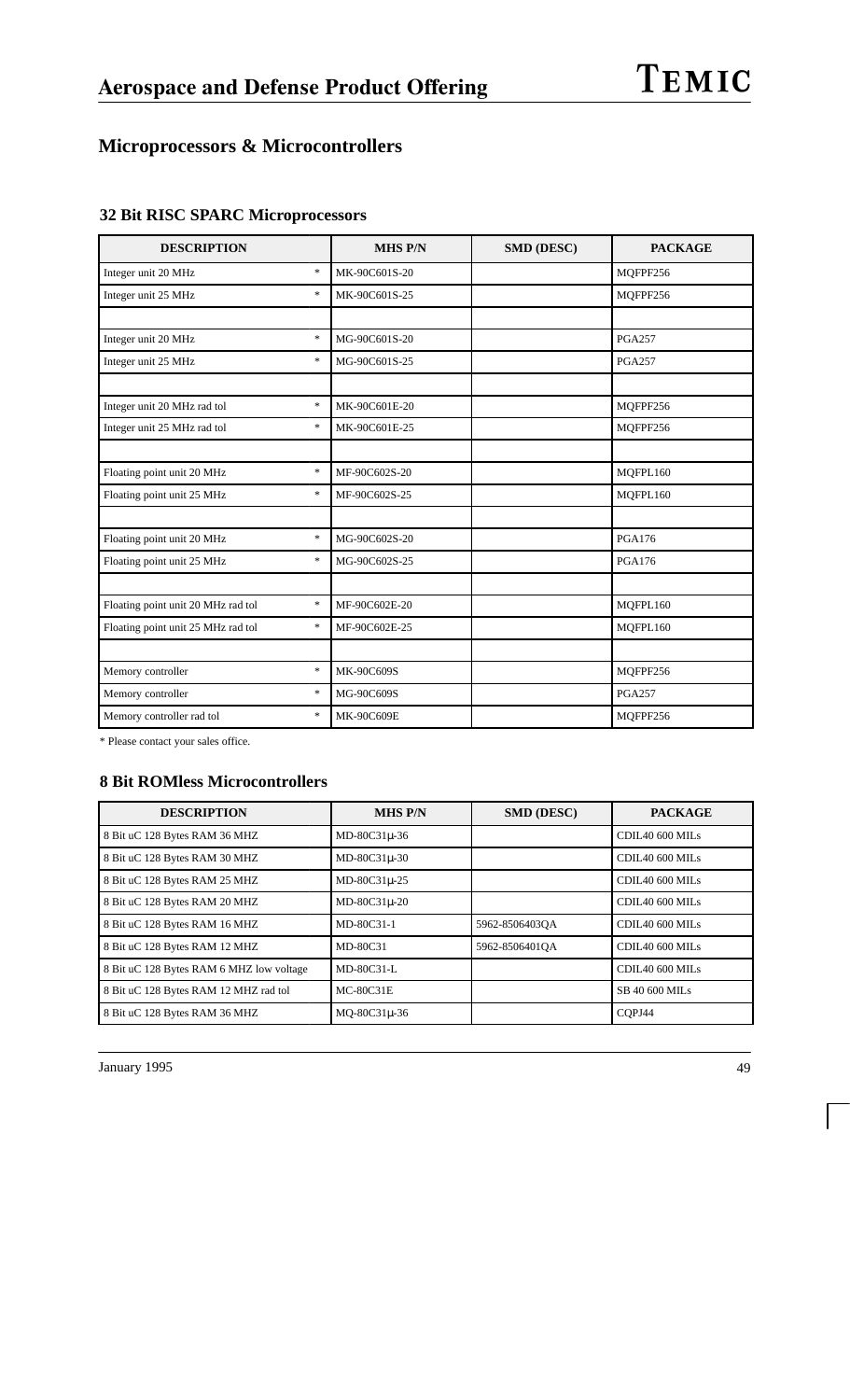| <b>DESCRIPTION</b>                       | <b>MHS P/N</b>   | SMD (DESC)     | <b>PACKAGE</b>  |
|------------------------------------------|------------------|----------------|-----------------|
| 8 Bit uC 128 Bytes RAM 30 MHZ            | MQ-80C31µ-30     |                | CQPJ44          |
| 8 Bit uC 128 Bytes RAM 25 MHZ            | MQ-80C31µ-25     |                | CQPJ44          |
| 8 Bit uC 128 Bytes RAM 20 MHZ            | MQ-80C31µ-20     |                | CQPJ44          |
| 8 Bit uC 128 Bytes RAM 16 MHZ            | MQ-80C31-1       |                | CQPJ44          |
| 8 Bit uC 128 Bytes RAM 12 MHZ            | MQ-80C31         |                | CQPJ44          |
| 8 Bit uC 128 Bytes RAM 6 MHZ low voltage | MQ-80C31-L       |                | CQPJ44          |
| 8 Bit uC 128 Bytes RAM 36 MHZ            | MR-80C31µ-36     |                | LCC44           |
| 8 Bit uC 128 Bytes RAM 30 MHZ            | MR-80C31µ-30     |                | LCC44           |
| 8 Bit uC 128 Bytes RAM 25 MHZ            | MR-80C31µ-25     |                | LCC44           |
| 8 Bit uC 128 Bytes RAM 20 MHZ            | $MR-80C31\mu-20$ |                | LCC44           |
| 8 Bit uC 128 Bytes RAM 16 MHZ            | MR-80C31-1       | 5962-8506403XC | LCC44           |
| 8 Bit uC 128 Bytes RAM 12 MHZ            | MR-80C31         | 5962-8506401XC | LCC44           |
| 8 Bit uC 128 Bytes RAM 6 MHZ low voltage | MR-80C31-L       |                | LCC44           |
| 8 Bit uC 128 Bytes RAM 12 MHZ rad tol    | <b>MR-80C31E</b> |                | LCC44           |
| 8 Bit uC 128 Bytes RAM 12 MHZ rad tol    | MJ-80C31E        |                | J-LCC44         |
|                                          |                  |                |                 |
| 8 Bit uC 256Bytes RAM 36 MHZ             | MD-80C32µ-36     |                | CDIL40 600 MILs |
| 8 Bit uC 256Bytes RAM 30 MHZ             | MD-80C32µ-30     |                | CDIL40 600 MILs |
| 8 Bit uC 256Bytes RAM 25 MHZ             | MD-80C32µ-25     |                | CDIL40 600 MILs |
| 8 Bit uC 256Bytes RAM 20 MHZ             | MD-80C32µ-20     |                | CDIL40 600 MILs |
| 8 Bit uC 256Bytes RAM 16 MHZ             | MD-80C32-1       |                | CDIL40 600 MILs |
| 8 Bit uC 256Bytes RAM 12 MHZ             | MD-80C32         |                | CDIL40 600 MILs |
| 8 Bit uC 256Bytes RAM 6 MHZ low voltage  | MD-80C32-L       |                | CDIL40 600 MILs |
| 8 Bit uC 256Bytes RAM 30 MHZ rad tol     | MC-80C32µE-30    |                | SB 40 600 MILs  |
| 8 Bit uC 256Bytes RAM 25 MHZ rad tol     | MC-80C32µE-25    |                | SB 40 600 MILs  |
| 8 Bit uC 256Bytes RAM 20 MHZ rad tol     | MC-80C32µE-20    |                | SB 40 600 MILs  |
| 8 Bit uC 256Bytes RAM 36 MHZ             | MQ-80C32µ-36     |                | CQPJ44          |
| 8 Bit uC 256Bytes RAM 30 MHZ             | MQ-80C32µ-30     |                | CQPJ44          |
| 8 Bit uC 256Bytes RAM 25 MHZ             | MQ-80C32µ-25     |                | CQPJ44          |
| 8 Bit uC 256Bytes RAM 20 MHZ             | MQ-80C32µ-20     |                | COPJ44          |
| 8 Bit uC 256Bytes RAM 16 MHZ             | MQ-80C32-1       |                | CQPJ44          |
| 8 Bit uC 256Bytes RAM 12 MHZ             | MQ-80C32         |                | CQPJ44          |
| 8 Bit uC 256Bytes RAM 6 MHZ low voltage  | MQ-80C32-L       |                | CQPJ44          |
| 8 Bit uC 256Bytes RAM 36 MHZ             | MR-80C32µ-36     |                | LCC44           |
| 8 Bit uC 256Bytes RAM 30 MHZ             | MR-80C32µ-30     |                | LCC44           |
| 8 Bit uC 256Bytes RAM 25 MHZ             | MR-80C32µ-25     |                | LCC44           |
| 8 Bit uC 256Bytes RAM 20 MHZ             | MR-80C32µ-20     |                | LCC44           |
| 8 Bit uC 256Bytes RAM 16 MHZ             | MR-80C32-1       |                | LCC44           |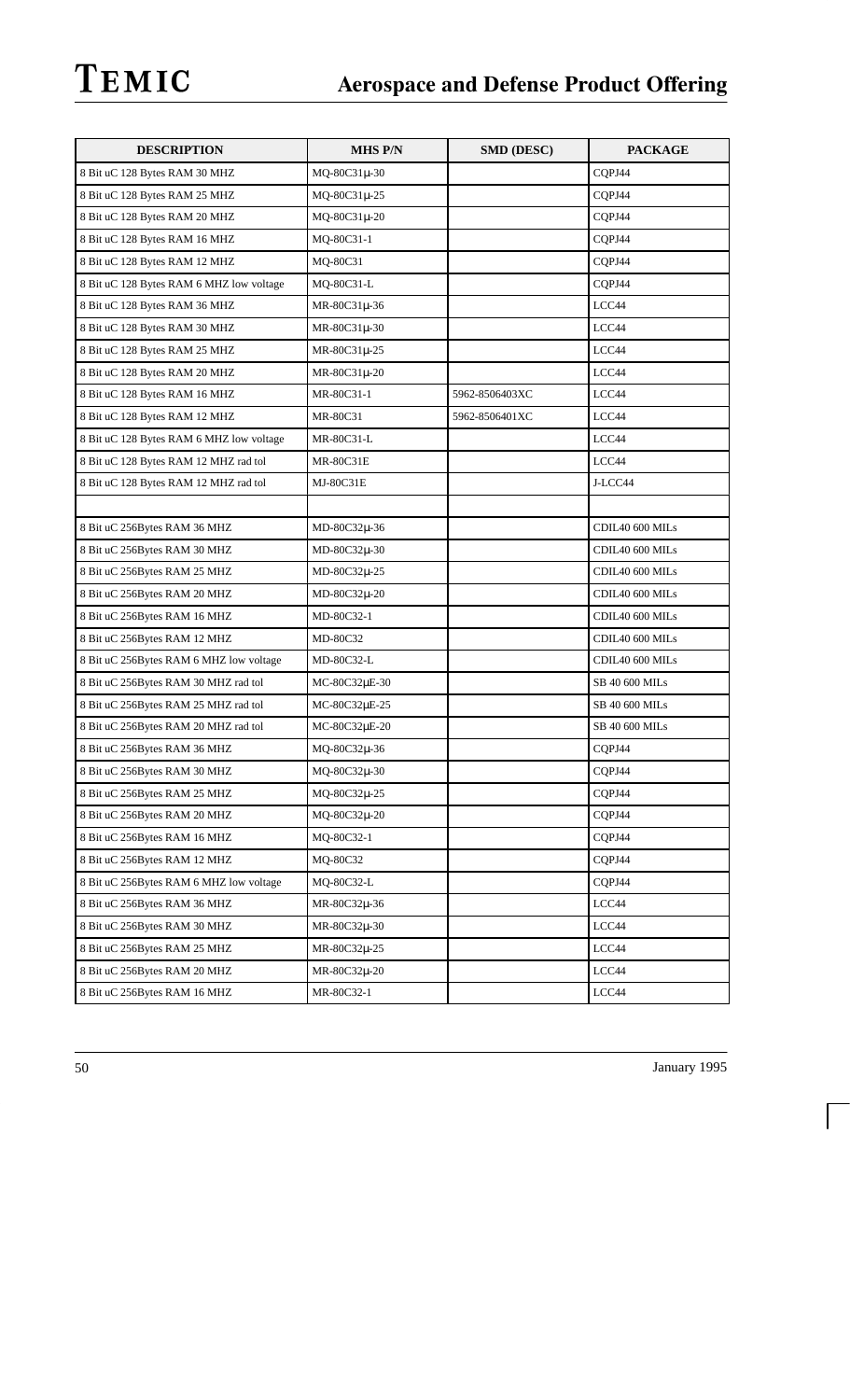| <b>DESCRIPTION</b>                              | <b>MHS P/N</b>    | <b>SMD (DESC)</b> | <b>PACKAGE</b>  |
|-------------------------------------------------|-------------------|-------------------|-----------------|
| 8 Bit uC 256Bytes RAM 12 MHZ                    | MR-80C32          |                   | LCC44           |
| 8 Bit uC 256Bytes RAM 6 MHZ low voltage         | MR-80C32-L        |                   | LCC44           |
| 8 Bit uC 256Bytes RAM 30 MHZ rad tol            | MR-80C32µE-30     |                   | LCC44           |
| 8 Bit uC 256Bytes RAM 25 MHZ rad tol            | MR-80C32µE-25     |                   | LCC44           |
| 8 Bit uC 256Bytes RAM 20 MHZ rad tol            | MR-80C32µE-S      |                   | LCC44           |
| 8 Bit uC 256Bytes RAM 30 MHZ rad tol            | MJ-80C32µE-30     |                   | J-LCC44         |
| 8 Bit uC 256Bytes RAM 25 MHZ rad tol            | MJ-80C32µE-25     |                   | J-LCC44         |
| 8 Bit uC 256Bytes RAM 20 MHZ rad tol            | MJ-80C32µE-20     |                   | J-LCC44         |
|                                                 |                   |                   |                 |
| 8 Bit uC 256Bytes RAM 36 MHZ + watch dog        | MD-80C154µ-36     |                   | CDIL40 600 MILs |
| 8 Bit uC 256Bytes RAM 30 MHZ + watch dog        | $MD-80C154\mu-30$ |                   | CDIL40 600 MILs |
| 8 Bit uC 256Bytes RAM 25 MHZ + watch dog        | MD-80C154µ-25     |                   | CDIL40 600 MILs |
| 8 Bit uC 256Bytes RAM 20 MHZ +watch dog         | MD-80C154µ-20     |                   | CDIL40 600 MILs |
| 8 Bit uC 256Bytes RAM 16 MHZ + watch dog        | MD-80C154-1       |                   | CDIL40 600 MILs |
| 8 Bit uC 256Bytes RAM 12 MHZ + watch dog        | MD-80C154         |                   | CDIL40 600 MILs |
| 8 Bit uC 256Bytes RAM 6 MHZ<br>low volt + watch | MD-80C154-L       |                   | CDIL40 600 MILs |
| 8 Bit uC 256Bytes RAM 36 MHZ + watch dog        | MQ-80C154µ-36     |                   | CQPJ44          |
| 8 Bit uC 256Bytes RAM 30 MHZ + watch dog        | MQ-80C154µ-30     |                   | CQPJ44          |
| 8 Bit uC 256Bytes RAM 25 MHZ + watch dog        | MQ-80C154µ-25     |                   | CQPJ44          |
| 8 Bit uC 256Bytes RAM 20 MHZ +watch dog         | MQ-80C154µ-20     |                   | CQPJ44          |
| 8 Bit uC 256Bytes RAM 16 MHZ + watch dog        | MQ-80C154-1       |                   | CQPJ44          |
| 8 Bit uC 256Bytes RAM 12 MHZ + watch dog        | MQ-80C154         |                   | CQPJ44          |
| 8 Bit uC 256Bytes RAM 6 MHZ<br>low volt + watch | MQ-80C154-L       |                   | CQPJ44          |
| 8 Bit uC 256Bytes RAM 36 MHZ + watch dog        | MR-80C154µ-36     |                   | LCC44           |
| 8 Bit uC 256Bytes RAM 30 MHZ + watch dog        | MR-80C154µ-30     |                   | LCC44           |
| 8 Bit uC 256Bytes RAM 25 MHZ + watch dog        | MR-80C154µ-25     |                   | LCC44           |
| 8 Bit uC 256Bytes RAM 20 MHZ +watch dog         | MR-80C154µ-20     |                   | LCC44           |
| 8 Bit uC 256Bytes RAM 16 MHZ + watch dog        | MR-80C154-1       |                   | LCC44           |
| 8 Bit uC 256Bytes RAM 12 MHZ + watch dog        | MR-80C154         |                   | LCC44           |
| 8 Bit uC 256Bytes RAM 6 MHZ<br>low volt + watch | MR-80C154-L       |                   | LCC44           |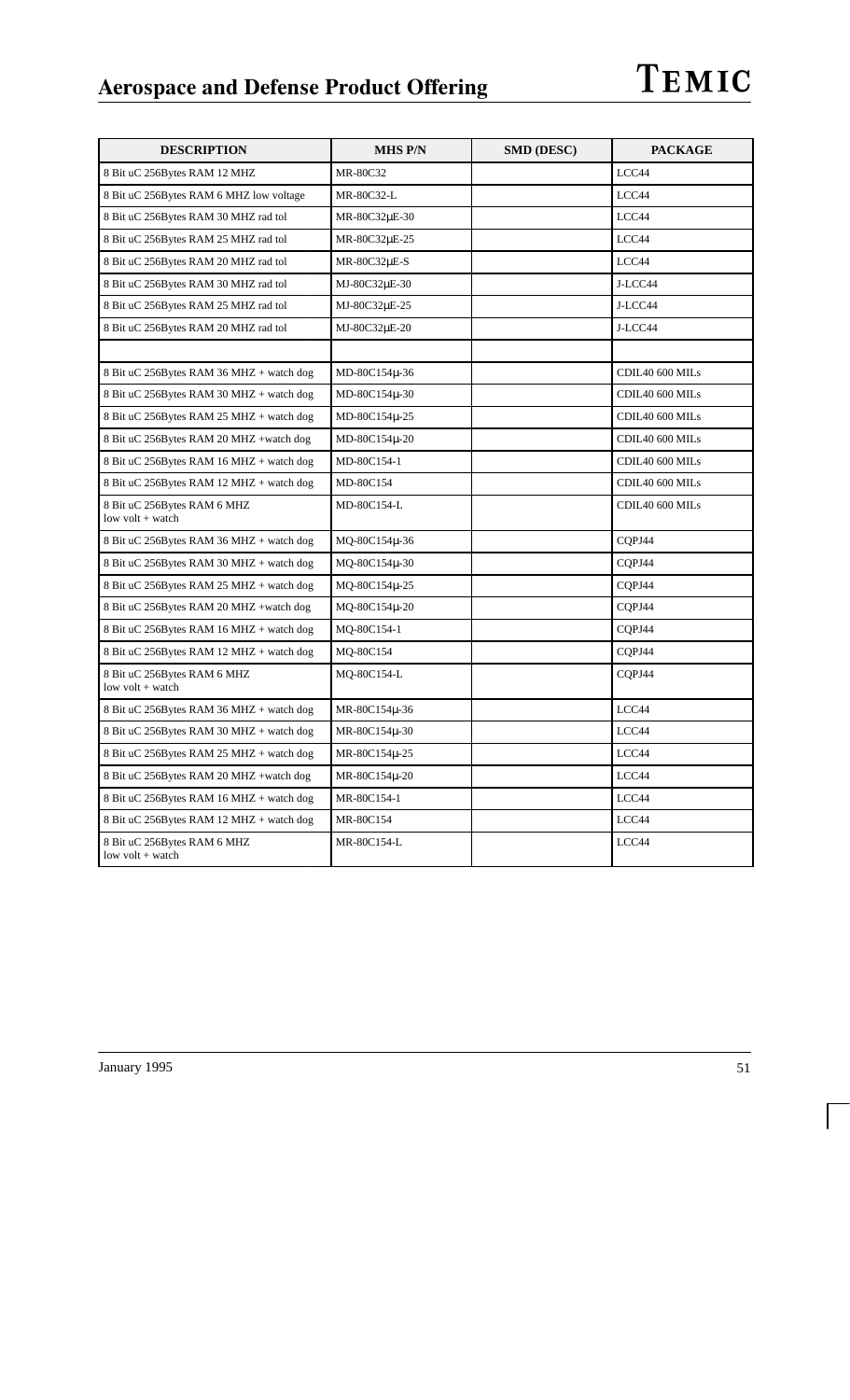## **8 Bit ROM Microcontroller**

| <b>DESCRIPTION</b>                    | <b>MHS P/N</b>   | SMD (DESC)     | <b>PACKAGE</b>  |
|---------------------------------------|------------------|----------------|-----------------|
| 8Bit uC 4K Bytes ROM 36MHZ            | MD-80C51µxxx-36  |                | CDIL40 600 MILs |
| 8Bit uC 4K Bytes ROM 30MHZ            | MD-80C51µxxx-30  |                | CDIL40 600 MILs |
| 8Bit uC 4K Bytes ROM 25MHZ            | MD-80C51µxxx-25  |                | CDIL40 600 MILs |
| 8Bit uC 4K Bytes ROM 20MHZ            | MD-80C51µxxx-20  |                | CDIL40 600 MILs |
| 8Bit uC 4K Bytes ROM 16MHZ            | MD-80C51xxx-1    | 5962-8506404QA | CDIL40 600 MILs |
| 8Bit uC 4K Bytes ROM 12MHZ            | MD-80C51xxx      | 5962-8506402QA | CDIL40 600 MILs |
| 8Bit uC 4K Bytes ROM 6MHZ low voltage | MD-80C51xxx-L    |                | CDIL40 600 MILs |
| 8Bit uC 4K Bytes ROM 36MHZ            | MQ-80C51µxxx-36  |                | CQPJ44          |
| 8Bit uC 4K Bytes ROM 30MHZ            | MQ-80C51µxxx-30  |                | CQPJ44          |
| 8Bit uC 4K Bytes ROM 25MHZ            | MQ-80C51µxxx-25  |                | CQPJ44          |
| 8Bit uC 4K Bytes ROM 20MHZ            | MQ-80C51µxxx-20  |                | CQPJ44          |
| 8Bit uC 4K Bytes ROM 16MHZ            | MQ-80C51xxx-1    |                | CQPJ44          |
| 8Bit uC 4K Bytes ROM 12MHZ            | MQ-80C51xxx      |                | CQPJ44          |
| 8Bit uC 4K Bytes ROM 6MHZ low voltage | MQ-80C51xxx-L    |                | CQPJ44          |
| 8Bit uC 4K Bytes ROM 36MHZ            | MR-80C51uxxx-36  |                | LCC44           |
| 8Bit uC 4K Bytes ROM 30MHZ            | MR-80C51µxxx-30  |                | LCC44           |
| 8Bit uC 4K Bytes ROM 25MHZ            | MR-80C51µxxx-25  |                | LCC44           |
| 8Bit uC 4K Bytes ROM 20MHZ            | MR-80C51µxxx-20  |                | LCC44           |
| 8Bit uC 4K Bytes ROM 16MHZ            | MR-80C51xxx-1    | 5962-8506404XC | LCC44           |
| 8Bit uC 4K Bytes ROM 12MHZ            | MR-80C51xxx      | 5962-8506402XC | LCC44           |
| 8Bit uC 4K Bytes ROM 6MHZ low voltage | MR-80C51xxx-L    |                | LCC44           |
|                                       |                  |                |                 |
| 8Bit uC 8K Bytes ROM 36MHZ            | MD-80C52µxxx-36  |                | CDIL40 600 MILs |
| 8Bit uC 8K Bytes ROM 30MHZ            | MD-80C52µxxx-30  |                | CDIL40 600 MILs |
| 8Bit uC 8K Bytes ROM 25MHZ            | MD-80C52µxxx-25  |                | CDIL40 600 MILs |
| 8Bit uC 8K Bytes ROM 20MHZ            | MD-80C52µxxx-20  |                | CDIL40 600 MILs |
| 8Bit uC 8K Bytes ROM 16MHZ            | MD-80C52xxx-1    |                | CDIL40 600 MILs |
| 8Bit uC 8K Bytes ROM 12MHZ            | MD-80C52xxx      |                | CDIL40 600 MILs |
| 8Bit uC 8K Bytes ROM 6MHZ low voltage | MD-80C52xxx-L    |                | CDIL40 600 MILs |
| 8Bit uC 8K Bytes ROM 30MHZ rad tol    | MC-80C52µExxx-30 |                | SB 40 600 MILs  |
| 8Bit uC 8K Bytes ROM 25MHZ rad tol    | MC-80C52µExxx-25 |                | SB 40 600 MILs  |
| 8Bit uC 8K Bytes ROM 20MHZ rad tol    | MC-80C52µExxx-20 |                | SB 40 600 MILs  |
| 8Bit uC 8K Bytes ROM 36MHZ            | MQ-80C52µxxx-36  |                | CQPJ44          |
| 8Bit uC 8K Bytes ROM 30MHZ            | MQ-80C52µxxx-30  |                | CQPJ44          |
| 8Bit uC 8K Bytes ROM 25MHZ            | MQ-80C52µxxx-25  |                | CQPJ44          |
| 8Bit uC 8K Bytes ROM 20MHZ            | MQ-80C52µxxx-20  |                | CQPJ44          |
| 8Bit uC 8K Bytes ROM 16MHZ            | MQ-80C52xxx-1    |                | CQPJ44          |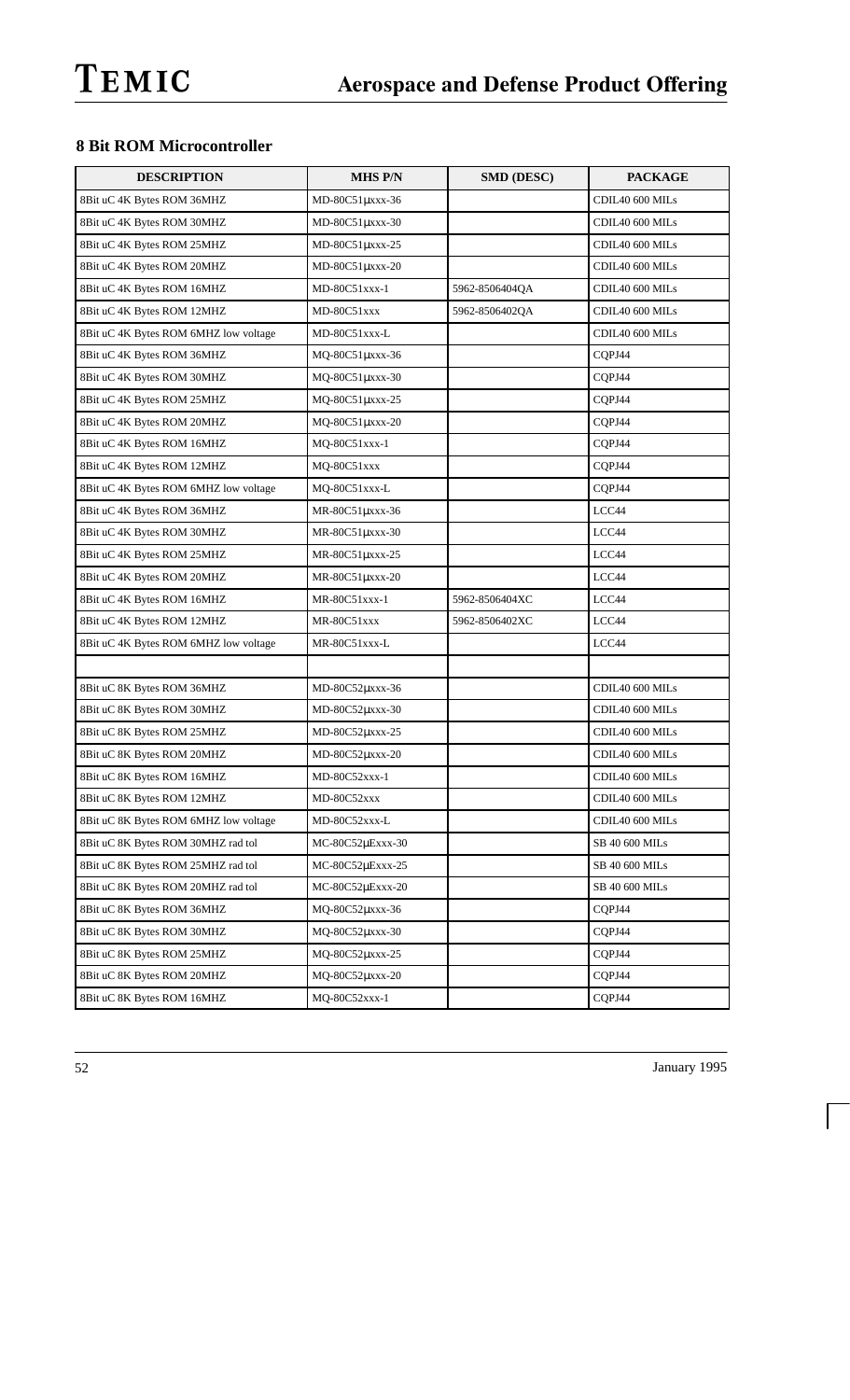| <b>DESCRIPTION</b>                                            | <b>MHS P/N</b>   | <b>SMD (DESC)</b> | <b>PACKAGE</b>  |
|---------------------------------------------------------------|------------------|-------------------|-----------------|
| 8Bit uC 8K Bytes ROM 12MHZ                                    | MQ-80C52xxx      |                   | CQPJ44          |
| 8Bit uC 8K Bytes ROM 6MHZ low voltage                         | MQ-80C52xxx-L    |                   | COPJ44          |
| 8Bit uC 8K Bytes ROM 36MHZ                                    | MR-80C52µxxx-36  |                   | LCC44           |
| 8Bit uC 8K Bytes ROM 30MHZ                                    | MR-80C52µxxx-30  |                   | LCC44           |
| 8Bit uC 8K Bytes ROM 25MHZ                                    | MR-80C52µxxx-25  |                   | LCC44           |
| 8Bit uC 8K Bytes ROM 20MHZ                                    | MR-80C52µxxx-20  |                   | LCC44           |
| 8Bit uC 8K Bytes ROM 16MHZ                                    | MR-80C52xxx-1    |                   | LCC44           |
| 8Bit uC 8K Bytes ROM 12MHZ                                    | MR-80C52xxx      |                   | LCC44           |
| 8Bit uC 8K Bytes ROM 6MHZ low voltage                         | MR-80C52xxx-L    |                   | LCC44           |
| 8Bit uC 8K Bytes ROM 30MHZ rad tol                            | MR-80C52µExxx-30 |                   | LCC44           |
| 8Bit uC 8K Bytes ROM 25MHZ rad tol                            | MR-80C52µExxx-25 |                   | LCC44           |
| 8Bit uC 8K Bytes ROM 20MHZ rad tol                            | MR-80C52µExxx-20 |                   | LCC44           |
| 8Bit uC 8K Bytes ROM 30MHZ rad tol                            | MJ-80C52µExxx-30 |                   | J-LCC44         |
| 8Bit uC 8K Bytes ROM 25MHZ rad tol                            | MJ-80C52µExxx-25 |                   | J-LCC44         |
| 8Bit uC 8K Bytes ROM 20MHZ rad tol                            | MJ-80C52uExxx-20 |                   | J-LCC44         |
|                                                               |                  |                   |                 |
| 8 Bit uC 16K Bytes RAM<br>$36 \text{ MHz} + \text{watch dog}$ | MD-83C154µ-36    |                   | CDIL40 600 MILs |
| 8 Bit uC 16K Bytes RAM<br>$30$ MHZ + watch dog                | MD-83C154µ-30    |                   | CDIL40 600 MILs |
| 8 Bit uC 16K Bytes RAM<br>$25$ MHZ + watch dog                | MD-83C154µ-25    |                   | CDIL40 600 MILs |
| 8 Bit uC 16K Bytes RAM<br>20 MHZ +watch dog                   | MD-83C154µ-20    |                   | CDIL40 600 MILs |
| 8 Bit uC 16K Bytes RAM<br>$16 MHz + watch dog$                | MD-83C154-1      |                   | CDIL40 600 MILs |
| 8 Bit uC 16K Bytes RAM<br>12 MHZ + watch dog                  | MD-83C154        |                   | CDIL40 600 MILs |
| 8 Bit uC 16K Bytes RAM<br>$6$ MHZ low volt + watch            | MD-83C154-L      |                   | CDIL40 600 MILs |
| 8 Bit uC 16K Bytes RAM<br>$36 MHz + watch dog$                | MQ-83C154µ-36    |                   | CQPJ44          |
| 8 Bit uC 16K Bytes RAM<br>$30$ MHZ + watch dog                | MQ-83C154µ-30    |                   | COPJ44          |
| 8 Bit uC 16K Bytes RAM<br>25 MHZ + watch dog                  | MQ-83C154u-25    |                   | CQPJ44          |
| 8 Bit uC 16K Bytes RAM<br>20 MHZ +watch dog                   | MQ-83C154µ-20    |                   | CQPJ44          |
| 8 Bit uC 16K Bytes RAM<br>$16 MHz + watch dog$                | MQ-83C154-1      |                   | CQPJ44          |
| 8 Bit uC 16K Bytes RAM<br>12 MHZ + watch dog                  | MQ-83C154        |                   | CQPJ44          |
| 8 Bit uC 16K Bytes RAM<br>6 MHZ low volt + watch              | MQ-83C154-L      |                   | CQPJ44          |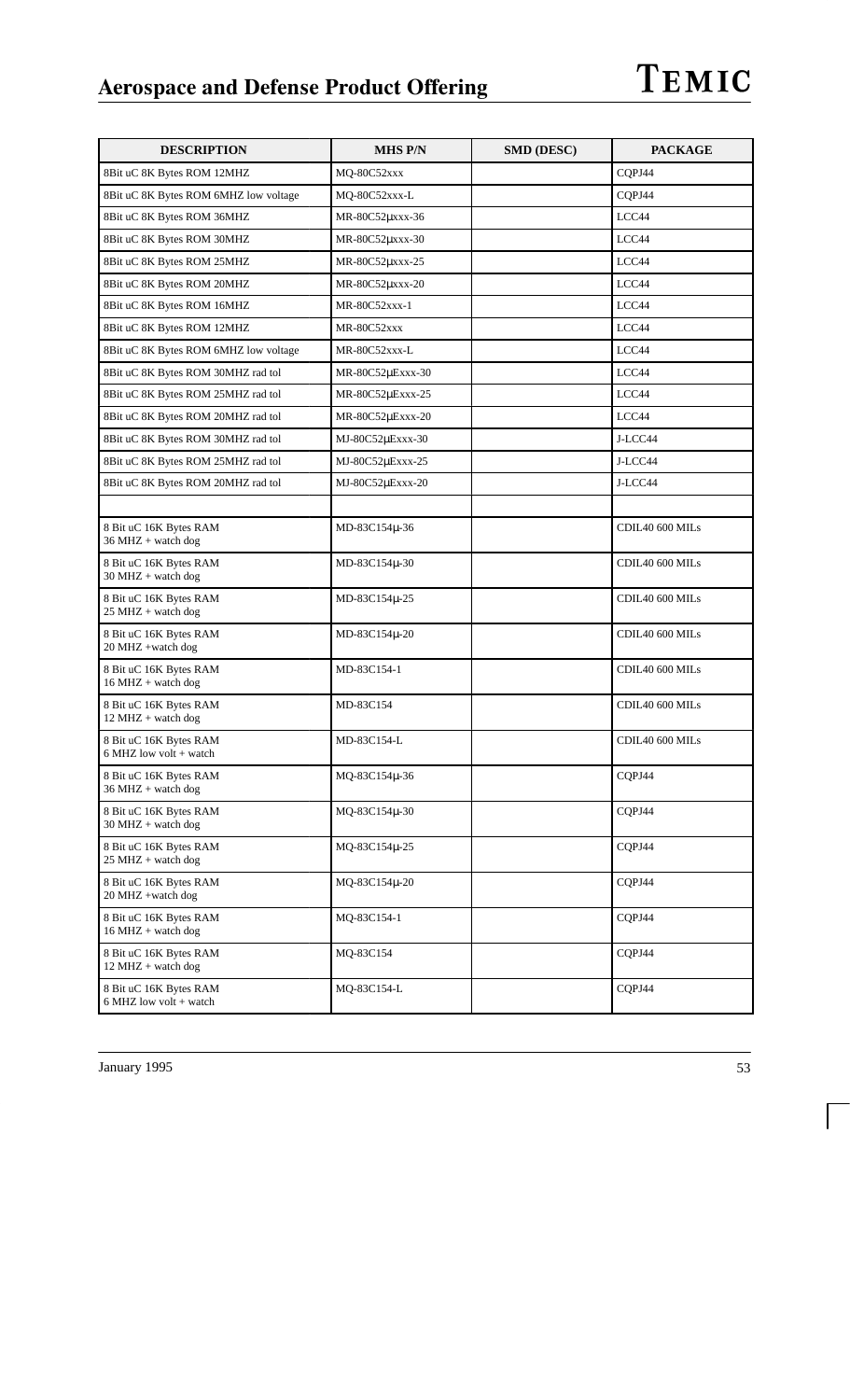| <b>DESCRIPTION</b>                                            | <b>MHS P/N</b> | <b>SMD (DESC)</b> | <b>PACKAGE</b> |
|---------------------------------------------------------------|----------------|-------------------|----------------|
| 8 Bit uC 16K Bytes RAM<br>$36 \text{ MHz} + \text{watch dog}$ | MR-83C154u-36  |                   | LCC44          |
| 8 Bit uC 16K Bytes RAM<br>$30 \text{ MHz} + \text{watch dog}$ | MR-83C154µ-30  |                   | LCC44          |
| 8 Bit uC 16K Bytes RAM<br>$25 \text{ MHz} + \text{watch dog}$ | MR-83C154u-25  |                   | LCC44          |
| 8 Bit uC 16K Bytes RAM<br>$20$ MHZ +watch dog                 | MR-83C154u-20  |                   | LCC44          |
| 8 Bit uC 16K Bytes RAM<br>$16 \text{ MHz} + \text{watch dog}$ | MR-83C154-1    |                   | LCC44          |
| 8 Bit uC 16K Bytes RAM<br>$12 \text{ MHz} + \text{watch dog}$ | MR-83C154      |                   | LCC44          |
| 8 Bit uC 16K Bytes RAM<br>$6$ MHZ low volt + watch            | MR-83C154-L    |                   | LCC44          |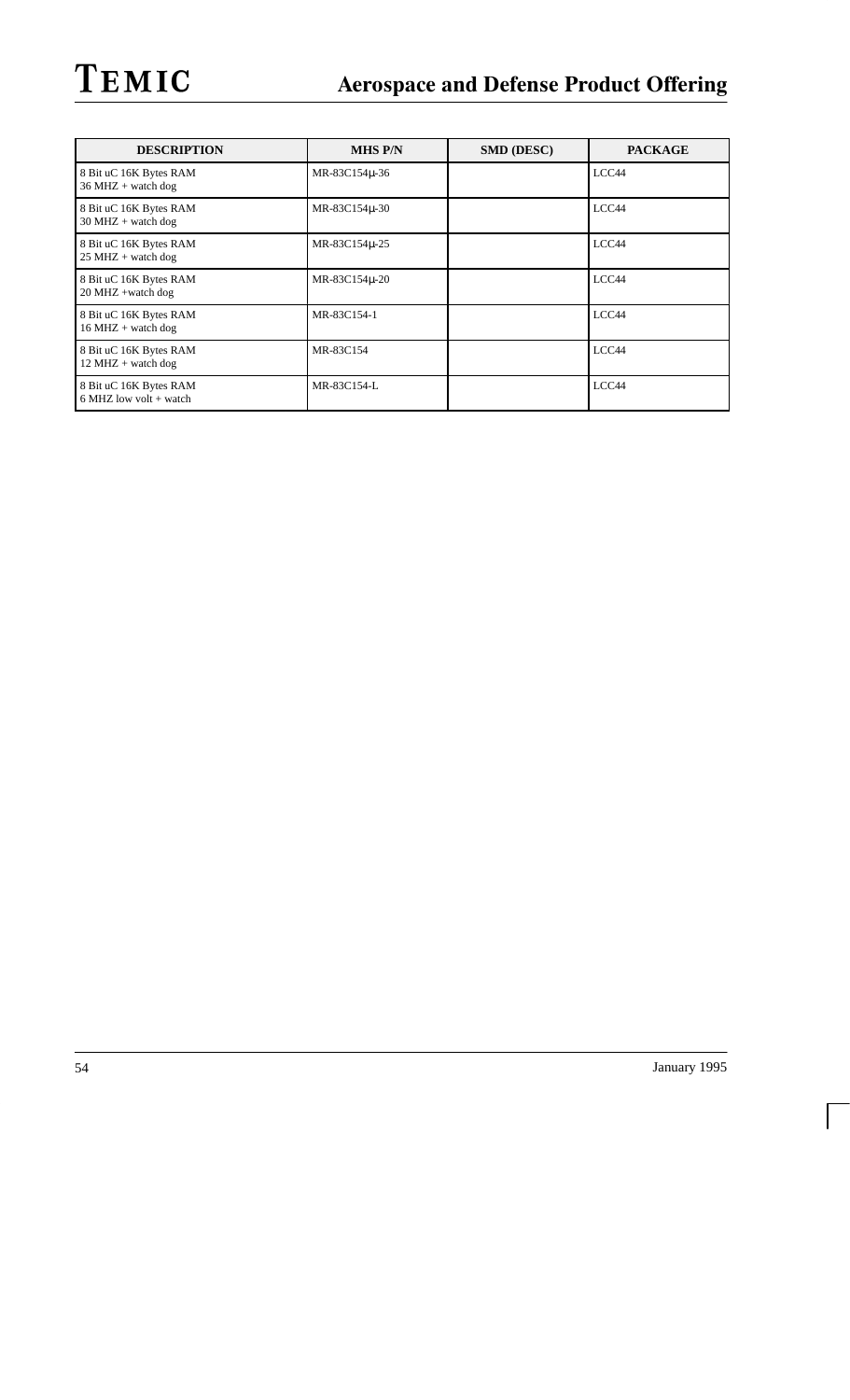# TEMIC

## **ASICs & ASSPs**

## **Total Capability in Integration**

#### **Functions :**

- Sensors
- $\bullet$ Control/compute
- $\bullet$ Communicate/interface
- Memorize
- $\bullet$ Activate
- $\bullet$ Power

#### **Processes :**

- Digital CMOS, BICMOS
- Digital Rad tolerant CMOS, BICMOS

#### **Quality :**

- $\bullet$  ISO 9001
- $\bullet$ Mil/space
- $\bullet$ Automotive
- $\bullet$ Rugged

#### **Performance :**

- Low/high voltage
- Low power
- From DC to GHz
- High precision
- $\bullet$  High integration

# **Digital Capability**

#### **Sea of Gates**

MHS Sea of Gates series pushes the limits of integration and speed for key market sectors such as Telecom, Defence or Aerospace. Using 3 metal layers 0.6 micron CMOS, integration can reach 465 000 cells/480 I/O's. Clock rates in excess of 200 MHz are achievable, as well as drastic die size improvements thanks to process and high silicon use.

## **Packaging :**

- Multichip modules
- $\bullet$ Hybrid
- $\bullet$ Surface mount
- $\bullet$ Plastic/ceramic
- $\bullet$ Tab

#### **Methodologies :**

- $\bullet$ Sea of gates
- $\bullet$ Standard cell
- $\bullet$ Automated Custom
- $\bullet$ Composite array
- $\bullet$ ASSP

#### **Services :**

- $\bullet$ Sourcing expertise
- $\bullet$ Consultancy
- $\bullet$ Training
- $\bullet$ Design
- $\bullet$ Technical centers
- $\bullet$ PLD/FPGA replacement

### **Features Summary – Sea of Gates / Composite Sea of Gates**

High Level System Integration :

High Speed/Low Power/High Integration Embedded PLL for clock generation Power on reset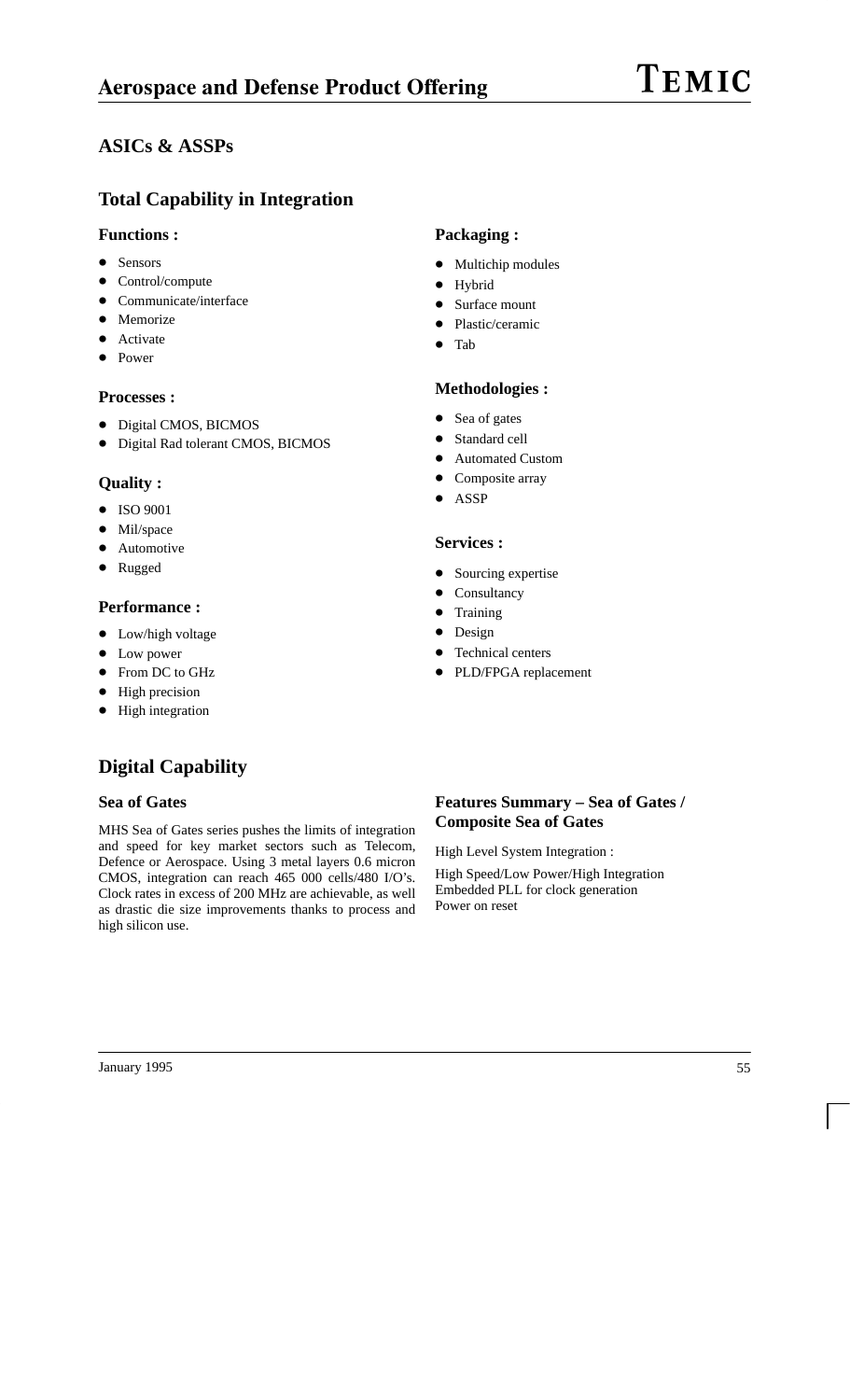#### **Libraries**

- Flexible I/O's, CMOS, TTL, BTL, Pseudo ECL fast and/or noise controlled
- PLL 200 MHz
- $\bullet$ DPR, FIFO Generators up to 72 K bits
- $\bullet$  Hard Blocks, Various protocol controllers : HDLC, X21, V110 ...
- Embedded Megacells : VAN, ATM, Smart RAMs ...

#### **Platforms**

- $\bullet$ Cadence, Mentor, Synopsis
- $\bullet$ VHDL Tools
- $\bullet$ Floor planning Tools
- Timing driven Layout
- $\bullet$  R, L, C Packaging Simulation

#### **Physical Implementation**

- CMOS  $0.6 \mu$  3 metal layers
- From 3 k gates 44 I/O's up to 465 k gates 480 I/O's
- Mixed power supply  $3 \text{ V}$  and  $5 \text{ V}$
- Very low power consumption  $0.75 \mu$  W/3 V per gate

#### **CMOS Sea of Gates**

| <b>Part Number</b>               | <b>Function</b>            | <b>Key Features</b>                                                                                                                                                                                                                           | <b>Source</b> |
|----------------------------------|----------------------------|-----------------------------------------------------------------------------------------------------------------------------------------------------------------------------------------------------------------------------------------------|---------------|
| MG : CMOS sea of gate family (*) | Gate array<br>5 V or 3.3 V | Line width $0.6 \mu$ , 3 metal layers<br>Cells from $3 K$ to $465 K$<br>I/O from $44$ to $480$<br>Clock rate greater than 200 MHz (PLL)<br>Mixed power supply, 3 V and 5 V<br>Very low power consumption,<br>$0.75 \mu W/MHz/gate \omega 3 V$ | <b>MHS</b>    |

(\*) Available in radiation tolerant versions (RT process). Please contact your sales office.

| <b>Type</b> | <b>Total Cells</b> | <b>Usable Gates</b><br><b>RANDOM</b> | <b>Usable Memory</b><br><b>Gates</b> | Maximum I/O | <b>Total Pads</b> | <b>Availability</b> |
|-------------|--------------------|--------------------------------------|--------------------------------------|-------------|-------------------|---------------------|
| MG1000      | 789                | 600                                  | 1600                                 | 24          | 42                | TBD                 |
| MG1001      | 1566               | 1100                                 | 3100                                 | 32          | 50                | TBD                 |
| MG1002      | 2046               | 1400                                 | 4100                                 | 30          | 54                | Q1/95               |
| MG1004      | 3608               | 2500                                 | 7200                                 | 48          | 66                | Jan95               |
| MG1009      | 8970               | 6300                                 | 17900                                | 72          | 90                | Q1/95               |
| MG1014      | 13846              | 9700                                 | 27700                                | 88          | 106               | Q1/95               |
| MG1020      | 19879              | 13900                                | 39800                                | 104         | 122               | TBD                 |
| MG1033      | 32868              | 23000                                | 65700                                | 130         | 148               | Dec94               |
| MG1042      | 41869              | 29300                                | 83700                                | 146         | 164               | TBD                 |
| MG1052      | 51958              | 36400                                | 103900                               | 162         | 180               | TBD                 |
| MG1070      | 70059              | 49000                                | 140100                               | 188         | 206               | Dec94               |
| MG1090      | 88536              | 62000                                | 177100                               | 212         | 230               | <b>TBD</b>          |
| MG1120      | 118472             | 82900                                | 236900                               | 244         | 262               | Feb95               |
| MG1140      | 140049             | 98000                                | 280000                               | 264         | 282               | Available           |
| MG1200      | 196384             | 137500                               | 392800                               | 312         | 330               | TBD                 |
| MG1265      | 264375             | 185100                               | 528800                               | 360         | 378               | Available           |
| MG1350      | 346203             | 242300                               | 692400                               | 412         | 430               | Q2/95               |
| MG1480      | 480250             | 336200                               | 960500                               | 484         | 502               | Q3/95               |

Matrix planning available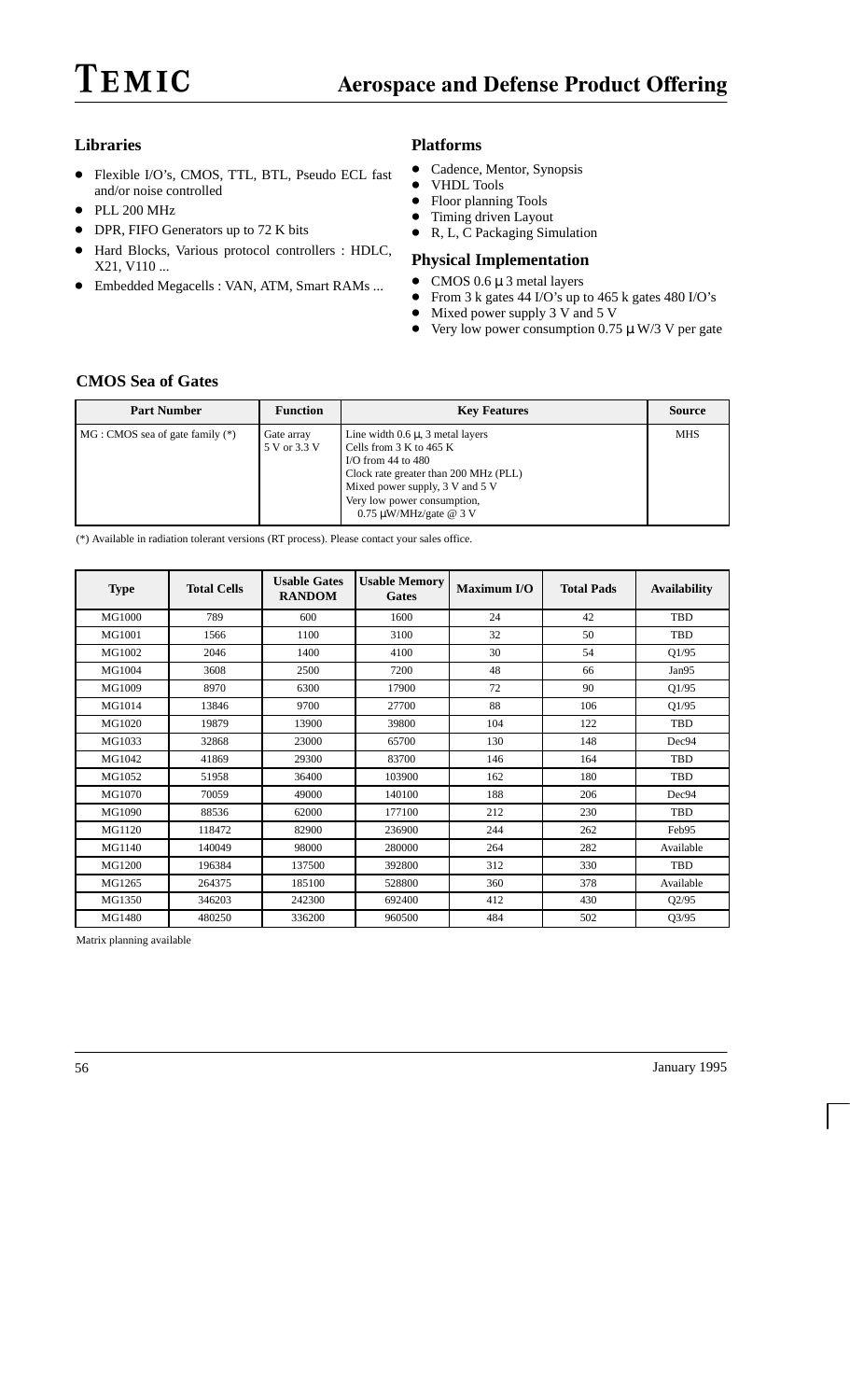#### **Gate Arrays**

MHS has an extended gate array family providing full solutions to customers. Several technologies  $0.85 \mu$ 2 metal, offer speed and high levels of integration : CMOS and BICMOS. A BiCMOS process is available to support high speed digital applications such as Network, ATM, Image processing etc.

#### **CMOS gate Arrays**

| <b>Part Number</b>      | <b>Function</b>             | <b>Key Features</b>                                                                                                                                                                                                                                                                                                                                                                                                                                                                                                                                                                                                            | <b>Source</b> |
|-------------------------|-----------------------------|--------------------------------------------------------------------------------------------------------------------------------------------------------------------------------------------------------------------------------------------------------------------------------------------------------------------------------------------------------------------------------------------------------------------------------------------------------------------------------------------------------------------------------------------------------------------------------------------------------------------------------|---------------|
| $MC: CMOS$ family $(*)$ | Gate arrays<br>5 V or 3.3 V | Super CMOS technology $-1 \mu m$ drawn $-2$ metal layers<br>Silicon gate 0.8 µm effective channel length<br>High speed performance:<br>$-0.4$ ns typical gate delay (nand 2 – fanout 2)<br>$-150$ MHz typical toggle frequency<br>Low supply current :<br>$-1 \mu A/gate/MHz$ (operating)<br>$-0.4$ nA/gate (stand-by)<br>Flexible I/O configuration : input, output, three-state VCC & VSS<br>Integrated d-latch (optional) in every I/O<br>Programmable output drive from 3.2 to 12.8 mA<br>$(2 \text{ to } 8 \text{ TTL loads})$<br>Excellent ESD & latch-up immunity<br>Dedicated software for optimum memory integrations | <b>MHS</b>    |

(\*) Available in radiation tolerant versions (RT process). Please contact your sales office.

| <b>Type</b>  | <b>Total gates</b> | <b>Usable Gates</b> | Maximum I/O | <b>Total Pads</b> |
|--------------|--------------------|---------------------|-------------|-------------------|
| MCTO4K       | 364                | 330                 | 28          | 32                |
| $MCTO8K$ (*) | 836                | 760                 | 40          | 44                |
| $MCT2K$ (*)  | 2040               | 1800                | 64          | 68                |
| $MC5K$ (*)   | 5040               | 4500                | 86          | 90                |
| $MCT8K$ (*)  | 7292               | 7200                | 124         | 128               |
| $MC10K$ (*)  | 10000              | 9000                | 122         | 126               |
| $MCT12K$ (*) | 11780              | 10500               | 156         | 160               |
| $MCR22K$ (*) | 21925              | 15200               | 144         | 148               |
| MCT29K $(*)$ | 29000              | 20000               | 196         | 200               |
| $MCR35K$ (*) | 35040              | 24000               | 182         | 186               |
| MCR50K $(*)$ | 50512              | 35000               | 216         | 220               |
| MCT66K       | 66000              | 46000               | 276         | 292               |
| MCT86K       | 86000              | 60000               | 316         | 332               |

Available in radiation tolerant versions (RT process). Please contact your sales office.

\* ESA Qualification Parts List (QPL) in Q2 1995.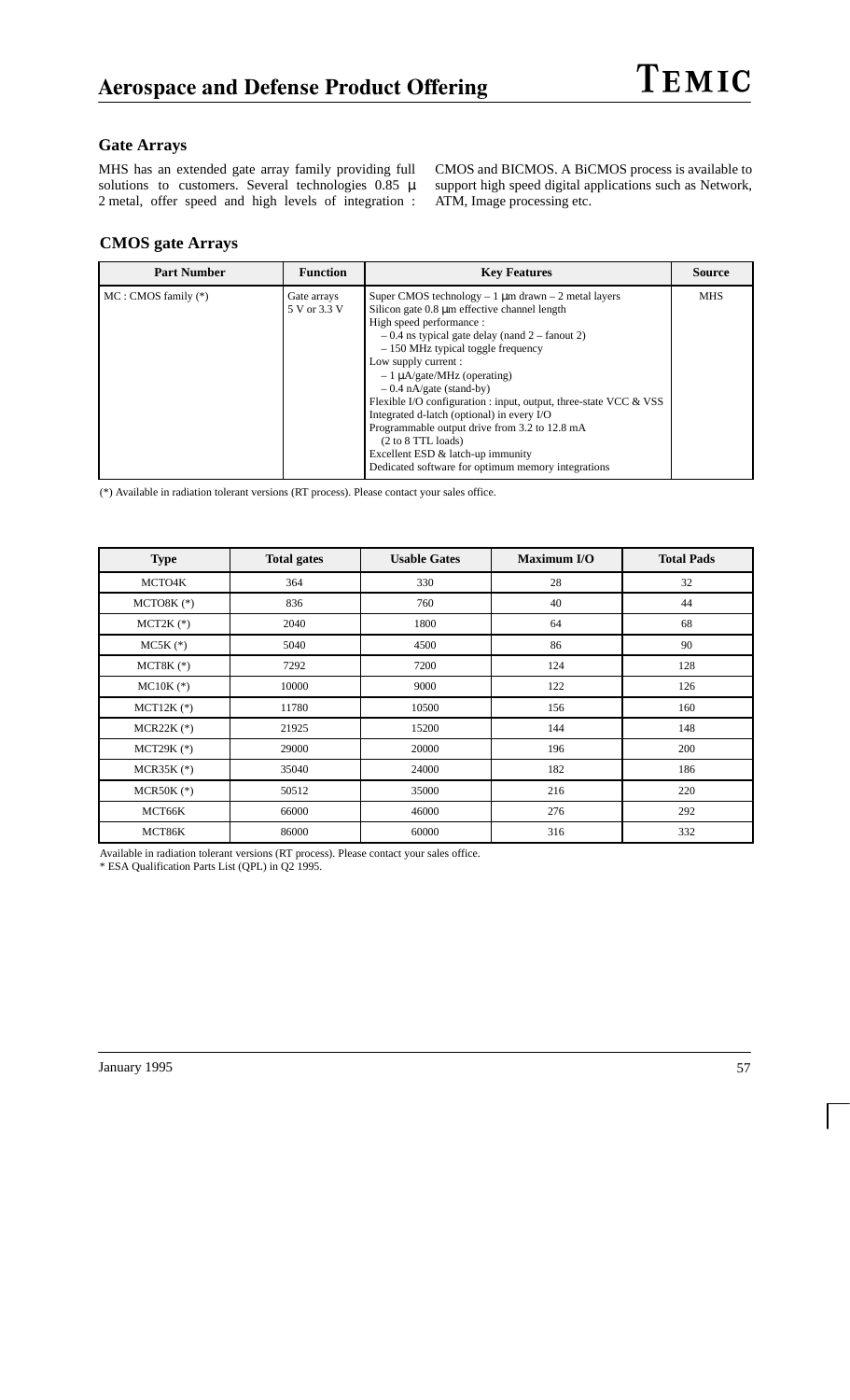### **BiCMOS gate Arrays**

| <b>Part Number</b>        | <b>Function</b>             | <b>Key Features</b>                                                                                                                                                                                                                                                                                                                                                                                                                                                                                                                                                                                                                                                                                                                                                                                                                                                                                                                                                                                                                             | <b>Source</b> |
|---------------------------|-----------------------------|-------------------------------------------------------------------------------------------------------------------------------------------------------------------------------------------------------------------------------------------------------------------------------------------------------------------------------------------------------------------------------------------------------------------------------------------------------------------------------------------------------------------------------------------------------------------------------------------------------------------------------------------------------------------------------------------------------------------------------------------------------------------------------------------------------------------------------------------------------------------------------------------------------------------------------------------------------------------------------------------------------------------------------------------------|---------------|
| $MF: BICMOS$ family $(*)$ | Gate arrays<br>5 V or 3.3 V | BICMOS technology – CMOS 0.85 µm drawn,<br>2 metal + NPN BIPOLAR transistors<br>Silicon gate 0.7 µm effective channel length<br>Large range of operating modes :<br>$-$ CMOS/TTL/PSEUDO ECL, $(0 - +5 V)$<br>$-$ ECL $(-5 - 0)$<br>$-$ Mixed supplies $(-5 V - 0 - +5 V)$<br>High speed performance:<br>$-$ CMOS nand2 typ. delay : 0.44 ns (fanout 4)<br>$- BICMOS$ nand 2 typ. delay : 0.29 ns (fanout 4)<br>$-$ TTL input buffer delay : 0.95 ns (fanout $\leq$ 10)<br>$-32$ mA TTL fast output buffer :<br>32 ns (load : R = 390 $\Omega$ , C = 50 pF)<br>$-32$ mA ECL output buffer :<br>0.75 ns (load : R = 50 $\Omega$ , C = 15 pF)<br>Flexible I/O configuration : input, output, three-state,<br>BI-directional, VCC, GND VEE<br>10K, 100K ECL standards supported programmable output drive<br>from 3.2 to 40 mA (sink, source), (64 mA with parallel buffers)<br>DFF available in any I/O<br>Dedicated software for memory automatic generation<br><b>Excellent ESD</b> protection<br>Latch-up free<br>Max toggle frequency: 500 MHz | <b>MHS</b>    |

| <b>Type</b>   | <b>Total gates</b> | <b>Usable Gates</b> | Maximum I/O | <b>Total Pads</b> |
|---------------|--------------------|---------------------|-------------|-------------------|
| $MF5K$ $(*)$  | 5220               | 4700                | 76          | 92                |
| $MF13K$ $(*)$ | 13536              | 12100               | 120         | 136               |
| $MF32K$ (*)   | 32832              | 26300               | 186         | 202               |
| $MF50K$ (*)   | 50196              | 37700               | 232         | 248               |
| MF92K         | 92232              | 64500               | 316         | 332               |

\* Available in radiation tolerant versions (RT process). Please contact your sales office.

#### **ASSPs**

| <b>Part Number</b> | Package       | <b>Function</b>                              | <b>Key features</b>                                            |
|--------------------|---------------|----------------------------------------------|----------------------------------------------------------------|
| 29C429             | COPJ68/CPGA68 | Arinc 429                                    | 2 Transmitters / 4 receivers single chip                       |
| 29C80              | 132 pin CQFPL | Discrete cosine transformer (DCT)            | Compression / Decompression up to 10 MHz                       |
| $29C80A*$          | 44 pin MQFPJ  | Fast discrete cosine transformer (DCT)       | Compression / Decompression up to 25 MHz                       |
| 29C800*            | 160 pin MQFPL | Multimedia DCT – codec<br>JPEG / MPEG / H261 | User configurable device $\sim$ 20 K gates<br>$+12$ Kbits SRAM |
| 29C810*            | 160 pin MQFPL | Multimedia DCT – codec<br>JPEG / MPEG / H261 | User configurable device $\sim$ 20 K gates                     |

\* Contact your sales office.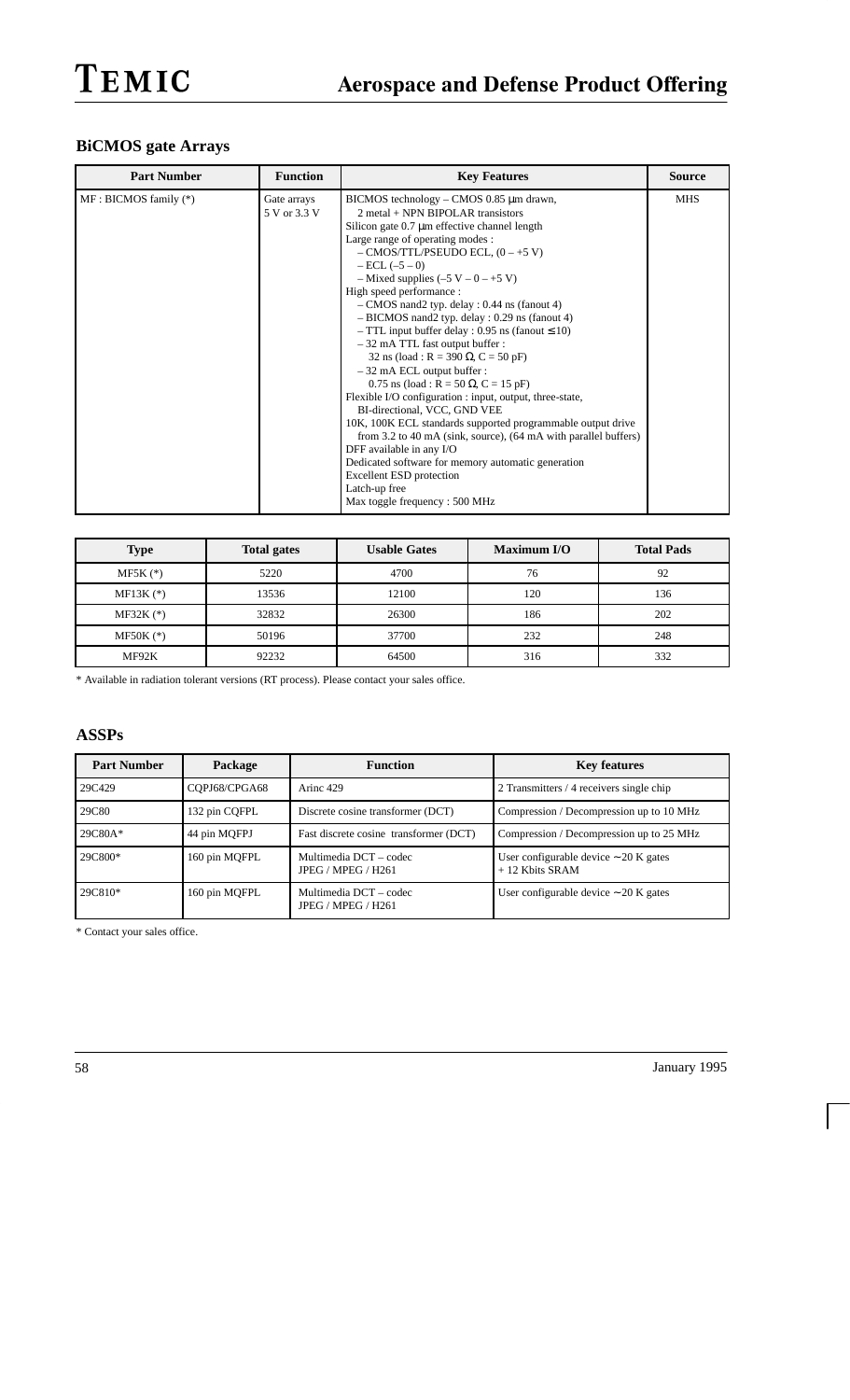#### **Composite Arrays – MCM/MFM/MGM/MCMA CMOS & BiCMOS Families**



#### **Main Benefits**

- Gate array flexibility :
	- Short design and production cycle
	- Same design tools
	- Customization of last layers
	- Low cost modifications and derived products
	- Generated and imported blocks
	- High integrated level : up to 4000 gates/ $mm<sup>2</sup>$ (Depending on the number of blocks)

#### **ATM physical layer library of hard cells**

- $\bullet$  Comlib is a generic library of ATM physical layer hard cells defined for data transmission and reception up to 622 MHz serial communication and serialisation / deserialisation
- PLL serial clock generator
- $\bullet$  PLL clock recovery from random NRZ datas to 622 Mbit/s

|                                                    |      | Geometry  | Poly   | <b>Metal</b>   | <b>Operating</b> | <b>Process Features</b>          |                              |              |
|----------------------------------------------------|------|-----------|--------|----------------|------------------|----------------------------------|------------------------------|--------------|
| <b>Technology</b>                                  | Well | (microns) | Lavers | <b>Layers</b>  | <b>Voltage</b>   | <b>Digital</b><br><b>Density</b> | Analog<br><b>Performance</b> | <b>Speed</b> |
| <b>Digital Series</b>                              |      |           |        |                |                  |                                  |                              |              |
| SCMOS 1/2                                          | N    | 0.85      |        |                | 5/3              | high                             | low                          | fast         |
| SCMOS 1/2                                          | N    | 0.85      |        | $\overline{2}$ | 5/3              | high                             | low                          | fast         |
| SCMOS <sub>2</sub>                                 | Twin | 0.6       |        | $\overline{c}$ | 5/3              | high                             | low                          | fast         |
| SCMOS <sub>2</sub>                                 | Twin | 0.6       |        | 3              | 5/3              | high                             | low                          | fast         |
| <b>BiCMOS</b>                                      | Twin | 0.85      |        | $\overline{c}$ | 5/3              | high                             | high                         | ultra fast   |
| <b>Radiation Tolerant Series (10 to 100 Krads)</b> |      |           |        |                |                  |                                  |                              |              |
| SCMOS 1/2 RT                                       | N    |           |        | $\overline{c}$ | 5                | high                             | low                          | fast         |
| <b>BICMOS RT</b>                                   | Twin | 0.85      |        | 2              | 5                | high                             | high                         | ultra fast   |

#### **Foundry Services**

#### **Full Custom Integration**

- ASIC offering for very high volume production<br>• Silicon optimization done by dedicated design t
- Silicon optimization done by dedicated design teams
- $\bullet$ Design handled from complete specification
- $\bullet$ Retargetting service also available

#### **Silicon Compilation**

 $\bullet$  Qualified on COMPASS tools with 0,85 µm and 0,6 µm standard cells libraries and compilers

#### **Foundry Service**

- $\bullet$ Wide range of processes
- $\bullet$  Design rules available under non disclosure agreement
- $\bullet$  Design done by customer and manufactured by TEMIC
- $\bullet$ Data exchanges through GDSII standard
- $\bullet$  Delivery in wafer form, die form and/or packaged parts
- $\bullet$ Test service available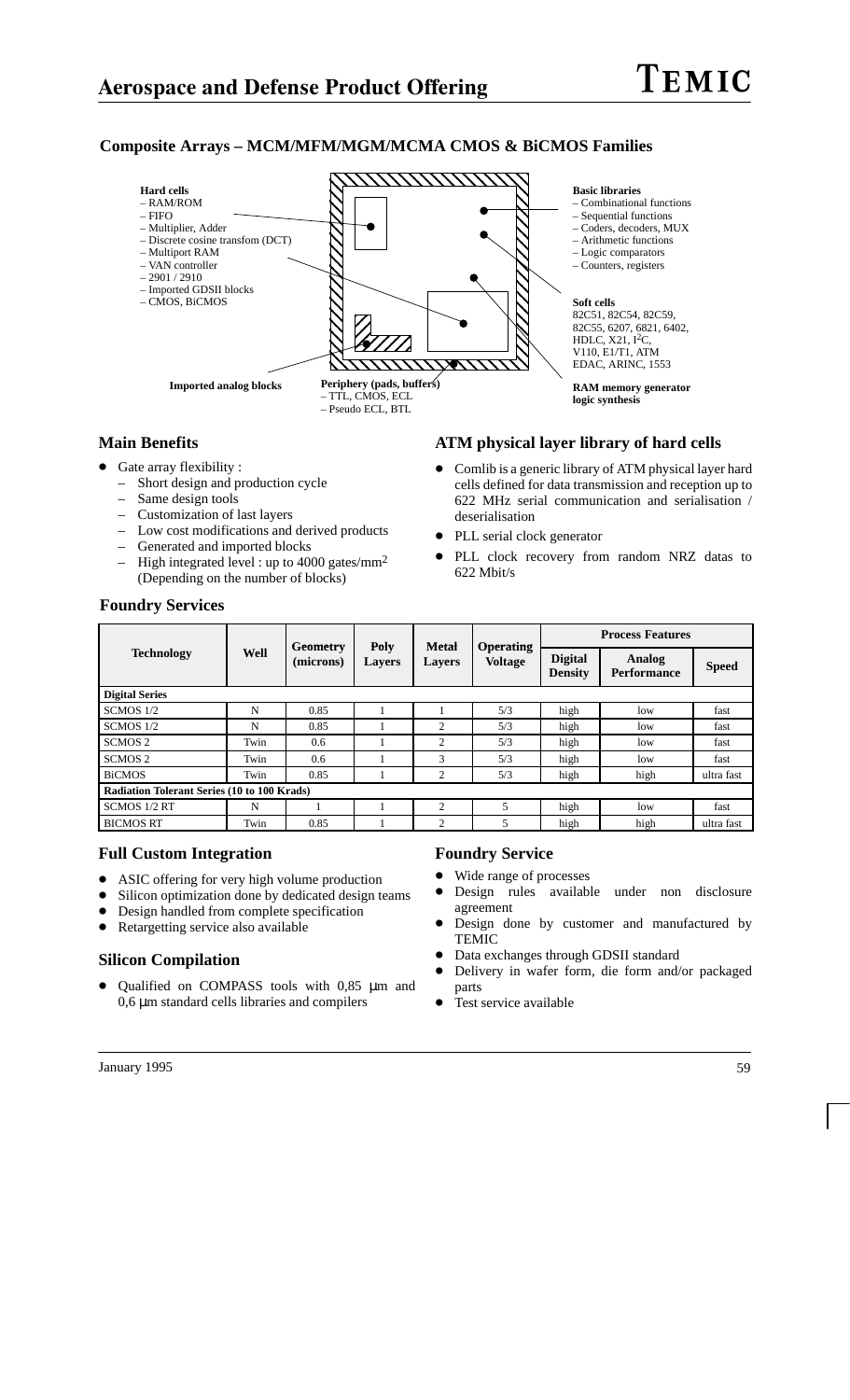## **Radiation Tolerant Products (RT)**

#### **Radiation Tolerant Memories**

| <b>DESCRIPTION</b>                    | <b>MHS P/N</b>       | <b>SCC SPEC NUMBER</b> | <b>PACKAGE</b>       |
|---------------------------------------|----------------------|------------------------|----------------------|
| 16K SRAM                              |                      |                        |                      |
| 70ns 50uA 2Kx8 SRAM rad tol           | HM4 -65162EB         | SCC930101504           | LCC32                |
| 85ns 50uA 2Kx8 SRAM rad tol           | HM4 -65162E          | SCC930101502           | LCC32                |
| 70ns 50uA 2Kx8 SRAM rad tol           | HMC -65162EB         | SCC930101503           | <b>SB24 600 MILs</b> |
| 85ns 50uA 2Kx8 SRAM rad tol           | HMC -65162E          | SCC930101501           | <b>SB24 600 MILs</b> |
|                                       |                      |                        |                      |
| 70ns 50uA 16Kx1 SRAM rad tol          | HM4-65262EB          | SCC930101804           | LCC <sub>20</sub>    |
| 85ns 50uA 16Kx1 SRAM rad tol          | HM4 -65262E          | SCC930101802           | LCC <sub>20</sub>    |
| 70ns 50uA 16Kx1 SRAM rad tol          | HMC -65262EB         | SCC930101803           | <b>SB20 600 MILs</b> |
| 85ns 50uA 16Kx1 SRAM rad tol          | HMC -65262E          | SCC930101801           | <b>SB20 600 MILs</b> |
|                                       |                      |                        |                      |
| 64K SRAM                              |                      |                        |                      |
| $\ast$<br>45ns 50uA 8Kx8 SRAM rad tol | <b>HMD -65664EB</b>  | SCC930102908           | FP28 400MILs         |
| $\ast$<br>55ns 50uA 8Kx8 SRAM rad tol | HMD -65664E          | SCC930102904           | FP28 400MILs         |
| 45ns 50uA 8Kx8 SRAM rad tol           | HM4 -65664EB         | SCC930102907           | LCC32                |
| 55ns 50uA 8Kx8 SRAM rad tol           | HM4 -65664E          | SCC930102903           | LCC32                |
| 45ns 50uA 8Kx8 SRAM rad tol           | <b>HMC -65664EB</b>  | SCC930102905           | <b>SB28 300 MILs</b> |
| 55ns 50uA 8Kx8 SRAM rad tol           | HMC -65664E          | SCC930102901           | <b>SB28 300 MILs</b> |
| 45ns 50uA 8Kx8 SRAM rad tol           | <b>HMCE -65664EB</b> |                        | <b>SB28 600 MILs</b> |
| 55ns 50uA 8Kx8 SRAM rad tol           | <b>HMCE-65664E</b>   |                        | <b>SB28 600 MILs</b> |
|                                       |                      |                        |                      |
| 45ns 50uA 64Kx1 SRAM rad tol          | HMD -65687EB         |                        | <b>FP24 500 MILs</b> |
| 55ns 50uA 64Kx1 SRAM rad tol          | HMD -65687E          |                        | <b>FP24 500 MILs</b> |
| 45ns 50uA 64Kx1 SRAM rad tol          | HM4 -65687EB         | SCC930102606           | LCC <sub>22</sub>    |
| 55ns 50uA 64Kx1 SRAM rad tol          | HM4 -65687E          | SCC930102603           | LCC <sub>22</sub>    |
| 45ns 50uA 64Kx1 SRAM rad tol          | <b>HMC -65687EB</b>  | SCC930102604           | <b>SB22 300 MILs</b> |
| 55ns 50uA 64Kx1 SRAM rad tol          | HMC -65687E          | SCC930102601           | <b>SB22 300 MILs</b> |
| 45ns 50uA 64Kx1 SRAM rad tol          | <b>HMCE-65687EB</b>  |                        | <b>SB22 600 MILs</b> |
| 55ns 50uA 64Kx1 SRAM rad tol          | <b>HMCE -65687E</b>  |                        | <b>SB22 600 MILs</b> |
|                                       |                      |                        |                      |
| 256K SRAM                             |                      |                        |                      |
| 45ns 100uA 32Kx8 SRAM rad tol         | MMDP-65656EV-55      | SCC930103003           | <b>FP28 400 MILs</b> |
| 55ns 100uA 32Kx8 SRAM rad tol         | MMDP-65656EV-45      | SCC930103006           | <b>FP28 400 MILs</b> |
| 45ns 100uA 32Kx8 SRAM rad tol         | MMCP-65656EV-55      | SCC930103001           | <b>SB28 300 MILs</b> |
| 55ns 100uA 32Kx8 SRAM rad tol         | MMCP-65656EV-45      | SCC930103004           | <b>SB28 300 MILs</b> |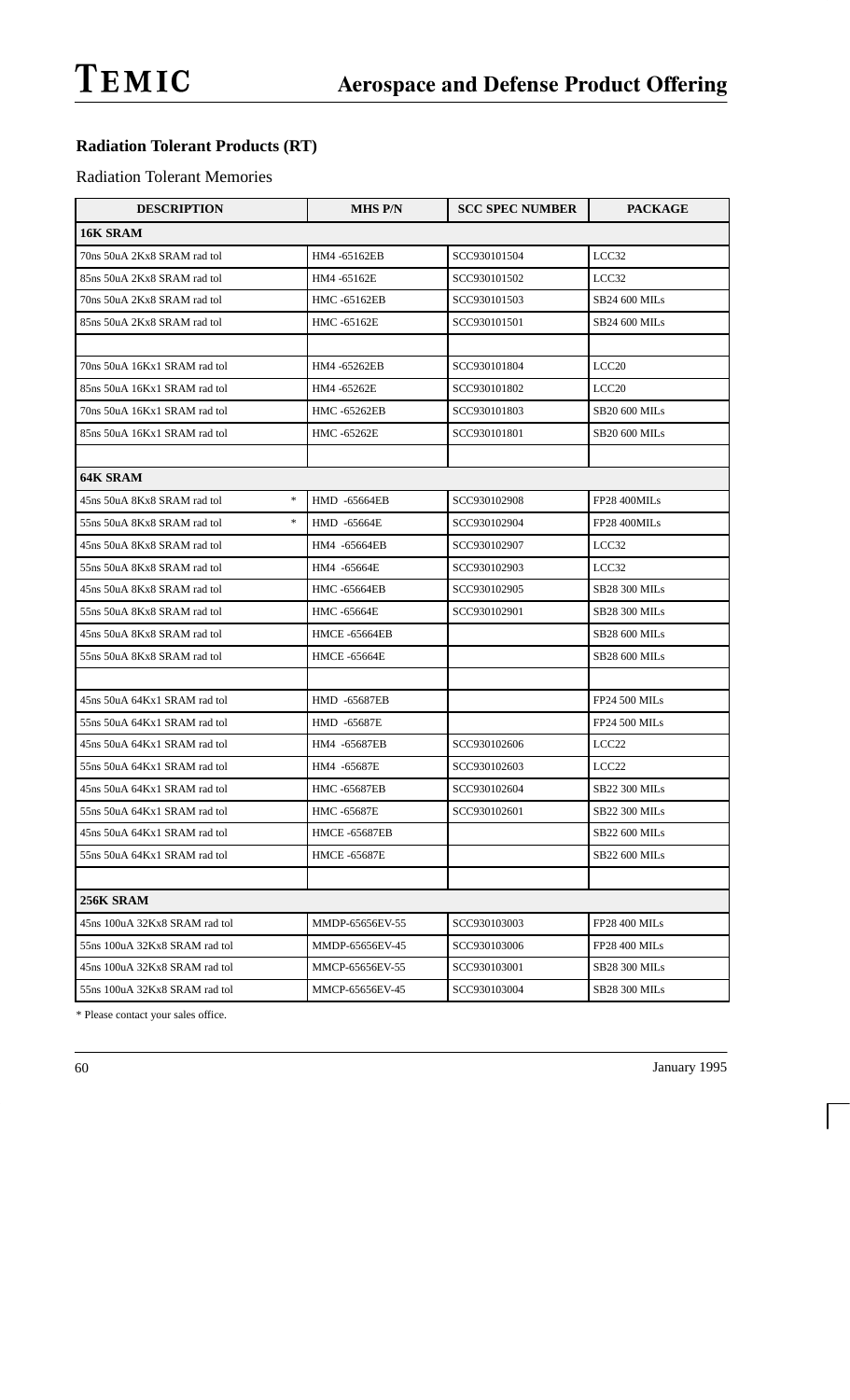| <b>DESCRIPTION</b>                           | <b>MHS P/N</b>   | <b>SCC SPEC NUMBER</b> | <b>PACKAGE</b>       |
|----------------------------------------------|------------------|------------------------|----------------------|
| 256K SRAM                                    |                  |                        |                      |
| 45ns 100uA 32Kx8 SRAM rad tol                | MMCI-65656EV-55  | SCC930103002           | <b>SB28 600 MILs</b> |
| 55ns 100uA 32Kx8 SRAM rad tol                | MMCI-65656EV-45  | SCC930103005           | SB28 600 MILs        |
|                                              |                  |                        |                      |
| 55ns 100uA 256Kx1 SRAM rad tol               | MMDP-65697EV-55  | SCC930103802           | <b>FP28 400 MILs</b> |
| 45ns 100uA 256Kx1 SRAM rad tol               | MMDP-65697EV-45  | SCC930103804           | FP28 400 MILs        |
| 55ns 100uA 256Kx1 SRAM rad tol               | MMCZ-65697EV-55  | SCC930103801           | <b>SB24 300 MILs</b> |
| 45ns 100uA 256Kx1 SRAM rad tol               | MMCZ-65697EV-45  | SCC930103803           | <b>SB24 300 MILs</b> |
|                                              |                  |                        |                      |
| <b>1M BIT SRAM</b>                           |                  |                        |                      |
| $\ast$<br>45 ns 300µA 128Kx8 SRAM rad tol    | MMD1-65608E V-45 |                        | FP32 400 MILs        |
| $\ast$<br>35 ns 300µA 128Kx8 SRAM rad tol    | MMD1-65608E V-35 |                        | FP32 400 MILs        |
| $\ast$<br>45 ns 300µA 128Kx8 SRAM rad tol    | MM4J-65608E V-45 |                        | LCC32                |
| $\ast$<br>35 ns 300µA 128Kx8 SRAM rad tol    | MM4J-65608E V-35 |                        | LCC32                |
| $\ast$<br>45 ns 300µA 128Kx8 SRAM rad tol    | MMCJ-65608E V-45 |                        | <b>SB32 400 MILs</b> |
| $\ast$<br>35 ns 300µA 128Kx8 SRAM rad tol    | MMCJ-65608E V-35 |                        | <b>SB32 400 MILs</b> |
|                                              |                  |                        |                      |
| $\ast$<br>45 ns 300µA 1M SRAM rad tol        | MMD1-65601EV-45  |                        | FP32 400 MILs        |
| $\ast$<br>35 ns 300µA 1M SRAM rad tol        | MMD1-65601EV-35  |                        | FP32 400 MILs        |
| $\ast$<br>45 ns 300µA 1M SRAM rad tol        | MM4J-65601EV-45  |                        | LCC32                |
| $\frac{1}{2}$<br>35 ns 300µA 1M SRAM rad tol | MM4J-65601EV-35  |                        | LCC32                |
| $\ast$<br>45 ns 300µA 1M SRAM rad tol        | MMCJ-65601EV-45  |                        | SB32 400 MILs        |
| $\ast$<br>35 ns 300µA 1M SRAM rad tol        | MMCJ-65601EV-35  |                        | <b>SB32 400 MILs</b> |
|                                              |                  |                        |                      |
| $\ast$<br>45 ns 300µA 256Kx4 SRAM rad tol    | MMD1-65604EV-45  |                        | FP32 400 MILs        |
| $\ast$<br>35 ns 300µA 256Kx4 SRAM rad tol    | MMD1-65604EV-35  |                        | FP32 400 MILs        |
| $\ast$<br>45 ns 300µA 256Kx4 SRAM rad tol    | MM4J-65604EV-45  |                        | LCC32                |
| $\ast$<br>35 ns 300µA 256Kx4 SRAM rad tol    | MM4J-65604EV-35  |                        | LCC32                |
| $\ast$<br>45 ns 300µA 256Kx4 SRAM rad tol    | MMCJ-65604EV-45  |                        | <b>SB32 400 MILs</b> |
| $\ast$<br>35 ns 300µA 256Kx4 SRAM rad tol    | MMCJ-65604EV-35  |                        | SB32 400 MILs        |
|                                              |                  |                        |                      |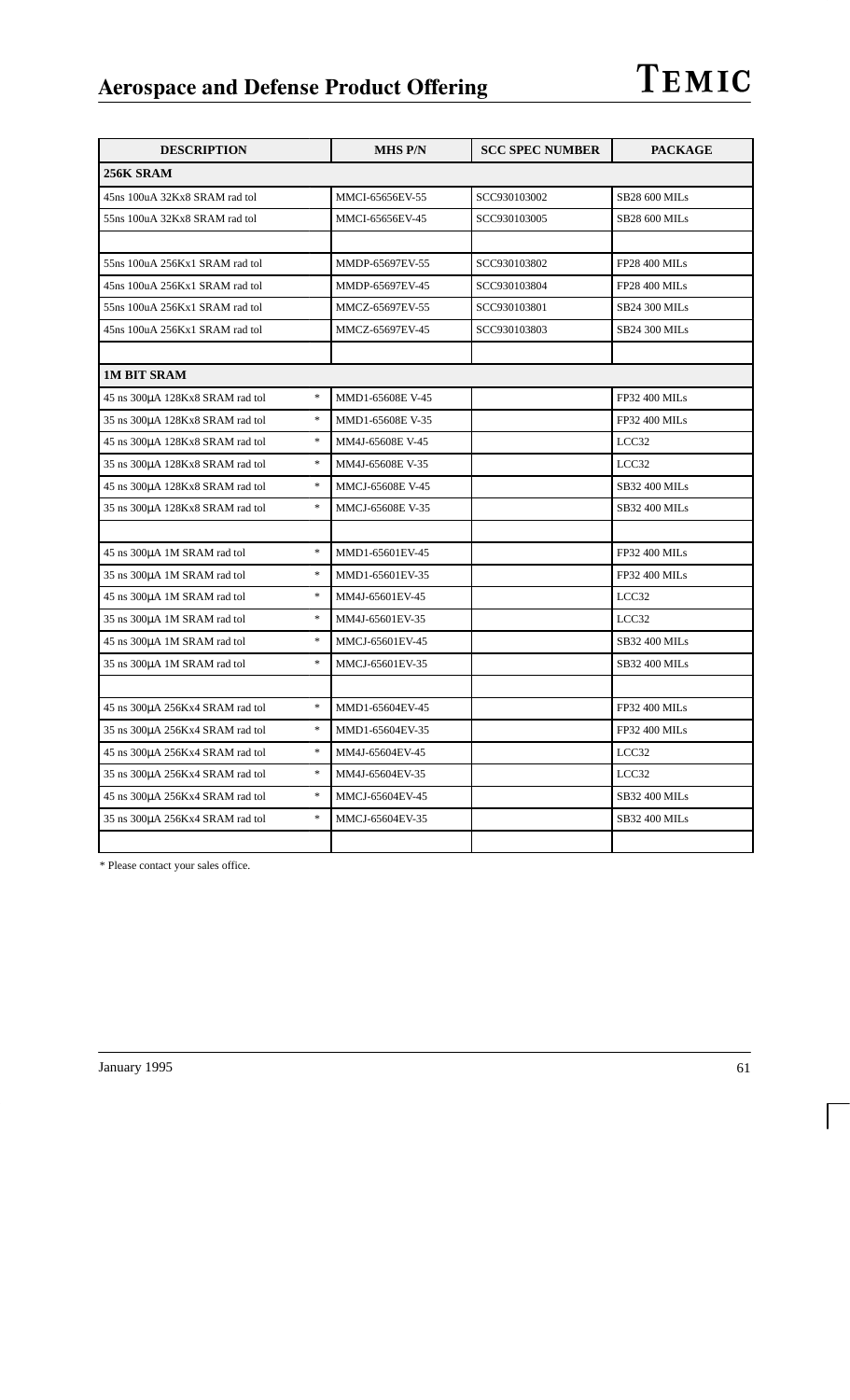| <b>DESCRIPTION</b>                                                                  | <b>MHS P/N</b>   | <b>SCC SPEC NUMBER</b> | <b>PACKAGE</b>       |  |  |
|-------------------------------------------------------------------------------------|------------------|------------------------|----------------------|--|--|
| 1Kx8 DPR                                                                            |                  |                        |                      |  |  |
| 55ns 1Kx8 DPR MASTER 200µA rad tol                                                  | MMDK-67130EV-55  |                        | <b>FP48 400 MILs</b> |  |  |
| 45ns 1Kx8 DPR MASTER 200µA rad tol                                                  | MMDK-67130EV-45  |                        | <b>FP48 400 MILs</b> |  |  |
| 55ns 1Kx8 DPR MASTER 200µA rad tol                                                  | MM4K-67130EV-55  |                        | LCC48                |  |  |
| 45ns 1Kx8 DPR MASTER 200µA rad tol                                                  | MM4K-67130EV-45  |                        | LCC48                |  |  |
| 55ns 1Kx8 DPR MASTER 200µA rad tol                                                  | MMCK-67130EV-55  |                        | SB48 600MILs         |  |  |
| 45ns 1Kx8 DPR MASTER 200µA rad tol                                                  | MMCK-67130EV-45  |                        | SB48 600MILs         |  |  |
|                                                                                     |                  |                        |                      |  |  |
| 55ns 1Kx8 DPR SLAVE 200µA rad tol                                                   | MMDK-67140EV-55  |                        | <b>FP48 400 MILs</b> |  |  |
| 45ns 1Kx8 DPR SLAVE 200µA rad tol                                                   | MMDK-67140EV-45  |                        | <b>FP48 400 MILs</b> |  |  |
| 55ns 1Kx8 DPR SLAVE 200µA rad tol                                                   | MM4K-67140EV-55  |                        | LCC48                |  |  |
| 45ns 1Kx8 DPR SLAVE 200µA rad tol                                                   | MM4K-67140EV-45  |                        | LCC48                |  |  |
| 55ns 1Kx8 DPR SLAVE 200µA rad tol                                                   | MMCK-67140EV-55  |                        | SB48 600MILs         |  |  |
| 45ns 1Kx8 DPR SLAVE 200µA rad tol                                                   | MMCK-67140EV-45  |                        | SB48 600MILs         |  |  |
|                                                                                     |                  |                        |                      |  |  |
| 2Kx8 DPR                                                                            |                  |                        |                      |  |  |
| 45ns 2Kx8 DPR MASTER rad tol 200µA                                                  | MM4K-67132EV-45  | SCC9301033xy           | LCC48                |  |  |
| 55ns 2Kx8 DPR MASTER rad tol 200µA                                                  | MM4K-67132EV-55  | SCC9301033xy           | LCC48                |  |  |
| 45ns 2Kx8 DPR MASTER rad tol 200µA                                                  | MMCK-67132EV-45  | SCC9301033xy           | SB48 600MILs         |  |  |
| 55ns 2Kx8 DPR MASTER rad tol 200µA                                                  | MMCK-67132EV-55  | SCC9301033xy           | SB48 600MILs         |  |  |
| 45ns 2Kx8 DPR MASTER rad tol 200µA                                                  | MMDK-67132EV-45  | SCC9301033xy           | <b>FP48 400 MILs</b> |  |  |
| 55ns 2Kx8 DPR MASTER rad tol 200µA                                                  | MMDK-67132EV-55  | SCC9301033xy           | <b>FP48 400 MILs</b> |  |  |
|                                                                                     |                  |                        |                      |  |  |
| $\ast$<br>45ns 2Kx8 DPR MASTER<br>with INT 200µA rad tol                            | MM4K-671321EV-45 |                        | LCC48                |  |  |
| $\frac{d\mathbf{x}}{d\mathbf{x}}$<br>55ns 2Kx8 DPR MASTER<br>with INT 200µA rad tol | MM4K-671321EV-55 |                        | LCC48                |  |  |
| $\frac{d\mathbf{x}}{d\mathbf{x}}$<br>45ns 2Kx8 DPR MASTER<br>with INT 200µA rad tol | MMCK-671321EV-45 |                        | SB48 600MILs         |  |  |
| $\ast$<br>55ns 2Kx8 DPR MASTER<br>with INT 200µA rad tol                            | MMCK-671321EV-55 |                        | SB48 600MILs         |  |  |
| $\approx$<br>45ns 2Kx8 DPR MASTER<br>with INT 200µA rad tol                         | MMDK-671321EV-45 |                        | <b>FP48 400 MILs</b> |  |  |
| $\ast$<br>55ns 2Kx8 DPR MASTER<br>with INT 200µA rad tol                            | MMDK-671321EV-55 |                        | <b>FP48 400 MILs</b> |  |  |
|                                                                                     |                  |                        |                      |  |  |
| 45ns 2Kx8 DPR SLAVE 200µA rad tol                                                   | MM4K-67142EV-45  | SCC9301033xy           | LCC48                |  |  |
| 55ns 2Kx8 DPR SLAVE 200µA rad tol                                                   | MM4K-67142EV-55  | SCC9301033xy           | LCC48                |  |  |
| 45ns 2Kx8 DPR SLAVE 200µA rad tol                                                   | MMCK-67142EV-45  | SCC9301033xy           | SB48 600MILs         |  |  |

\* Please contact your sales office.

xy : variant number not yet known.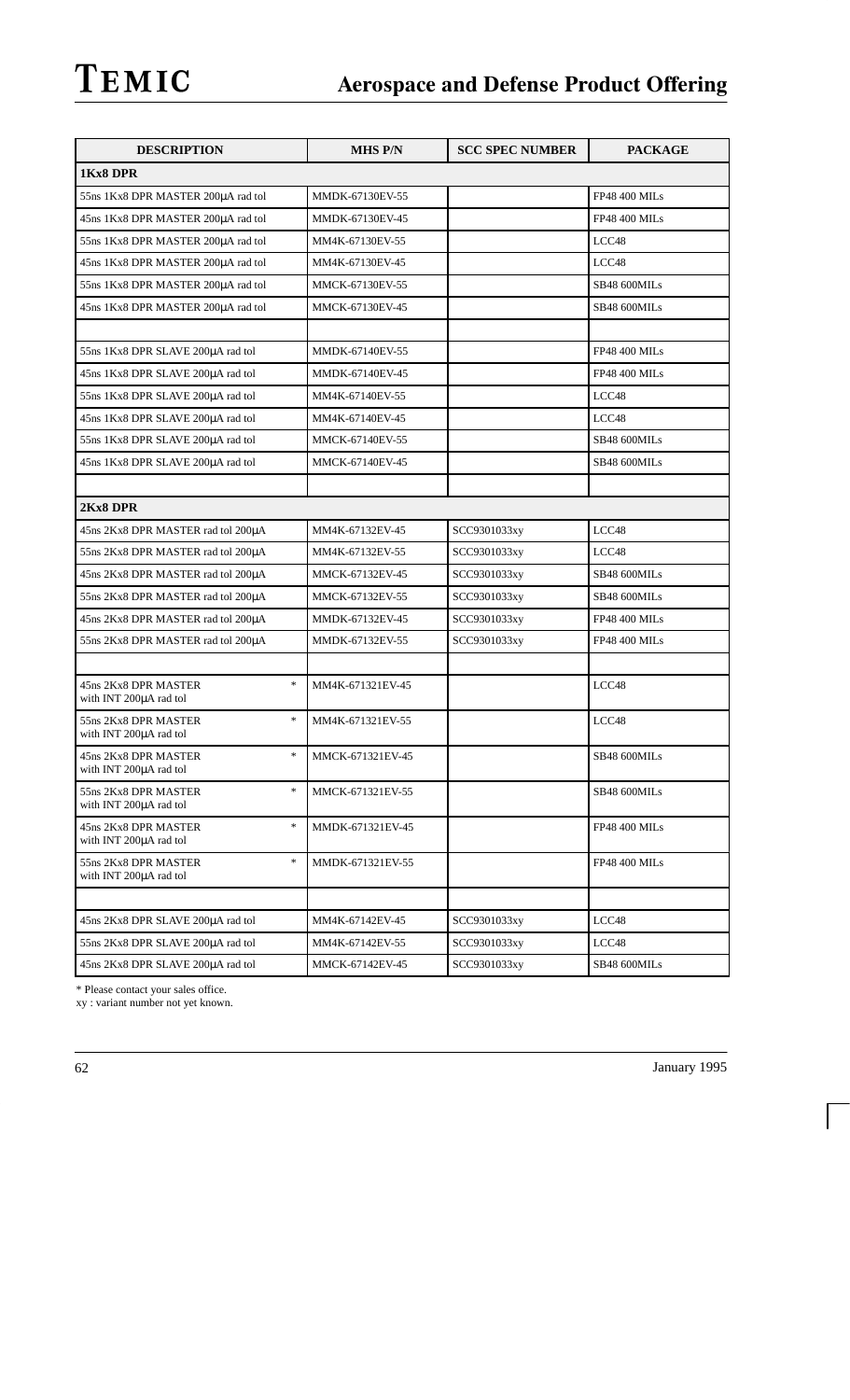| <b>DESCRIPTION</b>                                      | <b>MHS P/N</b>   | <b>SCC SPEC NUMBER</b> | <b>PACKAGE</b>       |
|---------------------------------------------------------|------------------|------------------------|----------------------|
| 2Kx8 DPR                                                |                  |                        |                      |
| 55ns 2Kx8 DPR SLAVE 200µA rad tol                       | MMCK-67142EV-55  | SCC9301033xy           | SB48 600MILs         |
| 45ns 2Kx8 DPR SLAVE 200µA rad tol                       | MMDK-67142EV-45  | SCC9301033xy           | <b>FP48 400 MILs</b> |
| 55ns 2Kx8 DPR SLAVE 200µA rad tol                       | MMDK-67142EV-55  | SCC9301033xy           | <b>FP48 400 MILs</b> |
|                                                         |                  |                        |                      |
| $\ast$<br>45ns 2Kx8 DPR SLAVE<br>with INT 200µA rad tol | MM4K-671421EV-45 |                        | LCC48                |
| $\ast$<br>55ns 2Kx8 DPR SLAVE<br>with INT 200µA rad tol | MM4K-671421EV-55 |                        | LCC48                |
| $\ast$<br>45ns 2Kx8 DPR SLAVE<br>with INT 200µA rad tol | MMCK-671421EV-45 |                        | SB48 600MILs         |
| $\ast$<br>55ns 2Kx8 DPR SLAVE<br>with INT 200µA rad tol | MMCK-671421EV-55 |                        | SB48 600MILs         |
| $\ast$<br>45ns 2Kx8 DPR SLAVE<br>with INT 200µA rad tol | MMDK-671421EV-45 |                        | <b>FP48 400 MILs</b> |
| $\ast$<br>55ns 2Kx8 DPR SLAVE<br>with INT 200µA rad tol | MMDK-671421EV-55 |                        | <b>FP48 400 MILs</b> |
|                                                         |                  |                        |                      |
| <b>4Kx8 DPR</b>                                         |                  |                        |                      |
| $\ast$<br>25ns 4Kx8 DPR 200µA rad tol                   | MM4K-67134EV-25  |                        | LCC48                |
| $\ast$<br>30ns 4Kx8 DPR 200µA rad tol                   | MM4K-67134EV-30  |                        | LCC48                |
| $\ast$<br>40ns 4Kx8 DPR 200µA rad tol                   | MM4K-67134EV-40  |                        | LCC48                |
| $\ast$<br>50ns 4Kx8 DPR 200µA rad tol                   | MM4K-67134EV-50  |                        | LCC48                |
| $\ast$<br>25ns 4Kx8 DPR 200µA rad tol                   | MMCK-67134EV-25  |                        | SB48 600MILs         |
| $\ast$<br>30ns 4Kx8 DPR 200µA rad tol                   | MMCK-67134EV-30  |                        | SB48 600MILs         |
| $\ast$<br>40ns 4Kx8 DPR 200µA rad tol                   | MMCK-67134EV-40  |                        | SB48 600MILs         |
| $\ast$<br>50ns 4Kx8 DPR 200µA rad tol                   | MMCK-67134EV-50  |                        | SB48 600MILs         |
| $\ast$<br>25ns 4Kx8 DPR 200µA rad tol                   | MMDK-67134EV-25  |                        | <b>FP48 400 MILs</b> |
| $\ast$<br>30ns 4Kx8 DPR 200µA rad tol                   | MMDK-67134EV-30  |                        | <b>FP48 400 MILs</b> |
| 40ns 4Kx8 DPR 200µA rad tol                             | MMDK-67134EV-40  |                        | <b>FP48 400 MILs</b> |
| $\ast$<br>50ns 4Kx8 DPR 200µA rad tol                   | MMDK-67134EV-50  |                        | <b>FP48 400 MILs</b> |
|                                                         |                  |                        |                      |
| $\ast$<br>$25ns$ 4Kx8 DPR + SEM 200 $\mu$ A rad tol     | MM43-671342EV-25 |                        | LCC52                |
| $\ast$<br>$30ns$ 4Kx8 DPR + SEM 200 $\mu$ A rad tol     | MM43-671342EV-30 |                        | LCC52                |
| $\ast$<br>$40ns$ 4Kx8 DPR + SEM 200 $\mu$ A rad tol     | MM43-671342EV-40 |                        | LCC52                |
| $\ast$<br>$50ns$ 4Kx8 DPR + SEM 200 $\mu$ A rad tol     | MM43-671342EV-50 |                        | LCC52                |
| $\ast$<br>$25ns$ 4Kx8 DPR + SEM 200 $\mu$ A rad tol     | MMD3-671342EV-25 |                        | FP52 400 MILs        |
| $\ast$<br>$30ns$ 4Kx8 DPR + SEM 200 $\mu$ A rad tol     | MMD3-671342EV-30 |                        | FP52 400 MILs        |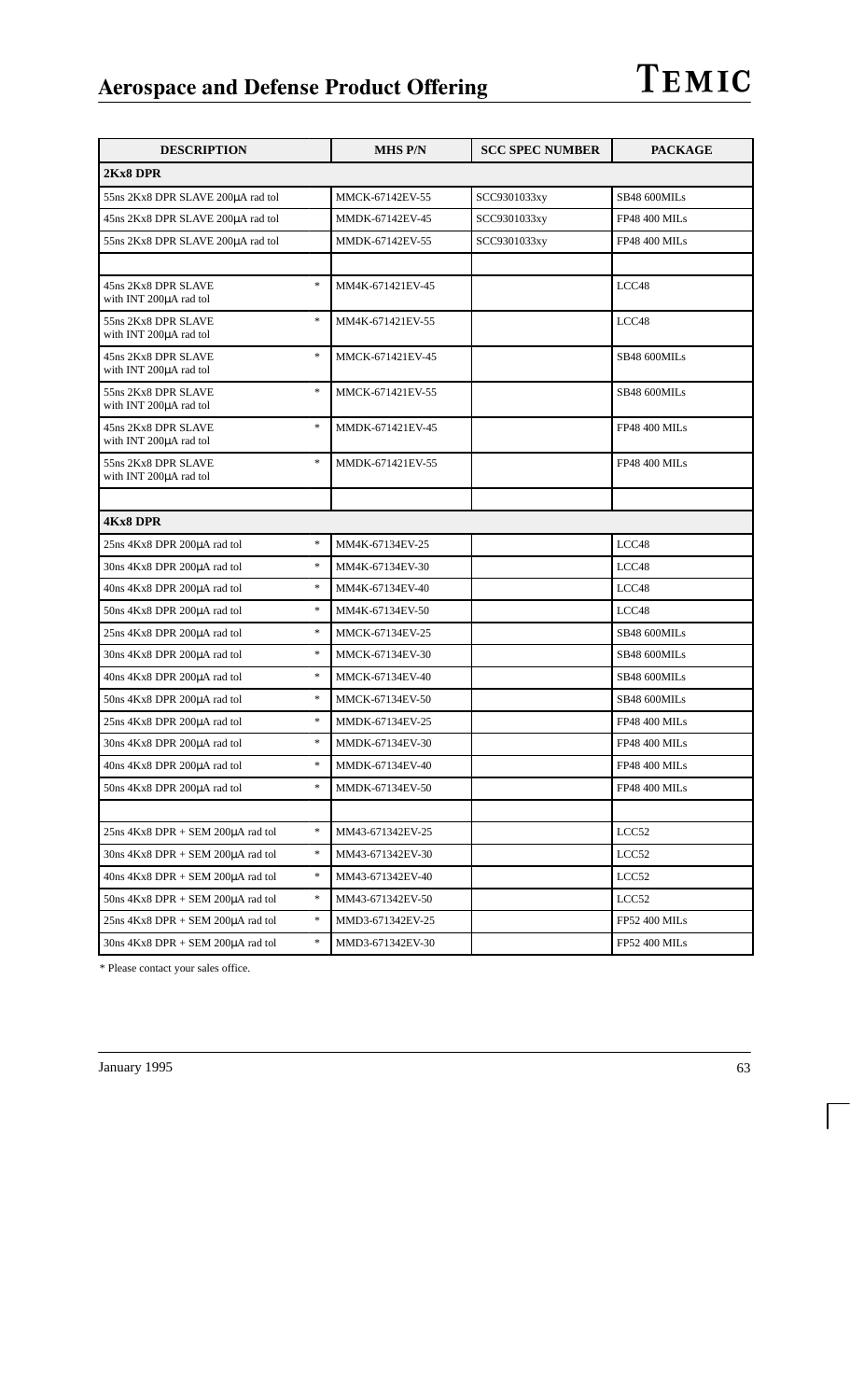| <b>DESCRIPTION</b>                                                             | <b>MHS P/N</b>   | <b>SCC SPEC NUMBER</b> | <b>PACKAGE</b>       |
|--------------------------------------------------------------------------------|------------------|------------------------|----------------------|
| <b>4Kx8 DPR</b>                                                                |                  |                        |                      |
| $\ast$<br>40ns 4Kx8 DPR + SEM 200µA rad tol                                    | MMD3-671342EV-40 |                        | <b>FP52 400 MILs</b> |
| $\frac{d\mathbf{x}}{d\mathbf{x}}$<br>$50ns$ 4Kx8 DPR + SEM 200 $\mu$ A rad tol | MMD3-671342EV-50 |                        | <b>FP52 400 MILs</b> |
|                                                                                |                  |                        |                      |
| 8Kx8 DPR                                                                       |                  |                        |                      |
| 55 ns 8Kx8 DPR 400µA rad tol                                                   | MMDM-67005EV-55  |                        | <b>FP68 400 MILs</b> |
| 45 ns 8Kx8 DPR 400µA rad tol                                                   | MMDM-67005EV-45  |                        | <b>FP68 400 MILs</b> |
| 55 ns 8Kx8 DPR 400µA rad tol                                                   | MM40-67005EV-55  |                        | LCC68                |
| 45 ns 8Kx8 DPR 400µA rad tol                                                   | MM40-67005EV-45  |                        | LCC68                |
|                                                                                |                  |                        |                      |
| 4Kx16 DPR                                                                      |                  |                        |                      |
| 55ns 4Kx16 DPR 400µA rad tol                                                   | MMK2-67024EV-55  | SCC930103403           | MQFPF84 50 MILs      |
| 45ns 4Kx16 DPR 400µA rad tol                                                   | MMK2-67024EV-45  | SCC930103401           | MQFPF84 50 MILs      |
| 55ns 4Kx16 DPR 400µA rad tol                                                   | MM4R-67024EV-55  | SCC930103404           | LCC84 40 MILs        |
| 45ns 4Kx16 DPR 400µA rad tol                                                   | MM4R-67024EV-45  | SCC930103402           | LCC84 40 MILs        |
| 55ns 4Kx16 DPR 400µA rad tol                                                   | MM42-67024EV-55  |                        | LCC84 50 MILs        |
| 45ns 4Kx16 DPR 400µA rad tol                                                   | MM42-67024EV-45  |                        | LCC84 50 MILs        |
|                                                                                |                  |                        |                      |
| <b>8Kx16 DPR</b>                                                               |                  |                        |                      |
| 55ns 8Kx16 DPR 400µA rad tol                                                   | MMK2-67025EV-55  |                        | MQFPF84 50 MILs      |
| 45ns 8Kx16 DPR 400µA rad tol                                                   | MMK2-67025EV-45  |                        | MQFPF84 50 MILs      |
| 35ns 8Kx16 DPR 400µA rad tol                                                   | MMK2-67025EV-35  |                        | MQFPF84 50 MILs      |
| 55ns 8Kx16 DPR 400µA rad tol                                                   | MM4R-67025EV-55  |                        | LCC84 40 MILs        |
| 45ns 8Kx16 DPR 400µA rad tol                                                   | MM4R-67025EV-45  |                        | LCC84 40 MILs        |
| 35ns 8Kx16 DPR 400µA rad tol                                                   | MM4R-67025EV-35  |                        | LCC84 40 MILs        |
|                                                                                |                  |                        |                      |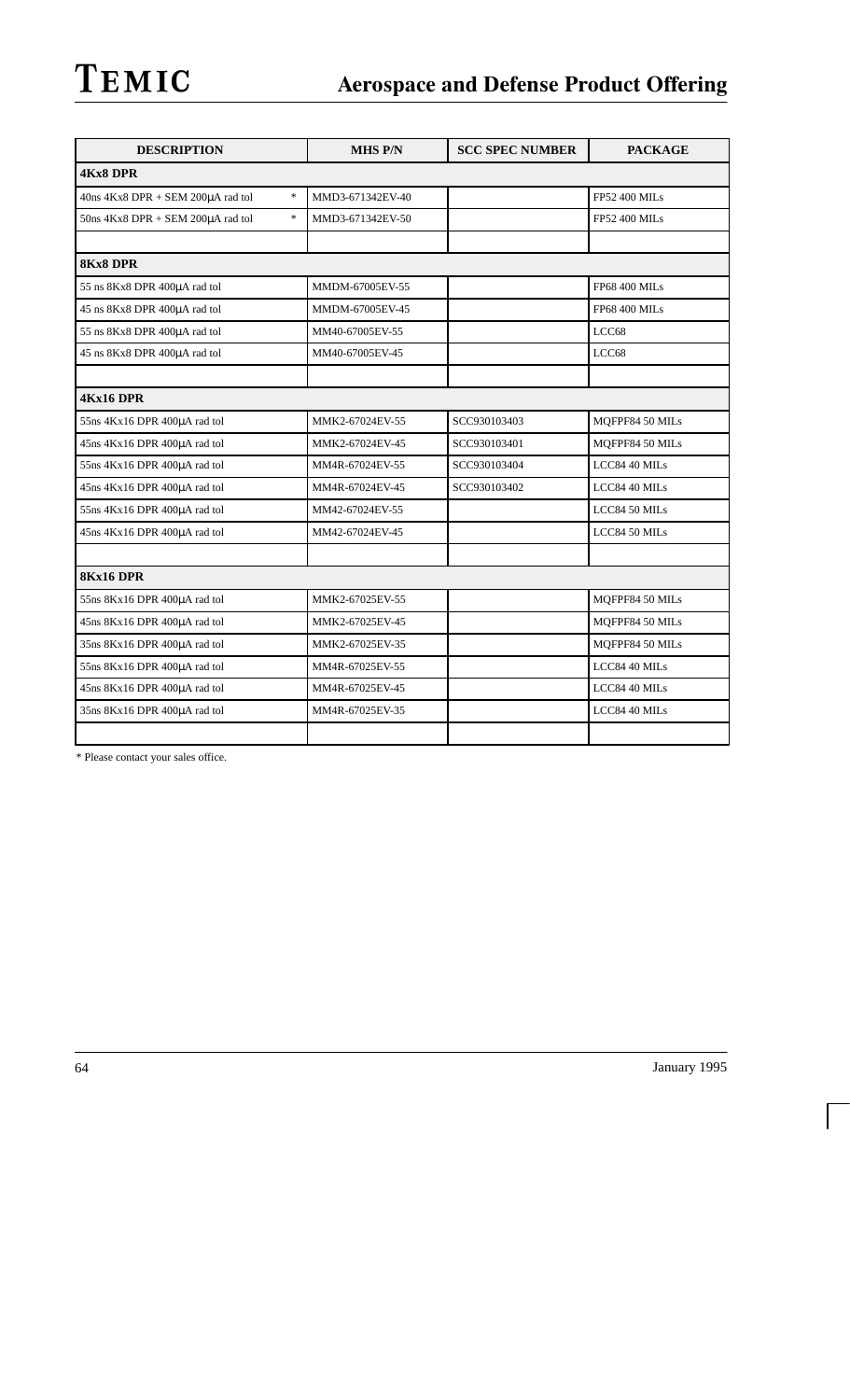| <b>DESCRIPTION</b>              | <b>MHS P/N</b>  | <b>SCC SPEC NUMBER</b> | <b>PACKAGE</b>       |
|---------------------------------|-----------------|------------------------|----------------------|
| <b>512x9 FIFO</b>               |                 |                        |                      |
| 55ns 4Kx16 DPR 400µA rad tol    | MM42-67024EV-55 |                        | LCC84 50 MILs        |
| 45ns 4Kx16 DPR 400µA rad tol    | MM42-67024EV-45 |                        | LCC84 50 MILs        |
| 50ns 512X9 FIFO 80 µA rad tol   | MMDP-67201FV-50 |                        | <b>FP28 400 MILs</b> |
| 40ns 512X9 FIFO 80 µA rad tol   | MMDP-67201FV-40 |                        | <b>FP28 400 MILs</b> |
| 30ns 512X9 FIFO 80 µA rad tol   | MMDP-67201FV-30 |                        | <b>FP28 400 MILs</b> |
| 50ns 512X9 FIFO 80 µA rad tol   | MM4J-67201FV-50 |                        | LCC <sub>32</sub>    |
| 40ns 512X9 FIFO 80 µA rad tol   | MM4J-67201FV-40 |                        | LCC <sub>32</sub>    |
| 30ns 512X9 FIFO 80 µA rad tol   | MM4J-67201FV-30 |                        | LCC <sub>32</sub>    |
| 50ns 512X9 FIFO 80 µA rad tol   | MMCP-67201FV-50 |                        | <b>SB28 300 MILs</b> |
| 40ns 512X9 FIFO 80 µA rad tol   | MMCP-67201FV-40 |                        | <b>SB28 300 MILs</b> |
| 30ns 512X9 FIFO 80 µA rad tol   | MMCP-67201FV-30 |                        | SB28 300 MILs        |
|                                 |                 |                        |                      |
| 1Kx9 FIFO                       |                 |                        |                      |
| 50ns 1024X9 FIFO 80 µA rad tol  | MMDP-67202FV-50 | SCC930103209           | <b>FP28 400 MILs</b> |
| 40ns 1024X9 FIFO 80 µA rad tol  | MMDP-67202FV-40 | SCC930103206           | <b>FP28 400 MILs</b> |
| 30ns 1024X9 FIFO 80 µA rad tol  | MMDP-67202FV-30 | SCC930103203           | <b>FP28 400 MILs</b> |
| 50ns 1024X9 FIFO 80 µA rad tol  | MM4J-67202FV-50 | SCC930103208           | LCC32                |
| 40ns 1024X9 FIFO 80 µA rad tol  | MM4J-67202FV-40 | SCC930103205           | LCC32                |
| 30ns 1024X9 FIFO 80 µA rad tol  | MM4J-67202FV-30 | SCC930103202           | LCC32                |
| 50ns 1024X9 FIFO 80 µA rad tol  | MMCP-67202FV-50 | SCC930103207           | <b>SB28 300 MILs</b> |
| 40ns 1024X9 FIFO 80 µA rad tol  | MMCP-67202FV-40 | SCC930103204           | SB28 300 MILs        |
| 30ns 1024X9 FIFO 80 µA rad tol  | MMCP-67202FV-30 | SCC930103201           | SB28 300 MILs        |
|                                 |                 |                        |                      |
| 2Kx9 FIFO                       |                 |                        |                      |
| 50ns 2048X9 FIFO 200 µA rad tol | MMDP-67203EV-50 | SCC930103509           | FP28 400 MILs        |
| 40ns 2048X9 FIFO 200 µA rad tol | MMDP-67203EV-40 | SCC930103506           | <b>FP28 400 MILs</b> |
| 30ns 2048X9 FIFO 200 µA rad tol | MMDP-67203EV-30 | SCC930103503           | <b>FP28 400 MILs</b> |
| 50ns 2048X9 FIFO 200 µA rad tol | MM4J-67203EV-50 | SCC930103508           | LCC32                |
| 40ns 2048X9 FIFO 200 µA rad tol | MM4J-67203EV-40 | SCC930103505           | LCC32                |
| 30ns 2048X9 FIFO 200 µA rad tol | MM4J-67203EV-30 | SCC930103502           | LCC32                |
| 50ns 2048X9 FIFO 200 µA rad tol | MMCP-67203EV-50 | SCC930103507           | SB28 300 MILs        |
| 40ns 2048X9 FIFO 200 µA rad tol | MMCP-67203EV-40 | SCC930103504           | SB28 300 MILs        |
| 30ns 2048X9 FIFO 200 µA rad tol | MMCP-67203EV-30 | SCC930103501           | SB28 300 MILs        |
|                                 |                 |                        |                      |
| <b>4Kx9 FIFO</b>                |                 |                        |                      |
| 50ns 4096X9 FIFO 200 µA rad tol | MMDP-67204EV-50 |                        | <b>FP28 400 MILs</b> |
| 40ns 4096X9 FIFO 200 µA rad tol | MMDP-67204EV-40 |                        | FP28 400 MILs        |
| 30ns 4096X9 FIFO 200 µA rad tol | MMDP-67204EV-30 |                        | FP28 400 MILs        |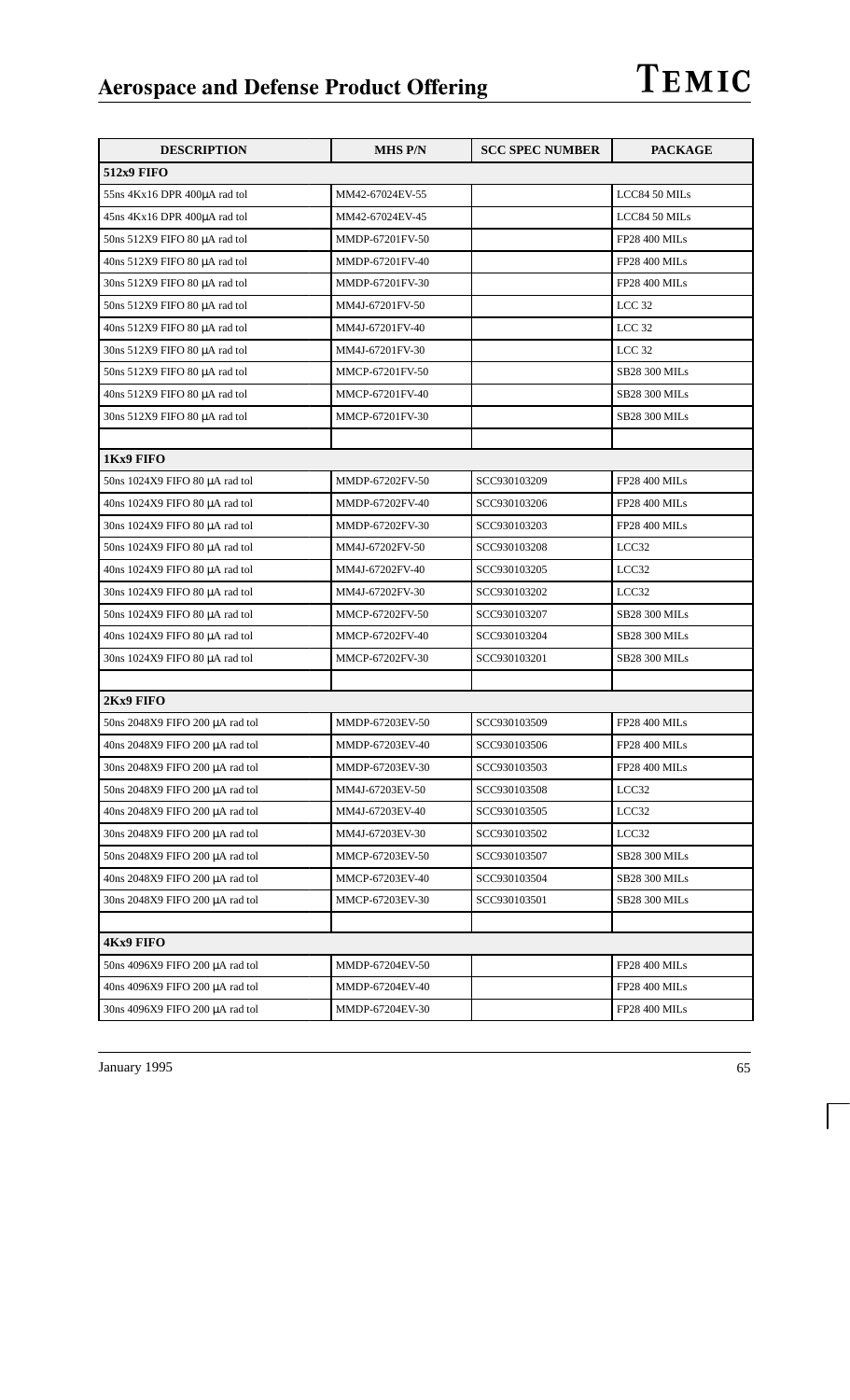| <b>DESCRIPTION</b>                                                 | <b>MHS P/N</b>  | <b>SCC SPEC NUMBER</b> | <b>PACKAGE</b>       |
|--------------------------------------------------------------------|-----------------|------------------------|----------------------|
| <b>4Kx9 FIFO</b>                                                   |                 |                        |                      |
| 50ns 4096X9 FIFO 200 µA rad tol                                    | MM4J-67204EV-50 |                        | LCC32                |
| 40ns 4096X9 FIFO 200 µA rad tol                                    | MM4J-67204EV-40 |                        | LCC32                |
| 30ns 4096X9 FIFO 200 µA rad tol                                    | MM4J-67204EV-30 |                        | LCC32                |
| 50ns 4096X9 FIFO 200 µA rad tol                                    | MMCP-67204EV-50 |                        | <b>SB28 300 MILs</b> |
| 40ns 4096X9 FIFO 200 µA rad tol                                    | MMCP-67204EV-40 |                        | <b>SB28 300 MILs</b> |
| 30ns 4096X9 FIFO 200 µA rad tol                                    | MMCP-67204EV-30 |                        | <b>SB28 300 MILs</b> |
|                                                                    |                 |                        |                      |
| <b>8Kx9 FIFO</b>                                                   |                 |                        |                      |
| 50ns 8192X9 FIFO 400 µA rad tol                                    | MMDP-67205EV-50 |                        | <b>FP28 400 MILs</b> |
| 40ns 8192X9 FIFO 400 μA rad tol                                    | MMDP-67205EV-40 |                        | <b>FP28 400 MILs</b> |
| 50ns 8192X9 FIFO 400 µA rad tol                                    | MM4J-67205EV-50 |                        | LCC <sub>32</sub>    |
| 40ns 8192X9 FIFO 400 µA rad tol                                    | MM4J-67205EV-40 |                        | LCC <sub>32</sub>    |
| 50ns 8192X9 FIFO 400 µA rad tol                                    | MMCP-67205EV-50 |                        | <b>SB28 300 MILs</b> |
| 40ns 8192X9 FIFO 400 µA rad tol                                    | MMCP-67205EV-40 |                        | <b>SB28 300 MILs</b> |
|                                                                    |                 |                        |                      |
| 16Kx9 FIFO                                                         |                 |                        |                      |
| $\ast$<br>50ns 200µA 16Kx9 FIFO rad tol                            | MMDP-67206EV-50 |                        | <b>FP28 400 MILs</b> |
| $\frac{d\mathbf{x}}{d\mathbf{x}}$<br>40ns 200µA 16Kx9 FIFO rad tol | MMDP-67206EV-40 |                        | <b>FP28 400 MILs</b> |
| $\frac{d\mathbf{x}}{d\mathbf{x}}$<br>30ns 200µA 16Kx9 FIFO rad tol | MMDP-67206EV-30 |                        | <b>FP28 400 MILs</b> |
| $\ast$<br>25ns 200µA 16Kx9 FIFO rad tol                            | MMDP-67206EV-25 |                        | <b>FP28 400 MILs</b> |
| $\ast$<br>20ns 200µA 16Kx9 FIFO rad tol                            | MMDP-67206EV-20 |                        | FP28 400 MILs        |
| $\frac{d\mathbf{x}}{d\mathbf{x}}$<br>50ns 200µA 16Kx9 FIFO rad tol | MM4J-67206EV-50 |                        | LCC32                |
| $\ast$<br>40ns 200µA 16Kx9 FIFO rad tol                            | MM4J-67206EV-40 |                        | LCC32                |
| $\frac{d\mathbf{x}}{d\mathbf{x}}$<br>30ns 200µA 16Kx9 FIFO rad tol | MM4J-67206EV-30 |                        | LCC32                |
| $\frac{d\mathbf{x}}{d\mathbf{x}}$<br>25ns 200µA 16Kx9 FIFO rad tol | MM4J-67206EV-25 |                        | LCC32                |
| $\frac{d\mathbf{x}}{d\mathbf{x}}$<br>20ns 200µA 16Kx9 FIFO rad tol | MM4J-67206EV-20 |                        | LCC32                |
| 50ns 200µA 16Kx9 FIFO rad tol<br>∗                                 | MMCP-67206EV-50 |                        | <b>SB28 300 MILs</b> |
| *<br>40ns 200µA 16Kx9 FIFO rad tol                                 | MMCP-67206EV-40 |                        | <b>SB28 300 MILs</b> |
| *<br>30ns 200µA 16Kx9 FIFO rad tol                                 | MMCP-67206EV-30 |                        | SB28 300 MILs        |
| $\frac{d\mathbf{x}}{d\mathbf{x}}$<br>25ns 200µA 16Kx9 FIFO rad tol | MMCP-67206EV-25 |                        | SB28 300 MILs        |
| $\frac{d\mathbf{x}}{d\mathbf{x}}$<br>20ns 200uA 16Kx9 FIFO rad tol | MMCP-67206EV-20 |                        | <b>SB28 300 MILs</b> |
| *<br>50ns 200µA 16Kx9 FIFO rad tol                                 | MMCI-67206EV-50 |                        | <b>SB28 600 MILs</b> |
| $\frac{d\mathbf{x}}{d\mathbf{x}}$<br>40ns 200µA 16Kx9 FIFO rad tol | MMCI-67206EV-40 |                        | SB28 600 MILs        |
| *<br>30ns 200µA 16Kx9 FIFO rad tol                                 | MMCI-67206EV-30 |                        | <b>SB28 600 MILs</b> |
| $\ast$<br>25ns 200µA 16Kx9 FIFO rad tol                            | MMCI-67206EV-25 |                        | SB28 600 MILs        |
| $\ast$<br>20ns 200µA 16Kx9 FIFO rad tol                            | MMCI-67206EV-20 |                        | SB28 600 MILs        |
|                                                                    |                 |                        |                      |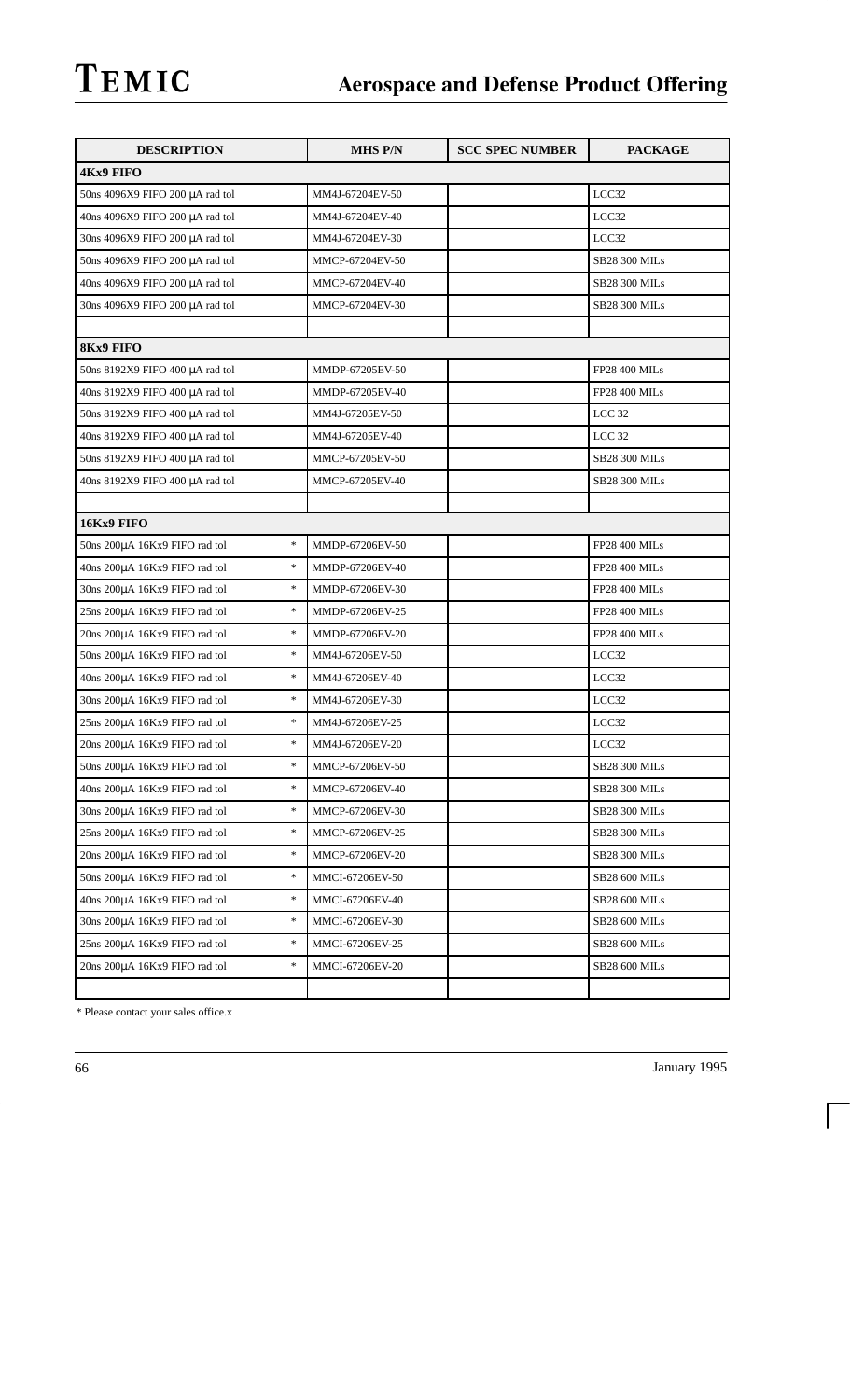| <b>8 BIT MICROCONTROLLERS</b>         |                  |              |                |  |
|---------------------------------------|------------------|--------------|----------------|--|
| 8 Bit uC 128 Bytes RAM 12 MHZ rad tol | MJ-80C31E        |              | J-LCC44        |  |
| 8 Bit uC 128 Bytes RAM 12 MHZ rad tol | <b>MR-80C31E</b> |              | LCC44          |  |
| 8 Bit uC 128 Bytes RAM 12 MHZ rad tol | <b>MC-80C31E</b> | SCC952100101 | SB 40 600 MILs |  |
|                                       |                  |              |                |  |
| 8 Bit uC 256Bytes RAM 20 MHZ rad tol  | MJ-80C32µE-20    |              | J-LCC44        |  |
| 8 Bit uC 256Bytes RAM 25 MHZ rad tol  | MJ-80C32µE-25    |              | J-LCC44        |  |
| 8 Bit uC 256Bytes RAM 30 MHZ rad tol  | MJ-80C32µE-30    |              | J-LCC44        |  |
| 8 Bit uC 256Bytes RAM 20 MHZ rad tol  | MR-80C32µE-20    |              | LCC44          |  |
| 8 Bit uC 256Bytes RAM 25 MHZ rad tol  | MR-80C32µE-25    |              | LCC44          |  |
| 8 Bit uC 256Bytes RAM 30 MHZ rad tol  | MR-80C32µE-30    |              | LCC44          |  |
| 8 Bit uC 256Bytes RAM 20 MHZ rad tol  | MC-80C32µE-20    |              | SB 40 600 MILs |  |
| 8 Bit uC 256Bytes RAM 25 MHZ rad tol  | MC-80C32µE-25    |              | SB 40 600 MILs |  |
| 8 Bit uC 256Bytes RAM 30 MHZ rad tol  | MC-80C32µE-30    |              | SB 40 600 MILs |  |
|                                       |                  |              |                |  |
| 8Bit uC 8K Bytes ROM 20MHZ rad tol    | MJ-80C52µExxx-20 |              | J-LCC44        |  |
| 8Bit uC 8K Bytes ROM 25MHZ rad tol    | MJ-80C52µExxx-25 |              | J-LCC44        |  |
| 8Bit uC 8K Bytes ROM 30MHZ rad tol    | MJ-80C52µExxx-30 |              | J-LCC44        |  |
| 8Bit uC 8K Bytes ROM 20MHZ rad tol    | MR-80C52µExxx-20 |              | LCC44          |  |
| 8Bit uC 8K Bytes ROM 25MHZ rad tol    | MR-80C52µExxx-25 |              | LCC44          |  |
| 8Bit uC 8K Bytes ROM 30MHZ rad tol    | MR-80C52µExxx-30 |              | LCC44          |  |
| 8Bit uC 8K Bytes ROM 20MHZ rad tol    | MC-80C52µExxx-20 |              | SB 40 600 MILs |  |
| 8Bit uC 8K Bytes ROM 25MHZ rad tol    | MC-80C52µExxx-25 |              | SB 40 600 MILs |  |
| 8Bit uC 8K Bytes ROM 30MHZ rad tol    | MC-80C52µExxx-30 |              | SB 40 600 MILs |  |
|                                       |                  |              |                |  |
| 32 BIT MICROPROCESSORS : SPARC FAMILY |                  |              |                |  |
| Integer unit 25 MHz rad tol           | MK-90C601E-25    |              | MQFPF256       |  |
| Integer unit 20 MHz rad tol           | MK-90C601E-20    |              | MQFPF256       |  |
|                                       |                  |              |                |  |
| Floating point unit 25 MHz rad tol    | MF-90C602E-25    |              | MQFPL160       |  |
| Floating point unit 20 MHz rad tol    | MF-90C602E-20    |              | MOFPL160       |  |
|                                       |                  |              |                |  |
| Memory controller rad tol             | MK-90C609E       |              | MOFPF256       |  |

Radiation Tolerant Microcontrollers & Microprocessors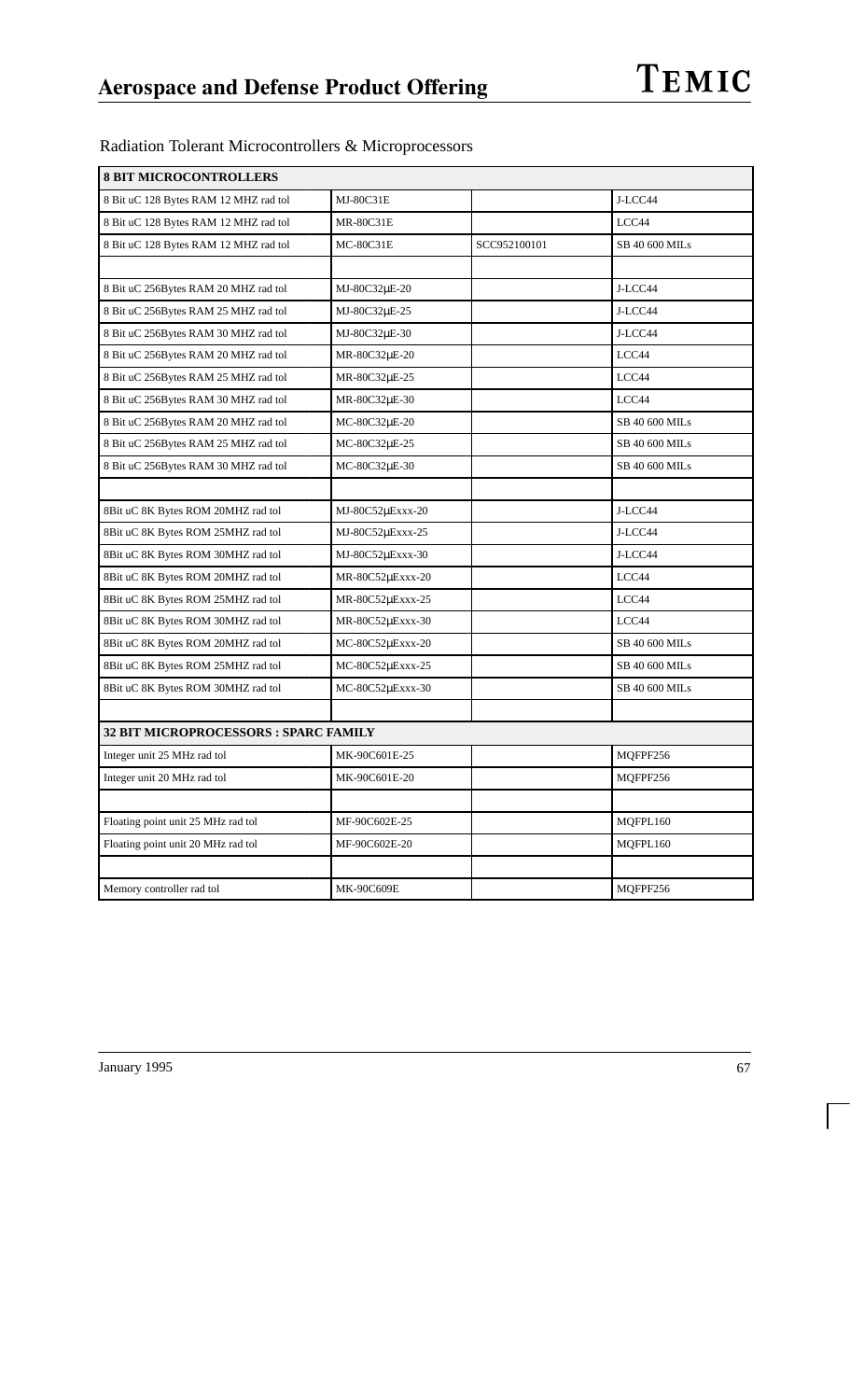#### **Radiation Tolerant ASICs and ASSPs**

The TEMIC dual strategy pays off there, as it allows to have most of our ASIC available in Radiation tolerant version, with limited additional costs. They are all latch up immune (better than 140 MeV).

First, the MCRT, which has been assigned a specific subset library, the MCRT, with specific space design rules, which allows to simulate behavior of the design under any level of total dose up to 100 Krads. On top of that, this ASIC family is the only one submicronic CMOS to be under ESA (European Space Agency) qualification.

Second is the MGRT, which is full library and mask compatible with the MG offering, and which will allow to offer also simulation up to 100 Krads for total dose.

#### **ESA Capability approval domain of MC Gate Array**

Product Range

| <b>Type</b> | <b>Total gates</b> | <b>Usable Gates</b> | Maxi $I/O$ | <b>Total pads</b> | Die Attach<br>technique |
|-------------|--------------------|---------------------|------------|-------------------|-------------------------|
| MCT08KE     | 836                | 760                 | 40         | 44                | Eutectic                |
| MCT2KE      | 2 0 4 0            | 1800                | 64         | 68                | Eutectic                |
| MC5KE       | 5 0 4 0            | 4 5 0 0             | 86         | 90                | Eutectic                |
| MCT8KE      | 7992               | 7 200               | 124        | 128               | <b>Silver Glass</b>     |
| MC10KE      | 10 000             | 9 0 0 0             | 122        | 126               | <b>Silver Glass</b>     |
| MCT12KE     | 11 780             | 10 500              | 156        | 160               | <b>Silver Glass</b>     |
| MCR22KE     | 21 952             | 15 200              | 144        | 148               | <b>Silver Glass</b>     |
| MCT29KE     | 29 000             | 20 000              | 196        | 200               | <b>Silver Glass</b>     |
| MCR35KE     | 35 040             | 24 000              | 182        | 186               | <b>Silver Glass</b>     |
| MCR50KE     | 50 512             | 35 000              | 216        | 220               | <b>Silver Glass</b>     |

#### Packages

| <b>MIL STD 1835 Designation</b>                             | <b>MATRA MHS Type</b> | <b>PIN Count</b> |
|-------------------------------------------------------------|-----------------------|------------------|
| Side-Brazed                                                 | Side-Brazed           | 24 to 64         |
| Ceramic metal sealed<br>Unformed lead<br>Chip Carrier Style | <b>MQFPF</b>          | 68 to 196        |
| Ceramic metal sealed<br>Gullwing lead<br>Chip Carrier Style | MQFPL                 | 68 to 196        |
| Ceramic metal sealed<br>J lead<br>Chip Carrier Style        | <b>MQFPJ</b>          | 28 to 84         |

#### **MGRT Sea of Gate Family**

| <b>Part Number</b>                                                      | <b>Total Cells</b> | <b>Usable Cells</b>           | Maximum I/O | <b>Total Pads</b> | <b>Availability</b> |
|-------------------------------------------------------------------------|--------------------|-------------------------------|-------------|-------------------|---------------------|
| MGRT : CMOS<br>Sea of Gates Family<br>Matrix from MG 1000<br>to MG 1265 | 789 to 264 375     | $\sim$ 70 %<br>of total cells | 24 to 360   | 42 to 378         | 2 H 95              |